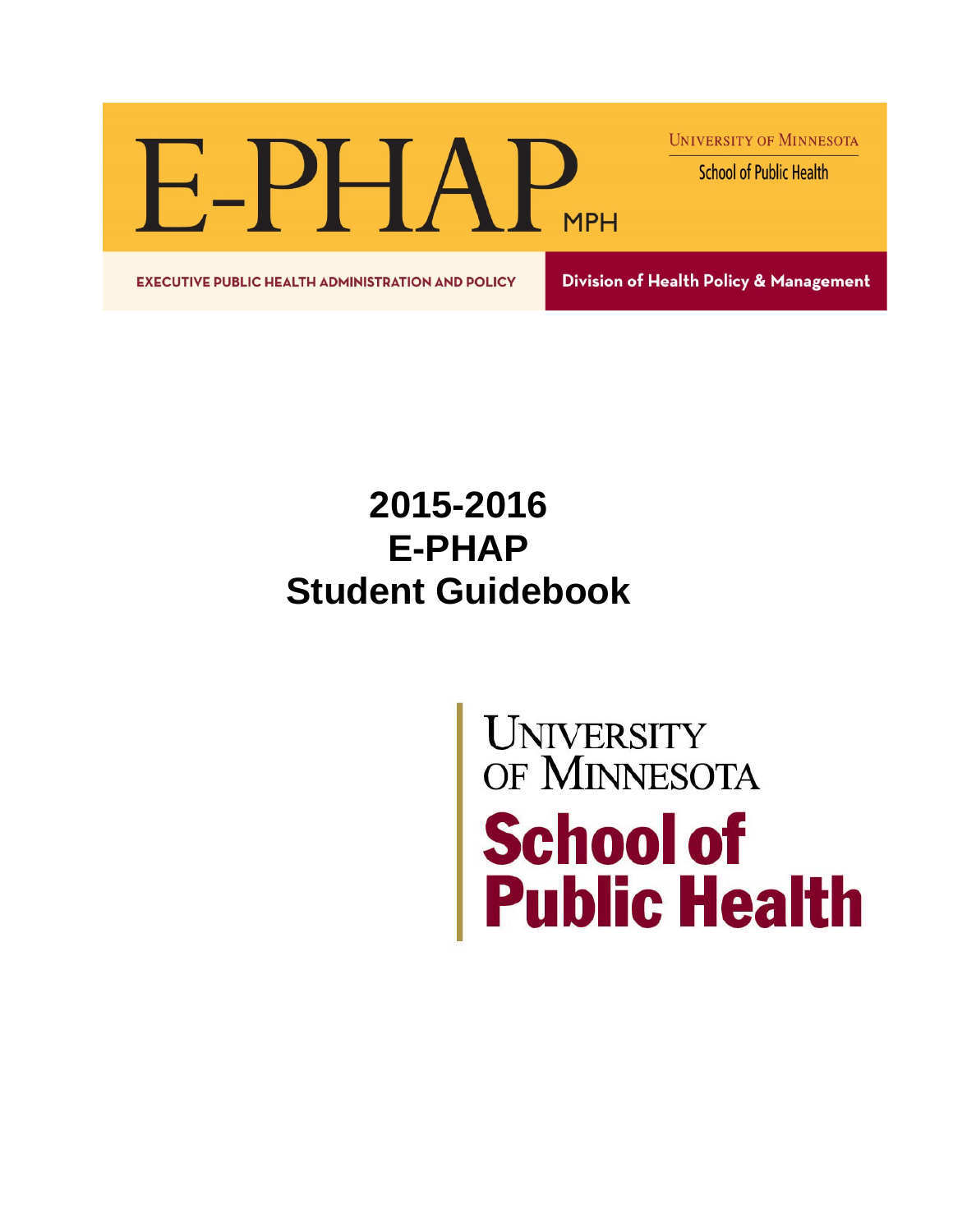### **Welcome to the University of Minnesota School of Public Health!**

All students are responsible for knowing the rules and policies that govern their academic program. To this end, we are providing you with this guidebook which covers your specific academic program requirements. Please refer to it often.

Many Graduate School processes are in transition. Please stay in touch with your Program Coordinator as some paper processes convert to electronic processes.

In addition, you are responsible for knowing University of Minnesota and School of Public Health policies and procedures that pertain to all students. Links to these policies and procedures can be found by clicking on the "Current Students" link at [http://www.sph.umn.edu/current/resources/.](http://www.sph.umn.edu/current/resources/)

*The University of Minnesota is committed to the policy that all persons shall have equal access to its programs, facilities, and employment without regard to race, color, creed, religion, national origin, sex, age, marital status, disability, public assistance status, veteran status, or sexual orientation.*

This publication can be made available in alternative formats for people with disabilities. Direct requests to the Office of Admissions and Student Resources, School of Public Health, MMC 819 Mayo, 420 Delaware Street SE, Minneapolis, MN 55455; 612.626-3500 or 800.774.8636.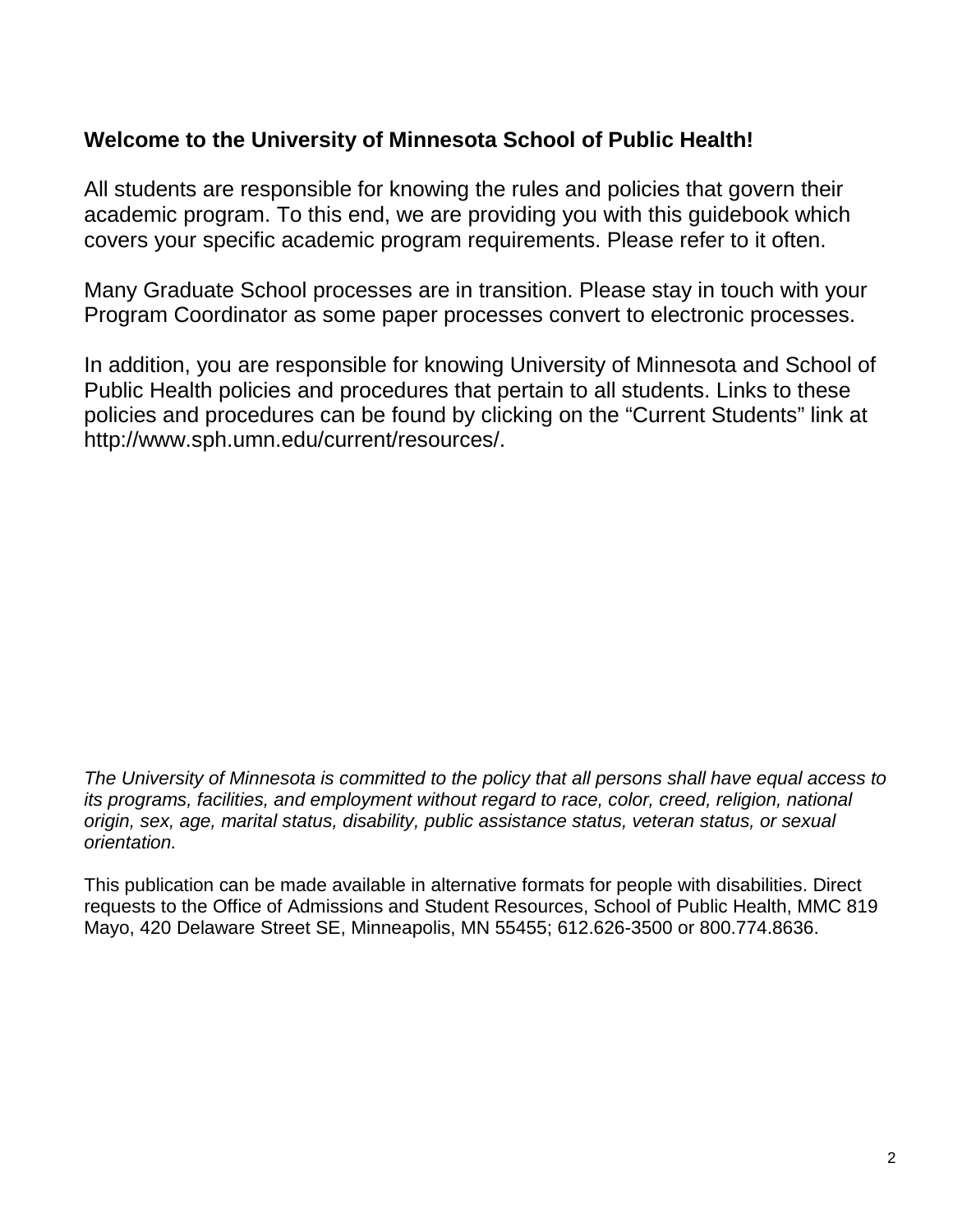### **Table of Contents**

|                  | $1_{-}$ |  |
|------------------|---------|--|
|                  |         |  |
|                  |         |  |
|                  |         |  |
|                  |         |  |
|                  |         |  |
|                  |         |  |
|                  |         |  |
| 1.3              |         |  |
| 1.4              |         |  |
| 1.5              |         |  |
| 1.6              |         |  |
| 1.7              |         |  |
| 1.8              |         |  |
|                  |         |  |
|                  |         |  |
|                  |         |  |
|                  |         |  |
|                  |         |  |
|                  |         |  |
|                  | $2-$    |  |
| 2.1              |         |  |
| $2.2\phantom{0}$ |         |  |
| 2.3              |         |  |
|                  |         |  |
|                  |         |  |
|                  |         |  |
|                  |         |  |
|                  |         |  |
|                  |         |  |
| 3.               |         |  |
|                  |         |  |
|                  |         |  |
|                  |         |  |
|                  |         |  |
|                  |         |  |
|                  |         |  |
|                  |         |  |
|                  |         |  |
| 4.               |         |  |
|                  |         |  |
|                  |         |  |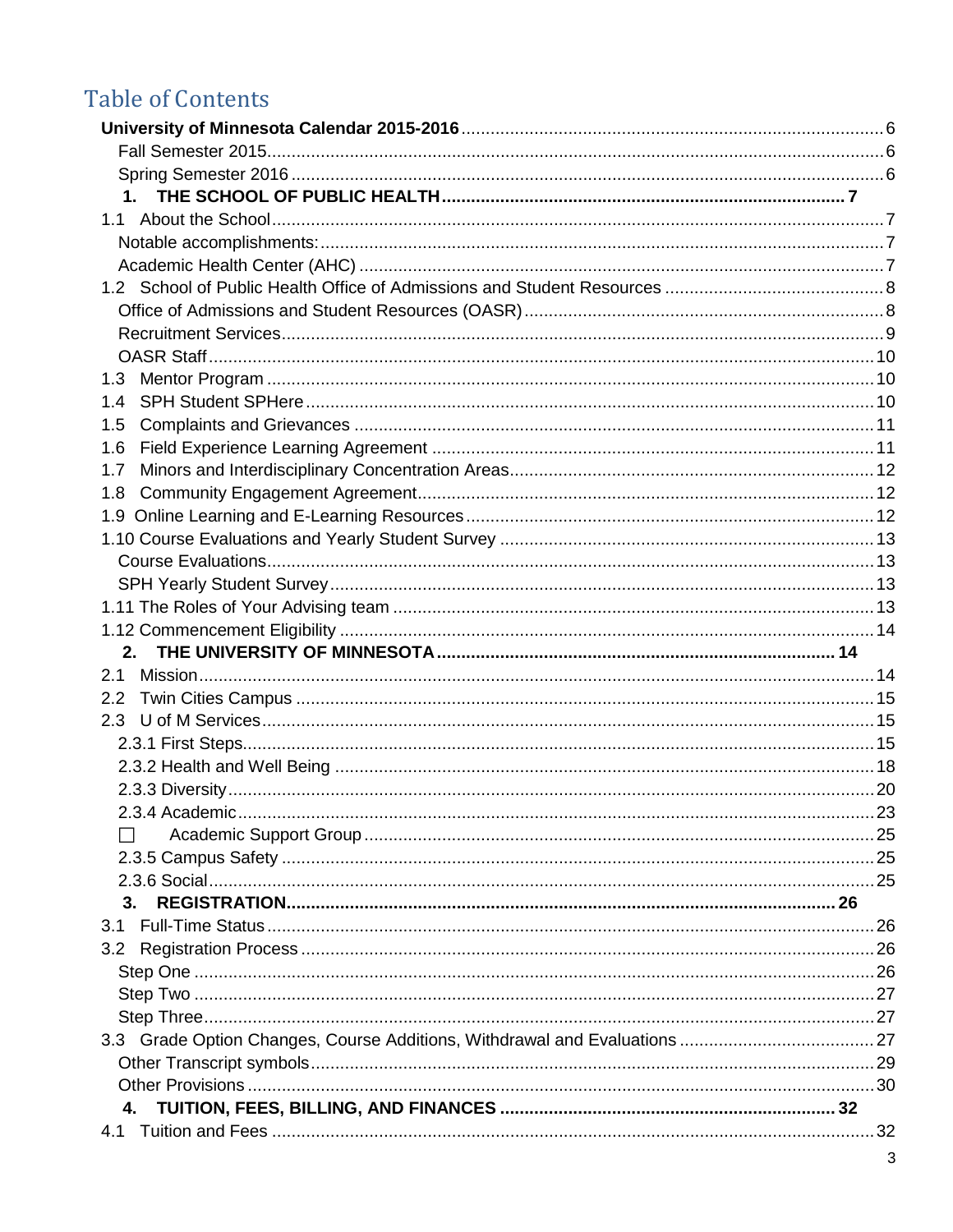| 4.2                                                                  |  |
|----------------------------------------------------------------------|--|
| 4.3                                                                  |  |
| 4.4                                                                  |  |
| 5.                                                                   |  |
| 5.1                                                                  |  |
| 5.2                                                                  |  |
|                                                                      |  |
|                                                                      |  |
|                                                                      |  |
|                                                                      |  |
|                                                                      |  |
| 5.4                                                                  |  |
|                                                                      |  |
|                                                                      |  |
|                                                                      |  |
|                                                                      |  |
|                                                                      |  |
|                                                                      |  |
|                                                                      |  |
|                                                                      |  |
|                                                                      |  |
|                                                                      |  |
|                                                                      |  |
|                                                                      |  |
|                                                                      |  |
| 5.8                                                                  |  |
| 5.9                                                                  |  |
|                                                                      |  |
|                                                                      |  |
|                                                                      |  |
|                                                                      |  |
|                                                                      |  |
|                                                                      |  |
|                                                                      |  |
| 6.1                                                                  |  |
| 6.2                                                                  |  |
|                                                                      |  |
|                                                                      |  |
|                                                                      |  |
|                                                                      |  |
|                                                                      |  |
|                                                                      |  |
|                                                                      |  |
|                                                                      |  |
|                                                                      |  |
| 8. EXECUTIVE PUBLIC HEALTH ADMINISTRATION AND POLICY MPH PROGRAM  80 |  |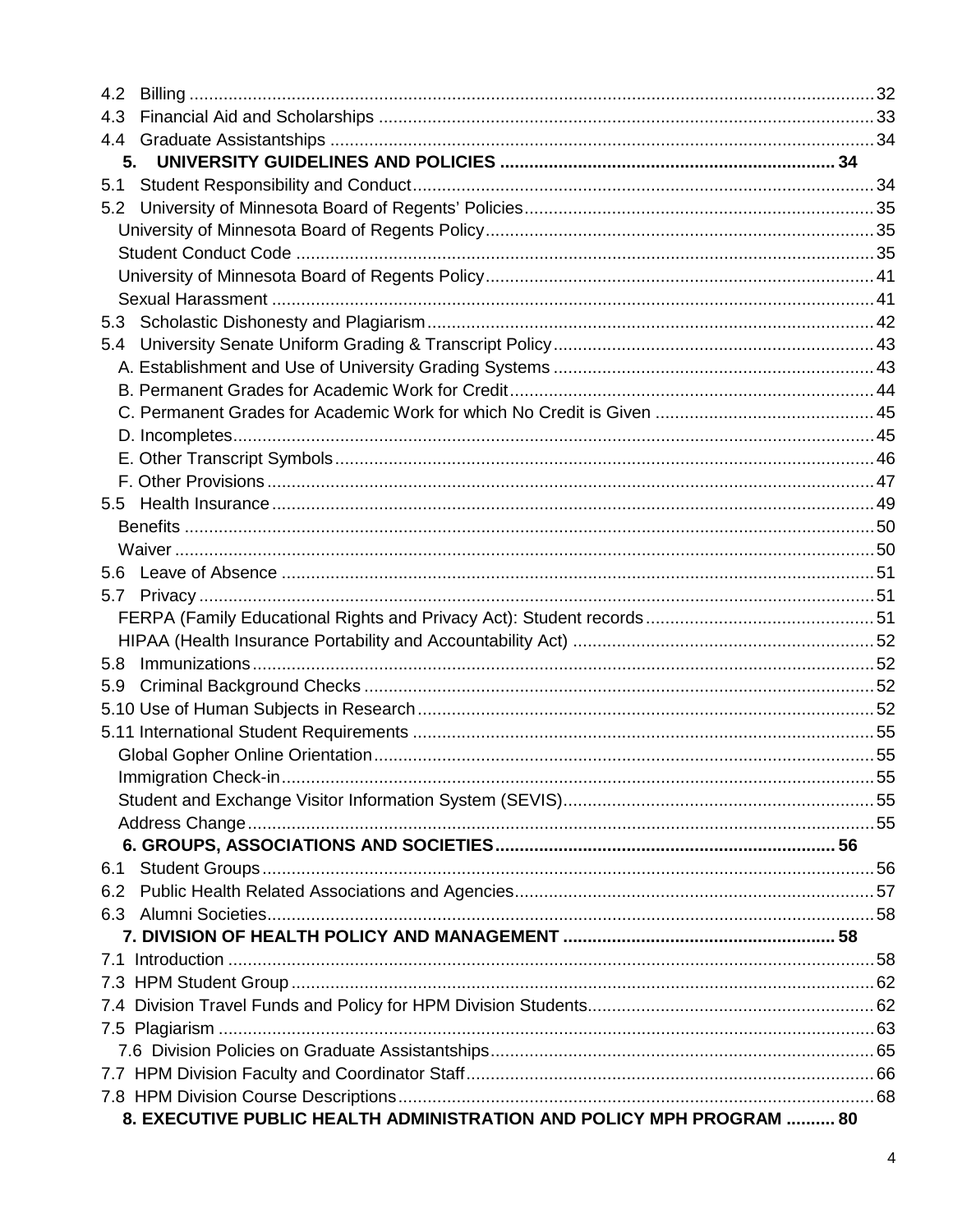| .80 |
|-----|
|     |
|     |
|     |
|     |
|     |
|     |
|     |
|     |
|     |
|     |
|     |
|     |
|     |
|     |
|     |
|     |
|     |
|     |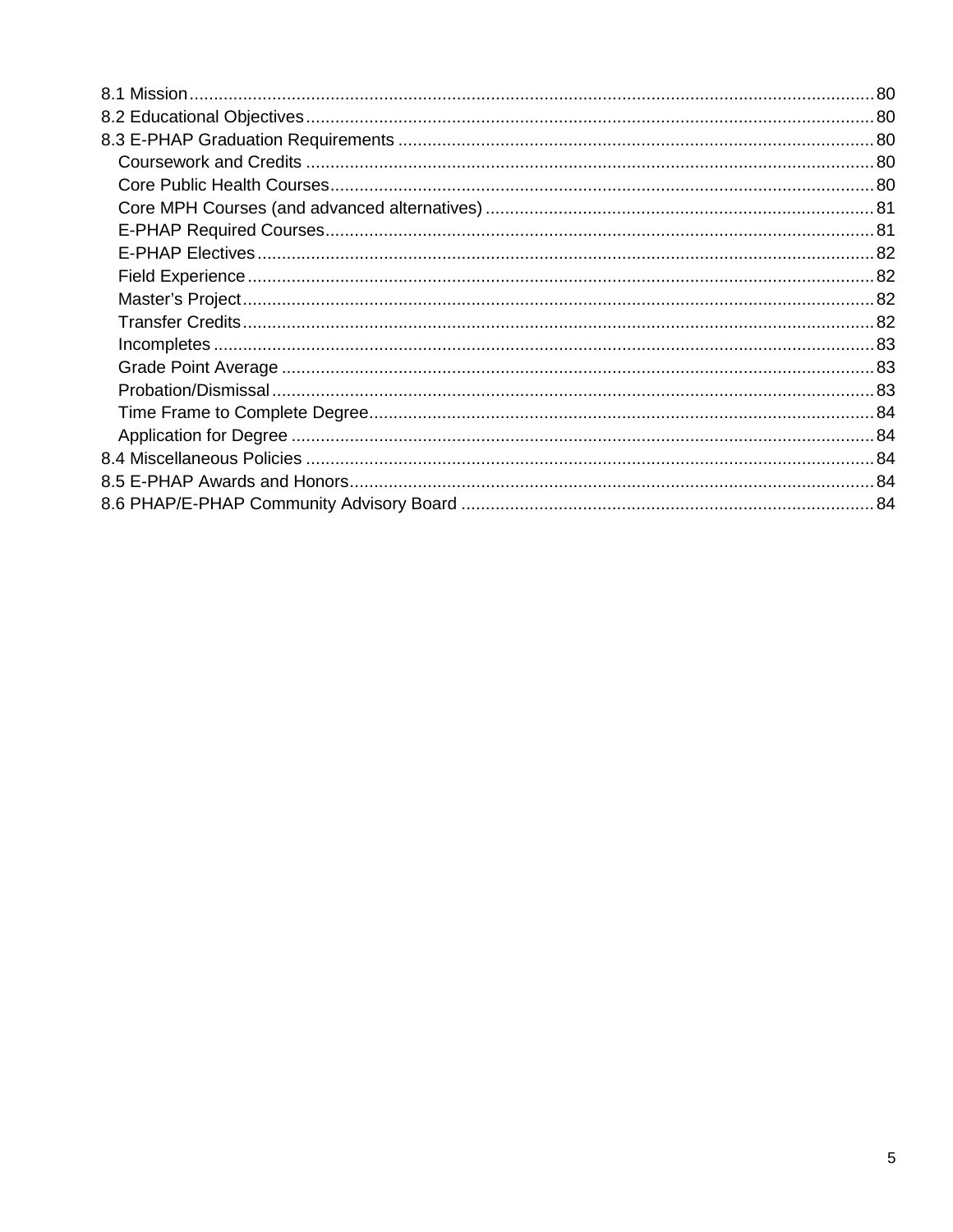### <span id="page-5-0"></span>**University of Minnesota Calendar 2015-2016**

The official University Calendar can be found at [onestop.umn.edu.](http://onestop.umn.edu/)

### <span id="page-5-1"></span>**Fall Semester 2015**

| August    | 26-28          | <b>Equivalency Exams</b>                     |  |
|-----------|----------------|----------------------------------------------|--|
|           | 2              | <b>SPH New Student Orientation</b>           |  |
| September | $\overline{2}$ | <b>New PhD Student Reception</b>             |  |
|           |                | Labor Day holiday - University closed        |  |
|           | 8              | Classes begin                                |  |
| November  | 10             | Registration for Spring Semester 2016 begins |  |
|           | $26 - 27$      | Thanksgiving holiday - University closed     |  |
|           | 16             | Last day of instruction                      |  |
|           | 17-19, 21-23   | <b>Final examinations</b>                    |  |
| December  | 23             | End of Fall semester                         |  |
|           | 24-25          | <b>University Closed</b>                     |  |
|           | 28             | Grades due                                   |  |

### <span id="page-5-2"></span>**Spring Semester 2016**

|                                                 | TBA      | <b>Equivalency Exams</b>                       |
|-------------------------------------------------|----------|------------------------------------------------|
| January                                         | 18       | Martin Luther King holiday - University closed |
|                                                 | 19       | Classes begin                                  |
| Spring break - no classes<br>March<br>$14 - 18$ |          |                                                |
|                                                 | 6        | Last day of instruction                        |
|                                                 | $9 - 14$ | <b>Final examinations</b>                      |
|                                                 | 14       | <b>End of Spring Semester</b>                  |
| May                                             | 16       | Graduation                                     |
|                                                 | 17       | Grades due                                     |
|                                                 | 23       | May Intersession begins                        |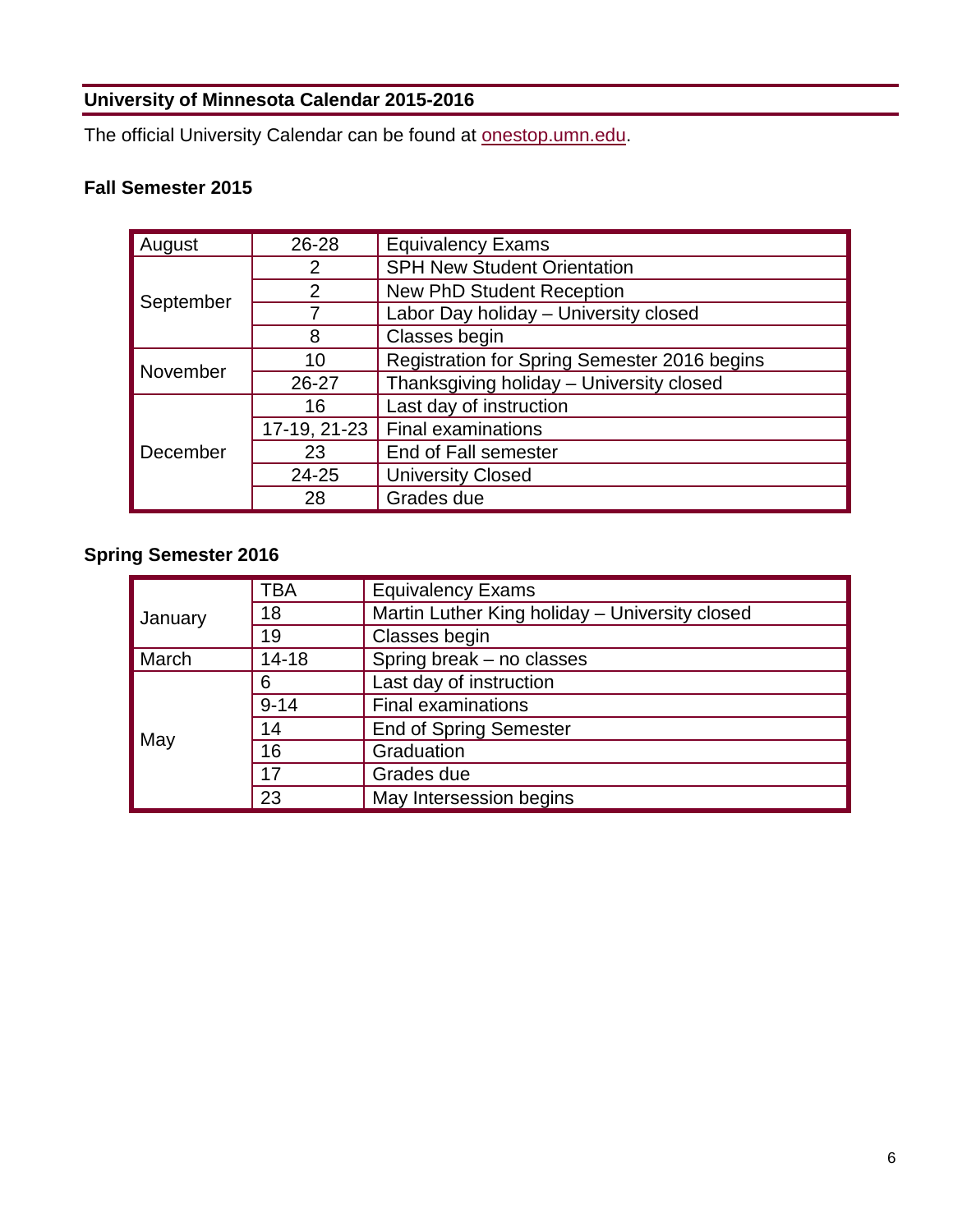#### <span id="page-6-0"></span>**1. THE SCHOOL OF PUBLIC HEALTH**

#### <span id="page-6-1"></span>**1.1 About the School**

The mission of the School of Public Health is to preserve and enhance the health of the public through education, research, and service programs designed to discover and transmit new knowledge aimed at the prevention of disease and disability, the improvement of health, and the planning, analysis, management, evaluation, and improvement of systems for the delivery of health services.

Our school was founded in 1944, although public health courses have been offered at the University of Minnesota since its inception. We consistently rank among the top schools of public health in the country.

Through our education, research, and community outreach, we focus on improving the health of populations. We emphasize prevention of illness and injury, and we look at health through a multifaceted prism that includes physiology, the environment, communities, economics, and public policy.

This interdisciplinary approach allows us to collaborate with many other schools throughout the University, including the College of Veterinary Medicine, the School of Dentistry, the College of Pharmacy, the Medical School, the H. Humphrey School of Public Affairs, the Carlson School of Management, College of Biological Sciences, School of Social Work, School of Nursing and Law School. By combining our expertise, we can explore innovative, far-reaching ways of maintaining and improving the health of the people in Minnesota and throughout the country and world.

#### <span id="page-6-2"></span>**Notable accomplishments:**

- Invented K Rations.
- Improved the recovery of World War II survivors through the Minnesota Starvation Study (1944).
- Established the connection between diet and heart disease in the Seven Countries Study (1967).
- Established the first U.S. Ph.D. program in epidemiology (1958).
- Conducts one of the largest HIV/AIDS studies in the world, involving 120 countries.
- Trains the majority of the public health workforce in the Upper Midwest.
- Was the first school of public health in the country to require a course in ethics.

#### <span id="page-6-3"></span>**Academic Health Center (AHC)**

The School of Public Health is one of the six schools and colleges that make up the Academic Health Center at the University of Minnesota. The others include the disciplines of medicine, dentistry, nursing, pharmacy, and veterinary medicine. Strong interdisciplinary centers and programs in bioethics, cancer, genomics, infectious disease, drug design, food safety, and spirituality and healing augment the broad range of professional health education and research efforts.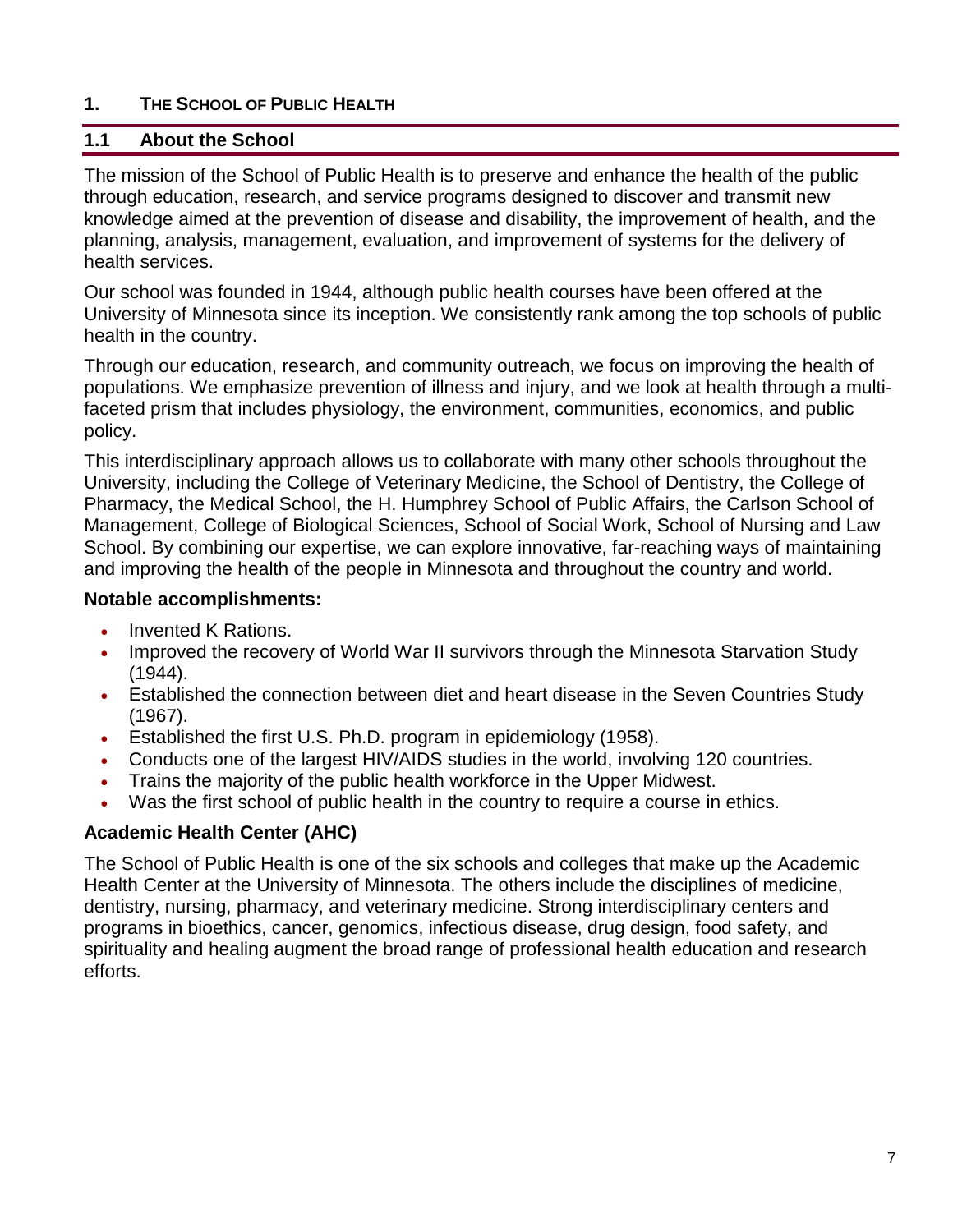#### <span id="page-7-0"></span>**1.2 School of Public Health Office of Admissions and Student Resources**

| <b>Office Hours (Fall and Spring Terms)</b> | <b>Fax</b>                                                            |  |  |
|---------------------------------------------|-----------------------------------------------------------------------|--|--|
| Monday - Friday, 8:00 AM - 4:30 PM          | 612.624.4498                                                          |  |  |
| <b>Office Hours (Summer)</b>                | <b>Email</b>                                                          |  |  |
| Monday – Friday, 8:00 AM – 4:30 PM          | sph-oasr@umn.edu                                                      |  |  |
| Closed every day from 12:00 PM - 1:00 PM    | <b>Mailing Address</b>                                                |  |  |
| Location                                    | Office of Admissions and Student Resources<br>School of Public Health |  |  |
| Mayo Memorial Building, Room A395           | MMC 819, Rm A395 Mayo Bldg                                            |  |  |
| <b>Telephone</b>                            | 420 Delaware Street SE<br>Minneapolis, MN 55455-0381                  |  |  |
| 612.626.3500 or 800.774.8636                |                                                                       |  |  |
|                                             |                                                                       |  |  |

#### <span id="page-7-1"></span>**Office of Admissions and Student Resources (OASR)**

The Office of Admissions and Student Resources is a school-wide office that assists students with all phases of their academic journey. The OASR staff works closely with the program coordinators to create a set of school-wide and program-specific services that we hope meets your needs for high-tech and high-touch delivery. You will be interacting with us directly or indirectly throughout your education here.

We coordinate many functions including:

- **Applications**
- **Crientation**
- CoursEval
- Class Scheduling
- **Student Tracking**
- SPH Scholarships
- **Registration**
- **Graduation Clearance**
- Commencement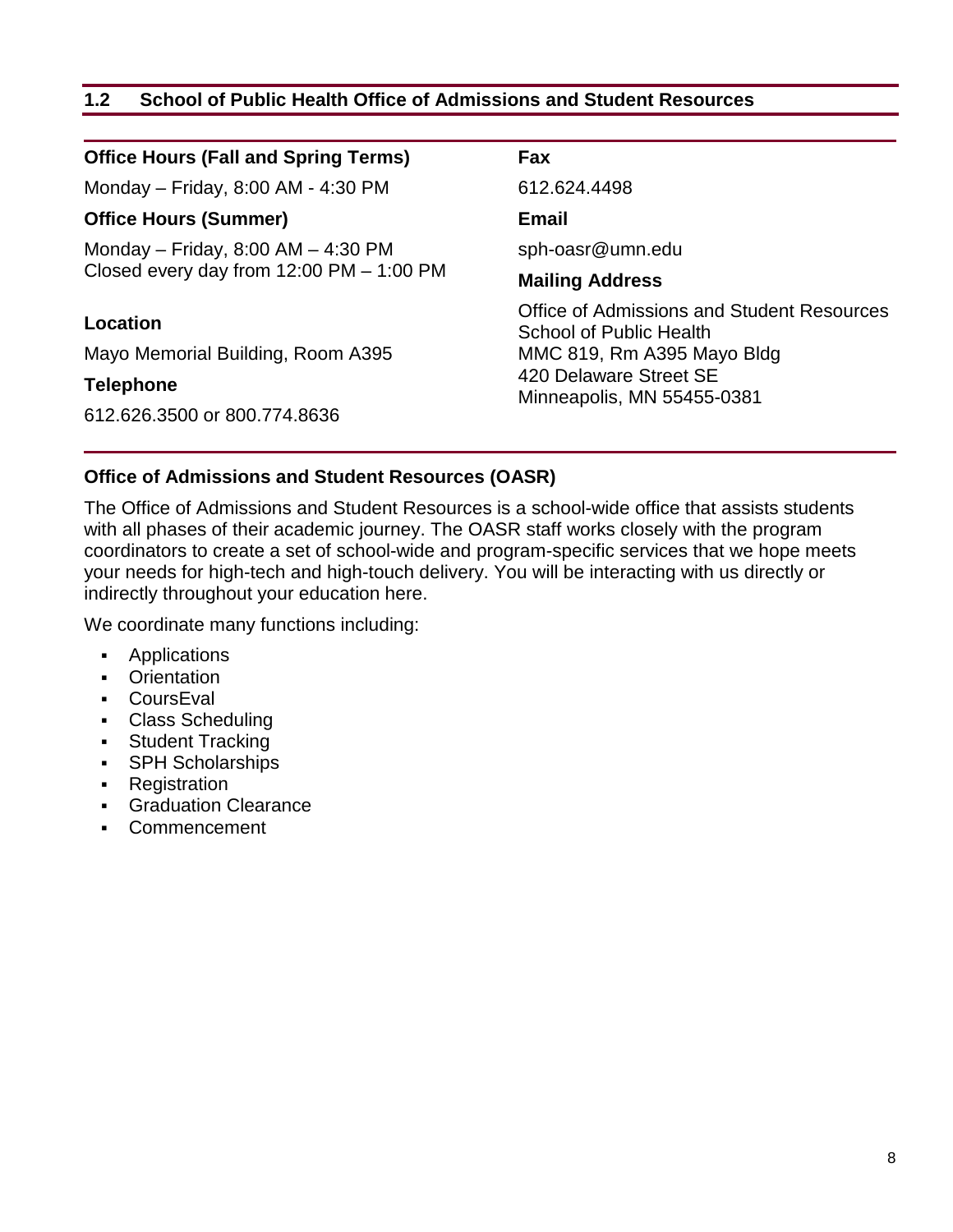#### **Career Services**

The Career and Professional Development Center offers a variety of resources to assist you in your efforts to locate and apply for professional positions – from field experiences (internships) and residencies to fellowships to full-time career positions. Our Center believes that every individual has unique potential and should have the opportunity to pursue a meaningful and fulfilling career. Our goal is to facilitate the career development process to ensure confidence in conducting a competitive job search and helping to maximize each individual's career potential. We do so, by directly working with employers. As a student and later as an alumnus/alumna, you are able to take advantage of the following resources to help you achieve your career goals.

#### **Career Services Website**

The Career Services Website at [www.sph.umn.edu/careers](http://www.sph.umn.edu/career/) has many links to help you start your new career, including:

- **Jobs / Internships**: Our online job posting system listing internships, graduate assistantships and fellowships, and full-time career opportunities [\(ahc.umn.edu/sphjobs/\)](http://www.ahc.umn.edu/sphjobs/).
- **Field Experiences**: This module, which is password-protected, is where students can start a new field experience learning agreement, complete a field experience scholarship application, search the database of past field experience sites, and access additional resources [\(sph.umn.edu/students/current/fe/\)](http://sph.umn.edu/students/current/fe/).
- **Career Resources**: General career-related links and tip sheets on a variety of job-search related topics [\(sph.umn.edu/careers/tipsheets/\)](http://www.sph.umn.edu/careers/tipsheets/)**.**
- **Blog**: Our Career Services Blog hosts several career-related posts for students and alumni [\(sph.umn.edu/category/careers/\)](http://sph.umn.edu/category/careers/).
- **Alumni Networking Database**: A searchable *Alumni Networking Directory*, to help you connect with SPH alumnae all over the world [\(sphalumni.umn.edu\)](http://sphalumni.umn.edu/).

#### **Programming**

Through collaboration with student organizations and numerous programs we provide professional and career development programming tailored to your needs. Examples may include: Job Search Strategies, Personal Branding; Interview Preparation; Leadership & Team Development; Communication Skills, and much more. In addition, we connect you to employers through programming and events. We look forward to seeing you at future events!

#### **Appointments**

You may schedule individual appointments with Vic Massaglia and Darren Kaltved to discuss any career or professional development topics, from creating a top-notch resume to ideas for field experiences, interviewing, and presentation skills. To schedule an appointment, please email sphcareers@umn.edu or electronically at sphcareers.appointments.umn.edu.

#### <span id="page-8-0"></span>**Recruitment Services**

Recruitment Services seeks to make the School of Public Health a welcoming place to all prospective students and is the center for recruitment activities at the School of Public Health. Recruitment staff - which includes Maggie Aftahi, Director of Admissions and Student Leadership Development and Sherlonda Clarke, Coordinator for Diversity Initiatives and Programs - meets with prospective students to learn about their interests and goals, and discusses the School of Public Health's learning opportunities. Recruitment Services also coordinates preview days, information sessions, diversity events and other special events, as well as attends career fairs and recruitment venues to meet with prospective students.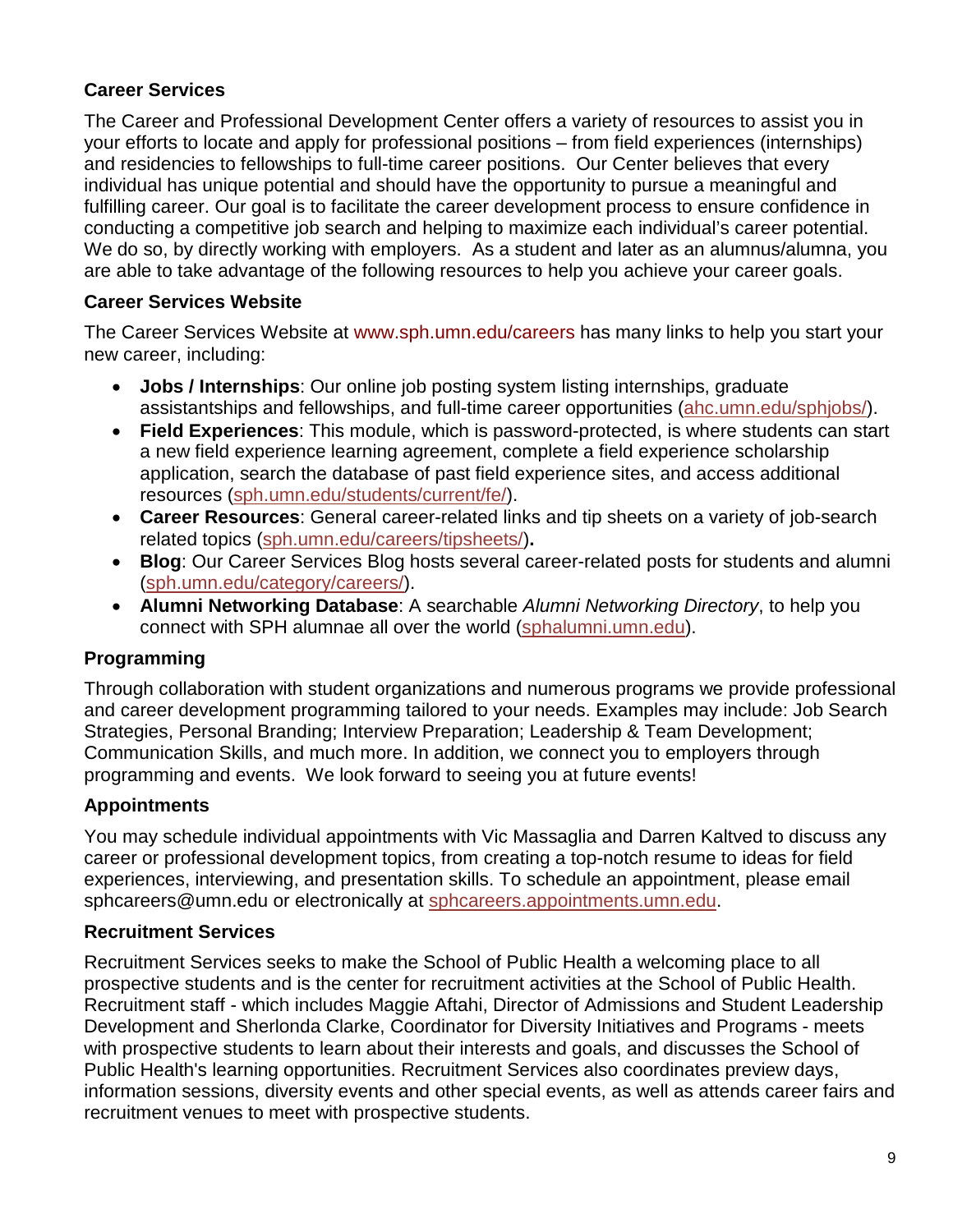### <span id="page-9-0"></span>**OASR Staff**

| <b>Career Services</b>      |                                                                                  |                  |                  |
|-----------------------------|----------------------------------------------------------------------------------|------------------|------------------|
| <b>Vic Massaglia</b>        | <b>Director of Career Services</b>                                               | 612-626-<br>5443 | victorm@umn.edu  |
| Darren Kaltved              | <b>Associate Director, Career Services</b>                                       | 612-626-<br>4448 | dkaltved@umn.edu |
| Megan<br>Lafontaine         | Field Experience/Employer Relations                                              | 612-301-<br>9502 | meganlaf@umn.edu |
| <b>Recruitment Services</b> |                                                                                  |                  |                  |
| Maggie Aftahi               | Director of Admissions and Student Leadership<br>Dev.                            | 612-624-<br>0601 | med@umn.edu      |
| Sherlonda<br>Clarke         | Director of Diversity and Inclusion                                              | 612-624-<br>9970 | sdclarke@umn.edu |
| <b>Guy Piotrowski</b>       | <b>Coordinator for Applications and Admissions</b>                               | 612-624-<br>1991 | piotr005@umn.edu |
| <b>Student Services</b>     |                                                                                  |                  |                  |
| <b>Carol Francis</b>        | Registrar and Director of Academic and<br><b>Student Affairs</b>                 | 612-624-<br>6952 | franc004@umn.edu |
| <b>Chuck Oberg</b>          | <b>Interim Associate Dean of Admissions and</b><br><b>Educational Operations</b> | 612-626-<br>5005 | oberg001@umn.edu |

#### <span id="page-9-1"></span>**1.3 Mentor Program**

Preparing for a career in public health extends well beyond the classroom. A vital part of that preparation can be learning from the experiences of others.

The School of Public Health boasts the largest mentor program of any public health school. Each fall we match about 200 students with alumni and other professionals who share their interests.

Students learn from the professional experiences of their mentors, and mentors play a role in training future public health leaders. These matches often prove to be enriching relationships for students and professionals alike.

For more information, go to [sphalumni.umn.edu/mentorprogram.](http://sphalumni.umn.edu/mentorprogram)

#### <span id="page-9-2"></span>**1.4 SPH Student SPHere**

Make use of the SPH Student SPHere (Commons) to relax or study with your student colleagues. All students actively registered in an SPH degree program have access to the SPH Student SPHere (Mayo A150) via their U-Card. The Student Commons has the following amenities:

- Locker room Free lockers are assigned in the Office of Admissions and Student Resources (Mayo A395). Students need to renew their locker each year and provide their own lock.
- Kitchen area with tables, chairs, microwaves, refrigerators, sink, and a telephone for free local calls.
- Lounge area with couches, chairs, and wireless internet.
- Study room with tables, chairs, computers (with internet connectivity, Microsoft Office, SAS and STATA software) and a printer.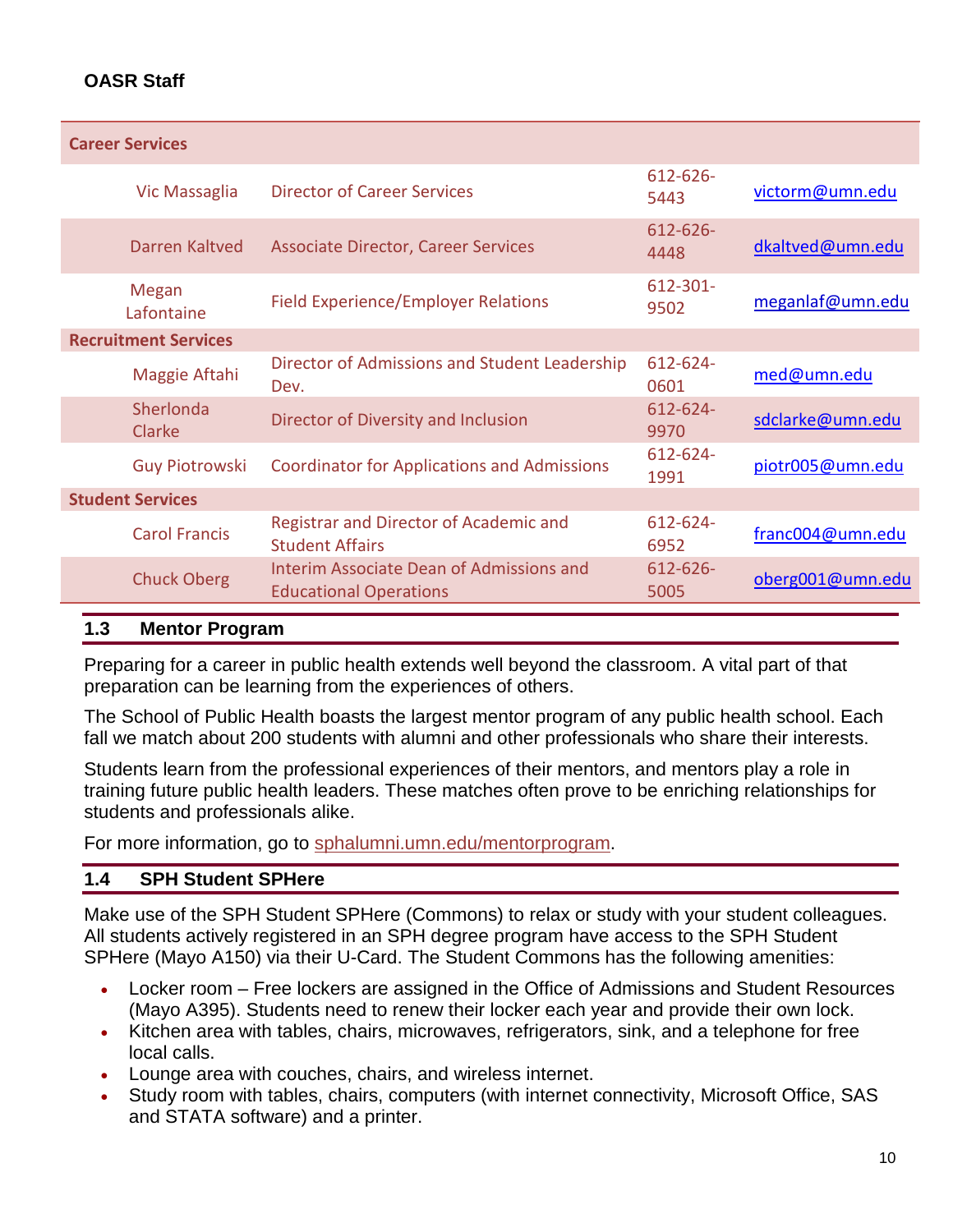Please work together to ensure that the SPHere is a comfortable and safe place.

- Keep all areas of the SPHere clean in consideration of others.
- Please protect the security of access. Do not allow anyone to enter behind you that you do not know to be a SPH student. Never prop the door open for any reason. The student commons is for SPH students only.
- If you are aware of a breach of security or if you see something in the commons that needs repair, please report it to the OASR (A395 Mayo) as soon as possible.
- Avoid being alone in the commons during the evening or early morning.
- If you believe you are in danger or see improper activity in progress, call 9-1-1.

#### Printing in the SPHere

The School of Public Health (SPH) provides \$100 worth of printing (1,000 pages) for the Fall and Spring semesters on your U Card. This value can ONLY to be used in the SPHere computer lab (Mayo A-151) and is not valid in any other campus computer lab, including libraries.

When you swipe your card at a print release station, UniPrint will show a balance on the screen. This balance is a combination of the print value given to you by SPH and your Gopher GOLD balance. In order to determine how much print value you have left, you need to subtract your Gopher GOLD balance from the balance shown on screen. Once the \$100 SPH Print Value is exhausted, printing costs will be deducted from your Gopher GOLD account. To view your current balance and transaction history or to add value to your Gopher GOLD account online, please visit [www.gophergold.umn.edu.](http://www.gophergold.umn.edu/) If you experience any printing issues or need to request a refund, please contact the lab attendant or call the SPH Office of Admissions and Student Resources at (612) 626-3500.

#### <span id="page-10-0"></span>**1.5 Complaints and Grievances**

The SPH seeks to be aware of and responsive to student issues and complaints. There are numerous ways for you to channel your academic and student life concerns:

- Provide comments on the yearly student survey (for E-PHAP students, this is done in December).
- Meet with your advisor and/or program coordinator.
- Raise the issue with your program director or director of graduate studies, either individually or in a meeting set up for this kind of feedback.

The SPH takes all student concerns seriously and we welcome your input in any of these ways. If the matter is not handled satisfactorily by any of these methods, or if the issue is particularly widespread or serious, please make an appointment with Dr. [Kristin](mailto:Kristin) Anderson, Associate Dean for Learning Systems and Student Affairs, at ander116@umn.edu.

The University provides resources as well. Report incidents of bias, discrimination, or harassment to the University Office of Equal Opportunity and Affirmative Action at [www.eoaffact.umn.edu.](http://www.eoaffact.umn.edu/) For student issues that are not resolved through SPH channels or for which you seek external support, the Student Conflict Resolution Center will assist in resolving campus-based problems or concerns [www.sos.umn.edu.](http://www.sos.umn.edu/)

### <span id="page-10-1"></span>**1.6 Field Experience Learning Agreement**

All students pursuing a required field experience or summer residency must complete an online learning agreement prior to beginning the experience. The online form provides a streamlined process that is comprehensive for you, your preceptors, your faculty advisor and your program coordinator. Please refer to the current student website for this and other resources related to the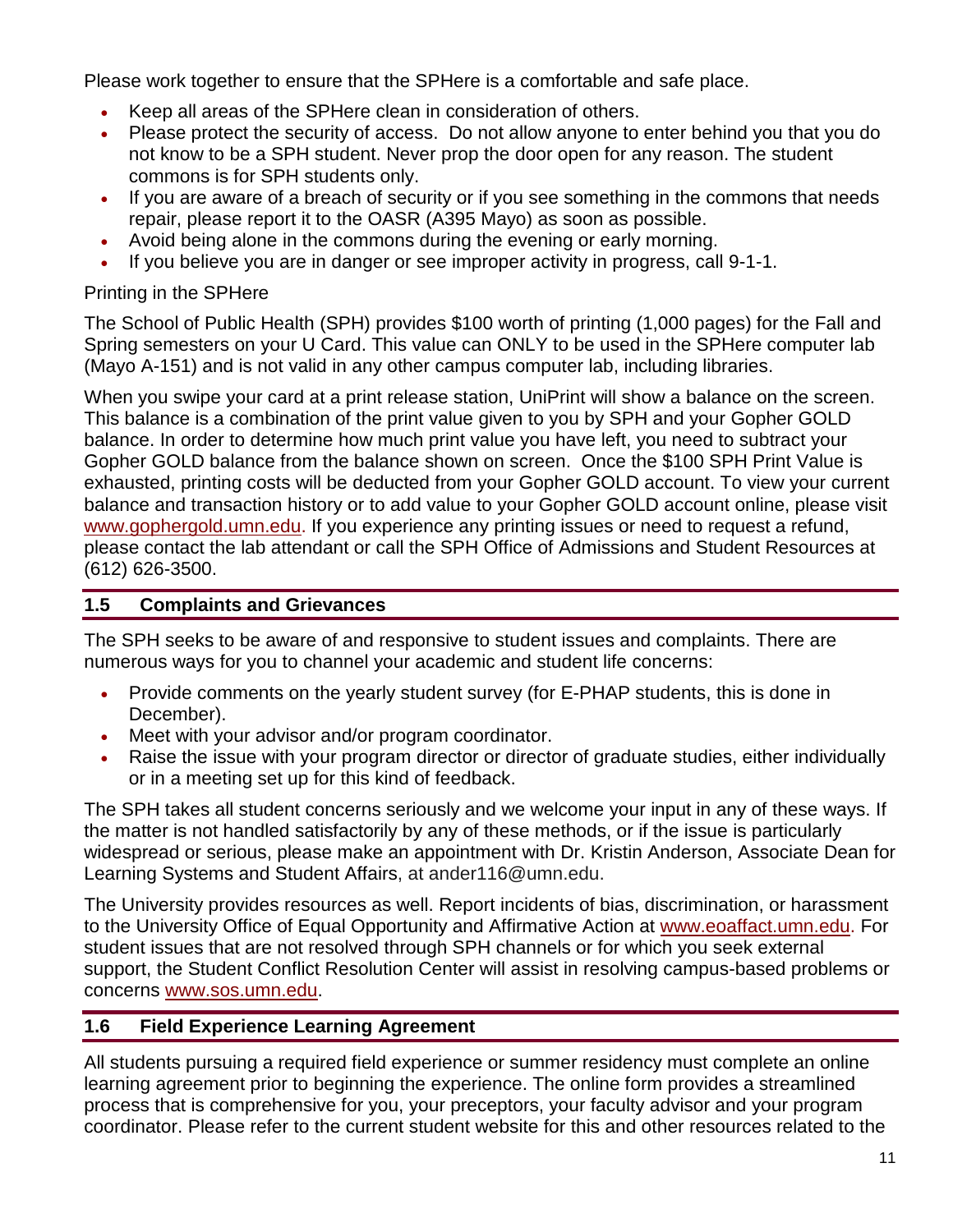field experience, [sph.umn.edu/careers/fe/.](http://www.sph.umn.edu/careers/fe/) Students exploring international field experience opportunities need to begin the process six to eight weeks before departure, and need to be aware of requirements specific to international travel.

#### <span id="page-11-0"></span>**1.7 Minors and Interdisciplinary Concentration Areas**

#### **Minors**

SPH students pursuing an MHA, MPH, MS, PhD are eligible to declare a minor in other areas. For a listing of graduate level minors click on [www.catalogs.umn.edu/gradmajorsalpha.html](http://www.catalogs.umn.edu/gradmajorsalpha.html).

#### **Interdisciplinary Concentration Areas**

SPH Master of Public Health students have the option to add an interdisciplinary concentration area to their program of study. The concentrations are Public Health Policy (PHPIC) and Health Disparities (HDIC). For more information and link to the required forms go to [www.sph.umn.edu/academics/ic/.](http://www.sph.umn.edu/academics/ic/)

#### <span id="page-11-1"></span>**1.8 Community Engagement Agreement**

Many students in the School of Public Health volunteer in the community. Liability insurance is available through the University provided that the student registers for PUBH 0020 (a zero credit class), and has the approval of their academic faculty advisor. Registration for PubH 0020 will be officially documented on the student's transcript; however, the zero credit course has no tuition, no fees, no credits, and no grades. It is important to understand that a zero credit registration for a community engagement activity is not a substitute for a required course or field experience.

Prior to registration, students are required to provide information about the experience by completing the Community Engagement Agreement available at

[www.ahc.umn.edu/sphcommunity.](http://www.ahc.umn.edu/sphcommunity) The agreement is complete once it has been approved by the student's advisor and the Field Experience/Employer Relations Coordinator.

To complete the Student Engagement Agreement a student must provide the following information:

- Name of the organization
- Address
- Organization phone number
- Supervisor within the organization
- Description of the activity
- Description of how this activity relates to their development as a public health professional
- Semester and date of experience
- Electronic signature of academic advisor

When the agreement is approved, the student will be contacted by email and provided with a registration permission number.

#### <span id="page-11-2"></span>**1.9 Online Learning and E-Learning Resources**

Students can access their online courses, as well as support sites for hybrid and face-to-face courses at [moodle.umn.edu.](http://moodle.umn.edu/) All students taking SPH courses are welcome to enroll in the SPH E-Learning Resources course site at [z.umn.edu/sphelearningresources.](http://z.umn.edu/sphelearningresources) When prompted, enter the enrollment key "sphstudent" and you will have access to a variety of resources to support you in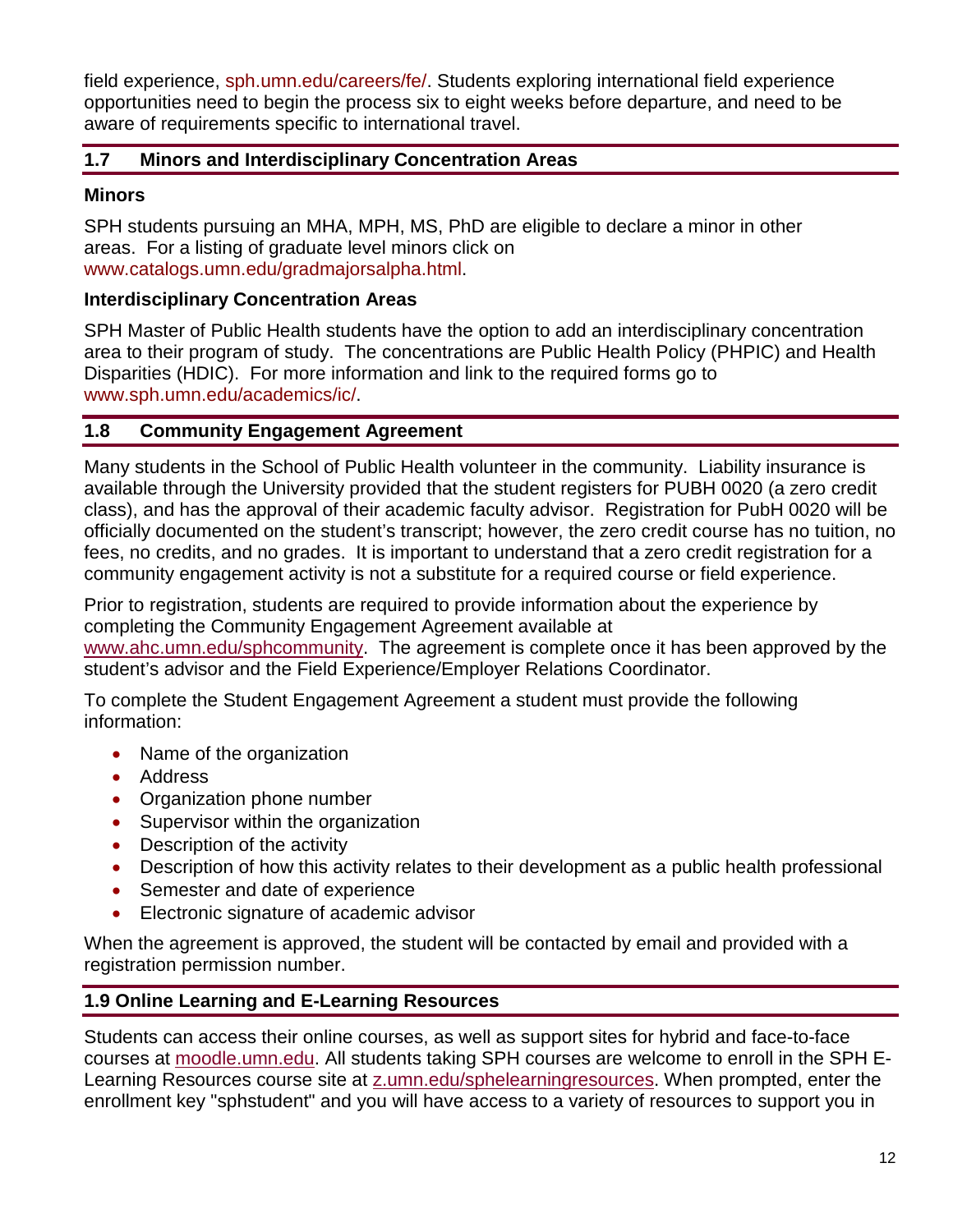navigating University resources, such as the Libraries and Writing Center, and refreshing the skills you need to succeed in SPH courses. You must have a university ID in order to access Moodle.

Students in online courses will receive a welcome email approximately a week before the semester begins, which will detail when you can access the course sites. If you have questions, please contact [decsph@umn.edu.](mailto:decsph@umn.edu)

#### <span id="page-12-0"></span>**1.10 Course Evaluations and Yearly Student Survey**

#### <span id="page-12-1"></span>**Course Evaluations**

Students provide very important input into the continued development of the School of Public Health's teaching program. Students will be asked to complete evaluations for all SPH courses. Evaluations are done online at the end of each term.

#### <span id="page-12-2"></span>**SPH Yearly Student Survey**

Students also are strongly encouraged to evaluate and comment on the school and its programs through our annual end of year SPH Student Survey. The survey covers many aspects of student experiences including field placements, career services, financing, and overall School service.

#### **Career Survey**

Recent graduates are encouraged to complete the Career Survey. The survey captures important employment information, compensation norms and contact information.

#### <span id="page-12-3"></span>**1.11 The Roles of Your Advising team**

The School of Public Health provides advising that promotes collaboration among students, staff and faculty to enhance students' academic and professional development in the field of public health. The School's goal is to provide educational and experiential excellence that prepares students for successful careers improving the health of populations.

#### **Defining Advising**

The School of Public Health is committed to creating and sustaining high quality advising in the following four areas:

- 1. **Administrative Advising**: advising on course planning and scheduling, policies, procedures and benchmarks of the degree program/major, SPH, and the University. Your program coordinator is your first point of contact for these questions.
- 2. **Academic Advising**: general guidance on topics related to program/major including, but not limited to, program focus (may include identifying appropriate course work options), project selection and career planning. Students find their faculty advisors, coordinators and career services staff helpful in answering these questions.
- 3. **Field Experience/Internship/Practicum Advising**: specific and targeted advising for field experience/internship/practicum development, placement and completion. Your faculty advisor can assist you as you select the type of field experience that would best match your goals. Career Services staff can help you to learn how to network with other students and alums to explore possible field experiences sites.
- 4. **Masters Project/Thesis/Plan A&B/Dissertation Advising**: specific and targeted direction on a master's project or a PhD dissertation including, but not limited to development, completion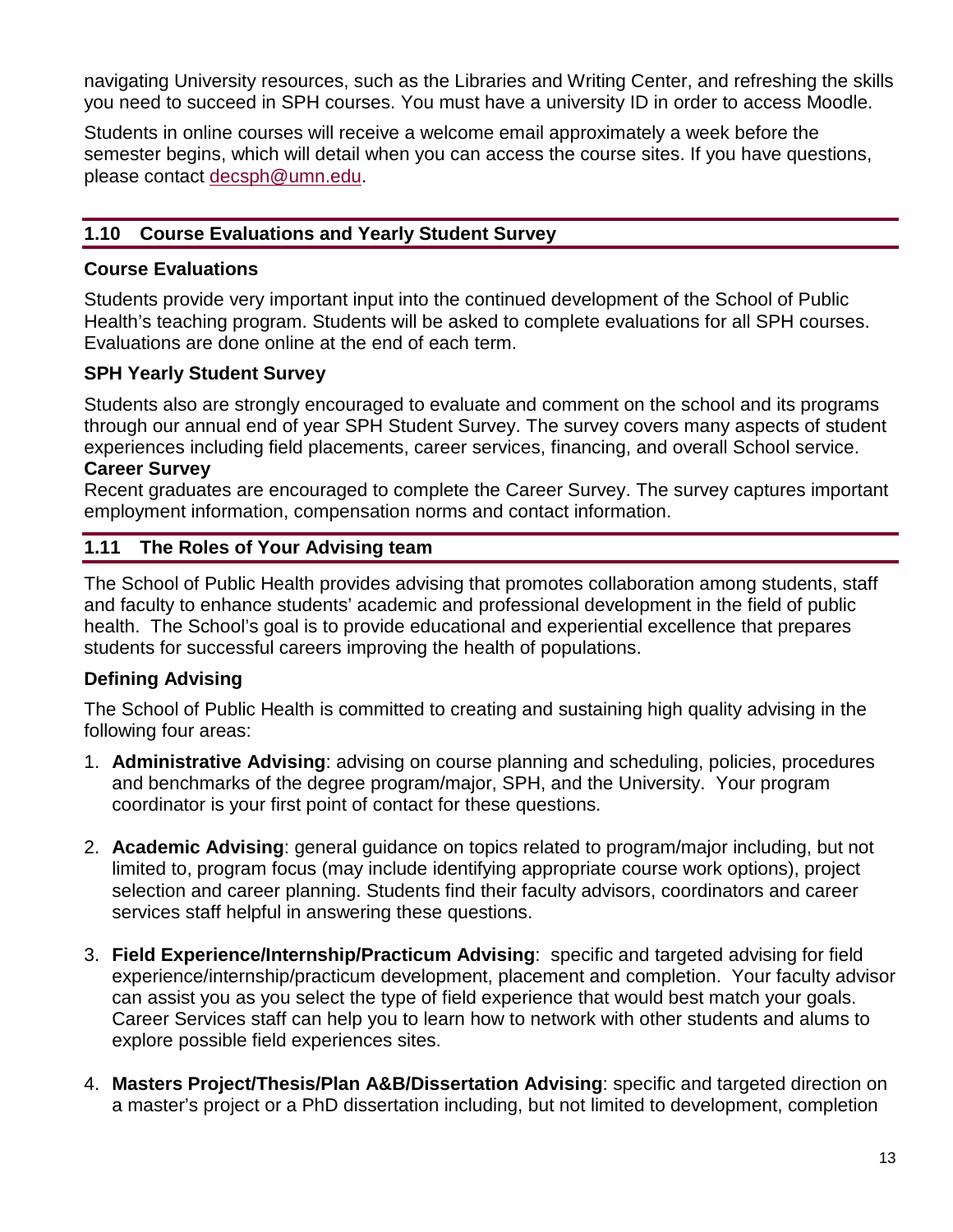and in some cases publication. Your faculty advisor will assist you in developing a direction for your project or dissertation.

#### **Advising Expectations for Students**

SPH students are expected to:

Regularly read and respond to University email (ideally once per day); email is the official mode of communication at the University of Minnesota.

- Review program objectives and educational documents at least once per semester, (i.e. Student Guidebook, etc.), or when directed by program coordinator or program director/DGS; students are responsible for knowing the requirements of the degree program.
- Actively contribute to a welcoming and supportive SPH climate.
- Initiate meetings with advisor(s) at least once per semester; regularly communicate with faculty advisor(s) and/or program coordinator about program progress.
- Respond to inquiries from faculty or staff in a timely manner (ideally within  $5 7$  business days).
- Behave in a professional and courteous manner; fulfill educational and advising commitments, such as appointments, project deadlines, etc.

#### <span id="page-13-0"></span>**1.12 Commencement Eligibility**

Students enrolled in MPH, MHA or MS programs are eligible to participate in the May Commencement ceremony if they are on-track to complete course credit requirements and the culminating experience by the end of the spring or summer semester, or have completed the necessary course credit requirements and culminating experience the previous summer or fall semester.

Exceptions may be granted on an individual basis per review by the program coordinator and program director. To seek an exception, contact your program coordinator.

#### <span id="page-13-1"></span>**2. THE UNIVERSITY OF MINNESOTA**

#### <span id="page-13-2"></span>**2.1 Mission**

The University of Minnesota, founded in the belief that all people are enriched by understanding, is dedicated to the advancement of learning and the search for truth; to the sharing of this knowledge through education for a diverse community; and to the application of this knowledge to benefit the people of the state, the nation, and the world. The University's mission, carried out on multiple campuses and throughout the state, is threefold:

#### 1. **Research and Discovery**

Generate and preserve knowledge, understanding, and creativity by conducting highquality research, scholarship, and artistic activity that benefit students, scholars, and communities across the state, the nation, and the world.

#### 2. **Teaching and Learning**

Share that knowledge, understanding, and creativity by providing a broad range of educational programs in a strong and diverse community of learners and teachers, and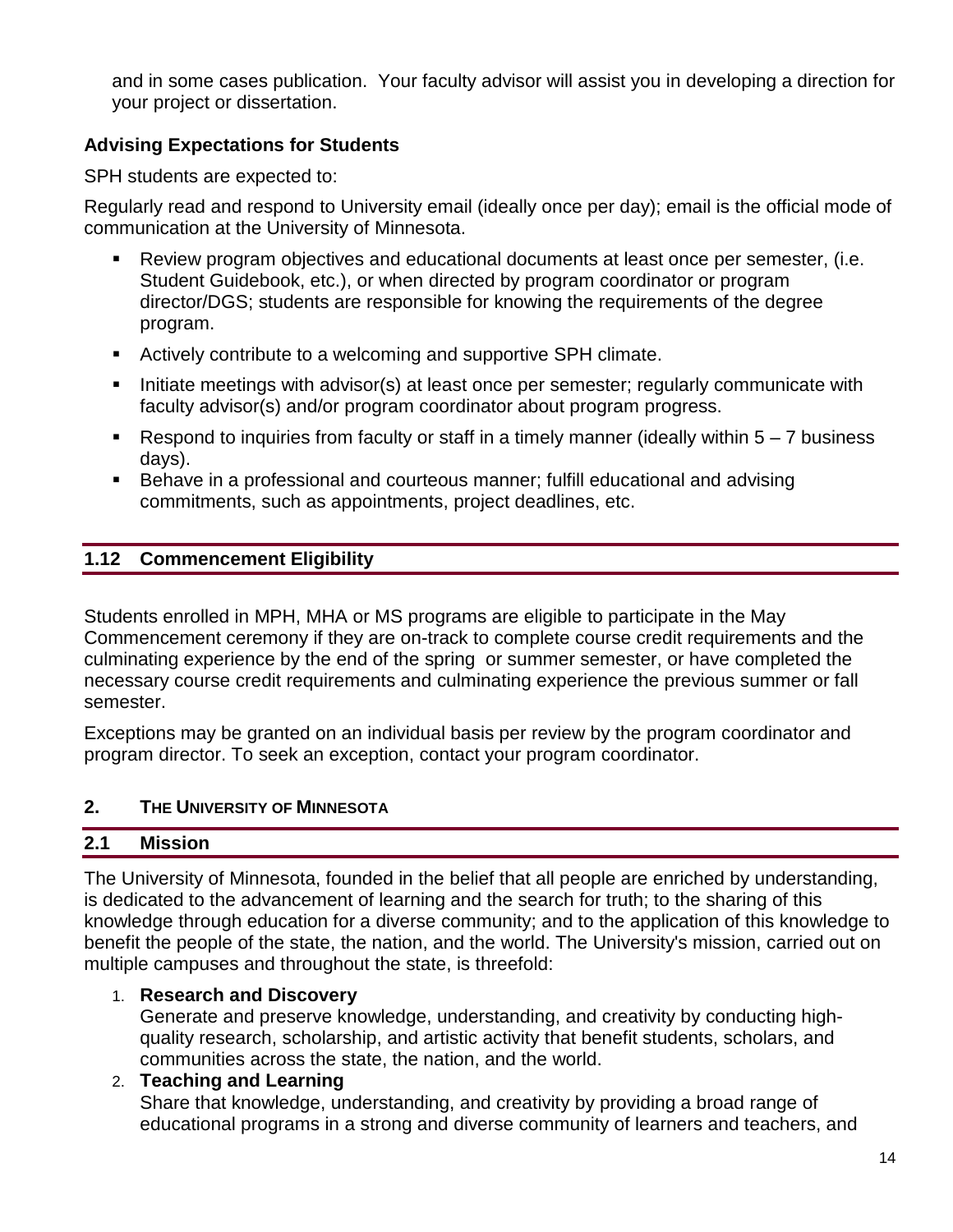prepare graduate, professional, and undergraduate students, as well as non-degreeseeking students interested in continuing education and lifelong learning, for active roles in a multiracial and multicultural world.

3. **Outreach and Public Service**

Extend, apply, and exchange knowledge between the University and society by applying scholarly expertise to community problems, by helping organizations and individuals respond to their changing environments, and by making the knowledge and resources created and preserved at the University accessible to the citizens of the state, the nation, and the world.

In all of its activities, the University strives to sustain an open exchange of ideas in an environment that embodies the values of academic freedom, responsibility, integrity, and cooperation; that provides an atmosphere of mutual respect, free from racism, sexism, and other forms of prejudice and intolerance; that assists individuals, institutions, and communities in responding to a continuously changing world; that is conscious of and responsive to the needs of the many communities it is committed to serving; that creates and supports partnerships within the University, with other educational systems and institutions, and with communities to achieve common goals; and that inspires, sets high expectations for, and empowers individuals within its community.

#### <span id="page-14-0"></span>**2.2 Twin Cities Campus**

The University of Minnesota is a world-class university, known globally as a leader in teaching, research, and public service. It is both a land-grant university, with a strong tradition of education and public service, and a major research institution, with scholars of national and international reputation. UMNTC consistently ranks among the top 20 public universities in the United States. The classic Big 10 campus, located in the heart of the Minneapolis-St. Paul metropolitan area, provides an exceptional setting for lifelong learning.

The University community is a broad mix of ethnic backgrounds, interests, and cultures. Students come from all 50 states and from more than 100 foreign countries. Many small communities of students, faculty, and staff help to create a welcoming atmosphere on campus.

UMNTC is also a thriving center for culture and the arts, featuring outstanding galleries, museums, concerts, theatre productions, and public lectures. For sports fans, the Golden Gophers offer all the spirit and excitement of Division I college athletics.

The campus in Minneapolis is located just a few minutes east of downtown. Nestled along the bluffs of the Mississippi River, buildings in Minneapolis range from the ultramodern Weisman Art Museum to the classic and stately Northrop Memorial Auditorium. A few miles to the east in St. Paul, rolling hills and quiet lawns create a more rural setting. The Minneapolis and St. Paul parts of the campus are connected by a convenient campus shuttle system.

UMNTC also provides a life beyond the campus like few other Big 10 universities can. The dynamic communities of Minneapolis and St. Paul offer something for everyone - a nationally recognized art and theatre community, a thriving entertainment industry, a host of Fortune 500 companies, four glorious seasons of outdoor recreation, exciting professional sports, shopping, and restaurants for every taste--all located close to campus.

#### <span id="page-14-1"></span>**2.3 U of M Services**

<span id="page-14-2"></span>2.3.1 First Steps

**One Stop One Stop [onestop.umn.edu](http://onestop.umn.edu/)**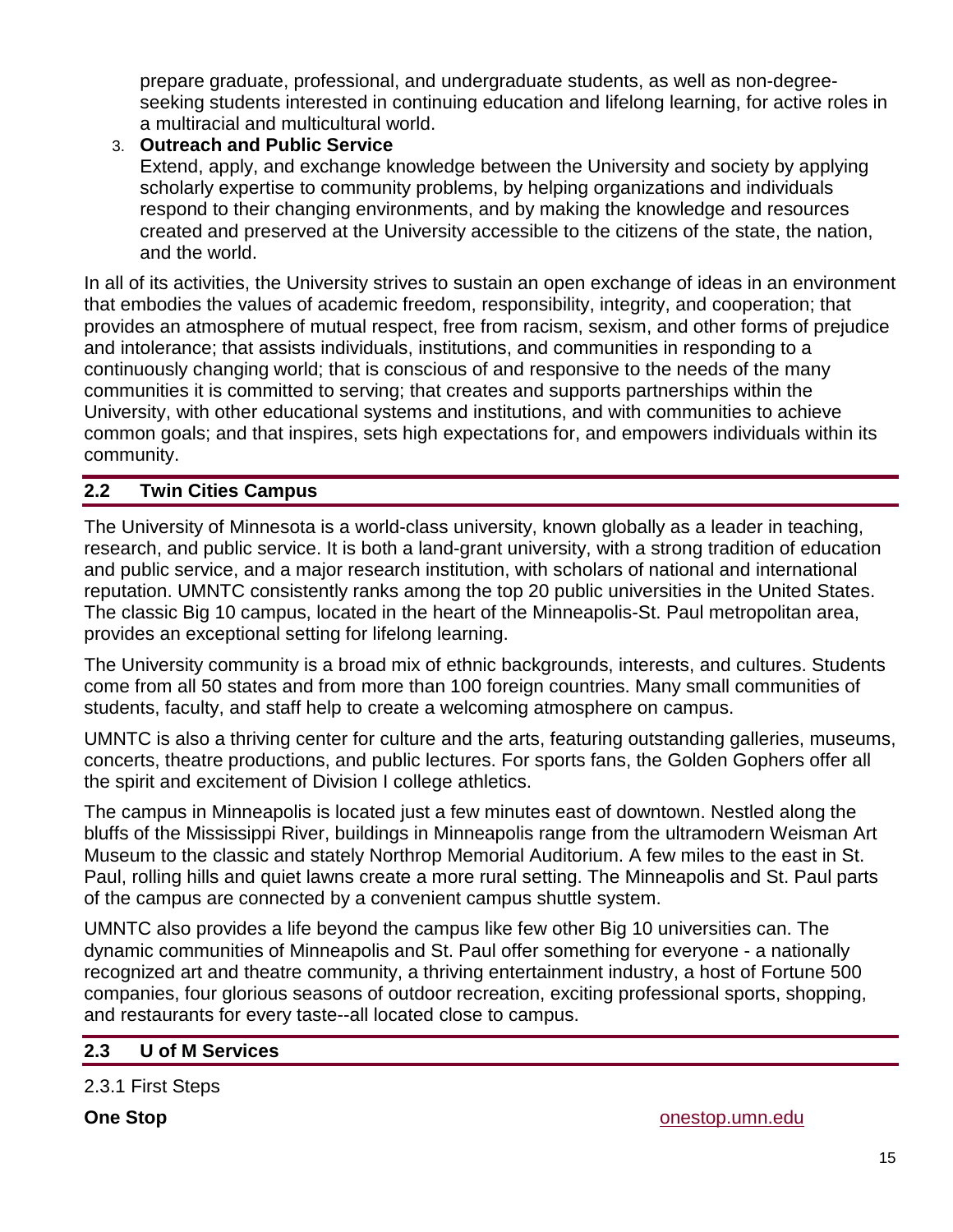The first resource for students having a question about the University is [onestop.umn.edu.](http://onestop.umn.edu/) Please bookmark this site. One Stop offers links to a variety of online services and information about the University including course information, grades, registration, finances, transcripts, and general services.

#### **Email Accounts** [www.umn.edu/initiate](http://www.umn.edu/initiate)

Each student attending the University of Minnesota must set-up a student internet/email account by going to [www.umn.edu/initiate](http://www.umn.edu/initiate) or by calling the Technology Help Line at 612.301.4357 (1-HELP).

**All SPH students are required to use their University of Minnesota email account.**  Course lists, immunizations, billing statements, financial aid updates, and other important information will be sent via the U of M student email address. It is strongly recommended that students use their U of M email account and do not transfer it to a personal email account.

The School of Public Health relies heavily on email notices to students, staff, and faculty. To keep current on upcoming events, job announcements, new course announcements, scholarships, internships, the SPH newsletter, or good opportunities, etc., students should check their email regularly.

Students can retrieve email messages in many locations including the SPH student commons, SPH Career Resource Center, and SPH division computer facilities. Other computer facilities are located in numerous locations on campus; see <http://it.umn.edu/computer-labs-learning-spaces-testing> for a list.

**Note:** Students who choose to forward their University email account to another email account are still responsible for all the information, including all attachments, sent to their University email account.

The U has expanded technological capacity to allow free lifetime access to University email. This allows students to use the U of M email address for personal or professional purposes even after graduation. (Imagine never having to subscribe to an email service or memorize another address! In addition, imagine being able to stay in touch with your student colleagues wherever you and they may journey.)

The account must be accessed at least once every three months through the [Web Interface](http://gmail.umn.edu/) to keep the email account active. If the account remains suspended for 90 days, it is then deleted. All data associated with the account will be deleted and cannot be recovered. If the user contacts the Service Desk [help@umn.edu] after the account is deleted, the account can be recreated without any content.

#### **U Card** [www.umn.edu/ucard](http://www.umn.edu/ucard/)

The U Card identifies you as a student on the Twin Cities campus. Your first U Card is free and can be obtained at the [U Card Office.](http://www1.umn.edu/ucard/umtc/tcget.html) Bring your driver's license, state ID, or passport and be prepared to have your picture taken.

#### U Card Main Office

G22 Coffman Memorial Union 300 Washington Avenue SE Phone 612.626.9900 Weekdays: 8:30 to 4:00pm The U Card is your key to all sorts of [campus services and facilities.](http://www1.umn.edu/ucard/umtc/tcuse.html) Your U Card can also be used as your [ATM card](http://www1.umn.edu/ucard/umtc/tcchecking.html) through TCF Bank.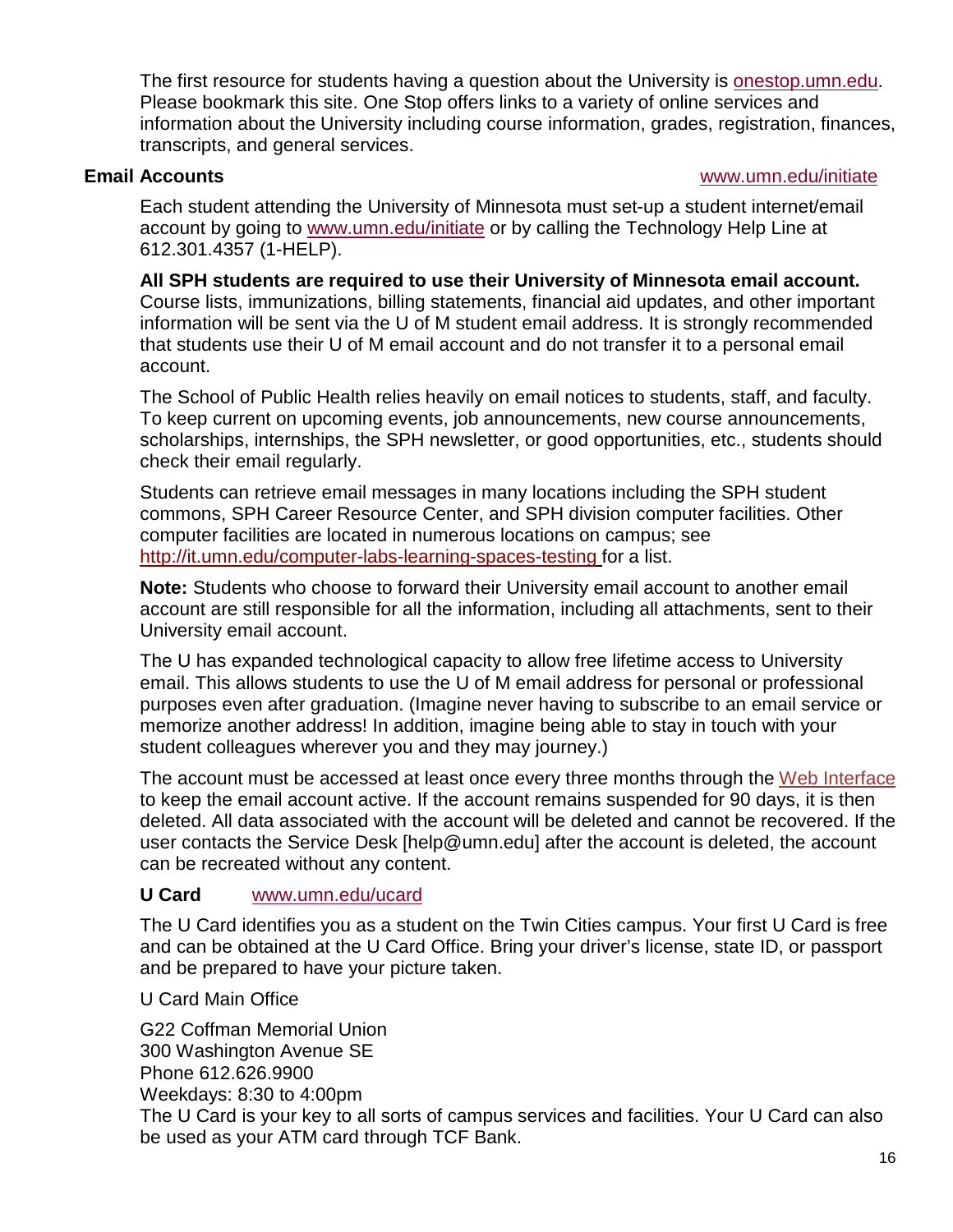Since the U Card never expires, you should hold on to it even after you leave the University. If you ever return as a student, staff or faculty member, your card will still be valid.

Use your U Card for:

- Access to the SPHere and lockers
- Campus ID purposes
- All your [checking](http://www1.umn.edu/ucard/umtc/tcchecking.html) needs
- Making [Gopher GOLD](http://www1.umn.edu/ucard/umtc/tcg4g.html) purchases
- Charging textbook purchases at the U of M Bookstores to your student account
- Checking out [library](http://www.lib.umn.edu/) materials
- Entering the [recreation center,](http://www.recsports.umn.edu/) golf course, [computer labs,](http://www.umn.edu/adcs/info/publabs.html) buildings, and [residence hall dining rooms](http://www1.umn.edu/dining/reshall/)
- Art and [athletic ticket](http://www.gophersports.com/) discounts (available at place of purchase)
- Accessing art materials, student employment, business school services, and more

Report lost or stolen U Cards immediately. There is a \$25.00 [replacement](http://www1.umn.edu/ucard/umtc/tcreplace.html) fee for lost, stolen, or damaged U Cards. The fee can be paid by cash or check at all U Card Office locations. Debit, check or credit cards are not accepted.

#### **LinkedIn**

LinkedIn [\(www.linkedin.com\)](http://www.linkedin.com/), the world's largest professional network on the Internet, helps you make better use of your professional network through the exchange of knowledge, ideas, and opportunities with a broader network of professionals. Your professional network of trusted contacts gives you an advantage in your career, and is one of your most valuable assets in any job search. According to the National Association of Colleges and Employers over 85% of recruiters use LinkedIn or Google to search candidates, and 46% use LinkedIn to research new hires. LinkedIn includes executives and employees from all Fortune 500 companies, all Fortune 100 companies (including 82 of the 100 who use it for hiring purposes), and over 200 million total companies.

The School of Public Health encourages ALL students to use LinkedIn as an invaluable career and networking resource. Not only will this benefit and enhance your experience now, but will serve as a life-long resource in advancing your career. To help you get started, check out our LinkedIn Guide [\(http://www.sph.umn.edu/careers/tipsheets/linkedin/\)](http://www.sph.umn.edu/careers/tipsheets/linkedin/). To learn more about connecting with the School of Public Health through LinkedIn and social media, please visit: [http://www.sph.umn.edu/socialmedia.](http://www.sph.umn.edu/socialmedia)

#### **Parking and Transportation** [www.umn.edu/pts/](http://www1.umn.edu/pts/)

The University's Parking and Transportation website has a wealth of information concerning getting to and around campus. Parking is extremely limited on campus and we encourage students to bus, bike, or walk if possible.

#### **Campus Shuttle Buses**

Campus shuttle buses run at no charge between the East and West Bank and St. Paul campuses with varying routes and times. Current schedule information is posted on the above listed website as well as various locations throughout the Twin Cities campus.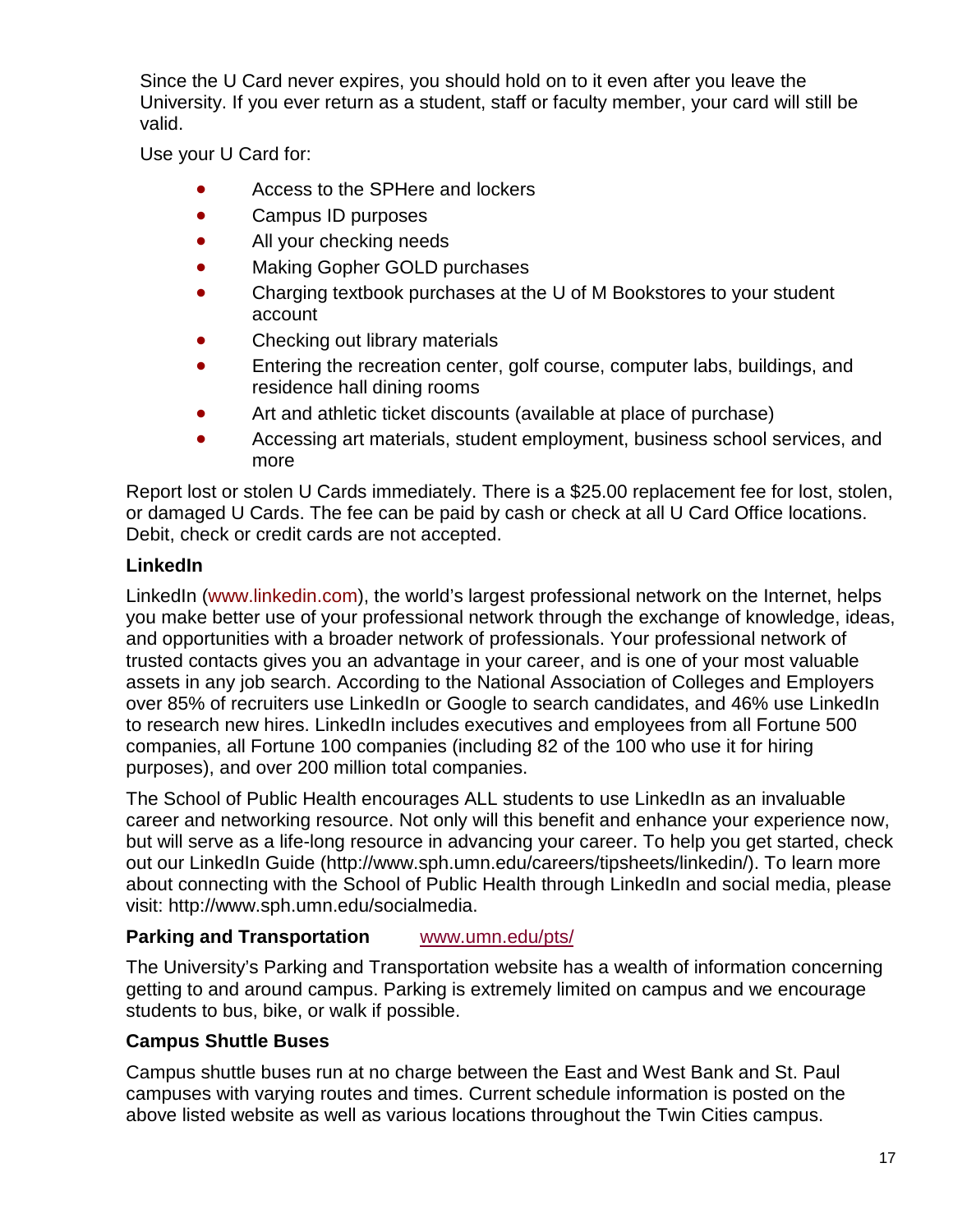#### **Metro Transit and the U Pass**

Take advantage of the deeply discounted Metro Transit bus pass. U-Pass is the ultimate transit pass that provides unlimited rides 24 hours a day. It is valid on all regular bus and light-rail train routes, as well as express, local, limited-stop, or Downtown Zone routes. It may not, however, be used on some special event services. Information can be found at www1.umn.edu/pts/index.html.

#### **Parking**

Contract parking for students is sold through a lottery system each semester. Locations may vary but include spaces on the East Bank, West Bank, and St. Paul campuses. Hourly parking is available in several University public facilities. Parking rates vary depending on proximity to campus and the facility type. Visit the Parking and Transportation website, [www1.umn.edu/pts/,](http://www1.umn.edu/pts/) or call 612.626.PARK (7275) for more information.

The Motorist Assistance Program offers free services (unlocking vehicles, jump-starts, changing flat tires, and referral to a service station) to all customers parked in U parking facilities. Hours are Monday through Thursday from 7 a.m. to midnight, Friday from 7 a.m. to 10 p.m. (Service is not available on weekends or official University holidays). Call 612.626.PARK for motorist assistance or any other questions.

Disability parking is available in many parking facilities and metered areas. Use of these designated spaces requires a state-issued permit or license plate. For additional information, call the State of Minnesota at 651.296.6911 or Disability Services at 612.624.4037.

#### **Bookstore** [www.bookstore.umn.edu](http://www.bookstore.umn.edu/)

The University of Minnesota Bookstore, located in Coffman Union, sells texts for all Public Health courses. Course materials can also be ordered online.

#### **Housing** [www.housing.umn.edu](http://www.housing.umn.edu/)

The University's Office of Housing & Residential Life is the best resource for finding housing on or near campus.

#### **Maps** [campusmaps.umn.edu/tc/](http://campusmaps.umn.edu/tc/)

Find the way to any University building.

#### **Digital Signage**

The School of Public Health had three different digital signs that provide information specific to the School of Public Health students. These can be found on the 3<sup>rd</sup> floor of the Mayo building – right near the Dean's office Mayo A302, the student SPHere Mayo A150, and the 3<sup>rd</sup> floor (Lobby level) of the WBOB building.

<span id="page-17-0"></span>2.3.2 Health and Well Being

#### **Boynton Health Services** [www.bhs.umn.edu](http://www.bhs.umn.edu/)

Boynton Health Services offers comprehensive medical services for students, faculty, and staff.

#### **Clinics**

- [Dental Clinic](http://www.bhs.umn.edu/services/dentalclinic.htm)
- [Eye Clinic](http://www.bhs.umn.edu/services/eyeclinic.htm)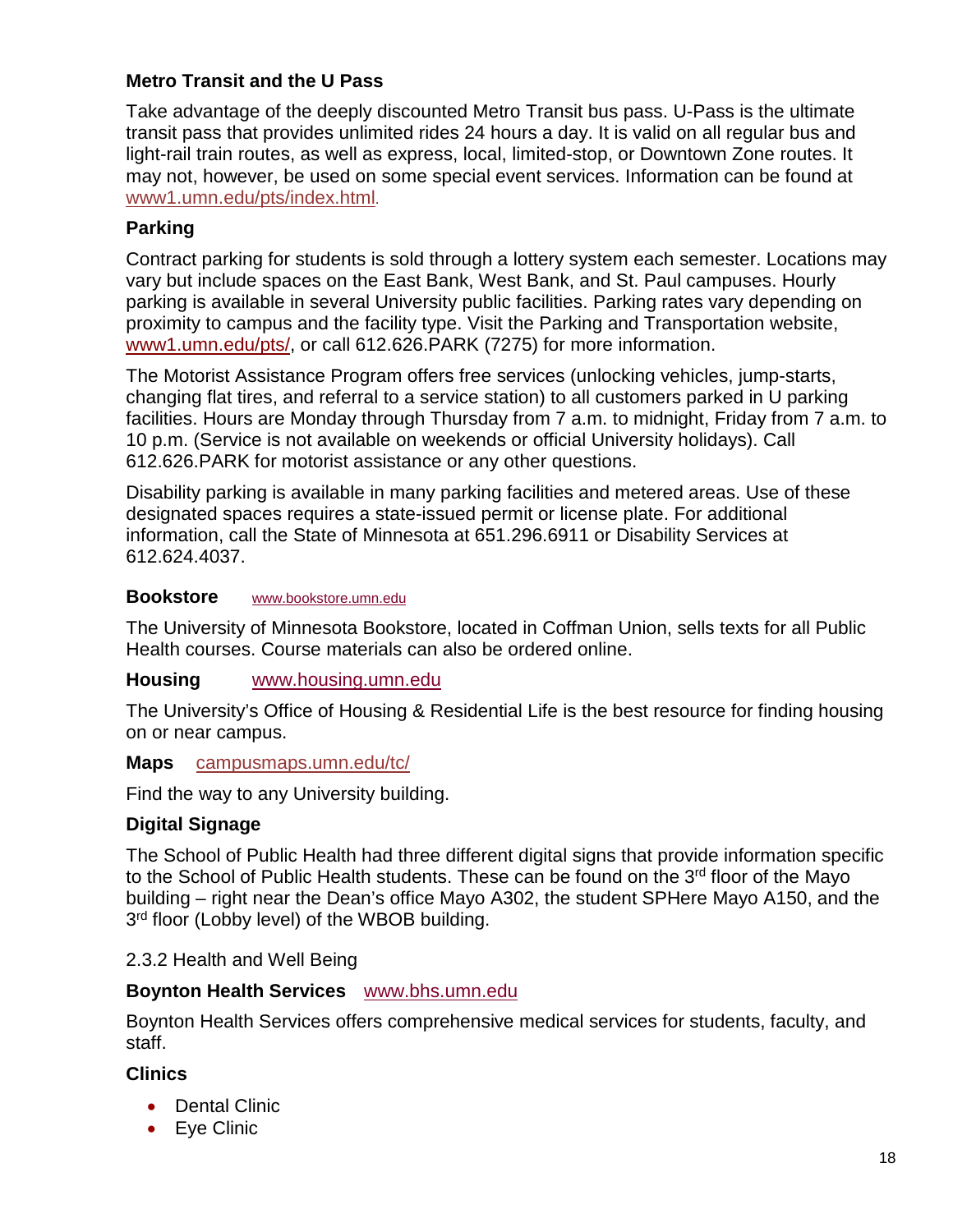- [Int'l Travel Clinic](http://www.bhs.umn.edu/services/internationalclinic.htm)
- [Mental Health Clinic](http://www.bhs.umn.edu/services/mentalhealth.htm)
- [Sports Medicine Clinic](http://www.bhs.umn.edu/services/sportsmed.htm)
- [Women's Clinic](http://www.bhs.umn.edu/services/womensclinic.htm)

#### **Services**

- [Contraceptive Services](http://www.bhs.umn.edu/services/contraceptive.htm)
- [Immunization Services](http://www.bhs.umn.edu/services/immunizationservices.htm)
- [Massage Therapy Services](http://www.bhs.umn.edu/services/massage.htm)
- [Nutrition Services](http://www.bhs.umn.edu/services/nutrition.htm)
- [Pediatric Services](http://www.bhs.umn.edu/services/pediatric.htm) Immunizations
- [Nursing Mothers Room](http://www.bhs.umn.edu/services/specialist.htm)

#### **Testing Services**

- [HIV Testing and Counseling](http://www.bhs.umn.edu/services/hiv.htm)
- [Pregnancy Testing](http://www.bhs.umn.edu/services/pregnancy.htm)
- [STI Testing](http://www.bhs.umn.edu/services/sti.htm)

#### **General Care**

- [Pharmacy](http://www.bhs.umn.edu/services/pharmacy.htm)
- [Physical Exams](http://www.bhs.umn.edu/services/physicalexams.htm)
- [Primary Care/](http://www.bhs.umn.edu/services/primarycare.htm)Urgent Care

Boynton also offers a variety of programs and classes including:

- [Alcohol & Other Drugs Presentations](http://www.bhs.umn.edu/alcohol/index.htm)
- [Birth Control Classes](http://www.bhs.umn.edu/programs/birthcontrol.htm)
- [CPR/First Aid Classes](http://www.bhs.umn.edu/cpr/index.htm)
- [Eating-Disorders Program](http://www.bhs.umn.edu/programs/eatingdisorder.htm)
- [HIV Testing and Counseling](http://www.bhs.umn.edu/programs/hiv.htm)
- [Smoking Cessation](http://www.bhs.umn.edu/programs/nosmoking.htm)
- [Stress Management](http://www.bhs.umn.edu/comfortzone/index.htm)

#### **Mental Health Resources**

Financial challenges, isolation, cultural changes, academic stress, and other pressures on graduate students can create health issues. Please seek assistance before you feel overwhelmed. Resources include:

- Boynton Health Service Mental Health Clinic [www.bhs.umn.edu/services/mentalhealth.htm](http://www.bhs.umn.edu/services/mentalhealth.htm)
- International Student and Scholar Services counseling [www.isss.umn.edu/office/advising/personal.html](http://www.isss.umn.edu/office/advising/personal.html)

Your advisor or program coordinator can also help lead you to appropriate resources.

#### **Smoke-free University**

The University of Minnesota, Crookston, Duluth, Rochester, and Twin Cities are smokeand tobacco-free campuses. All students, staff, faculty, and visitors are prohibited from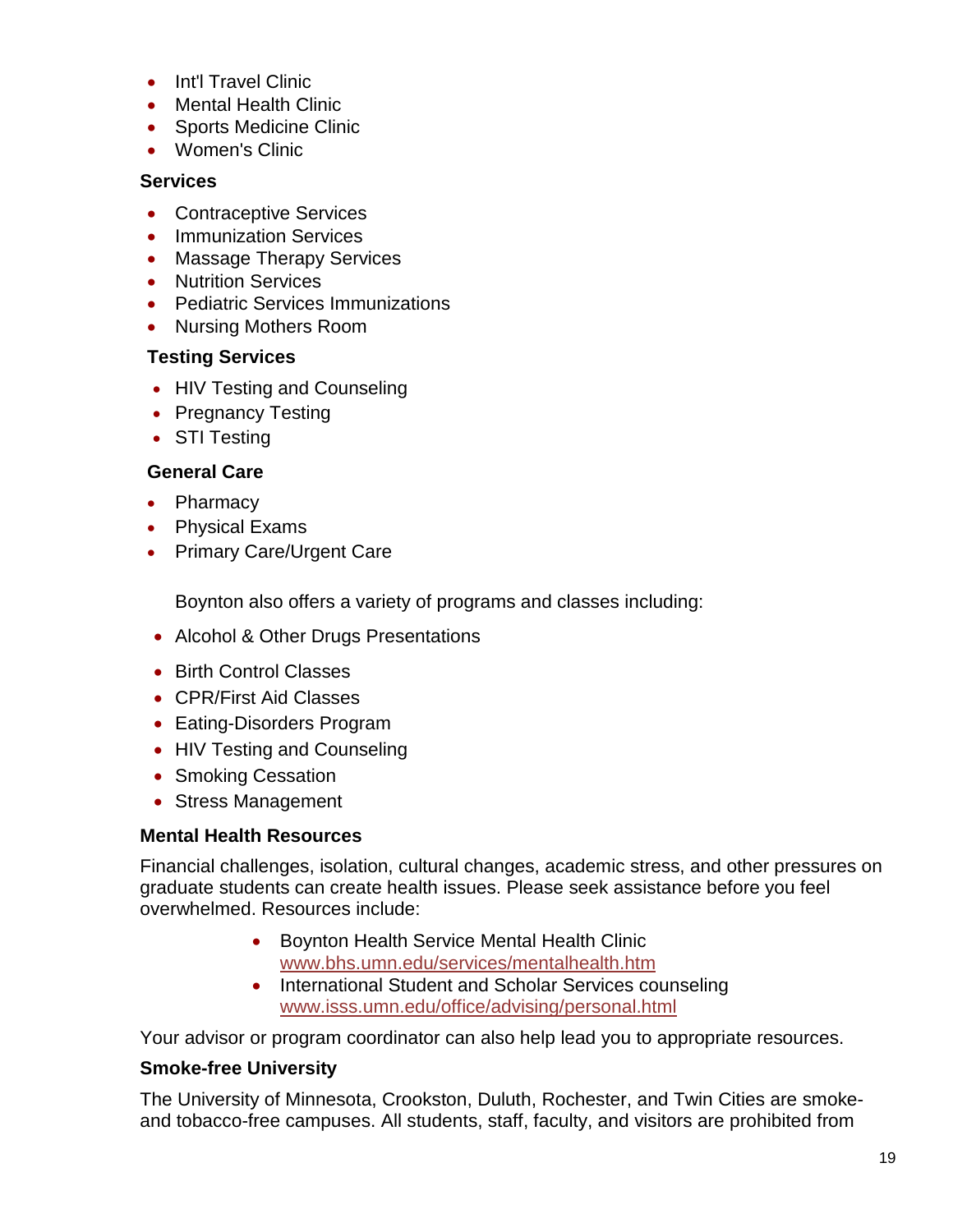smoking and using, selling, free distributing, and advertising tobacco products and electronic cigarettes in all facilities and on all University property.

The success of this policy will depend upon the thoughtfulness, consideration, and cooperation of everyone on campus, including tobacco-users and non-users. All members of the University community are responsible for enforcing this policy. Students, faculty, staff, and visitors who violate this policy should be reminded of the policy and asked to comply. Repeated violation of this policy may be cause for disciplinary action in accordance with applicable student or employee codes of conduct. Visitors who refuse to comply with this policy may be asked to vacate campus property.

#### **The Aurora Center** [www.umn.edu/aurora](http://www.umn.edu/aurora)

The Aurora Center for Advocacy and Education provides [crisis intervention and advocacy](http://www1.umn.edu/sexviol/services.htm)  [services](http://www1.umn.edu/sexviol/services.htm) to victim/survivors of sexual and relationship violence, harassment and stalking. The staff and [volunteers](http://www1.umn.edu/sexviol/volunteer.htm) are also available to provide [prevention training and education](http://www1.umn.edu/sexviol/prevention.htm) on a variety of issues.

### **Nursing Mothers' Room** [www.bhs.umn.edu/east-bank-clinic/nursing-mothers-room.htm](http://www.bhs.umn.edu/east-bank-clinic/nursing-mothers-room.htm)

Spaces are available on campus offering private and comfortable rooms that are designed specifically for nursing mothers to be able pump and store breast milk. This service, offered through Boynton Health Services, requires a brief orientation for users to familiarize themselves with the rooms. For addition information or questions please email Dennis Lui at [dlui@bhs.umn.edu](mailto:dlui@bhs.umn.edu)

#### **Recreation & Wellness Center recording the state of the contract of the contract of the [recwell.umn.edu/](http://recwell.umn.edu/)**

#### The University Recreation and Wellness Center opened its doors in 1993, and is commonly referred to by students as the Rec Center. An expansion to the original building opened in 2013. Located on the University of Minnesota's East Bank Campus, the facility serves between 3,000 and 5,000 patrons on an average weekday during the academic year. The Department of Recreational Sports also offers opportunities for the following:

- Aquatics
- Fitness
- Golf
- Intramurals
- Outdoor Recreation
- Sport Clubs
- Wellness
- Youth Programs

#### **Dining** [www.dining.umn.edu/](http://www.dining.umn.edu/)

University Dining Services offers a wide variety of dining experiences throughout the Twin Cities campus. The East Bank Campus offers several University Dining Service locations.

### <span id="page-19-0"></span>2.3.3 Diversity

### **Diversity and Inclusiveness**

The University of Minnesota (University) is committed to the principles to achieve excellence through equity and diversity. It is believed that a diverse student body enhances the academic and social environment for all students and prepares students to thrive in an increasingly diverse workforce and society. Equal education access is critical to preparing students for the responsibilities of citizenship and civic leadership in a heterogeneous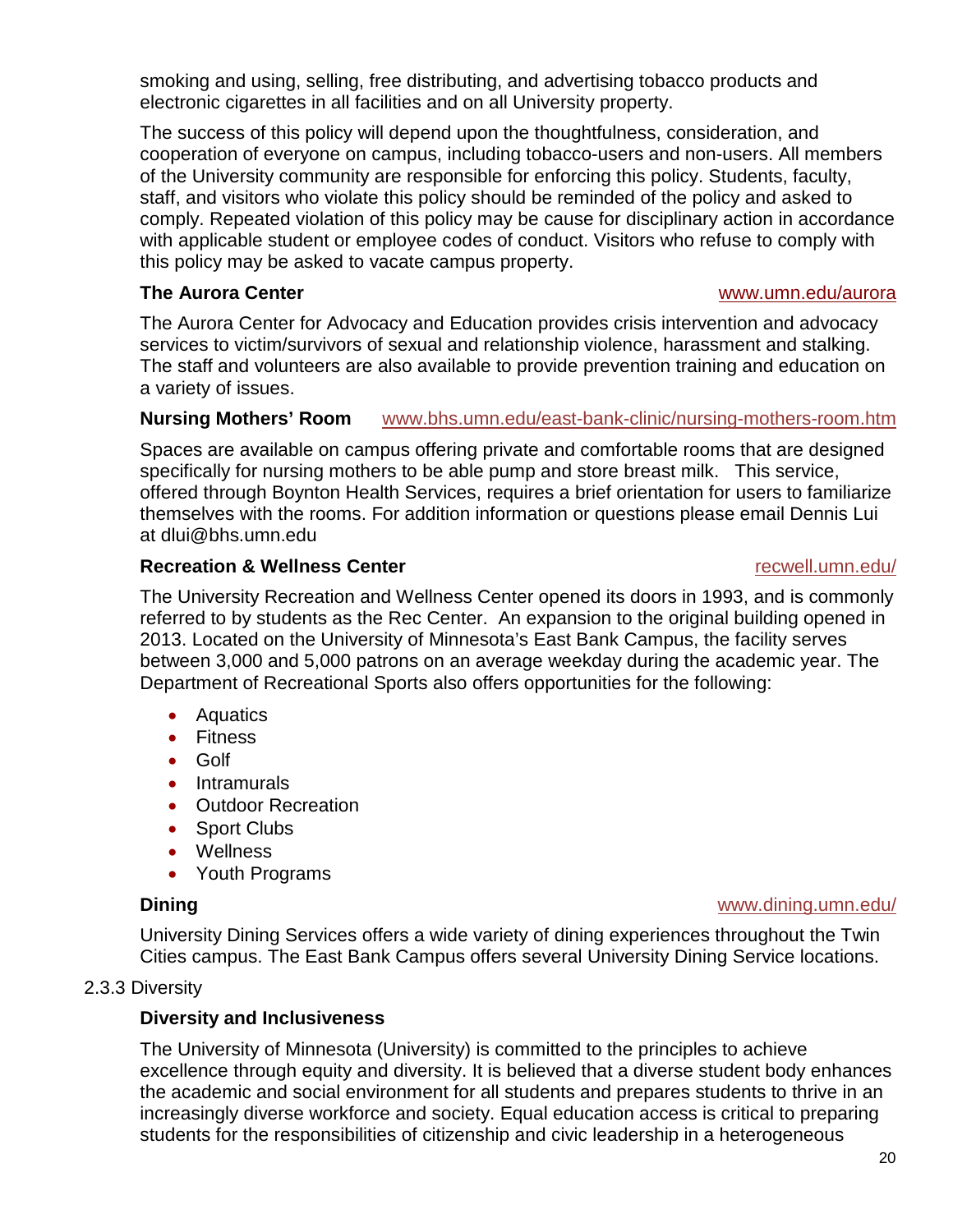society. The University will provide equal access to and opportunity in its programs, facilities, and employment without regard to race, color, creed, religion, national origin, gender, age, marital status, disability, public assistance status, veteran status, sexual orientation, gender identity, or gender expression. The University will also establish and nurture an environment for faculty, staff, students, and visitors that actively acknowledges and values equity and diversity and is free from racism, sexism, ageism, homophobia, and other forms of prejudice, intolerance, or harassment.

The global, population-based nature of public health demands that the School of Public Health (SPH) seek and train students of all racial, ethnic, economic and educational backgrounds. We believe such diversity enriches the learning experience and helps build excellence in public health leadership. The SPH is dedicated to providing our students with a supportive and welcoming academic experience in and out of the classroom. Our Diversity Matters series and [Taste Diversity](https://www.youtube.com/watch?v=x7GQaTFRJec&feature=youtu.be) programs are designed to highlight diverse issues that impact public health professionals.

We also strive to create a community that is actively engaging in the areas of diversity and inclusiveness of its students, faculty, staff and programs to create an excellent educational environment. The SPH defines inclusiveness as all-embracing of the fullness of humanity. Our goal is to celebrate the differences and to help foster unity within the SPH community. This sense of inclusiveness recognizes that diversity is not limited to a select number of categorical elements of a person but encompasses all attributes.

The U of MN SPH Director of Diversity and Inclusion, Sherlonda Clarke, works with students, staff, faculty, and community members to enhance diversity within the SPH. Her office is located in A395-3 Mayo Memorial Building or you can contact her at sdclarke@umn.edu or at 612-624-9970.

For more information please visit:

- University policy library [regents.umn.edu/sites/default/files/policies/Equity\\_Diversity\\_EO\\_AA.pdf](http://regents.umn.edu/sites/default/files/policies/Equity_Diversity_EO_AA.pdf)
- Office for Equity and Diversity [diversity.umn.edu/eoaa/home](https://diversity.umn.edu/eoaa/home)
- SPH website on Diversity in Minnesota [www.sph.umn.edu/prospective/diversity/](http://www.sph.umn.edu/prospective/diversity/)

In addition, the University has several offices across campus whose purpose is to support underrepresented students and promote diversity. The following is a list of some of those offices.

#### **Disability Resource Center** [diversity.umn.edu/disability/](https://diversity.umn.edu/disability/)

Location: 108 McNamara Alumni Center, 200 Oak Street SE (East Bank)

Phone: (612) 626-1333 (Voice/TTY)

Disability Resource Center promotes access and equity for students with disabilities (e.g., physical, learning, psychiatric, sensory or systemic) and assists the University in achieving its mission to provide optimal educational opportunities for all students as well as obligations under federal and state statutes. Students are responsible for contacting Disability Services for more information or to arrange accommodations.

#### **Diversity in Graduate Education** [diversity.umn.edu/gradeducation/](https://diversity.umn.edu/gradeducation/)

Location: 333 Johnston Hall, 101 Pleasant Street SE (East Bank)

Phone: (612) 625-6858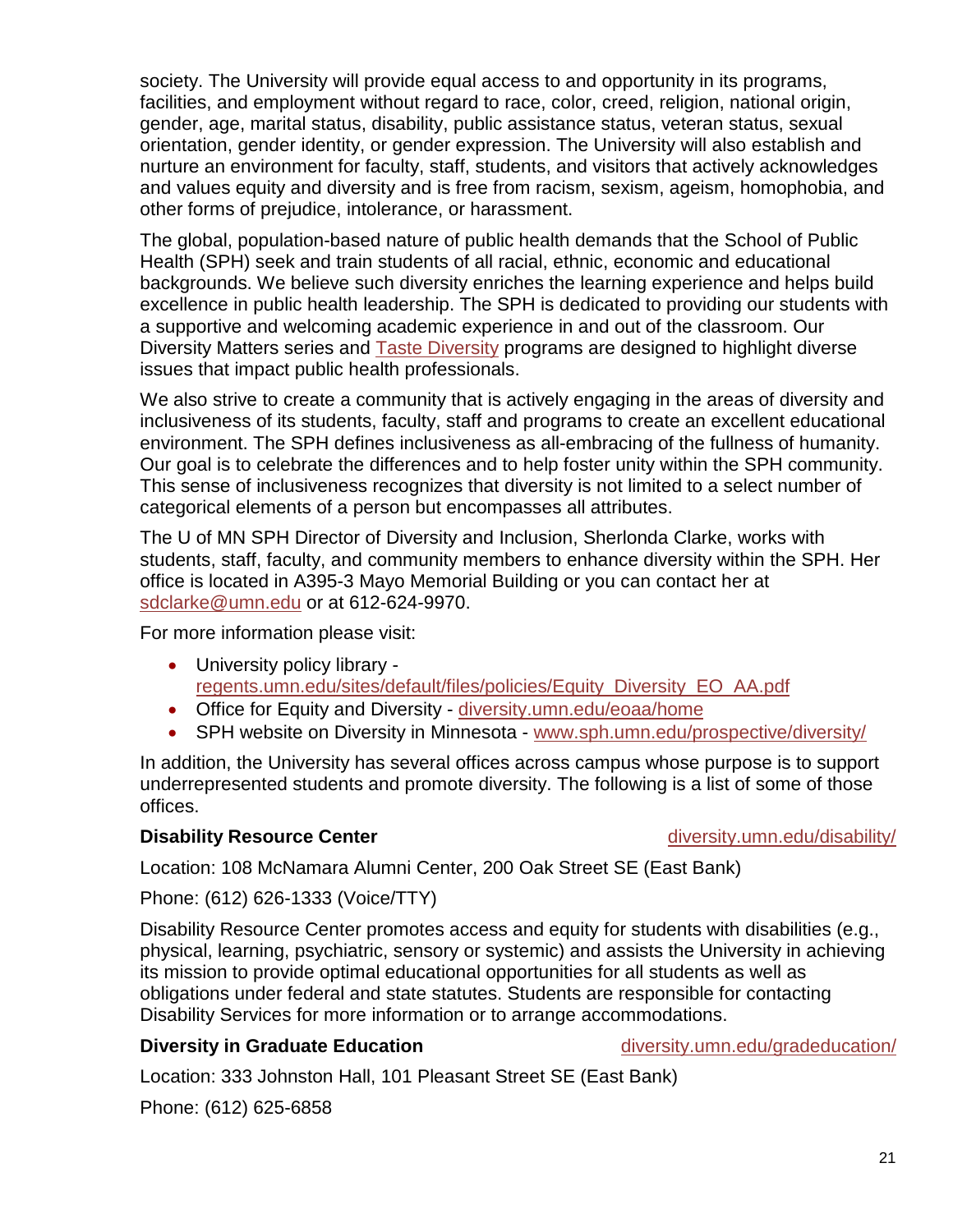The Office for Diversity in Graduate Education (ODGE) coordinates and leads the University's initiatives in the recruitment, funding, retention and graduation of a diverse graduate and professional student body. Additionally, ODGE works closely with The Graduate School and other units connected to diversity and multiculturalism.

### **GLBTA Programs Office [diversity.umn.edu/glbta/](https://diversity.umn.edu/glbta/)**

Location: 46 Appleby Hall, 128 Pleasant Street SE (East Bank)

Phone: (612) 625-0537

Through its various services, the Gay, Lesbian, Bisexual, Transgender, Ally (GLBTA) Programs Office is dedicated to improving campus climate for all University constituents by developing and supporting more inclusive understandings of gender and sexuality. GLBTA Programs Office seeks to build and bridge communities that welcome and affirm people to be their whole selves, honoring their multiple identities and life experiences.

#### **International Student and Scholar Services** With the With With With With With the With the Unitedutedu/

Location: 109 Hubert H. Humphrey School, 301 19<sup>th</sup> Avenue S (West Bank)

Phone: (612) 626-7100

International Student and Scholar Services (ISSS) is the office dedicated to serving the University international community. Its primary mission is to assist international students and scholars in successfully accomplishing the goals that brought them to the University, by using all available resources. Services include:

- Counseling and advising
- Immigration and visa regulation advising
- Newsletters
- Career services
- Academic opportunities for university students
- Tax return information

#### **Multicultural Center for Academic Excellence** [diversity.umn.edu/multicultural/](https://diversity.umn.edu/multicultural/)

Location: 140 Appleby Hall, 128 Pleasant Street SE (East Bank)

Phone: (612) 624-6386

The Multicultural Center for Academic Excellence (MCAE) is a campus-wide resource that promotes an inclusive atmosphere to foster and enrich multicultural understanding among all members of the University community. MCAE's commitment to creating such a climate is driven by a student-first culture in which students are the highest priority.

### **Office of Equity and Diversity** [diversity.umn.edu/](https://diversity.umn.edu/)

Location: 432 Morrill Hall, 100 Church Street SE (East Bank)

Phone: (612) 624-0594

The mission of the Office of Equity and Diversity (OED) is to leverage the transformative power of equity and diversity to advance excellence in teaching, research and community engagement at the University of Minnesota. OED envisions a University where equity and diversity are:

1. Integrated into the work and lives of every student, faculty and staff member.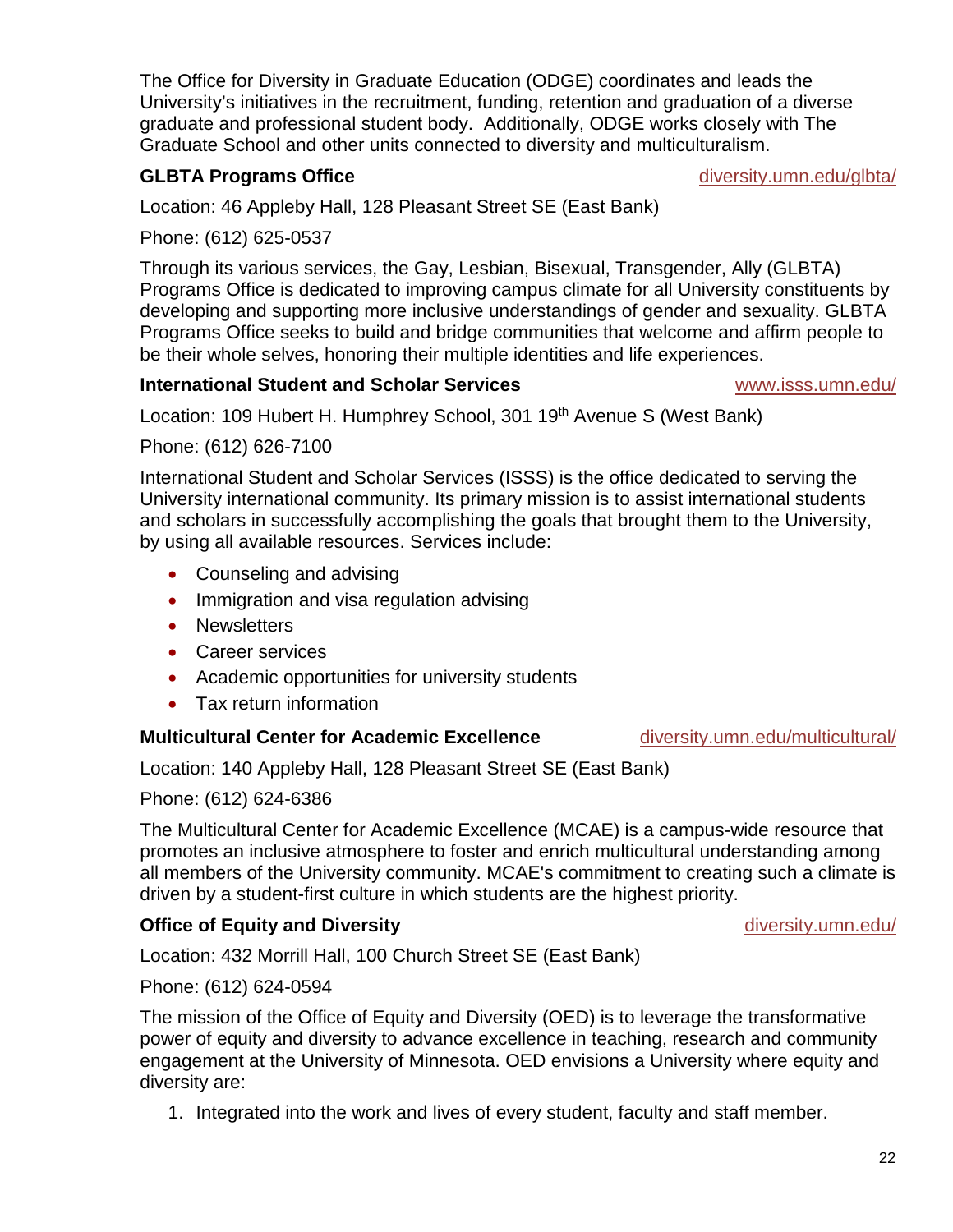- 2. Recognized as core institutional values, and will inform thinking, policies and practices throughout the University.
- 3. Inherently intertwined with academic excellence and the development of leaders for a globally inclusive society.

#### **Office of Equal Opportunity and Affirmative Action** *diversity.umn.edu/eoaa/*

Location: 274 McNamara Alumni Center, 200 Oak Street SE (East Bank)

Phone: (612) 624-9547

The Office of Equal Opportunity and Affirmative Action (EOAA) was founded in 1972 to ensure that all University community members uphold federal and state civil rights laws and regulations, as well as University equal opportunity policies. The EOAA Office envisions a University community that is equitable-one that values the diversity of its workforce and student body and is free from discrimination and harassment.

#### **Student Conflict Resolution Center <b>Student Conflict Resolution Center www.sos.umn.edu/**

Location: 254 Appleby Hall, 128 Pleasant St. SE (East Bank)

Phone: (612) 624-7272

The Student Conflict Resolution Center (SCRC) offers informal and formal conflict resolution services to resolve students' University-based problems and concerns. An ombudsman provides confidential, neutral and informal options. An advocate is available to assist students in formal grievance or disciplinary proceedings.

**Women's Center** diversity.umn.edu/women/

Location: 64 Appleby Hall, 128 Pleasant Street SE (East Bank)

Phone: (612) 625-9837

The Women's Center advances equity for women students, staff, faculty and alumnae across identities. The Women's Center increases connections for women's success, cultivates socially responsible leaders and advocates for organizational culture change toward excellence for all.

#### <span id="page-22-0"></span>2.3.4 Academic

#### **University Libraries** [hsl.lib.umn.edu/biomed](http://hsl.lib.umn.edu/biomed)

The Bio-Medical Library, located in Diehl Hall, contains materials in the areas of allied health, medicine, mortuary science, nursing, pharmacy, public health, and the basic life sciences. In addition the library provides numerous resources and services such as library instructional classes, research workshops, reference consultations, library mediated searches, and citation clarification. The Mathematics library [\(https://www.lib.umn.edu/math\)](https://www.lib.umn.edu/math), located in Vincent Hall, contains materials in the area of mathematics and statistics.

Information on other University libraries and collections can be found at [www.lib.umn.edu.](http://www.lib.umn.edu/)

The Subject Librarian for the School of Public Health is Del Reed. Please email him or call to set up an appointment: [reedx@umn.edu](mailto:reedx@umn.edu) or 612-624-3128.

#### **Center for Educational Innovation** [cei.umn.edu/about/about-cei](http://cei.umn.edu/about/about-cei)

The Center for Educational Innovation (CEI) was created in 2014 by Provost Karen Hanson to strengthen instructional and academic technology collaboration and support across the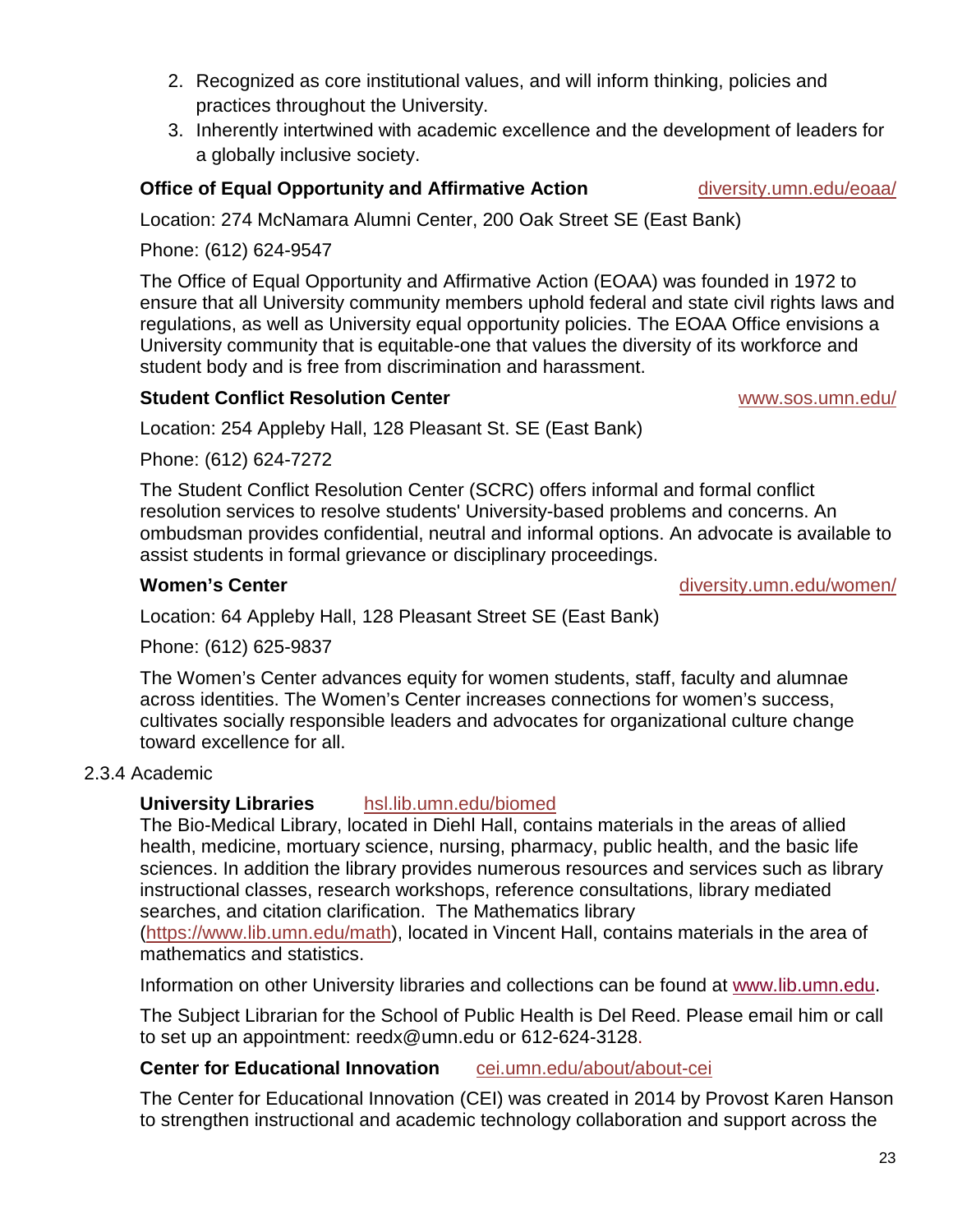University. By combining the Center for Teaching and Learning and the Office of eLearning, the CEI provides expertise that supports curricular and pedagogical innovation in campus classrooms and in online courses and programs.

#### **Center for Writing** [writing.umn.edu/](http://writing.umn.edu/)

The Center for Writing provides free writing instruction for all University of Minnesota students at all stages of the writing process. In [collaborative consultations,](http://writing.umn.edu/sws/appointments.htm) we help students develop productive writing habits and revision strategies. This may be through appointments or online.

The Online Writing Center offers online tutoring to students taking Writing-Intensive courses at the University of Minnesota. Online tutoring is conducted via the Web, and consists of comments and feedback offered by our experienced writing tutors.

Tutors are trained in fields such as composition, speech communication, scientific and technical communication, and rhetoric, and many of them are instructors at the university. Tutors review the writing you submit by offering comments and suggestions for improvement; however, they will comment mainly on the areas students specify.

#### **Computing Services [it.umn.edu/services/](http://it.umn.edu/services/)**

The University's Academic and Distributed Computing Services (ADCS) website provides a wealth of information and services available to students including:

- Computer Lab Locations
- Computer Rental
- Internet Services and Email Accounts
- Computers and Software for Purchase
- Training
- Support and Help Services
- Resources and Useful Links
- Security

The myU web portal permits you to:

- Sign-in once to access all major applications.
- Receive personalized information.
- Register for classes
- See Student Account information including finances and grades

#### **University Counseling and Consulting Services** [www.uccs.umn.edu/](http://www.uccs.umn.edu/)

Provides the following services to the University community:

- Career Development Center
- Consultation, Outreach, and Diversity Program
- Counseling Program
- Groups and Workshops
- Learning and Academic Skills Center

#### **myU Portal** [myu.umn.edu](https://www.myu.umn.edu/metadot/index.pl)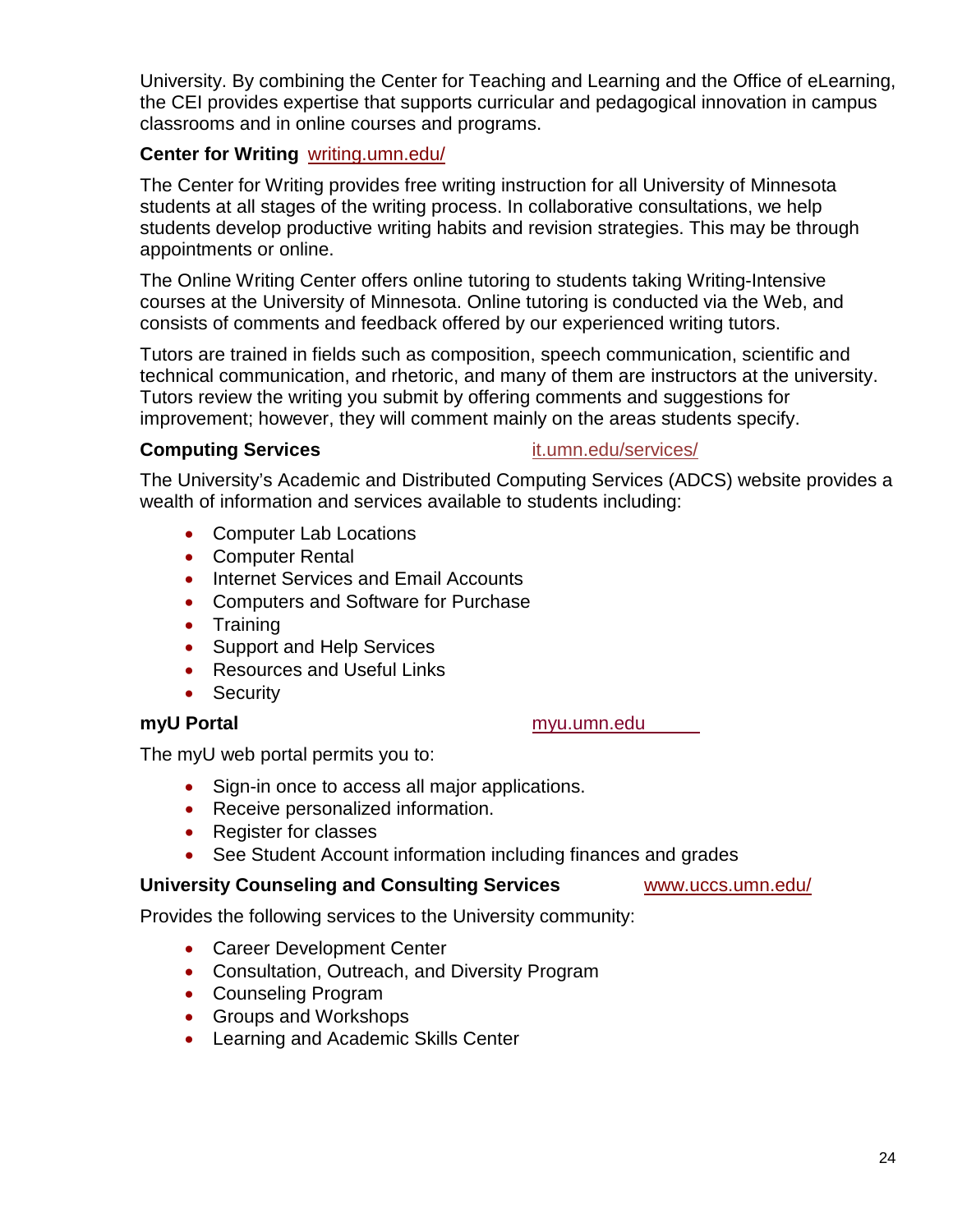• Academic Support Group

#### <span id="page-24-1"></span><span id="page-24-0"></span>2.3.5 Campus Safety

The University of Minnesota has a full service police department in the event of an emergency dial 911.

#### **Security Monitor Program Example 2018** [www1.umn.edu/police/escort.html](http://www.security.umn.edu/)

The Security Monitor Program offers a walking/biking escort service to and from campus locations and nearby adjacent neighborhoods. This service is available at no charge to students, staff, faculty, and visitors to the University of Minnesota – Twin Cities campus. To request an escort by a trained student security monitor, please call 612.624.WALK (9255) shortly before the desired departure time and walk safe.

#### **TXT-U Emergency Notification** [www1.umn.edu/prepared/txtu/](http://www1.umn.edu/prepared/txtu/)

TXT-U is the University of Minnesota's emergency notification text messaging system. Students, faculty, and staff can stay informed about critical campus safety information by registering to receive TXT-U messages.

TXT-U will be used infrequently and specifically for real emergency situations.

#### **Campus Wide Emergency Alert System**

The Campus Wide Emergency Alert System includes 21 outdoor loudspeakers mounted on poles and rooftops on the West Bank and East Bank and in St. Paul. The system will allow for an alert tone and vocal instructions in the event of a campus emergency.

#### <span id="page-24-2"></span>2.3.6 Social

#### **Student Unions and Activities Office** Manual Communication of the WWW.sua.umn.edu

The Student Unions and Activities Office is the University of Minnesota's center for campus-wide programs and activities, leadership opportunities, skill development, and student organization training, advising and registration.

More than 400 student groups on campus are registered with the Student Unions and Activities Office, including academic societies, cultural centers, sports clubs, political action groups and fraternities and sororities. These organizations provide students with endless involvement opportunities and the chance to interact with others who share a similar interest.

| <b>Campus Events</b><br>Website for events hosted by the University of<br>Minnesota.                    | events.umn.edu/               |
|---------------------------------------------------------------------------------------------------------|-------------------------------|
| <b>School of Public Health Events</b><br>Website for events specific to the School of Public<br>Health. | www.sph.umn.edu/news/         |
| <b>Academic Health Center Events</b><br>News and events specific to the Academic Health<br>Center.      | hub.ahc.umn.edu/news-capsules |

#### **Police** [www.umn.edu/umpolice/](http://www.umn.edu/umpolice/)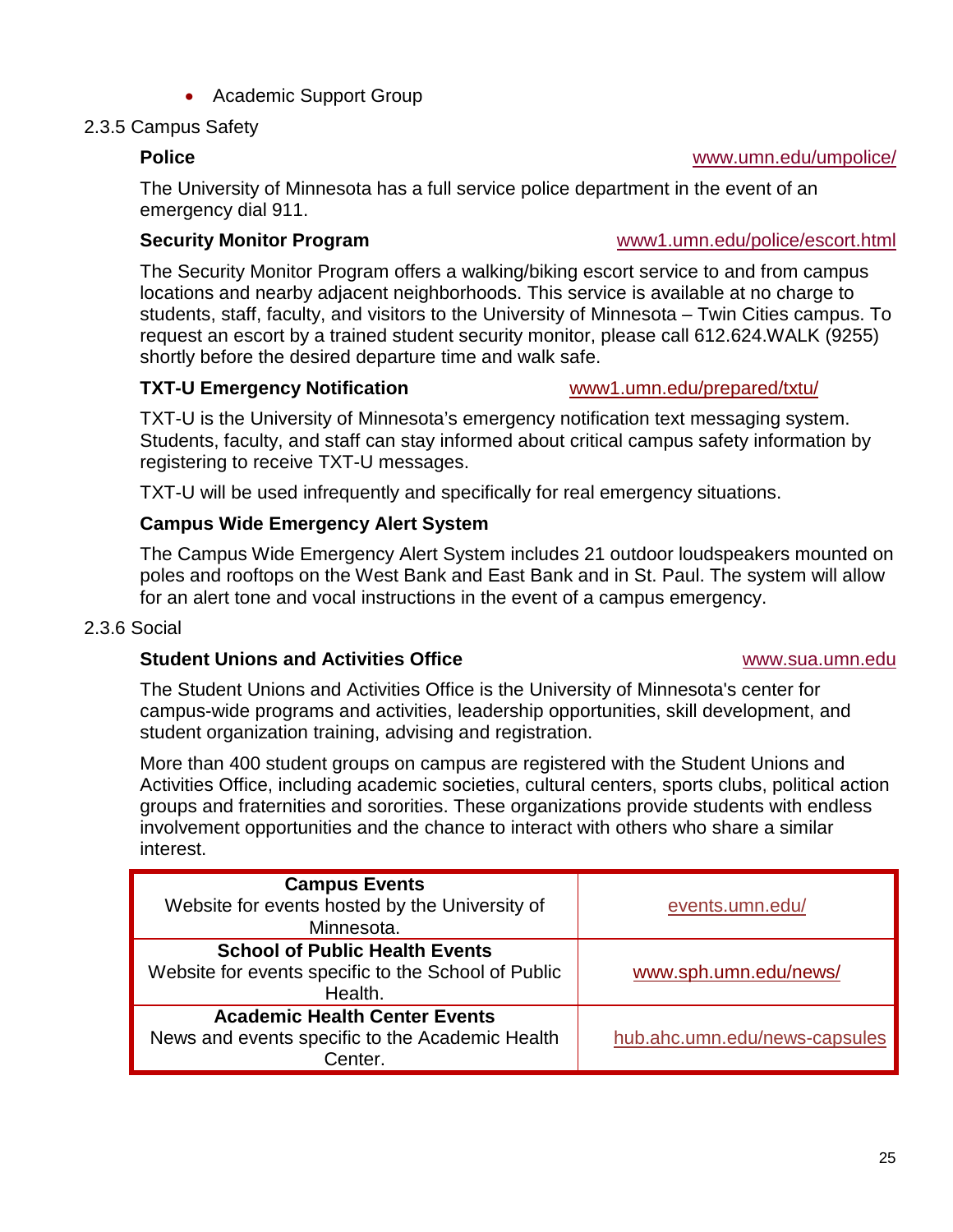#### **2.3.6 Additional Resources**

A full-service U.S. Post Office is located on the ground floor of Coffman Union.

#### **Copies/Fax Machines** [www.printing.umn.edu](http://www.printing.umn.edu/)

A University Copy Center is located in Mayo D104 as well as other locations throughout the University.

#### **Student Conflict Resolution Center** [www.sos.umn.edu](http://www.sos.umn.edu/)

The Student Conflict Resolution Center assists students in resolving campus-based problems and concerns through coaching, intervention and mediation by Ombudsman and Advocacy staff.

#### **Student Legal Service** [www.umn.edu/usls/](http://www.umn.edu/usls/)

University Student Legal Service (USLS) functions to provide legal representation and legal advice to eligible students on the Twin Cities campus.

#### <span id="page-25-0"></span>**3. REGISTRATION**

#### <span id="page-25-1"></span>**3.1 Full-Time Status**

All SPH students need to register for at least six (6) credits in fall and spring semester to be considered full-time. In summer MHA and MPH students must be registered for 6 credits to be considered fulltime and 3 credits to be considered halftime.

**Note:** The Office of Financial Aid or external agencies may require students to be registered for more than three or six credits to be considered full-time; check with these agencies to verify their requirements.

#### <span id="page-25-2"></span>**3.2 Registration Process**

#### <span id="page-25-3"></span>**Step One**

Select courses for the term with your advisor before registering (make an appointment at the earliest convenient time). To view available courses:

1. Log into [MyU.](http://myu.umn.edu/)

2. Select the **My Academics** tab, then the **My Classes** sub-tab.

3. Click on **Class Search** (in Enrollment Tools section).

4. Determine search criteria; you must select your campus (Institution), term, and at least two additional criteria. Students in the School of Public Health will find the majority of their courses listed under the subject "PUBH".

**Note:** 5000 through 8000-level courses are considered graduate-level. 1000 and 3000-level courses are for undergraduates and will not receive approval for graduate credit. Under some circumstances – with approval of the student's major field – 4000 – level courses may also be applied toward a MPH degree as long as they are taught by a member of the graduate faculty.

5. View your search results. To see only classes that are open, select Show Open Classes Only.

6. To continue searching, click New Search or Modify Search. If you hit the back button, you will lose your search results. Click the class number to see more details. You can search for a subject

#### **Post Office sua.umn.edu/services/postal-stations/**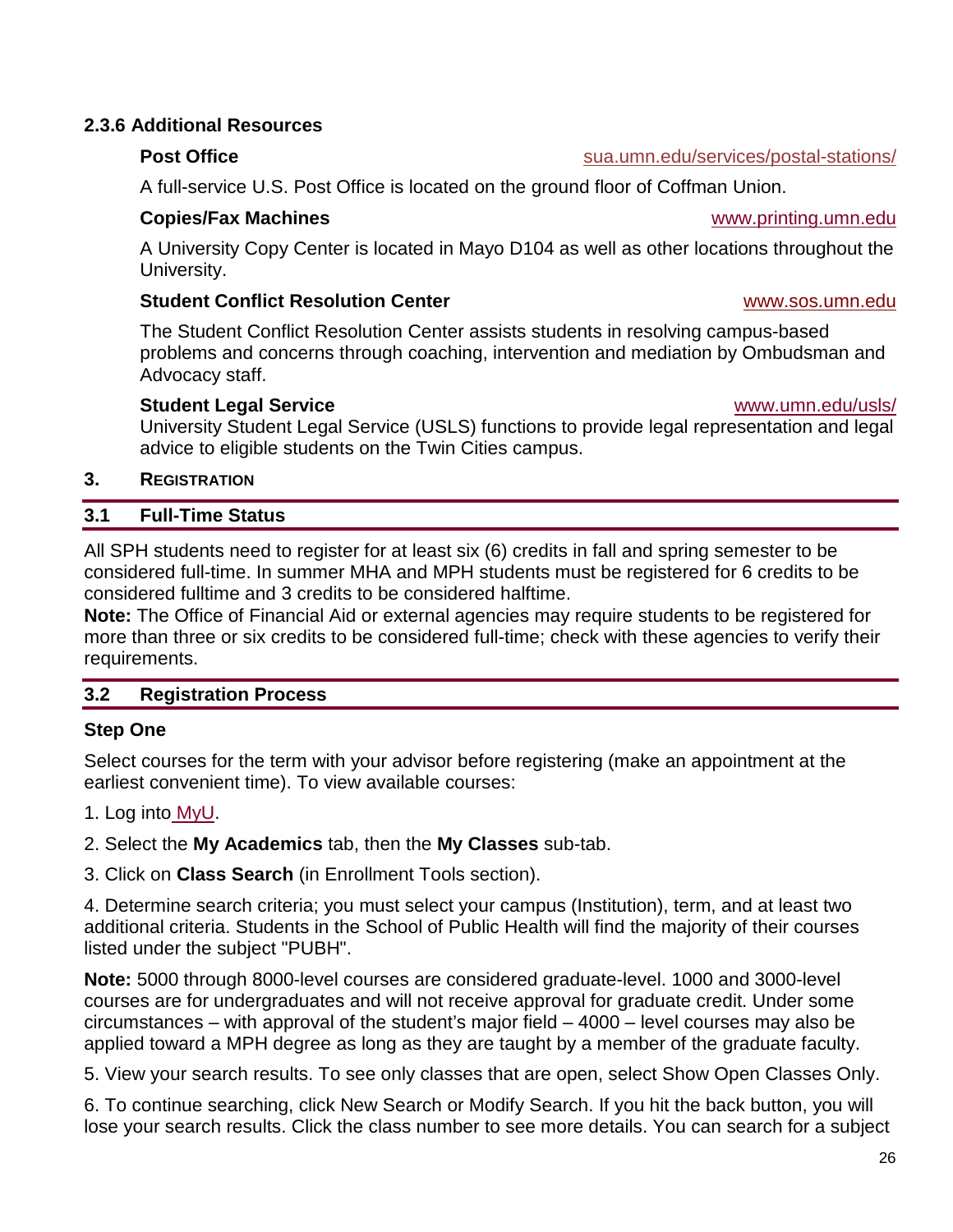by entering subject code or clicking Select Subject. For more search options, expand Additional Search Criteria. When you are satisfied with your criteria, click Search.

### <span id="page-26-0"></span>**Step Two**

After selecting your courses, run through the checklist below before registering. Frustrating delays can be avoided by following these hints:

- If instructor consent is necessary for any of your selected course(s), get a permission number from the course instructor or his/her designee before registering. This number permits registration for the course through the second week of the semester; after the second week, it expires. Note that the number is specific to the student it is given to and the course requiring instructor consent. Once a number is used to register, it becomes invalid and cannot be used for another course or by another student.
- You will not be able to register if you have any holds on your University record. Notice of any hold, including the name of the department or office where it may be cleared, is available at [myu.umn.edu.](http://myu.umn.edu/)
- You can find your registration queue date and time on the web at [myu.umn.edu.](http://myu.umn.edu/)
- You will need your x.500 login and password to register. If you have forgotten your password, call 612.301.4357 to have your password reset. You can also call this number if you have problems logging in to register.

#### <span id="page-26-1"></span>**Step Three**

Register via the web at [myu.umn.edu](http://myu.umn.edu/) or go to the University's One Stop Student Services Center in 333 Robert H. Bruininks Hall on the East Bank Campus to register in person. Students having difficulty with self-registration should contact the registration help-line at 612.624.1111 (M-F 8:00- 4:00) or email [helpingu@umn.edu.](mailto:helpingu@umn.edu) You may also contact your Program Coordinator or the School of Public Health Office of Admissions and Student Resources at 612.626.3500. Please note the following when registering:

- Most courses give the option of either an A/F or S/N (pass/fail) grading option. Be sure to select the grade option desired for the course. Note that there may be a limit to the number of credits a student can take S/N (pass/fail); see the major section of this guidebook for more information. Stricter policies may be enforced by individual majors/programs. There is a strict and early deadline for when grading options can be changed.
- Some courses have variable credits. Before selecting the number of credits, students should make sure they are in agreement with the instructor as to the number of credits appropriate for the work proposed.

#### <span id="page-26-2"></span>**3.3 Grade Option Changes, Course Additions, Withdrawal and Evaluations**

#### **Change of Grade Option**

For full-semester courses, students may change their grade option, if applicable, through the second week of the semester. After that, grading options cannot be changed. Grade option change deadlines for other terms (i.e. summer and half-semester) can be found at [onestop.umn.edu.](http://onestop.umn.edu/) For more information about grading policies, see section 5.4 University Senate Uniform Grading and Transcript Policy.

#### **Adding a Course**

No approval is required to add a course during the first week of classes. Instructor approval is required during week two. After the second week of classes, instructor and college scholastic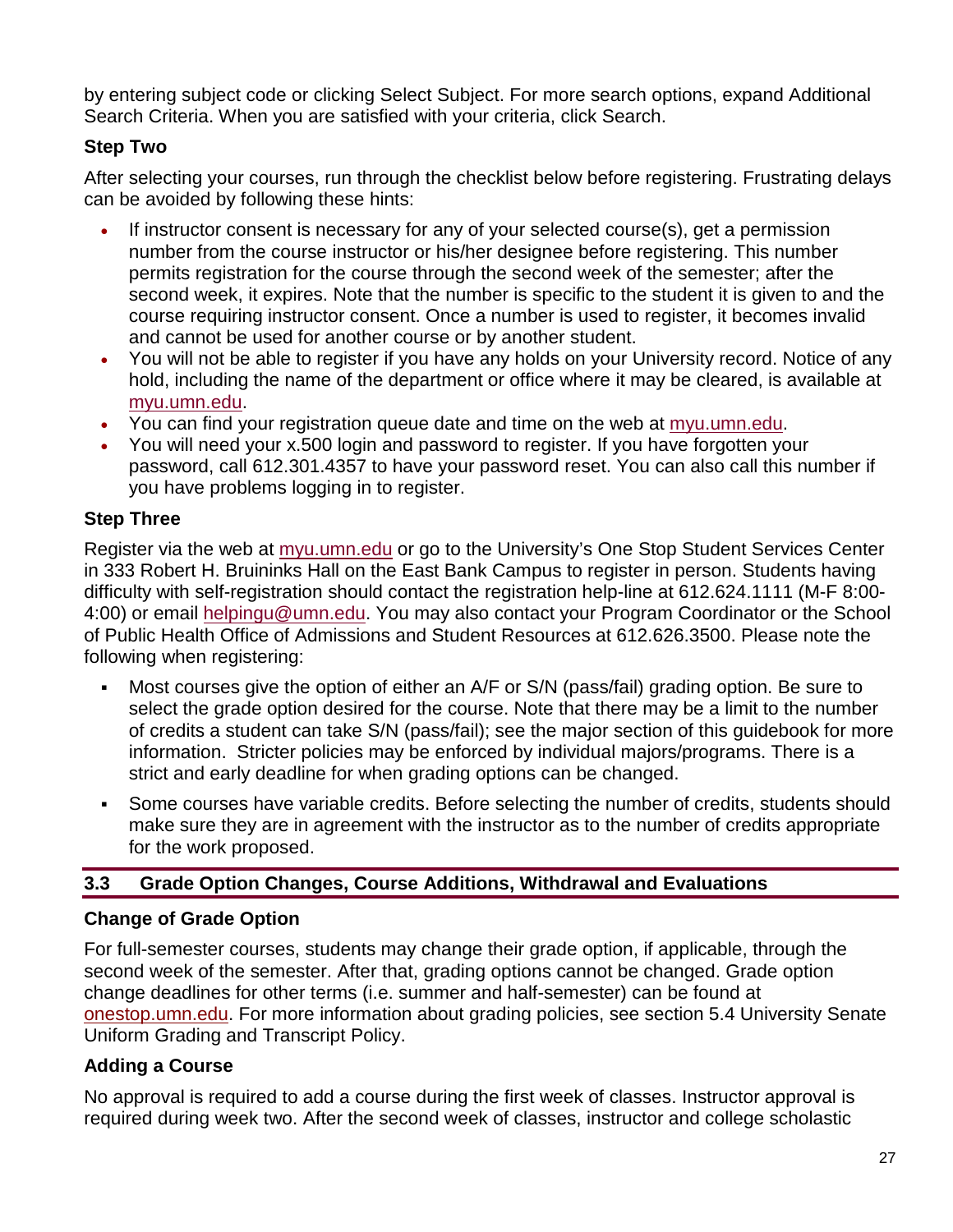committee approval is required. Deadlines for adding a course for other terms (i.e. summer and half-semester) can be found at [onestop.umn.edu.](http://onestop.umn.edu/)

#### **Registration Exception Form**

Students must consult with their program coordinator prior to submitting any paper or electronic forms. After this consultation, students must complete a formal request to change their registration (e.g., add, drop, change your grade basis) after a deadline or to register for more than 18 credits. Please ask your program coordinator for the appropriate form. Approval is not automatic.

#### **Course Cancellation and Withdrawal**

Students should refer to the Refund and Drop/Add Deadlines for the particular term at [onestop.umn.edu](http://onestop.umn.edu/) for information and deadlines for withdrawing from a course. As a courtesy, students should notify their instructor and, if applicable, advisor of their intent to withdraw.

Students wishing to withdraw from a course after the noted final deadline for a particular term must contact the School of Public Health Office of Admissions and Student Resources at [sph](mailto:sph-oasr@umn.edu)[oasr@umn.edu](mailto:sph-oasr@umn.edu) for further information.

#### **Repeat and Bracket Course Policy**

An officially admitted SPH student (MHA, MPH, MS, PhD, and Certificate Programs) may repeat a public health course only **once**.

MHA, MPH, and Certificate students have the option to bracket a particular course (with the same course number) **one time**. Bracketing is a practice where one grade is omitted from GPA calculations, while continuing to appear on the transcript.

Only courses with the same catalog number may be bracketed.

A University of Minnesota course may not be bracketed with a course taken at another institution.

How bracketing works: When an SPH student repeats an SPH course, both grades for the course will appear on the official transcript and will be counted towards the GPA calculation. The student is responsible for submitting a written request that a repeated course be "bracketed" (only once per course). If a student registers for a course a third or greater number of times (either in violation of this policy or by approved exception), all non-bracketed grades will be factored into GPA calculations. It is important to note that student school loans may not cover the tuition cost of repeating a course.

Exceptions: Exceptions to this policy must be submitted to the student's academic advising team and discussed with the course instructor. *Example:* Requesting to repeat a course (more than two times) is at the discretion of the academic advising team and may be approved due to extraordinary circumstances such as documented illness or hospitalization, death in family, etc..

Higher standards of achievement and stricter repeat policies may be enforced by individual majors/programs. This may include restrictions on repeating core courses that are also core to a major, and/or requiring that students earn better than a B- in particular courses in order to meet major/program requirements. Documentation of such policies can be found in the program portion of student guidebooks.

*Students can consult with their advising team for alternative core course options.*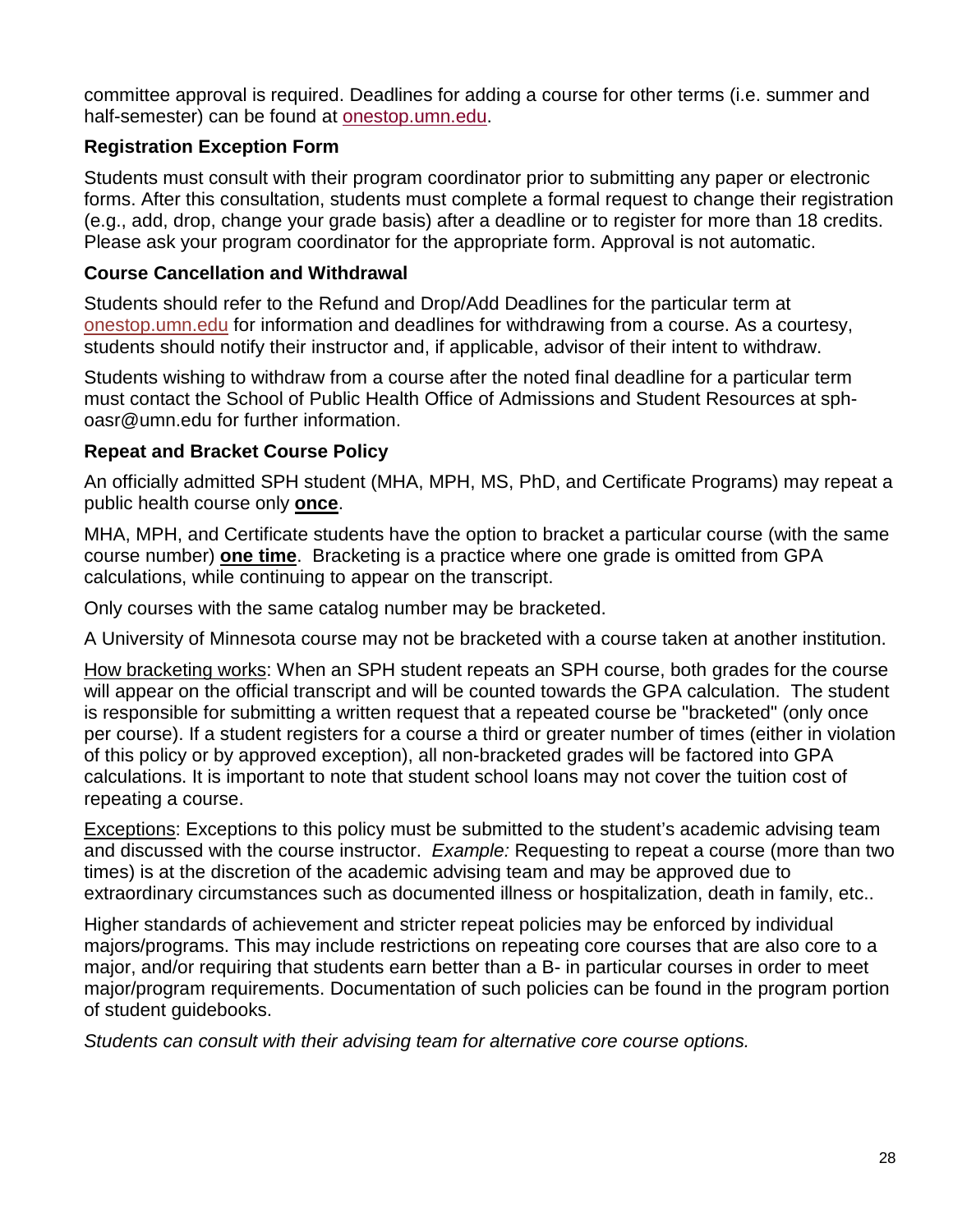### <span id="page-28-0"></span>**Other Transcript symbols**

### **Incomplete [I]**

There shall be a temporary symbol I, **incomplete**, awarded to indicate that the work of the course has not been completed. The I shall be assigned at the discretion of the instructor when, due to extraordinary circumstances, the student was prevented from completing the work of the course on time. The assignment of an I requires a written contract between the instructor and student specifying the time and manner in which the student will complete the course requirements. In no event may any such written agreement allow a period of longer than one year to complete the course requirements. The Incomplete contract can be found at http://secure.ahc.umn.edu/publichealth/sphgrades/

For graduate/professional students, an I is to remain on the transcript until changed by the instructor or department.

When an I is changed to another symbol, the I is removed from the record.

A student does not need to be registered at the University in order to complete the work necessary to convert an I to a grade with credit in the time and manner previously agreed upon between the student and the instructor. The instructor is expected to turn in the new grade within four weeks of the date the work was submitted by the student.

#### **Interpretation of Policy on Incompletes for Students Called to Active Military Duty**

When appropriate, instructors may prefer to arrange for the student to take an incomplete. Senate policy requires that an incomplete be made up within one calendar year of the end of the term in which the incomplete is given. When students are called to active military duty, and reach agreement with their instructor(s) to take an incomplete, they will have up to one calendar year following their discharge from active duty to complete their incomplete(s). Complete policies and procedures are available in the SPH Office of Admissions and Student Resources.

### **Transfer [T]**

There shall be a symbol T, **transfer**, posted as a prefix to the original grade, to indicate credits transferred from another institution or from one college or campus to another within the University when reevaluation is required.

### **Withdrawal [W]**

If a student officially withdraws from a course during the first two weeks of classes, there shall be no record of that course registration entered on the student's transcript. There shall be a symbol W, **withdrawal**, entered upon a student's record when the student officially withdraws from a course in accordance with procedures established by the student's college or campus\*. The W will be entered on the transcript irrespective of the student's academic standing in that course if the student withdraws from the course during the third through eighth week of class (second or third weeks of summer sessions). Withdrawal in the ninth or later week of classes (fourth or later in summer sessions) shall require approval of the college and may not be granted solely because a student is failing the course; there must be extenuating non-academic circumstances justifying late withdrawal.

\*See *section 3.3* for the School of Public Health withdrawal process.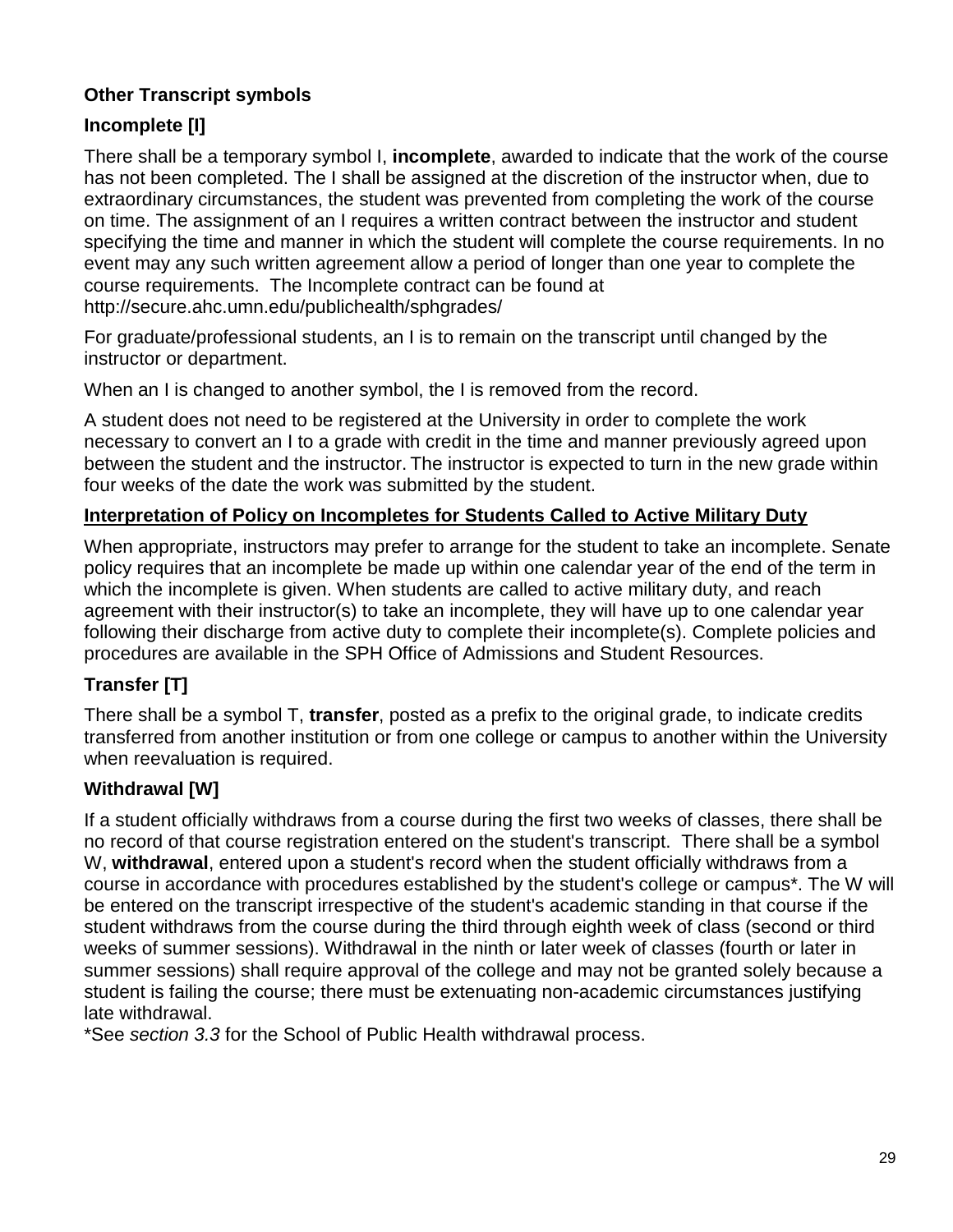### **Continuation [X]**

There shall be a symbol X, indicating a student may continue in a continuation course in which a grade cannot be determined until the full sequence of courses is completed. The instructor shall submit a grade for each X when the student has completed the sequence.

### **In Progress [K]**

There shall be a symbol K, assigned by an instructor to indicate the course is still in progress and that a grade cannot be assigned at the present time.

#### <span id="page-29-0"></span>**Other Provisions**

#### **Course Credit Transfer Policy**

A student may seek transfer of no more than 40% of their total graduate or professional program credits taken at the University of Minnesota or at another college or university prior to the SPH program matriculation. Course credits may be used to satisfy public health core or other program requirements as jointly approved by the Program Director and the Senior Associate Dean for Academic Affairs. No course credits older than 5 years from the date of the student's matriculation will be accepted for transfer. A grade of "B-" or better is required for each course requested for transfer credit.

SPH students who have completed graduate-level coursework at the University of Minnesota or another college or university may petition to transfer those courses toward their SPH degree. To be considered for transfer, graduate level coursework must have been taken at an accredited graduate institution.

Higher standards of achievement and stricter policies may be enforced by individual majors/programs.

Students must:

1. Meet with their academic advisor to discuss the petitioning process. If the petition is acceptable to the advisor, the student will complete and sign the Academic Policy Petition form, and attach an official transcript on which the final grade has been posted.

2. Submit the Academic Policy Petition form to the Program Coordinator for processing. The Academic Policy Petition form can be found at [http://www.sph.umn.edu/current/resources/.](http://www.sph.umn.edu/current/resources/) The Program Coordinator will forward the petition to the Program Director for approval and signature and then to the Office of Admissions and Student Resources for the Associate Dean for Learning Systems and Student Affairs for final evaluation and/or approval.

The Academic Policy Petition forms may be used for other academic reasons. Students are encouraged to discuss petition issues with their academic advisor or Program Coordinator to determine the appropriate process and procedure.

### **Equivalency Exams**

Equivalency examinations are given at least twice each year (January and August). Students have the option of taking the equivalency exams in any of the following core areas; however, **students can only take the exam one time in each core area**. Students who pass the exam(s) are waived from taking the required course and must make up the credits per their area of study and degree requirements. A notation on the student's transcript will be documented if the student passes an equivalency exam. Students who do not pass the exam(s) are required to take the appropriate core course area to satisfy the competency requirements. Equivalency exams satisfy competency requirements for the following core courses only: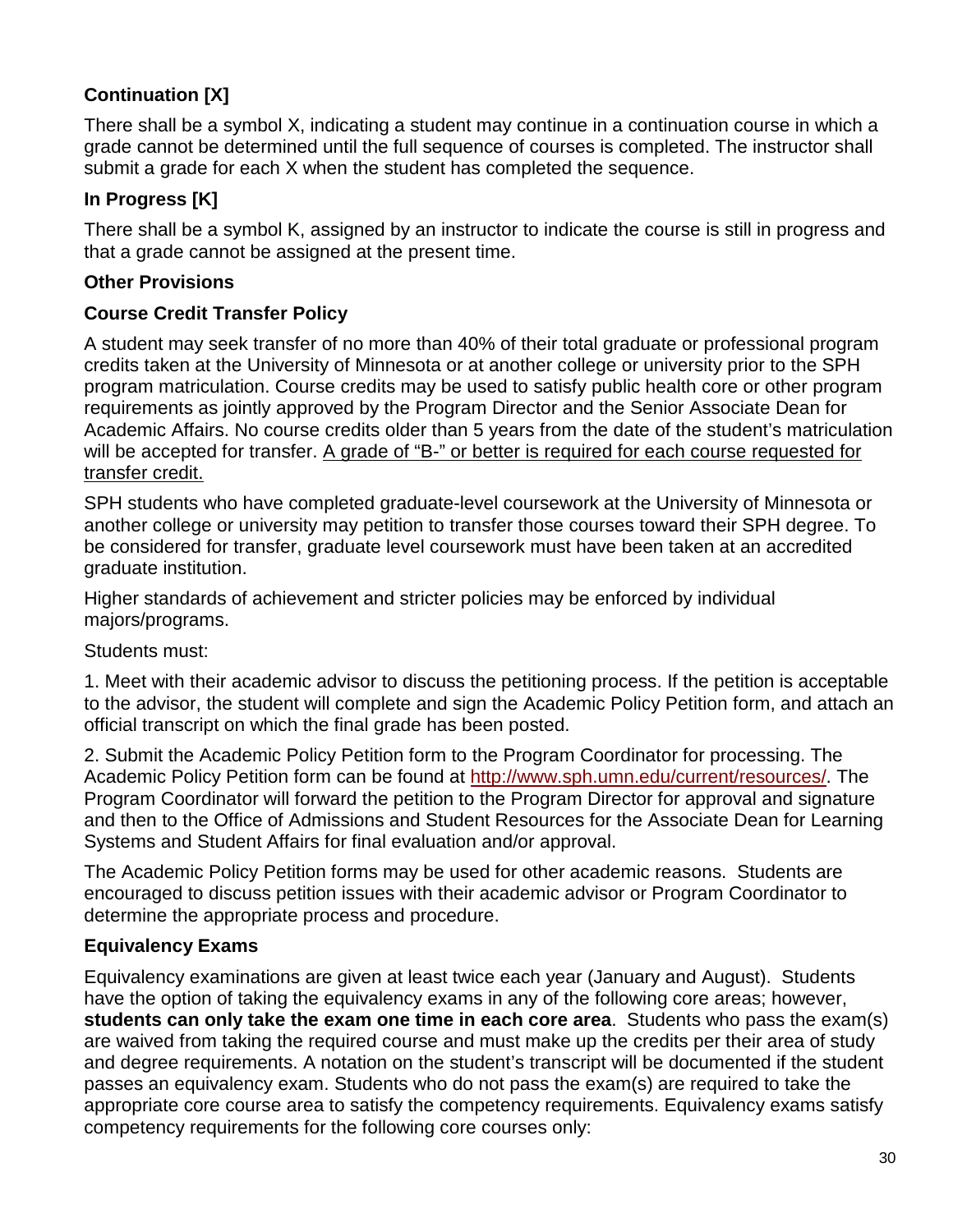#### **PubH 6020 Fundamentals of Social and Behavioral Science**

*Contact: Toben Nelson [tfnelson@umn.edu](mailto:tfnelson@umn.edu)*

| Number of questions on<br>exam |       |
|--------------------------------|-------|
| Type of questions              | Essay |
| Open or closed book            | ----  |

#### **PubH 6751 Principles of Management in Health Services Organizations**

*Contact: Jim Begun [begun001@umn.edu](mailto:begun001@umn.edu)*

| Number of questions on<br>exam | 32                                                               |
|--------------------------------|------------------------------------------------------------------|
| Type of questions              | 25 multiple choice, 3 essay, 1 case analysis with 4<br>questions |
| Open or closed book            | Closed                                                           |

#### **PubH 6102 Issues in Environmental and Occupational Health**

| Contact: Bill Toscano tosca001@umn.edu |  |  |
|----------------------------------------|--|--|
|----------------------------------------|--|--|

| Number of questions on<br>exam | 200             |
|--------------------------------|-----------------|
| Type of questions              | Multiple choice |
| Open or closed book            | Closed          |

#### **PubH 6320 Fundamentals of Epidemiology**

*Contact: Rachel Widome [widom001@umn.edu](mailto:widom001@umn.edu)*

| Number of questions on<br>exam | 31                                       |
|--------------------------------|------------------------------------------|
| Type of questions              | Multiple choice, show-your-work problems |
| Open or closed book            | Open                                     |

#### **PubH 6450 Biostatistics I**

*Contact: Sally Olander [brown198@umn.edu](mailto:brown198@umn.edu)*

| Number of questions on<br>exam | 60-75                                                         |
|--------------------------------|---------------------------------------------------------------|
| Type of questions              | Multiple choice, short answer, and show-your-work<br>problems |
| Open or closed book            | Open                                                          |

#### **PubH 6741 Ethics in Public Health: Professional Practice and Policy**

*Contact: Sarah Gollust [sgollust@umn.edu](mailto:sgollust@umn.edu)*

| Number of questions on<br>exam |                           |
|--------------------------------|---------------------------|
| Type of questions              | Short answer              |
| Open or closed book            | Open (no internet access) |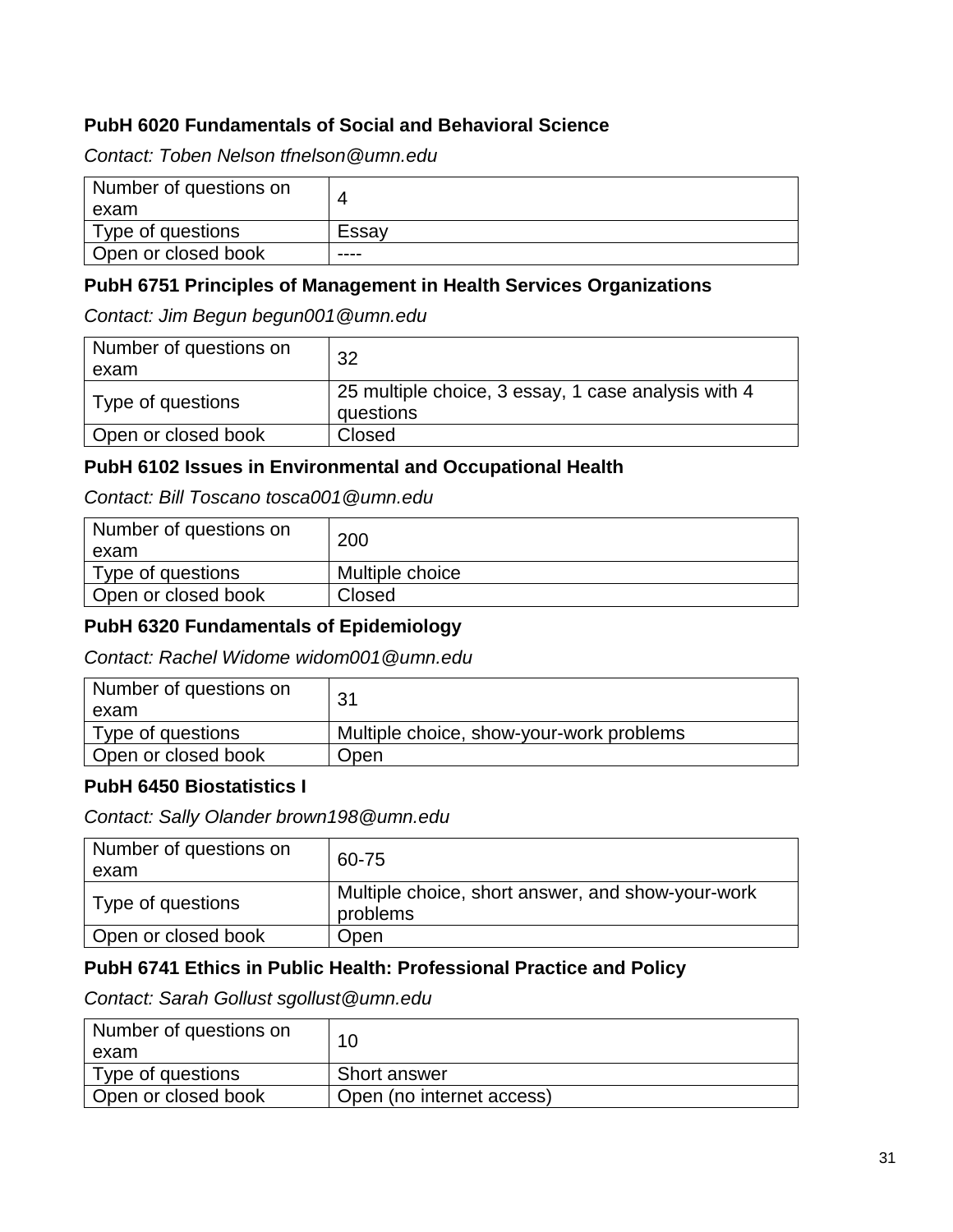#### **Course Prerequisites**

Any college or campus may set special scholastic or other standards for registration in a particular course, for scholastic probation, admission, honors, continued residence, degrees, and other purposes they deem appropriate.

#### **Grade Submission**

All grades for all courses each term shall be submitted to the Office of the Registrar no later than 72 hours after the last final examination for that term. Students can view their grades online at [myu.umn.edu](http://myu.umn.edu/) 24 hours after they are posted by the course instructor.

#### **Course Evaluations**

Student feedback on course content and faculty teaching skills are an important means for improving our work. Please take the time to complete a course evaluation for each of the courses for which you are registered. The SPH collects student course evaluations electronically using a software system called

CoursEval: [http://sph.umn.edu/students/current/course-eval-grades/.](http://sph.umn.edu/students/current/course-eval-grades/) The system will send email notifications to students when they can access and complete their course evaluations. Students who complete their course evaluations promptly will be able to access their final grade as soon as the faculty member renders the grade in

SPHGrades: [www.sph.umn.edu/grades.](http://www.sph.umn.edu/grades) All students will have access to their final grades through

OneStop two weeks after the last day of the semester regardless of whether they completed their course evaluation or not.

Note: Responses will remain anonymous and will not be released to the course instructor until after final grades have been submitted. This is School of Public Health procedure - not a University-wide policy - and therefore applies to Public Health courses only.

#### <span id="page-31-0"></span>**4. TUITION, FEES, BILLING, AND FINANCES**

#### <span id="page-31-1"></span>**4.1 Tuition and Fees**

Please go to<http://onestop.umn.edu/> for complete tuition and fee information.

#### <span id="page-31-2"></span>**4.2 Billing**

Students will receive a billing statement approximately 4 weeks after a semester begins (May/Summer Session billing statements are sent mid-June. Students may view their fee statement online at [myu.umn.edu\)](http://myu.umn.edu/).

Students will receive electronic bills and have the option of paying their bill online with an electronic check from their checking or savings account. Students can also allow access to authorized users, such as parents, to view and pay tuition bills on their behalf. For more information on electronic billing and payment, visit [myu.umn.edu.](http://myu.umn.edu/) Questions on billing and fee statements can be referred to [helpingu@umn.edu.](mailto:helpingu@umn.edu)

**Third Party Billing** [onestop.umn.edu/finances/pay/third\\_party\\_billing/index.html](http://onestop.umn.edu/finances/pay/third_party_billing/index.html)

When an organization, not owned by you or a family member, makes a commitment to pay your educational expenses, they are considered a third party sponsor by the University of Minnesota. When payment is due on your student account, the sponsor is billed by the University. This payment process is termed "third party billing."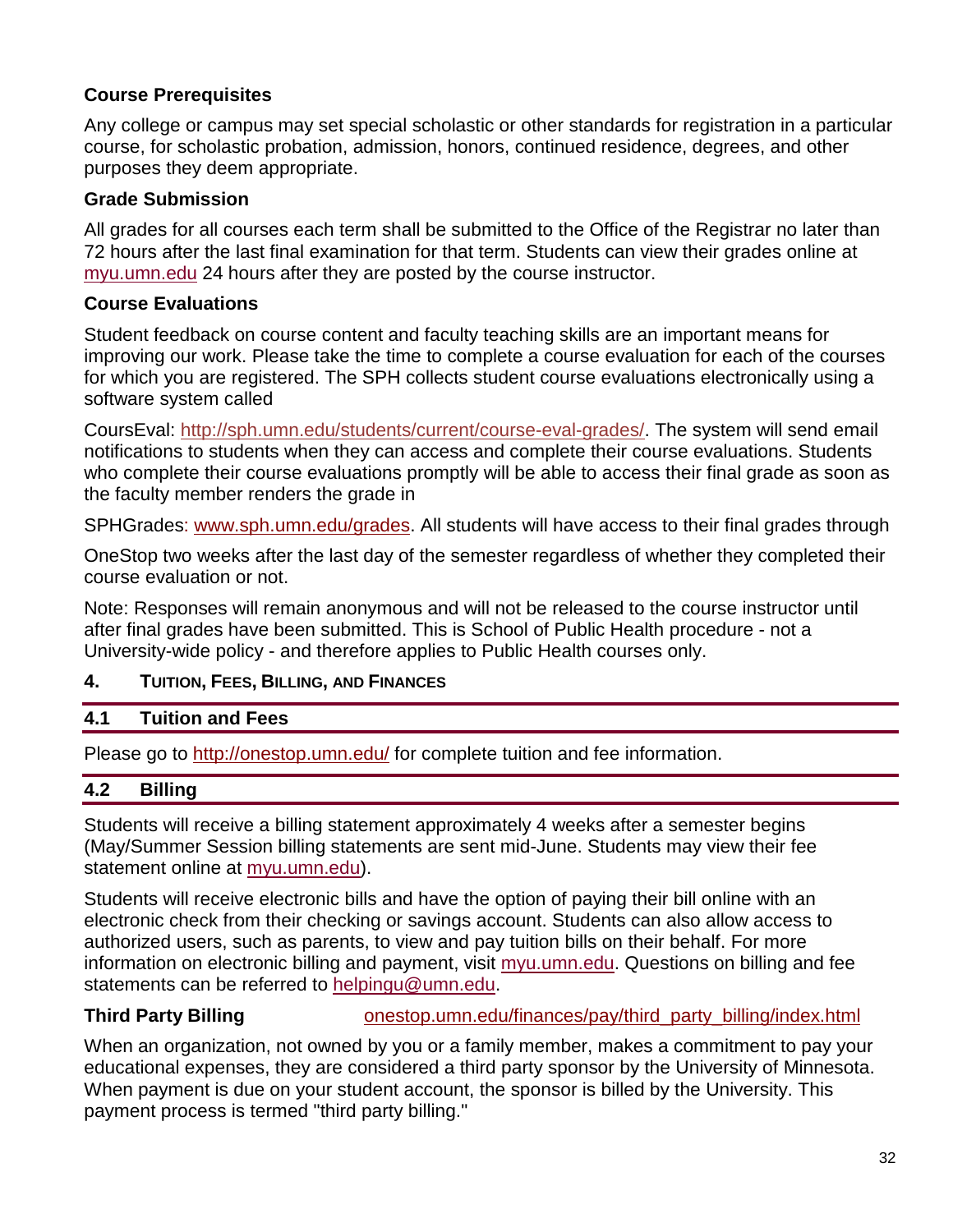Sponsor's payments are subject to the same federal reporting requirements as other financial aid. Some sponsorships don't require a billing invoice and are administered by the University through One Stop Student Services.

Whether you are a student or a sponsor, you will find answers in the frequently asked questions (FAQ ) about how the third party billing processes these payments at the links on the left. In addition, you can view [current tuition and fee information.](http://onestop.umn.edu/finances/costs_and_tuition/index.html)

If you have more questions or need further information, please contact the third party billing office at [tpbill@umn.edu](mailto:tpbill@umn.edu) or 612-625-8559.

#### <span id="page-32-0"></span>**4.3 Financial Aid and Scholarships**

A variety of resources to assist students in financing their education can be found at [sph.umn.edu/admissions/paying/.](http://www.sph.umn.edu/admissions/paying/) Information specific to SPH Divisions and/or Programs may be found in the Division and/or degree program sections of this guidebook.

Information on financial aid can be found at [onestop.umn.edu](http://onestop.umn.edu/) or by e-mailing [helpingu@umn.edu.](mailto:helpingu@umn.edu)

Students having questions about the status of their financial aid should refer to the appropriate contact below:

| <b>Aid Type</b>                                                                      | <b>Contact</b>                        | <b>Email address</b> |
|--------------------------------------------------------------------------------------|---------------------------------------|----------------------|
| Division/Major Specific Awards and<br>Traineeships, the Dean's<br>Scholarship        | Your Program<br>Coordinator           |                      |
| Medica Scholarships, and<br>scholarships that support specific<br>US minority groups | <b>SPH Student</b><br><b>Services</b> | sph-oasr@umn.edu     |
| Federal Loans, Financial Aid<br>Package                                              | Liz Holm                              | holmx029@umn.edu     |

#### **Loan Deferment**

A temporary postponement of loan payments available only under certain conditions; some loans do not accrue interest in deferment, such as subsidized loans [policy.umn.edu/forms/fa/fa830.pdf.](http://policy.umn.edu/forms/fa/fa830.pdf)

Students requesting a loan deferment can get their form signed by One Stop Student Services [onestop.umn.edu.](http://onestop.umn.edu/contact_us/index.html)

#### **Financial Aid Exit Counseling**

Exit counseling sessions are required of all borrowers of federal and University-administered student loan programs. Exit counseling provides you information regarding the rights and responsibilities of a borrower and a lender/servicer. You learn about repayment, deferment, and cancellation of your loan. These sessions prepare you to be responsible and effective in repayment of your educational loans.

#### **You are required to complete exit counseling when you:**

- are about to graduate.
- leave the University (even if it is just temporary).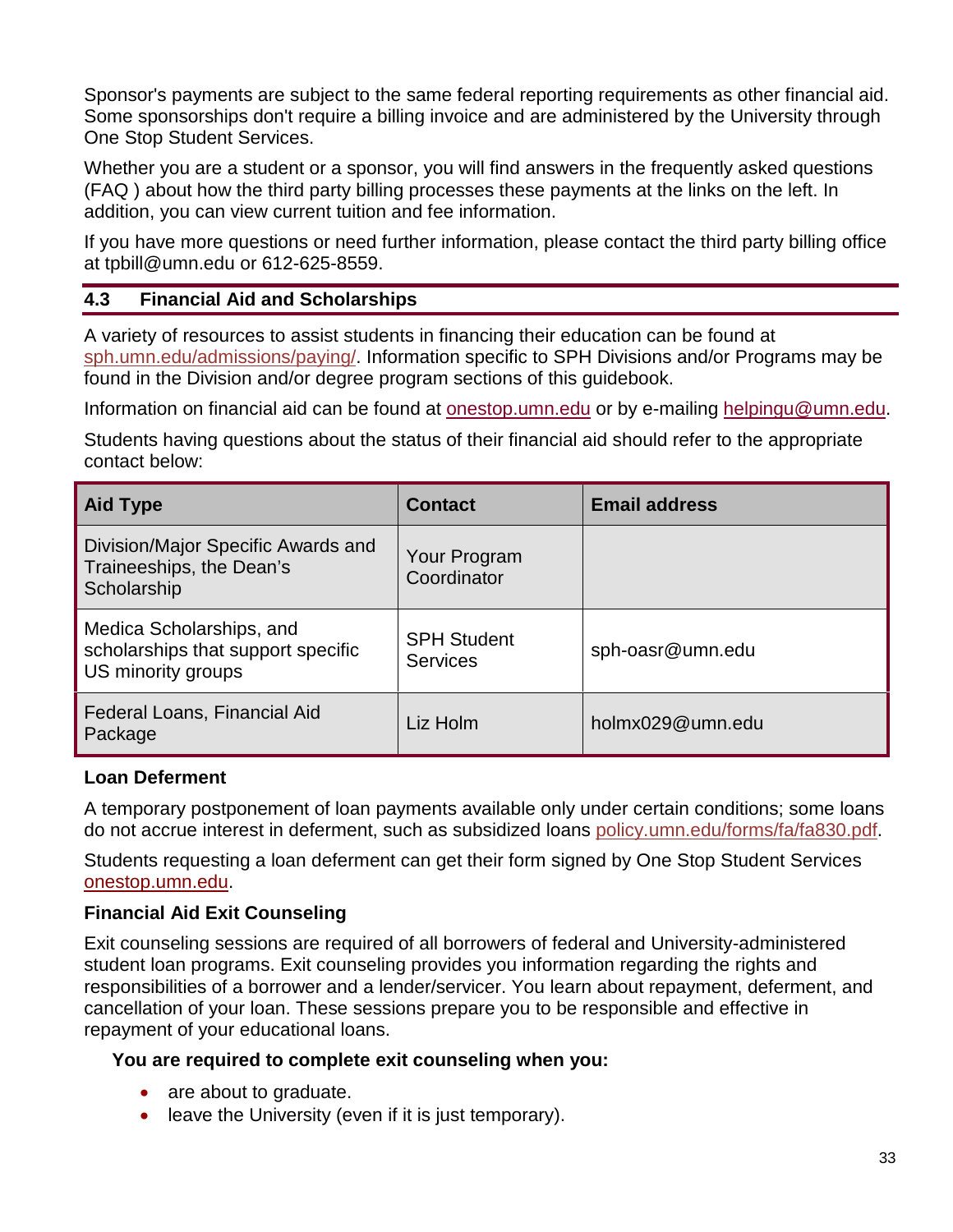- drop your registration below half-time enrollment.
- transfer to another school.
- leave for a National Student Exchange (NSE) experience.

Once you have been selected for the exit process, you will receive an email with instructions to complete your exit counseling online. Make sure you respond by completing your exit counseling in a timely manner! A hold will remain on your student record until your exit counseling is complete, delaying your diploma, preventing registration, and preventing access to your transcripts.

For more information about student loan exit counseling, contact [Student Account Assistance](http://onestop.umn.edu/contact_us/student_account_assistance.html) : [onestop.umn.edu](http://onestop.umn.edu/contact_us/student_account_assistance.html)

### <span id="page-33-0"></span>**4.4 Graduate Assistantships**

Many SPH students use graduate assistantships to help finance their education. These are campus working/learning positions that take the form of research, teaching, or administrative appointments. Degree-seeking students in the SPH registered for six or more credits, including international students, are eligible to apply for any assistantship on campus. Because many assistantships are funded by grants, the vigorous research activity of SPH faculty makes available numerous opportunities in the school.

Graduate assistantships include an hourly wage, tuition benefits, subsidized insurance coverage, and may include resident tuition rates for student and dependents.

For graduate assistant policies and benefits, go to [www1.umn.edu/ohr/gae.](http://www1.umn.edu/ohr/gae/)

The tuition benefits are particularly attractive to students. Graduate assistants who work at least 25% time from the beginning to the end of the official semester appointment dates are eligible to receive tuition benefits (tuition remission and resident rates) during that semester.

#### <span id="page-33-1"></span>**5. UNIVERSITY GUIDELINES AND POLICIES**

### <span id="page-33-2"></span>**5.1 Student Responsibility and Conduct**

Students are ultimately responsible for the level of success that they achieve in their program of study and for the time it takes to complete that program. Students should:

- Attend fall orientation and understand the information distributed.
- Understand and follow University, School of Public Health, Division, and Program rules and procedures for completion of degree requirements.
- Read email messages frequently for announcements from the Program Coordinators, Program Directors and Director of Graduate Studies, Office of Admissions and Student Resources, and Career Center. These announcements may involve changes in the University, School or Division rules and procedures for completion of degree requirements; students are responsible for reading and understanding these announcements.
- Check their student mailbox often for printed informational materials.
- Contact a Program Coordinator, Program Directors or Director of Graduate Studies if they are not getting reasonable assistance from their academic and/or master's project/thesis advisor.
- Initiate and maintain contact each semester with their academic advisor to review progress toward the completion of their degree.
- Complete the degree in a timely fashion.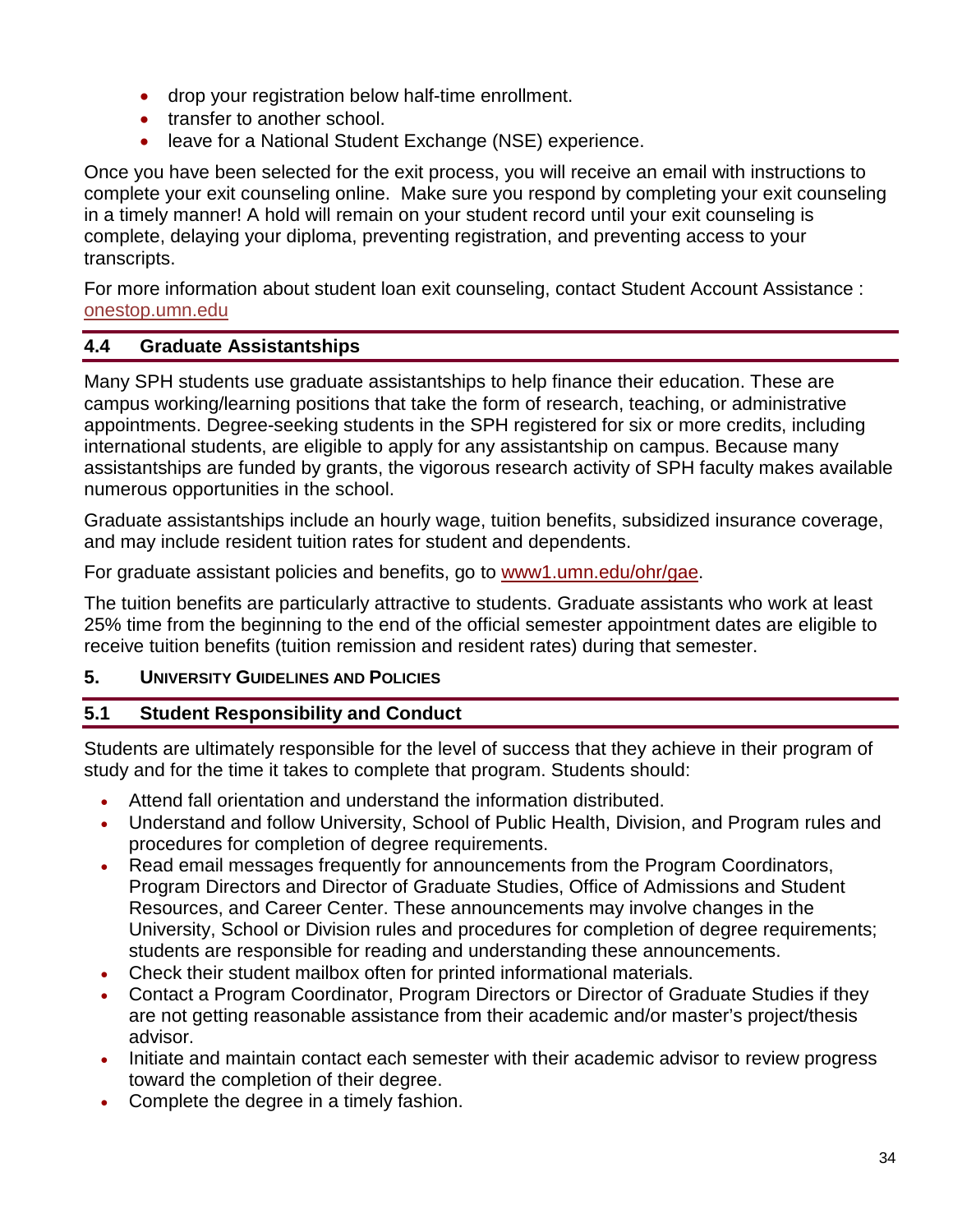The School of Public Health emphasizes three principles of student conduct in all of its degree programs:

### 1. **Respect others**

Students are expected to behave in a respectful and professional manner with other students, faculty, and staff in the classroom and on campus.

### 2. **Honor privacy**

Every student's course grades are private and are not to be shown to anyone else. This also applies to the grades of students in courses for which you are a Teaching Assistant.

#### 3. **Present your work honestly**

Plagiarism is defined as the presentation of another's writing or ideas as your own. For a helpful discussion of preventing plagiarism, please consult University policies and procedures regarding academic integrity:

[http://writing.umn.edu/tww/preventing/definitions.html.](http://writing.umn.edu/tww/preventing/definitions.html) Students should be careful to properly attribute and cite others' work in their writing. For guidelines for correctly citing sources, go to [tutorial.lib.umn.edu.](http://tutorial.lib.umn.edu/)

#### **The Associate Dean for Learning Systems and Student Affairs is responsible for managing all School of Public Health issues and investigations of academic misconduct.**

### <span id="page-34-0"></span>**5.2 University of Minnesota Board of Regents' Policies**

The policies of the Board of Regents are umbrella policies that provide the framework under which the administration is responsible for implementation of and compliance with the intent of the board policy. Students are responsible for abiding by the Board of Regents policies. The Board of Regents policies can be found at [www.umn.edu/regents/policies.html.](http://www.umn.edu/regents/policies.html)

We encourage students to read the policies and ask that they particularly become aware of the following policies reprinted here in a slightly different format:

### <span id="page-34-1"></span>**University of Minnesota Board of Regents Policy**

### <span id="page-34-2"></span>**Student Conduct Code**

**Adopted:** July 10, 1970 **Amended:** December 13, 1974; March 11, 1994; June 13, 2003; December 8, 2006; October 11, 2012

**Supersedes:** (see end of policy)

### **SECTION I. GUIDING PRINCIPLES.**

(a) The University seeks an environment that promotes academic achievement and integrity, that is protective of free inquiry, and that serves the educational mission of the University.

(b) The University seeks a community that is free from violence, threats, and intimidation; that is respectful of the rights, opportunities, and welfare of students, faculty, staff, and guests of the University; and that does not threaten the physical or mental health or safety of members of the University community.

(c) The University is dedicated to responsible stewardship of its resources and to protecting its property and resources from theft, damage, destruction, or misuse.

(d) The University supports and is guided by state and federal law while also setting its own standards of conduct for its academic community.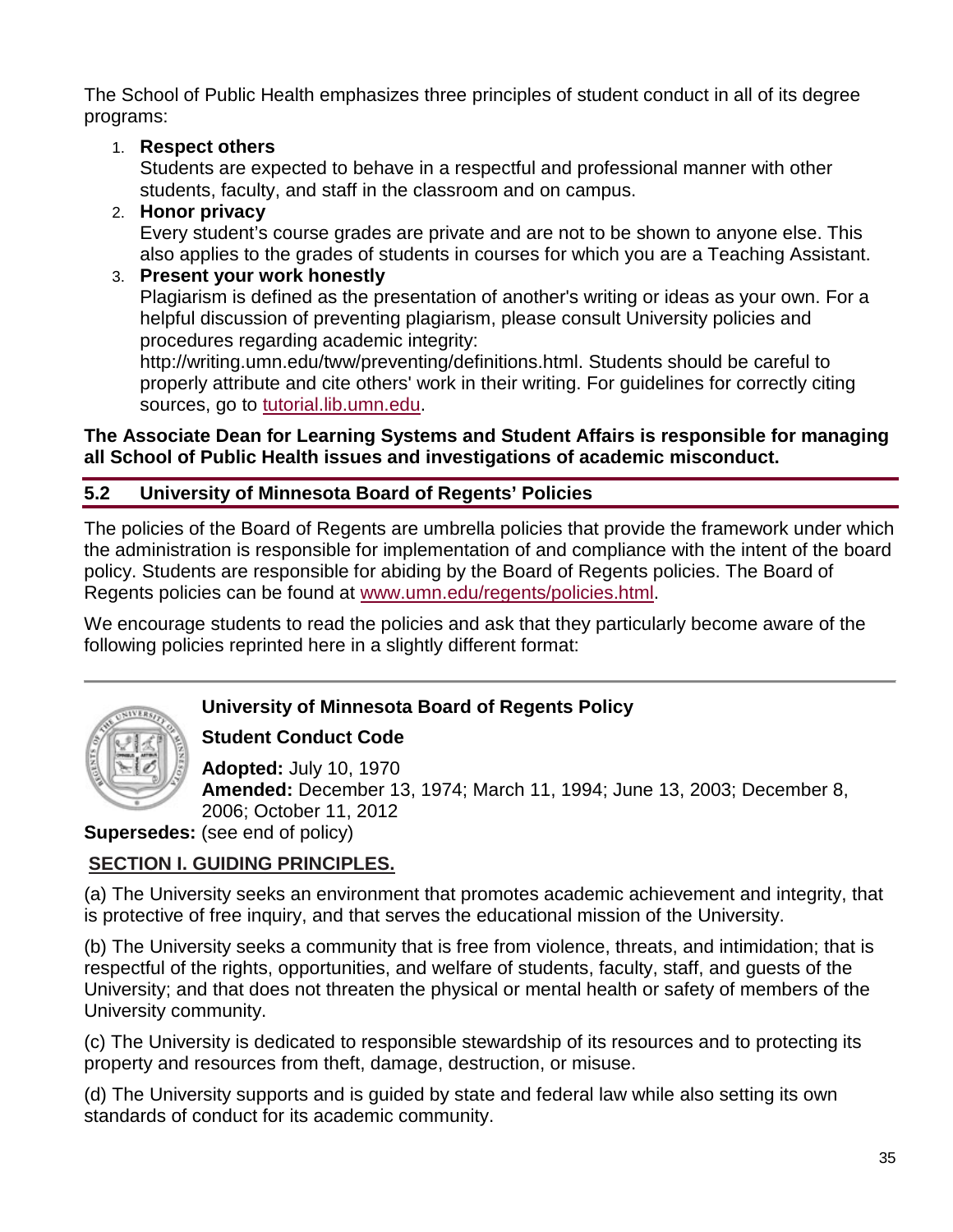(e) The University is dedicated to the rational and orderly resolution of conflict.

### **SECTION II. SCOPE.**

This policy applies to all students and student organizations at the University of Minnesota (University), whether or not the University is in session.

### **SECTION III. DEFINITIONS.**

**Subd. 1. Academic Environment.** Academic environment shall mean any setting where a student is engaged in work toward academic credit, satisfaction of program-based requirements, or related activities including but not limited to on line courses, learning abroad, and field trips.

**Subd. 2. Campus.** Campus shall mean all University premises, including all land, buildings, facilities, and other property owned, possessed, leased, used, or controlled by the University, and adjacent streets and sidewalks.

**Subd. 3. Plagiarism.** Plagiarism shall mean representing the words, creative work, or ideas of another person as one's own without providing proper documentation of source. Examples include, but are not limited to:

- Copying information word for word from a source without using quotation marks and giving proper acknowledgement by way of footnote, endnote, or in-text citation;
- Representing the words, ideas, or data of another person as one's own without providing proper attribution to the author through quotation, reference, in-text citation, or footnote;
- Producing, without proper attribution, any form of work originated by another person such as a musical phrase, a proof, a speech, an image, experimental data, laboratory report, graphic design, or computer code;
- Paraphrasing, without sufficient acknowledgment, ideas taken from another person that the reader might reasonably mistake as the author's; and
- Borrowing various words, ideas, phrases, or data from original sources and blending them with one's own without acknowledging the sources.

It is the responsibility of all students to understand the standards and methods of proper attribution and to clarify with each instructor the standards, expectations, and reference techniques appropriate to the subject area and class requirements, including group work and internet use.

Students are encouraged to seek out information about these methods from instructors and other resources and to apply this information in all submissions of academic work.<sup>1</sup>

**Subd. 4. Student.** Student shall mean any person taking courses at the University or enrolled in a University program; any person participating as a student in University activities prior to the start of classes; any student who is not enrolled or registered for a particular term but has a continuing relationship with the University; any student who withdraws, transfers, or graduates after an alleged violation of the Student Conduct Code; and any already graduated student when the conduct at issue implicates the student's University degree.

**Subd. 5. Student Organization.** Student organization shall mean any organization of students that is or has been registered as a University student organization under applicable University policies or procedures.

**Subd. 6. University-Sponsored Activities.** University-sponsored activities shall mean any program or event sponsored by the University, including but not limited to those sponsored by student organizations, or athletics.

### **SECTION IV. JURISDICTION.**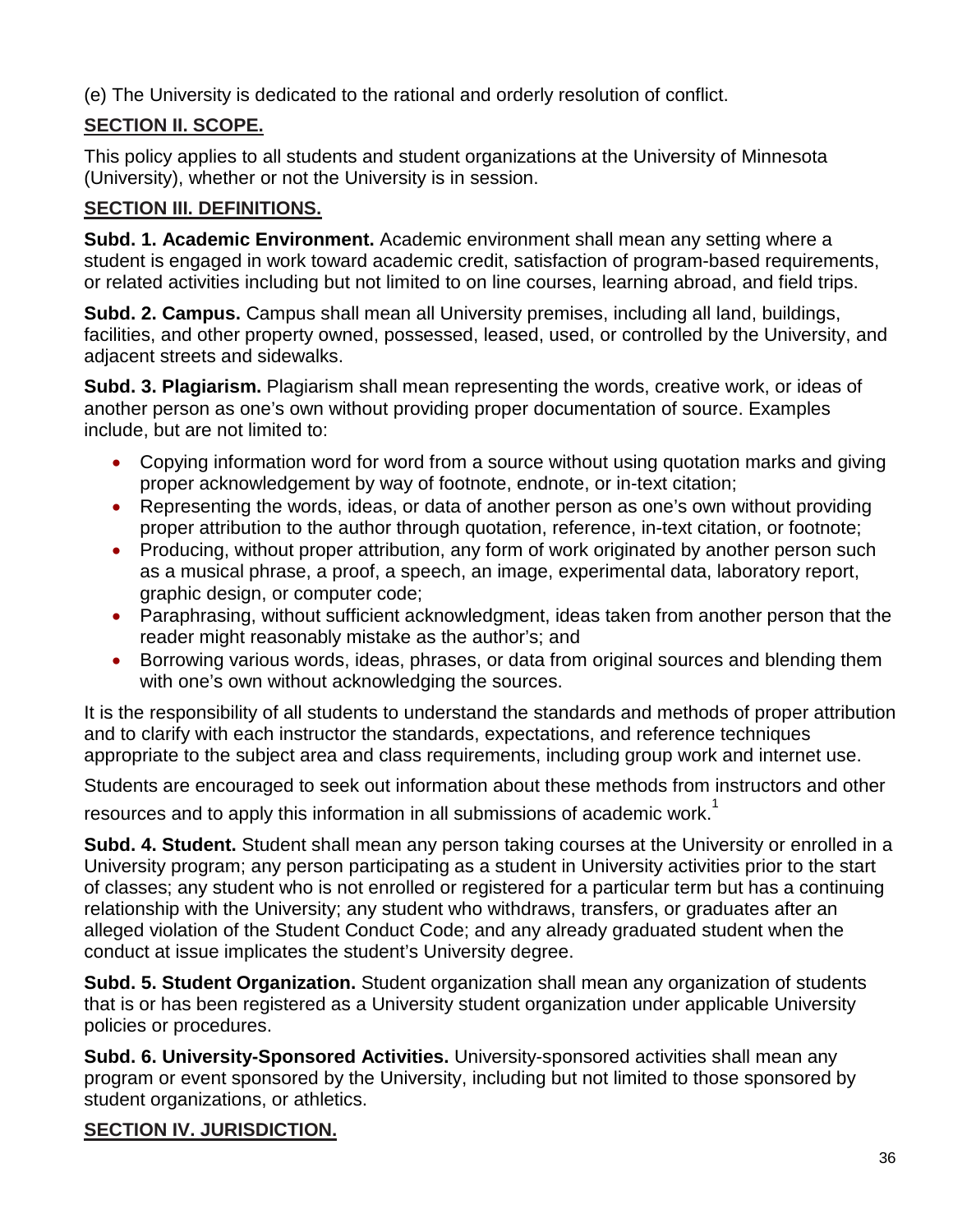**Subd. 1.** The Student Conduct Code shall apply to student conduct that occurs on campus or at University-sponsored activities.

**Subd. 2.** The Student Conduct Code shall apply to student conduct that directly relates to the University's education, services, programs, or rules, including but not limited to scholastic dishonesty, hazing, violation of University rules, and falsification, whether the conduct occurs on campus or off campus.

**Subd. 3.** At the discretion of the president or delegate, the Student Conduct Code also shall apply to off-campus student conduct when the conduct, as alleged, adversely affects a substantial University interest and either:

(a) constitutes a criminal offense as defined by local, state, or federal law or ordinance, regardless of the existence or outcome of any criminal proceeding; or

(b) indicates that the student may present a danger or threat to the health or safety of the student or others.

### **SECTION V. THE RESPONSIBILITIES OF DUAL MEMBERSHIP.**

Students are both members of the University community and of the state. Students are responsible to the community of which they are a part, and they are responsible to the academic community of the University. By enforcing its Code, the University neither substitutes for nor interferes with other civil or criminal legal processes. When a student is charged in both jurisdictions, the University will decide on the basis of its interests, the interests of affected students, and the interests of the community whether to proceed with its disciplinary process or to defer action. Determinations made or sanctions imposed under the Code will not be subject to change because criminal charges arising out of the same facts were dismissed, reduced, or resolved in favor of the criminal law defendant.

### **SECTION VI. DISCIPLINARY OFFENSES**.

Any student or student organization found to have committed, attempted to commit, assisted or abetted another person or group to commit the following misconduct is subject to appropriate disciplinary action under this policy:

**Subd. 1. Scholastic Dishonesty.** Scholastic dishonesty means plagiarism; cheating on assignments or examinations; engaging in unauthorized collaboration on academic work; taking, acquiring, or using test materials without faculty permission; submitting false or incomplete records of academic achievement; acting alone or in cooperation with another to falsify records or to obtain dishonestly grades, honors, awards, or professional endorsement; altering, forging, misrepresenting, or misusing a University academic record; or fabricating or falsifying data, research procedures, or data analysis.

**Subd. 2. Disruption of the Academic Environment.** Disruption of the academic environment means engaging in behavior that substantially or repeatedly interrupts either the instructor's ability to teach and/or a student's ability to learn.

**Subd. 3. Falsification.** Falsification means willfully providing University offices or officials with false, misleading, or incomplete information; forging or altering without proper authorization official University records or documents or conspiring with or inducing others to forge or alter without proper authorization University records or documents; misusing, altering, forging, falsifying, or transferring to another person University-issued identification; or intentionally making a false report of a bomb, fire, natural disaster, or other emergency to a University official or an emergency service agency.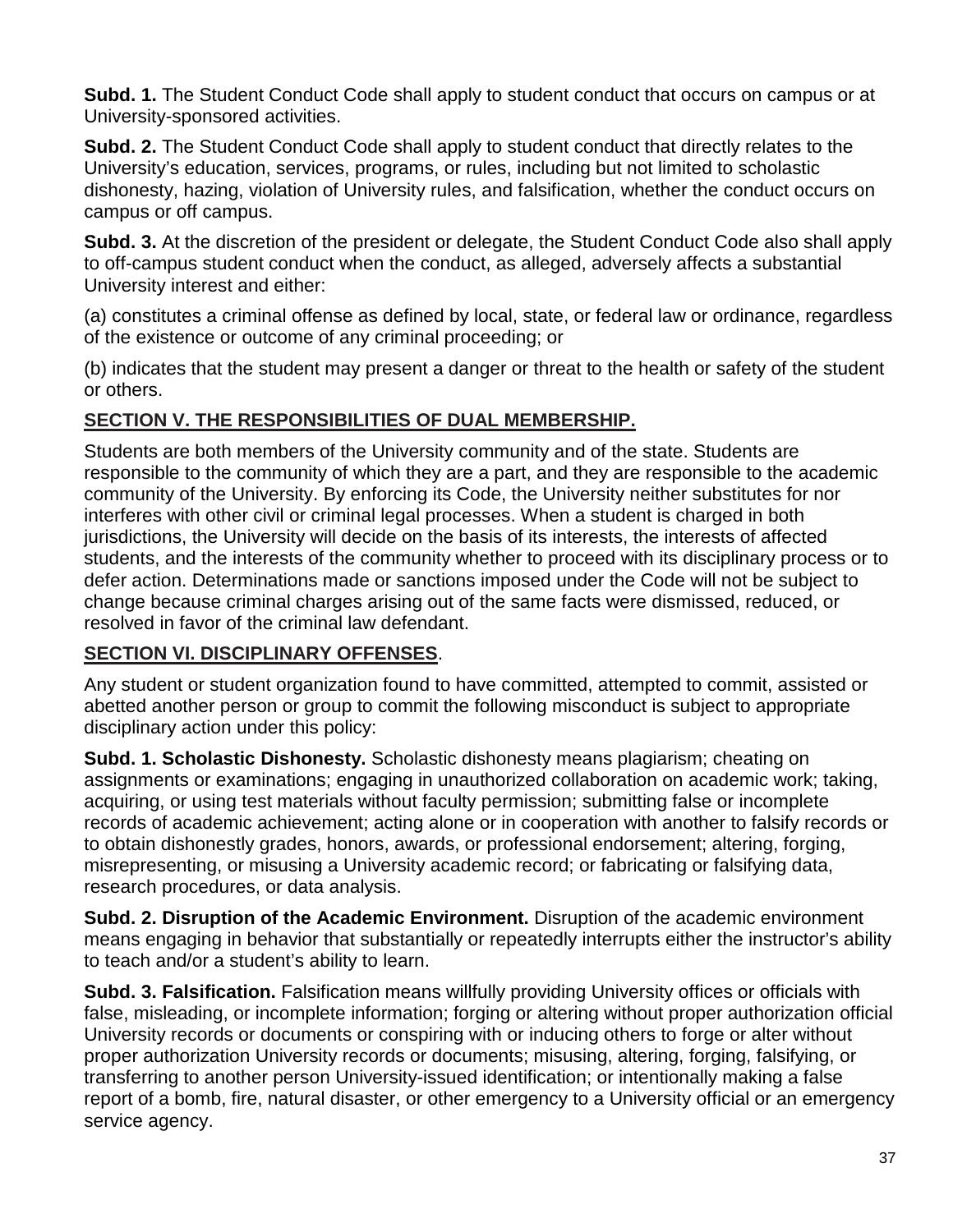**Subd. 4. Refusal to Identify and Comply.** Refusal to identify and comply means willfully refusing to or falsely identifying one's self or willfully failing to comply with a proper order or summons when requested by an authorized University official, by law enforcement personnel, or by emergency medical staff responding to an emergency.

**Subd. 5. Attempt to Injure or Defraud.** Attempt to injure or defraud means making, forging, printing, reproducing, copying, or altering any record, document, writing, or identification used or maintained by the University when done with intent to injure, defraud, or misinform.

**Subd. 6. Harm to Person.** Harm to person means engaging in conduct that endangers or threatens to endanger the physical and/or mental health, safety, or welfare of another person, including, but not limited to, threatening, stalking, harassing, intimidating, or assaulting behavior.

**Subd. 7. Bullying.** Bullying means aggressive behavior directed at another person, either in person or through electronic means, that causes stress or harm and that is repeated over time, including but not limited to assaulting, defaming, terrorizing, making obscene gestures, or invading privacy.

**Subd. 8. Sexual Assault.** Sexual assault means actual, attempted or threatened sexual contact with another person without that person's consent. Sexual assault is a criminal act that can be prosecuted under Minnesota state law, as well as under the Student Conduct Code and employee discipline procedures.

**Subd. 9. Disorderly Conduct.** Disorderly conduct means engaging in conduct that incites or threatens to incite an assault or breach of the peace; breaching the peace; obstructing or disrupting teaching, research, administrative, or public service functions; or obstructing or disrupting disciplinary procedures or authorized University activities.

**Subd. 10. Illegal or Unauthorized Possession or Use of Weapons.** Illegal or unauthorized possession or use of weapons means possessing or using weapons or articles or substances usable as weapons, including, but not limited to, firearms, incendiary devices, explosives, and dangerous biological or chemical agents, except in those instances when authorized by law and, where applicable, by proper University authority.

**Subd. 11. Illegal or Unauthorized Possession or Use of Drugs or Alcohol.** Illegal or unauthorized possession or use of drugs or alcohol means possessing or using drugs or alcohol illegally or, where applicable, without proper University authorization.

**Subd. 12. Providing Alcohol to Minors.** Providing alcohol to minors means directly or indirectly providing alcohol to anyone under the legal drinking age.

**Subd. 13. Unauthorized Use of University Facilities or Services.** Unauthorized use of University facilities or services means wrongfully using University properties or facilities; misusing, altering, or damaging fire-fighting equipment, safety devices, or other emergency equipment or interfering with the performance of those specifically charged to carry out emergency services; or acting to obtain fraudulently—through deceit, unauthorized procedures, bad checks, or misrepresentation—goods, quarters, services, or funds from University departments or student organizations or individuals acting on their behalf.

**Subd. 14. Theft, Property Damage, or Vandalism.** Theft, property damage, or vandalism means theft or embezzlement of, damage to, destruction of, unauthorized possession of, or wrongful sale or gift of property.

**Subd. 15. Unauthorized Access.** Unauthorized access means accessing without authorization University property, facilities, services, or information systems, or obtaining or providing to another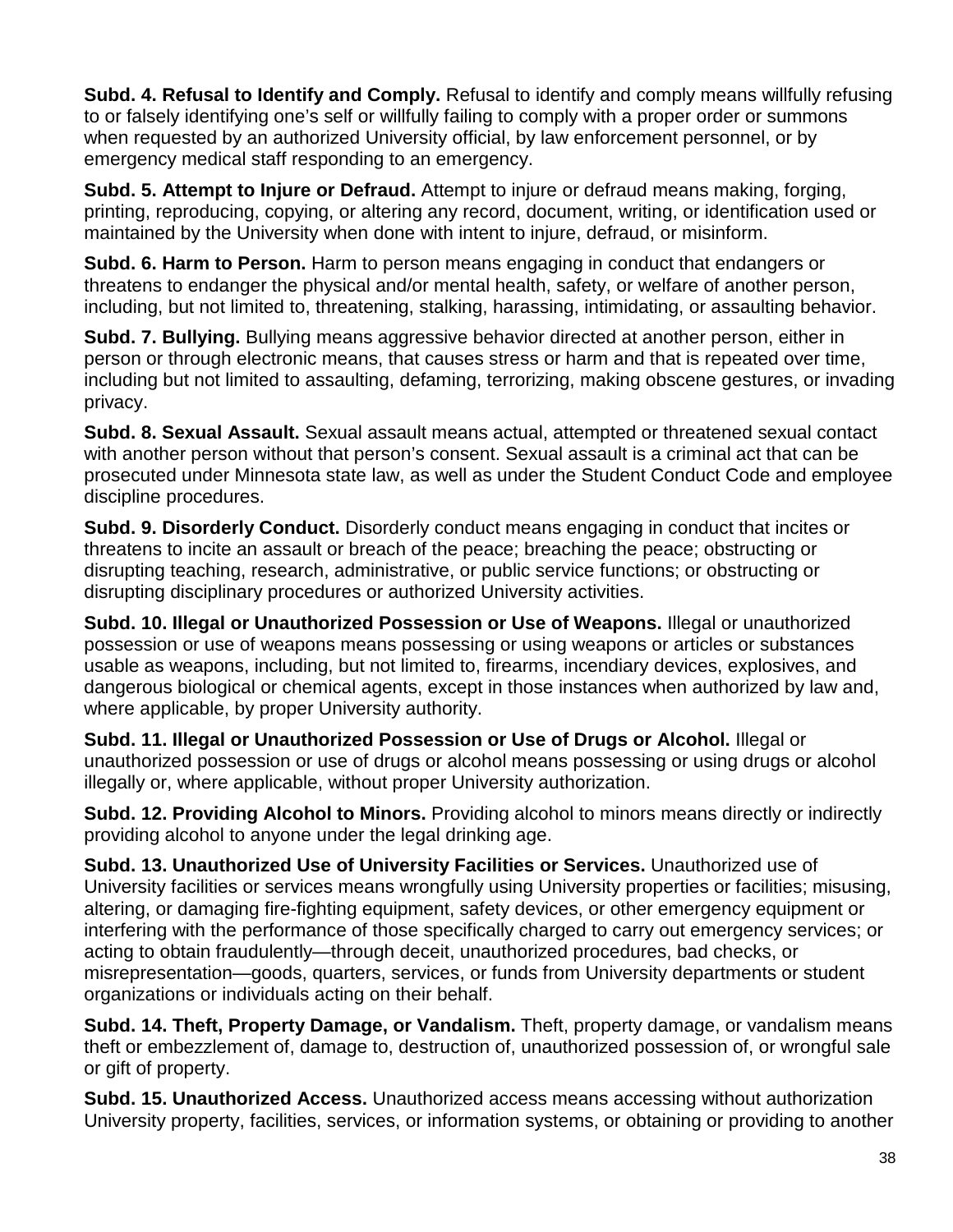person the means of such unauthorized access, including, but not limited to, using or providing without authorization keys, access cards, or access codes.

**Subd. 16. Disruptive Behavior.** Disruptive behavior means willfully disrupting University events; participating in a campus demonstration that disrupts the normal operations of the University and infringes on the rights of other individuals; leading or inciting others to disrupt scheduled or normal activities of the University; engaging in intentional obstruction that interferes with freedom of movement, either pedestrian or vehicular, on campus; using sound amplification equipment on campus without authorization; or making or causing noise, regardless of the means, that disturbs authorized University activities or functions.

**Subd. 17. Hazing.** Hazing means any act taken on University property or in connection with any University-related group or activity that endangers the physical and/or mental health or safety of an individual (including, without limitation, an act intended to cause personal degradation or humiliation), or that destroys or removes public or private property, for the purpose of initiation in, admission to, affiliation with, or as a condition for continued membership in a group or organization.

**Subd. 18. Rioting.** Rioting means engaging in, or inciting others to engage in, harmful or destructive behavior in the context of an assembly of persons disturbing the peace on campus, in areas proximate to campus, or in any location when the riot occurs in connection with, or in response to, a University-sponsored event. Rioting includes, but is not limited to, such conduct as using or threatening violence to others, damaging or destroying property, impeding or impairing fire or other emergency services, or refusing the direction of an authorized person.

**Subd. 19. Violation of University Rules.** Violation of University rules means engaging in conduct that violates University, collegiate, or departmental regulations that have been posted or publicized, including provisions contained in University contracts with students.

**Subd. 20. Violation of Local, State, or Federal Laws or Ordinances.** Violation of local, state, or federal laws or ordinances means engaging in conduct that violates a local, state, or federal law, or ordinance, including, but not limited to, laws governing alcoholic beverages, drugs, gambling, sex offenses, indecent conduct, or arson.

**Subd. 21. Persistent Violations.** Persistent violations means engaging in repeated conduct or action in violation of this Code.

### **SECTION VII. SANCTIONS.**

Student and student organizations found responsible for disciplinary offenses under the Student Conduct Code are subject to sanctions. Factors to consider in determining appropriate sanctions include: the nature of the offense, the severity of the offense, the culpability of the student or student organization, the impact on other students or members of the University community, and the opportunity for student development. Separation from the University through suspension or expulsion is a serious sanction that may be appropriate for: repeated violations of the Code, for serious scholastic dishonesty, and for misconduct that constitutes a threat to community safety or well-being (including, but not limited to harm to person and sexual assault), or significantly disrupts the rights of others or the operations of the University. The following sanctions may be imposed upon students or student organizations found to have violated the Code:

**Subd. 1. Academic Sanction.** An academic sanction means a sanction affecting the course or academic work of the student for violation of Section VI, Disciplinary Offenses, Subdivision 1, Scholastic Dishonesty.

**Subd. 2. Warning.** A warning means the issuance of an oral or written warning or reprimand.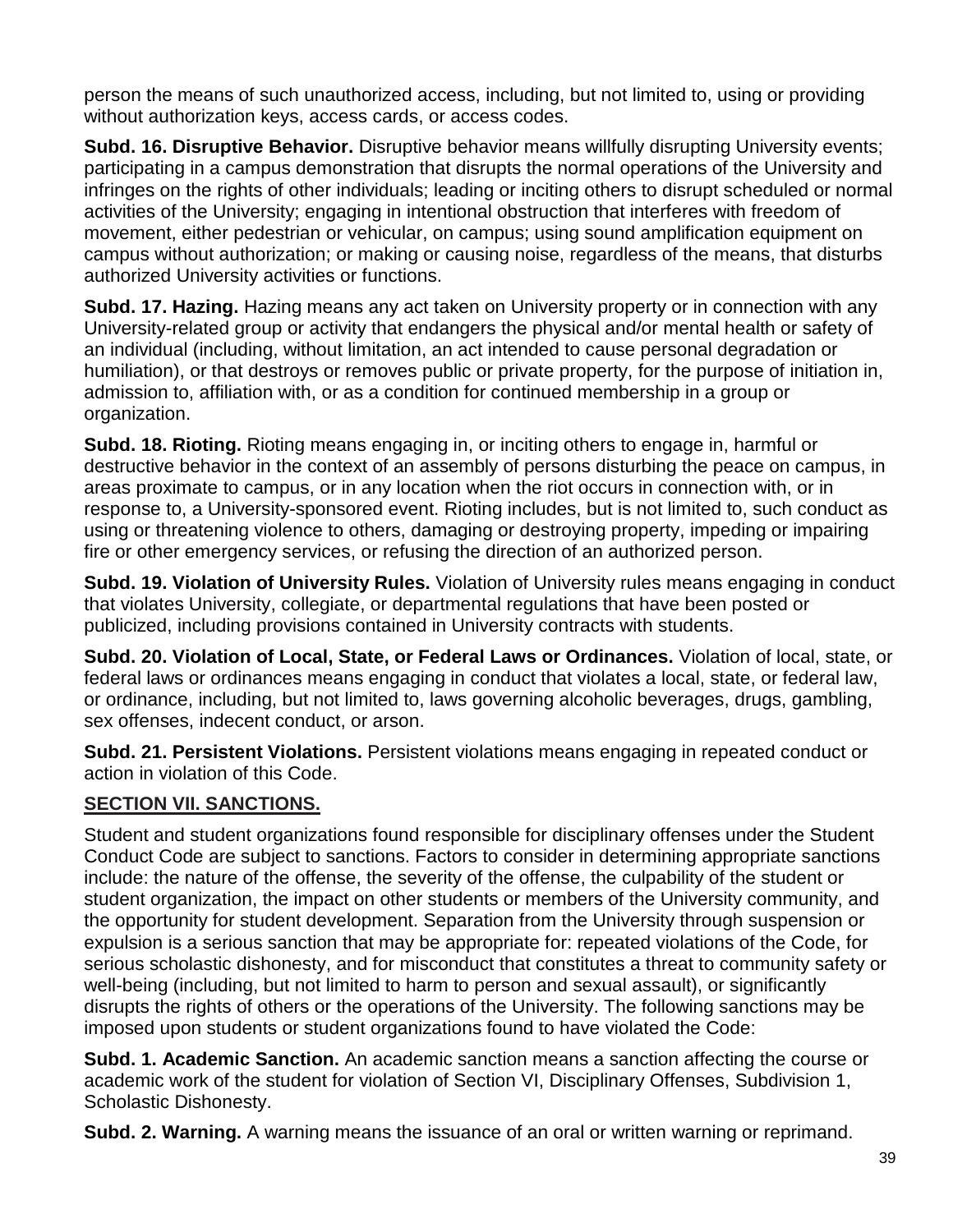**Subd. 3. Probation.** Probation means special status with conditions imposed for a defined period of time and includes the probability of more severe disciplinary sanctions if the student is found to violate any institutional regulation during the probationary period.

**Subd. 4. Required Compliance.** Required compliance means satisfying University requirements, work assignments, community service, or other discretionary assignments.

**Subd. 5. Confiscation.** Confiscation means confiscation of goods used or possessed in violation of University regulations or confiscation of falsified identification or identification wrongly used.

**Subd. 6. Restitution.** Restitution means making compensation for loss, injury, or damage.

**Subd. 7. Restriction of Privileges.** Restriction of privileges means the denial or restriction of specified privileges, including, but not limited to, access to an official transcript for a defined period of time.

**Subd. 8. University Housing Suspension.** University housing suspension means separation of the student from University Housing for a defined period of time.

**Subd. 9. University Housing Expulsion.** University housing expulsion means permanent separation of the student from University Housing.

**Subd. 10. Suspension.** Suspension means separation of the student from the University for a defined period of time, after which the student is eligible to return to the University. Suspension may include conditions for readmission.

**Subd. 11. Expulsion.** Expulsion means the permanent separation of the student from the University.

**Subd. 12. Withholding of Diploma or Degree.** Withholding of diploma or degree means the withholding of diploma or degree otherwise earned for a defined period of time or until the completion of assigned sanctions.

**Subd. 13. Revocation of Admission or Degree.** Revocation of admission or degree means revoking a student's admission to the University or revoking a degree already awarded by the University.

## **SECTION VIII. INTERIM SUSPENSION.**

The president or delegate may impose an immediate suspension on a student or student organization pending a hearing before the appropriate disciplinary committee (1) to ensure the safety and well-being of members of the University community or to preserve University property, (2) to ensure the student's own physical or emotional safety and well-being, or (3) if the student or student organization poses an ongoing threat of disrupting or interfering with the operations of the University. During the interim suspension, the student or student organization may be denied access to all University activities or privileges for which the student or student organization might otherwise be eligible, including access to University housing or property. The student or student organization has a right to a prompt hearing before the president or delegate on the questions of identification and whether the interim suspension should remain in effect until the full hearing is completed.

## **SECTION IX. HEARING AND APPEALS OF STUDENT DISCIPLINE**.

Any student or student organization charged with violation of the Code shall have the opportunity to receive a fair hearing and access to a campus-wide appeal. To safeguard the rights of students and student organizations, the president or delegate shall ensure that each campus has an appeals procedure to govern alleged violations of this policy. The appeals procedure shall provide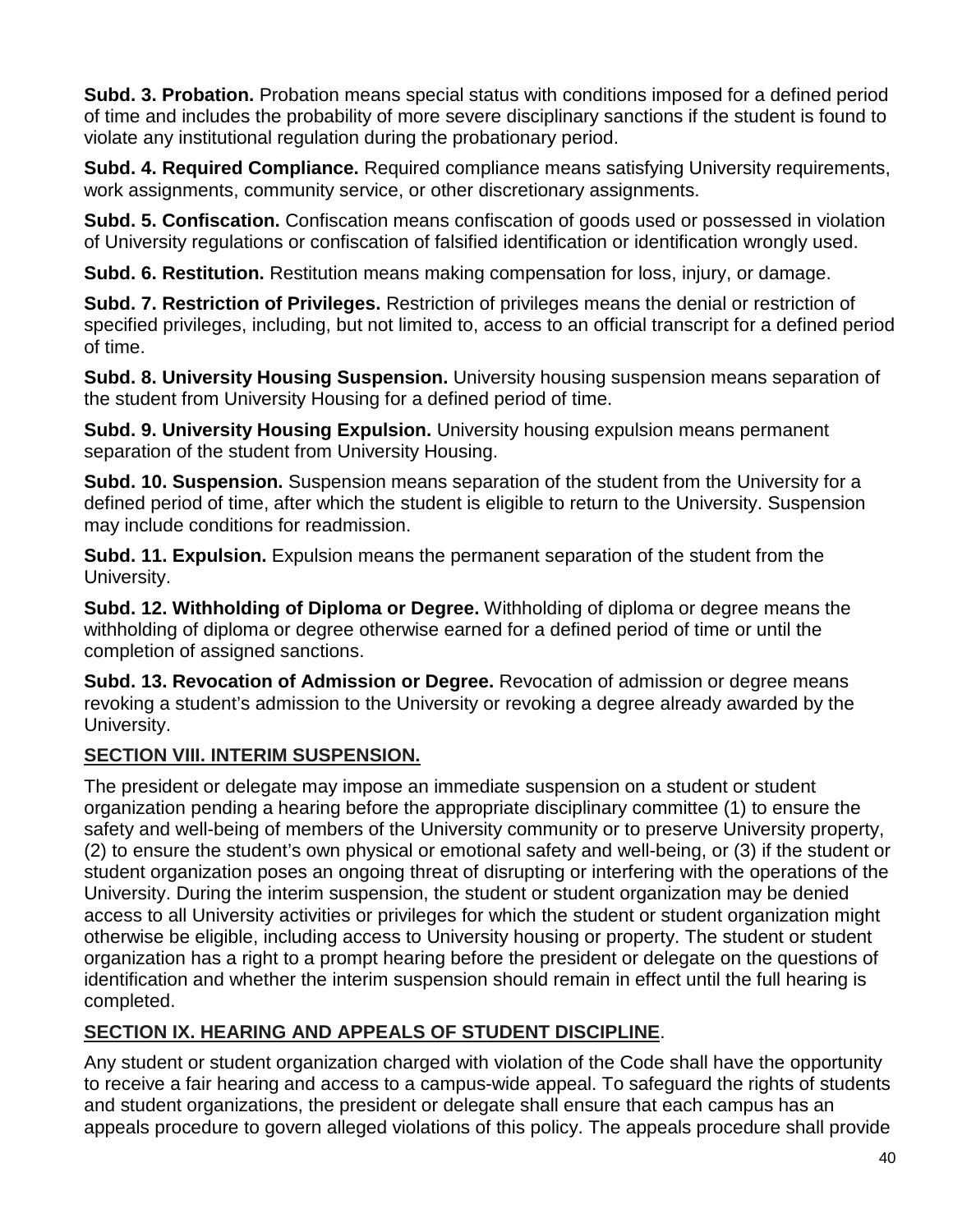both substantive and procedural fairness for the student or student organization alleged to have violated the Code and shall provide for resolution of cases within a reasonable period of time.

The appeals procedure must describe:

- (a) grounds for an appeal;
- (b) procedures for filing an appeal; and
- (c) the nature of an appellate review.

### **SECTION X. DELEGATION OF AUTHORITY**

The president or delegate shall implement this policy, including publishing and distributing the Code and the procedures governing the student disciplinary process at the University.

Portions used with permission from New York Institute of Technology and University of Texas, San Antonio.

Supersedes: Existing **d**isciplinary appeals policies in contradiction and specifically repeals the appeals policies dated February 9, 1979**.** 

### **University of Minnesota Board of Regents Policy**



**Sexual Harassment**

**Adopted:** May 11, 2012

**Supersedes:** (see end of policy)

### **SECTION I. SCOPE.**

This policy governs the commitment to the prevention and awareness of and response to sexual harassment at the University of Minnesota (University).

### **SECTION II. DEFINITIONS.**

**(a) Sexual Harassment.** *Sexual harassment* shall mean unwelcome sexual advances, requests for sexual favors, and/or other verbal or physical conduct of a sexual nature when:

(1) Submission to such conduct is made either explicitly or implicitly a term or condition of an individual's employment or academic advancement in any University activity or program;

(2) Submission to or rejection of such conduct by an individual is used as the basis of employment or academic decisions affecting this individual in any University activity or program: or

(3) Such conduct has the purpose or effect of unreasonably interfering with an individual's work or academic performance or creating an intimidating, hostile, or offensive work or academic environment in any University activity or program.

**(b) Retaliation.** Retaliation shall mean any form of intimidation, reprisal or harassment against an individual because the individual has made a report of sexual harassment or has participated in an investigation of sexual harassment by or of a University community member including:

(1) Firing, refusing to hire, or refusing to promote the individual;

(2) Departing from any customary employment or academic practice regarding the individual;

3) Transferring or assigning the individual to a lesser position in terms of wages, hours, job classification, job security, employment or academic status; (4) Informing another student, staff or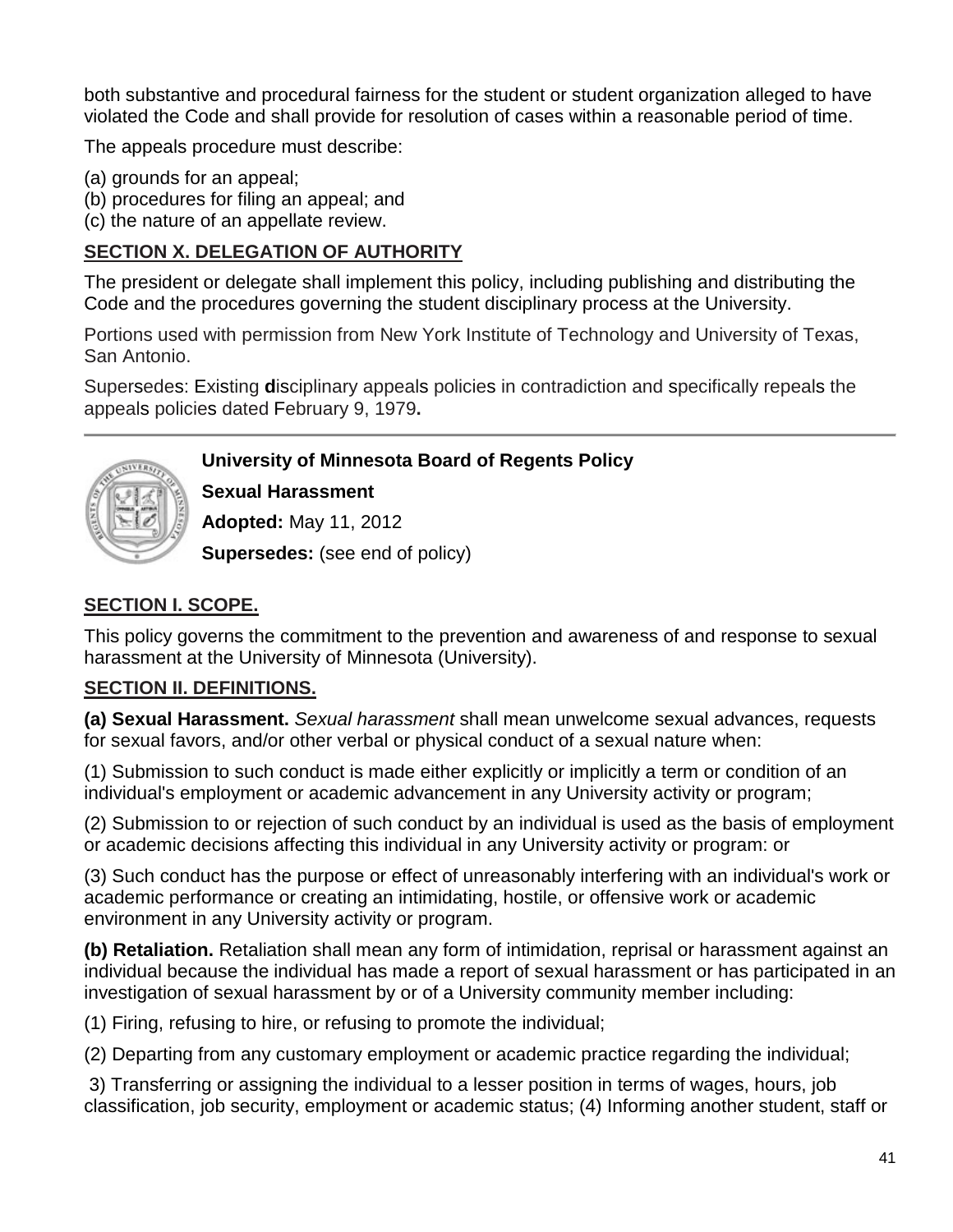faculty member who does not have a need to know that the individual has made a complaint or participated in an investigation of a complaint of sexual harassment;

(5) Impeding the individual's academic advancement in any University activity or program.

**(c) Member of the University Community.** *Member of the University community* shall mean any University faculty member, student, staff member, visitor or other individual engaged in any University activity or program.

## **SECTION III. GUIDING PRINCIPLES.**

The following principles shall guide the commitment of the University for the prevention and awareness of and response to sexual harassment:

(a) Consistent with its academic mission and standards, the University is committed to achieving excellence by working to create an educational, employment and residential living environment that are free from sexual harassment.

(b) The University is committed to preventing and eliminating sexual harassment of faculty, staff and students through education and by encouraging all members of the University community to report any concerns or complaints about sexual harassment.

(c) As a community of faculty, staff and students engaged in research, scholarship, artistic activity, teaching and learning or activities that support them the University seeks to foster an environment that is equitable, humane and responsible and where all members are treated with dignity and respect.

## **SECTION IV. IMPLEMENTATION.**

The University shall:

(a) Prohibit sexual harassment or retaliation.

(b) Ensure that department heads, deans, provosts, chancellors, vice presidents, and other supervisors and managers take timely and appropriate action when they know or should know of the existence of sexual harassment. Other persons who suspect sexual harassment should report it to an appropriate person in their unit or to the University equal opportunity officer.

(c) Adopt procedures on each campus for investigating and resolving complaints of sexual harassment in coordination with the director of equal opportunity and affirmative action.

(d) Address violations of this policy through disciplinary or other corrective action up to and including termination of employment or academic dismissal.

## **SECTION V. MONITORING.**

The president or delegate shall address complaints of sexual harassment consistent with this policy and law and remedy any discriminatory or harassing practice that deviate from this policy.

## SUPERSEDES: SEXUAL HARASSMENT DATED SEPTEMBER 11, 1998

## **5.3 Scholastic Dishonesty and Plagiarism**

Students are responsible for maintaining scholastic honesty in their work at all times. Students engaged in scholastic dishonesty will be penalized, and offenses will be reported to the Office of Student Conduct and Academic Integrity (OSCAI, [www1.umn.edu/oscai/\)](http://www1.umn.edu/oscai/).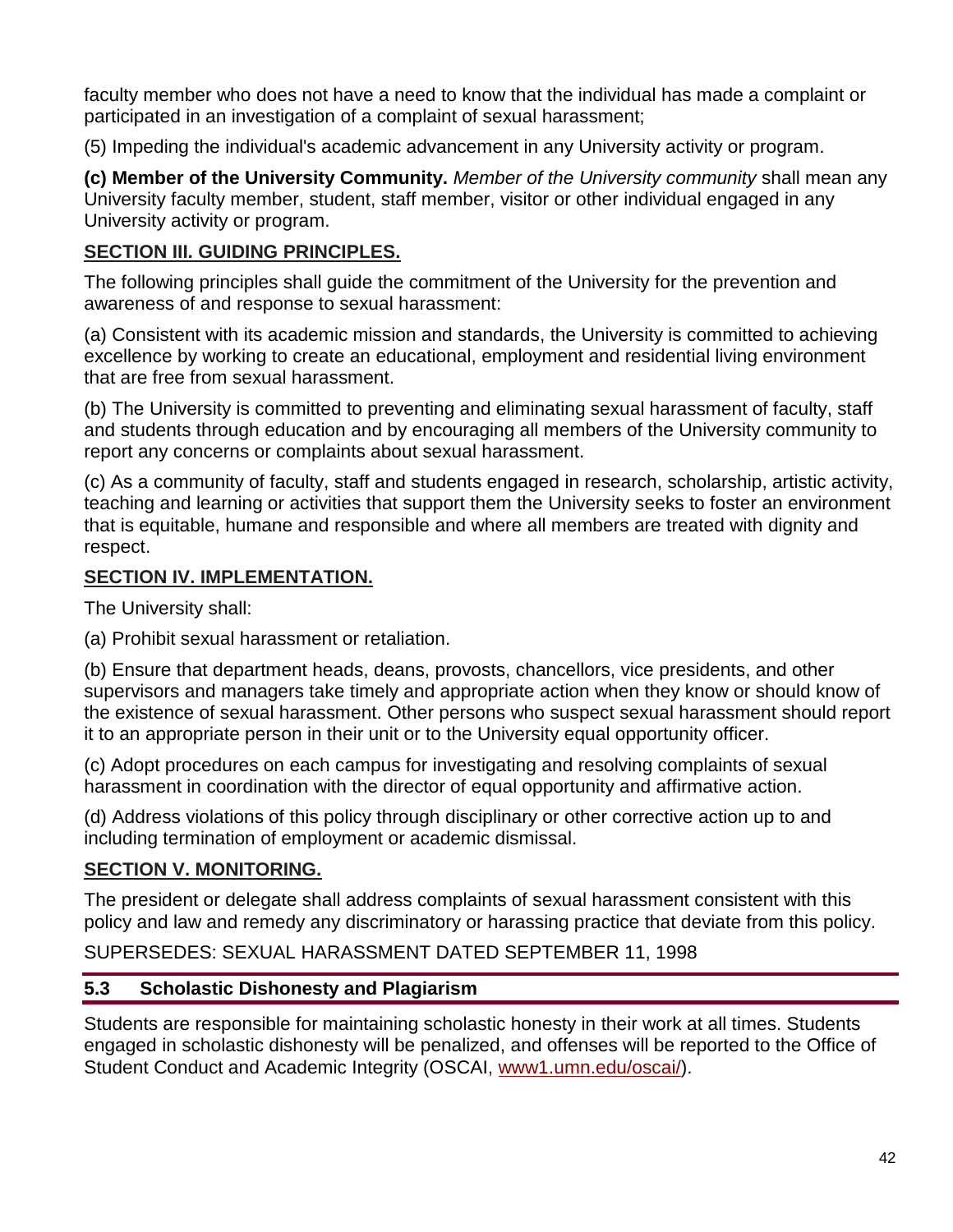The University's Student Conduct Code defines scholastic dishonesty as "Plagiarism shall mean representing the words, creative work, or ideas of another person as one's own without providing proper documentation of source. Examples include, but are not limited to:

- Copying information word for word from a source without using quotation marks and giving proper acknowledgement by way of footnote, endnote, or in-text citation;
- Representing the words, ideas, or data of another person as one's own without providing proper attribution to the author through quotation, reference, in-text citation, or footnote;
- Producing, without proper attribution, any form of work originated by another person such as a musical phrase, a proof, a speech, an image, experimental data, laboratory report, graphic design, or computer code;
- Paraphrasing, without sufficient acknowledgment, ideas taken from another person that the reader might reasonably mistake as the author's; and
- Borrowing various words, ideas, phrases, or data from original sources and blending them with one's own without acknowledging the sources.

It is the responsibility of all students to understand the standards and methods of proper attribution and to clarify with each instructor the standards, expectations, and reference techniques appropriate to the subject area and class requirements, including group work and internet use. Students are encouraged to seek out information about these methods from instructors and other resources and to apply this information in all submissions of academic work."

Serious, intentional plagiarism will result in a grade of "F" or "N" for the entire course. For more information on this policy and for a helpful discussion of preventing plagiarism, please consult University policies and procedures regarding academic integrity:<http://www.oscai.umn.edu./>

Students are urged to be careful that they properly attribute and cite others' work in their own writing. For guidelines for correctly citing sources, go to [www.lib.umn.edu/instruction/tutorials](https://www.lib.umn.edu/instruction/tutorials) and click on ["Organizing and Citing Research.](https://www.lib.umn.edu/instruction/tutorials%23citing)"

In addition, original work is expected in all coursework. It is unacceptable for students to hand in assignments for any course for which they received credit in another course unless by prior agreement with the instructor. Building on a line of work begun in another course or leading to a thesis, dissertation, or final project is acceptable.

All issues relating to academic misconduct are referred to the Associate Dean for Learning Systems and Student Affairs.

## **5.4 University Senate Uniform Grading & Transcript Policy**

## **A. Establishment and Use of University Grading Systems**

- 1. There are two distinct grading systems on each campus of the University, A-B-C-D-F (with pluses and minuses as permitted by this policy) and S-N. The S-N system is a selfcontained alternative to the A-F system and the two may not be combined for a particular student in a particular course. Students may receive grades or symbols only from the grading system under which they have registered for a course. This policy does not require any instructor to use pluses and minuses.
- 2. There are, in addition, registration symbols identified and described in this policy that carry neither grade nor credit.
- 3. No campus, college, or program is required to offer a course on the S-N grading system.
- 4. Any unit may choose to limit grades in a particular course to the A-F or the S-N system.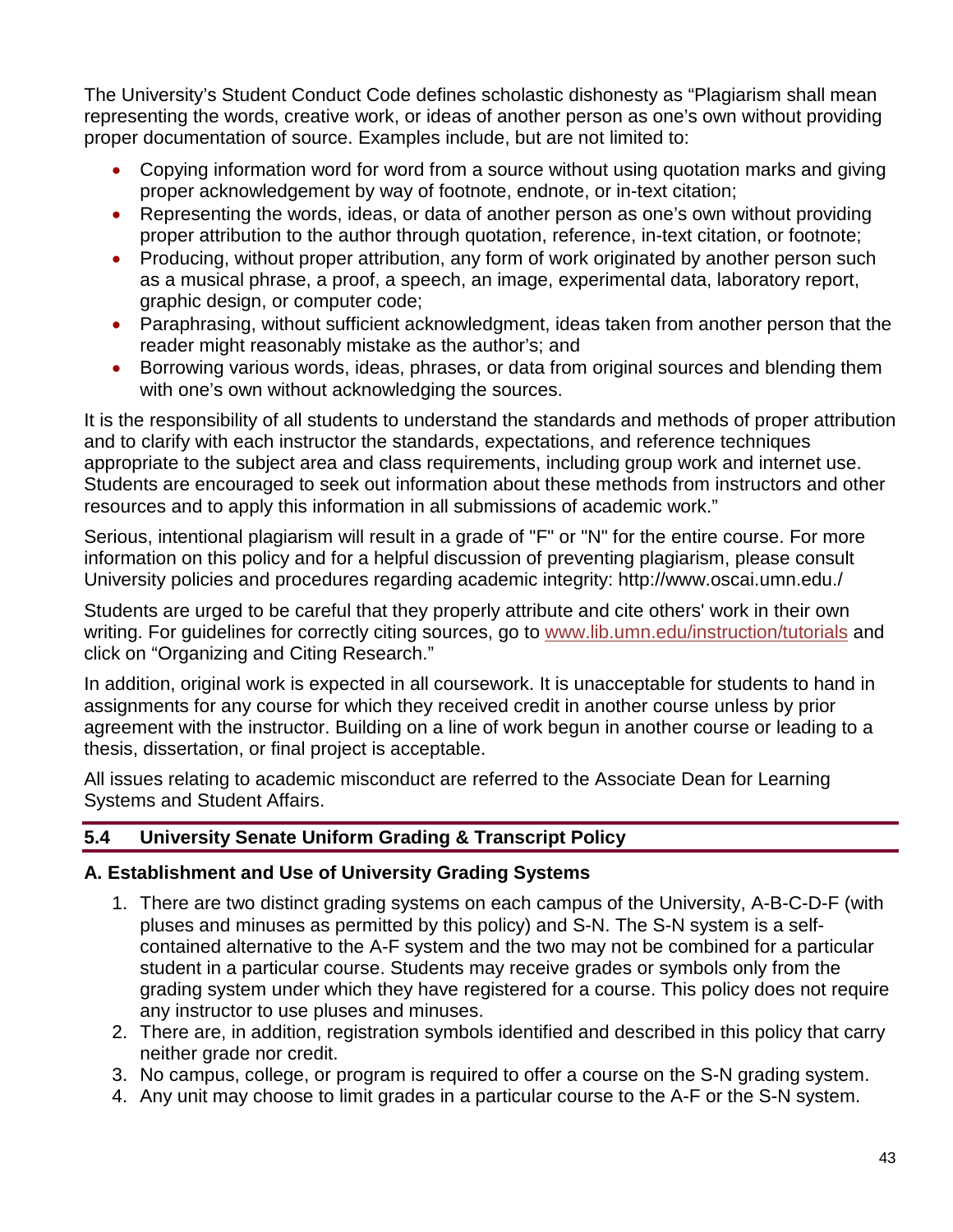- 5. When both grading systems are available to a student, he or she must declare a choice of system as part of the initial registration for the course. The choice may not be changed after the end of the second week of classes (the first week in summer sessions).
- 6. Except as provided in this policy in Sections A (7) and F (12), no college may use any grading systems other than the ones established by this policy.
- 7. The Law School and the Medical School are exempt from the provisions of this policy, but will report their grading systems, and any changes therein, to the Faculty Senate. Any other units that believe that the national norms of their profession require a different grading system may make application to the Senate Committee on Educational Policy for an exemption from this policy. The Faculty Senate must approve all such exemptions.
- 8. The No Grade (NG) grading basis is used for certain graduate-level registrations as determined by the Graduate School.

### **B. Permanent Grades for Academic Work for Credit**

1. The list below identifies the possible permanent grades that can be given for any course for which credit is to be awarded. These grades will be entered on a student's official transcript and, for an A, B, C, or D with permitted pluses and minuses, carry the indicated grade points. (Except for the Law School, the University does not award A+ grades, nor are D- grades permitted). The S grade will not carry grade points but the credits will count toward the student's degree program if allowed by the college, campus, or program.

| A    | 4.000 - Represents achievement that is outstanding relative to the level necessary to<br>meet course requirements     |
|------|-----------------------------------------------------------------------------------------------------------------------|
| A-   | 3.667                                                                                                                 |
| B+   | 3.333                                                                                                                 |
| B    | 3.000 - Represents achievement that is significantly above the level necessary to<br>meet course requirements         |
| B-   | 2.667                                                                                                                 |
| C+   | 2.333                                                                                                                 |
| C    | 2.000 - Represents achievement that meets the course requirements in every<br>respect                                 |
| $C-$ | 1.667                                                                                                                 |
| D+   | 1.333                                                                                                                 |
| D    | 1.000 - Represents achievement that is worthy of credit even though it fails to meet<br>fully the course requirements |
| S    | Represents achievement that is satisfactory, which is equivalent to a C- or better.                                   |

2. These definitions apply to grades awarded to students who are not enrolled in graduate, post-baccalaureate, and professional programs, but the grade points are the same no matter the level or course of enrollment.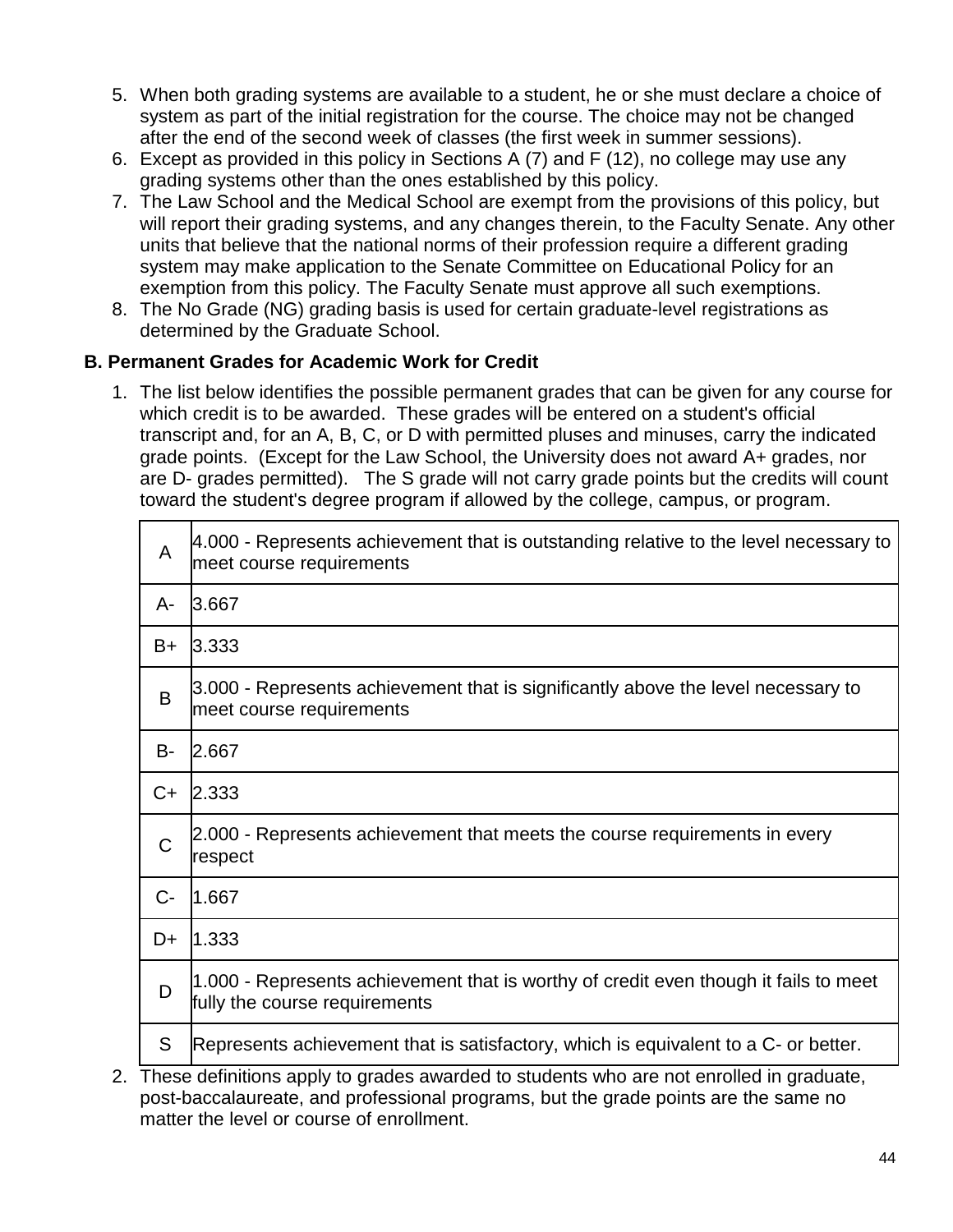- 3. Instructors are permitted to hold graduate and undergraduate students who are in the same class to different standards of academic performance and accomplishment. The syllabus must make clear what the different standards will be for the different groups of students who may be enrolled in the class.
- 4. These are the general University standards. In connection with all symbols of achievement instructors will define for a class, at one of its earliest meetings and as explicitly as possible, the performance that will be necessary to earn each.

### **C. Permanent Grades for Academic Work for which No Credit is Given**

1. There are two permanent grades given for a course for which no credit is to be awarded. These grades will be entered on a student's official transcript.

|   | "0" Represents failure and signifies that the work was either (1) completed but at a<br>level of achievement that is not worthy of credit or (2) was not completed and there<br>was no agreement between the instructor and the student that the student would be<br>awarded an I (see Section D). The F carries 0 grade points and the credits for the<br>course do not count toward any academic degree program. The credit hours for the<br>course will count in the grade point average.  |
|---|-----------------------------------------------------------------------------------------------------------------------------------------------------------------------------------------------------------------------------------------------------------------------------------------------------------------------------------------------------------------------------------------------------------------------------------------------------------------------------------------------|
| N | Represents no credit and signifies that the work was either (1) completed but at a<br>level of achievement that is not worthy of credit or (2) was not completed and there<br>was no agreement between the instructor and the student that the student would be<br>awarded an I (see Section C). The N carries no grade points and the credits for the<br>course do not count toward any academic degree program. The credit hours for the<br>course do not count in the grade point average. |

2.

- a. **Scholastic dishonesty**. Scholastic dishonesty in any portion of the academic work for a course will be grounds for awarding a grade of F or N for the entire course, at the discretion of the instructor. This provision allows instructors to award an F or an N to a student when scholastic dishonesty is discovered; it does not require an instructor to do so. Students who enroll for a course on the A-F grading system will receive an F if such grade is warranted; students who enroll for a course on the S-N system will receive an N if such grade is warranted. (See Board of Regents Policy: *[Student Conduct Code](http://regents.umn.edu/sites/default/files/policies/Student_Conduct_Code.pdf)* for a definition of scholastic dishonesty.)
- b. If the instructor determines that a grade of F or N for the course should be awarded to a student because of scholastic dishonesty, the student cannot withdraw to avoid the F or N. If the student withdrew from the course before the scholastic dishonesty was discovered or before the instructor concluded that there was scholastic dishonesty, and the instructor (or the appropriate hearing body if the student requests a hearing) determines that the student should receive the F or the N, the student will be re-registered for the course and the F and N grade will be entered on the transcripts.

### **D. Incompletes**

- 1. There will be a symbol I (incomplete) awarded to indicate that the work of the course has not been completed. The I will be assigned at the discretion of the instructor when, due to extraordinary circumstances (as determined by the instructor), the student who has successfully completed a substantial portion of the course's work with a passing grade was prevented from completing the work of the course on time.
- 2. The assignment of an I requires a written agreement between the instructor and student specifying the time and manner in which the student will complete the course requirements.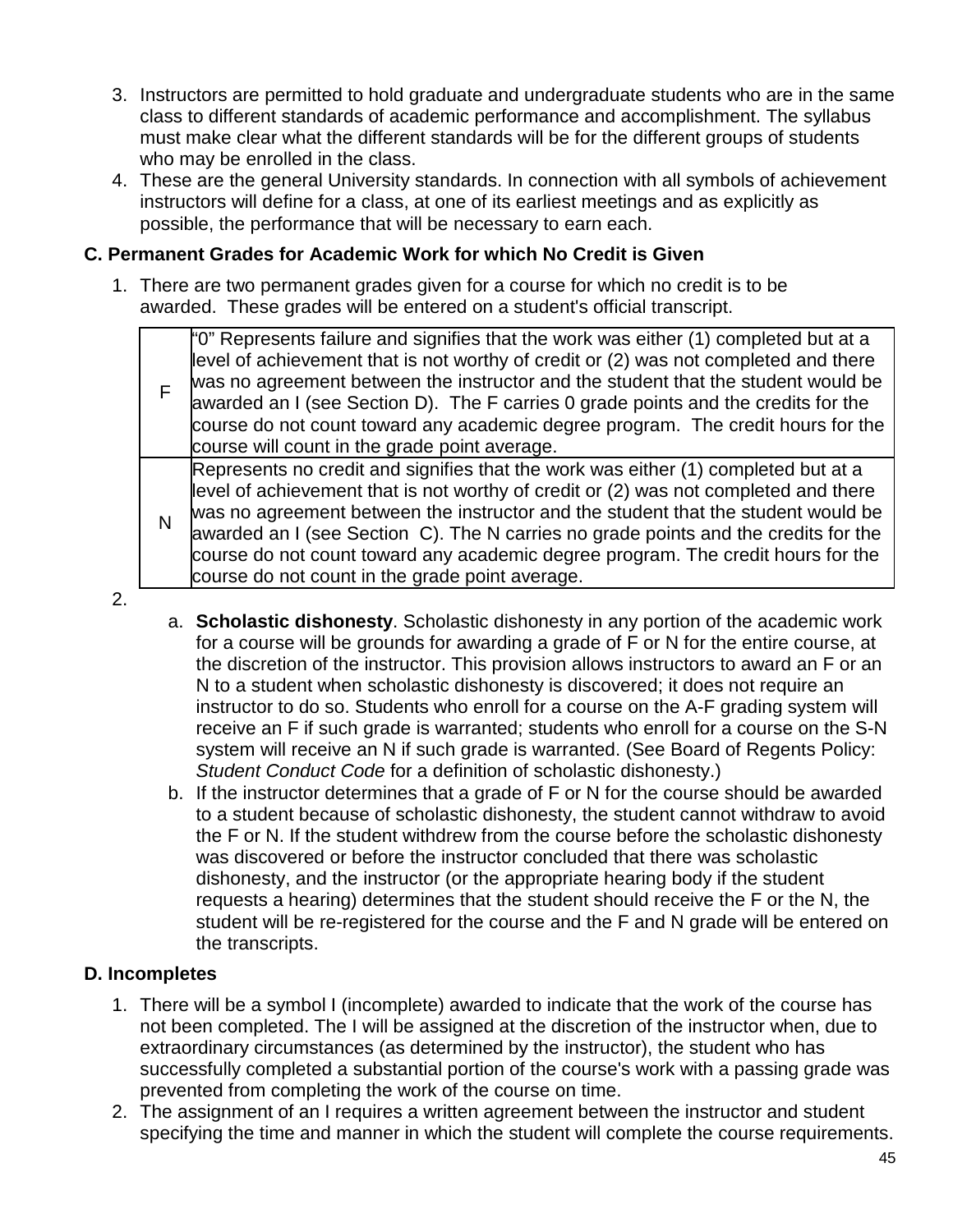In no event may any such written agreement allow a period of longer than one year to complete the course requirements (except as provided in section D (8).

- 3. Work to make up an I must be submitted within one year of the last day of final examinations of the term in which the I was given for all students except graduate and professional students. If not submitted by that time, the I will automatically change to an F (if the student was registered on the A-F system) or an N (if the student was registered on the S-N system) for the course. If an I changes automatically to an F or an N, the instructor has the discretion to reinstate the I for one additional year only.
- 4. For graduate and professional students, an I remains on the transcript until changed by the instructor or department.
- 5. When an I is changed to another symbol, the I is removed from the record. Once an I has become an F or an N, under the provisions of the preceding paragraph, it may subsequently be converted to any other grade, upon petition by the instructor (or the department if the instructor is unavailable) to the college.
- 6. A student does not need to be registered at the University in order to complete the work necessary to convert an I to a grade with credit in the time and manner previously agreed upon between the student and the instructor. The instructor is expected to turn in the new grade within four weeks of the date the work was submitted by the student. (Depending on the timing of when the work is turned in and the ability of the instructor to award a grade, an F or an N may appear temporarily on the transcript.) Students who have received an I in a course are not allowed to sit in on the class again (that is, without registering for it) to complete the grade
- 7. If a student graduates with an I on the transcript, the I will remain permanently an I. A student may petition his or her college, within a year of graduation, to complete the work in the course and receive a grade. The degree GPA is frozen upon graduation but the cumulative GPA will reflect the change in GPA if a student chooses to complete the work and change the I to a grade within a year of graduation.
- 8. When students are called to active military duty, and reach agreement with their instructor(s) to take an incomplete, they will have up to one calendar year following their discharge from active duty to complete their incomplete(s).
- 9. Receipt of an I in a course does not create an entitlement for a student to take the course a second time.

## **E. Other Transcript Symbols**

### 1. **Auditing a course.**

- a. There will be a symbol V, visitor, indicating registration as an auditor or visitor, which will carry no credit and no grade.
- b. Students auditing a course are required to pay full tuition but do not take exams and are not required to do homework. An auditor is entered on the class roster (grade report), is counted as filling a seat in a controlled entry course, and is counted in an instructor's student contact hours.
- c. Students may not sit in on a course without registering for it.
- d. A student will be allowed to take a previously audited class for a grade.

### 2. **Withdrawing from a course.**

a. There will be a symbol W, withdrawal, entered upon a student's record when the student officially withdraws from a course in accordance with procedures established by the student's college or campus. The W will be entered on the transcript irrespective of the student's academic standing in that course if the student withdraws from the course during the third through eighth week of class (Twin Cities)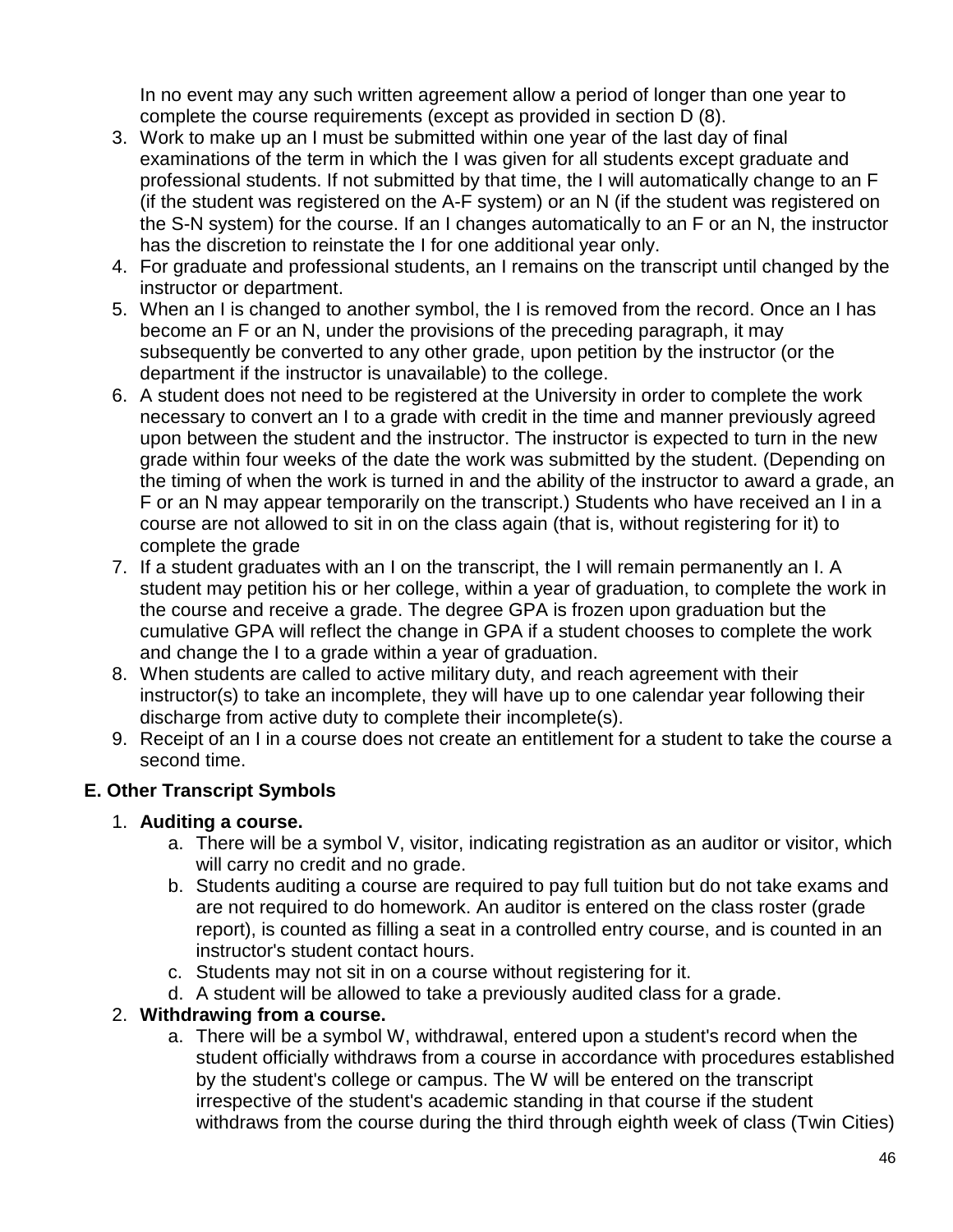or the third through ninth week of class (Morris) or during the second or third weeks of summer sessions.

- b. If a student officially withdraws from a course during the first two weeks of classes, there will be no record of that course registration entered on the student's transcript.
- c. One-time late withdrawal: Each student may, once during his or her undergraduate enrollment, withdraw from a course without college approval, and receive the transcript symbol W, after the deadline for withdrawal and at any time up to and including the last day of instruction for that course. A student may not withdraw after completing the final examination or equivalent for a course.
- d. Except as provided in the preceding section, withdrawal after the deadlines will require approval of the college and may not be granted solely because a student is failing the course; there must be extenuating non-academic circumstances justifying late withdrawal.
- 3. **Continuation course.** There will be a symbol X, indicating a student may continue in a continuation course in which a grade cannot be determined until the full sequence of courses is completed. The instructor will submit a grade for each X when the student has completed the sequence.
- 4. **Course in progress.** There will be a symbol K, assigned by an instructor to indicate the course is still in progress and that a grade cannot be assigned at the present time.

## **F. Other Provisions**

- 1. **Zero-credit courses.** Courses that carry zero credits do not count in either term or cumulative grade point averages. Such courses carry normal tuition and fee charges.
- 2. All grades for academic work are based on the quality of the work submitted, not on hours of effort. Instructors have the responsibility and authority to determine how final grades are assigned, including, in classes where they use numeric scores, the method that will be used to translate numeric scores into letter grades. (Examples: the instructor may decide that 90% equals an A, 80% a B, and so on, or the instructor may decide that the top 10% of the scores will receive an A, the next 20% a B, and so on.)

### 3. **Counting credits toward a University degree.**

- a. A course that carries University credit toward a degree in one department or college must carry University credit in all other departments and colleges (except insofar as those credits exceed the limit on skills credits established in the policy Credit Requirements for an Undergraduate (baccalaureate) Degree.
- b. A department or college has discretion to decide whether a course completed in another unit will count towards the specific college or department/program/major requirements.
- 4. When a student graduates, no further changes to his or her transcript will be made (to that portion of the transcript related to the program from which the student graduated) except as expressly allowed under the provisions of this policy.
- 5. **Releasing transcripts.** The University's official transcript, the chronological record of the student's enrollment and academic performance, will be released by the University only at the request of the student or in accord with state or federal statutes.

## 6. **Repeating courses.**

a. An undergraduate student may repeat a course only once (except as noted in section 6(c)). The college offering the course may grant an exception to this provision. [Morris only] Students who receive a grade of S or C or higher may repeat a course only if space permits.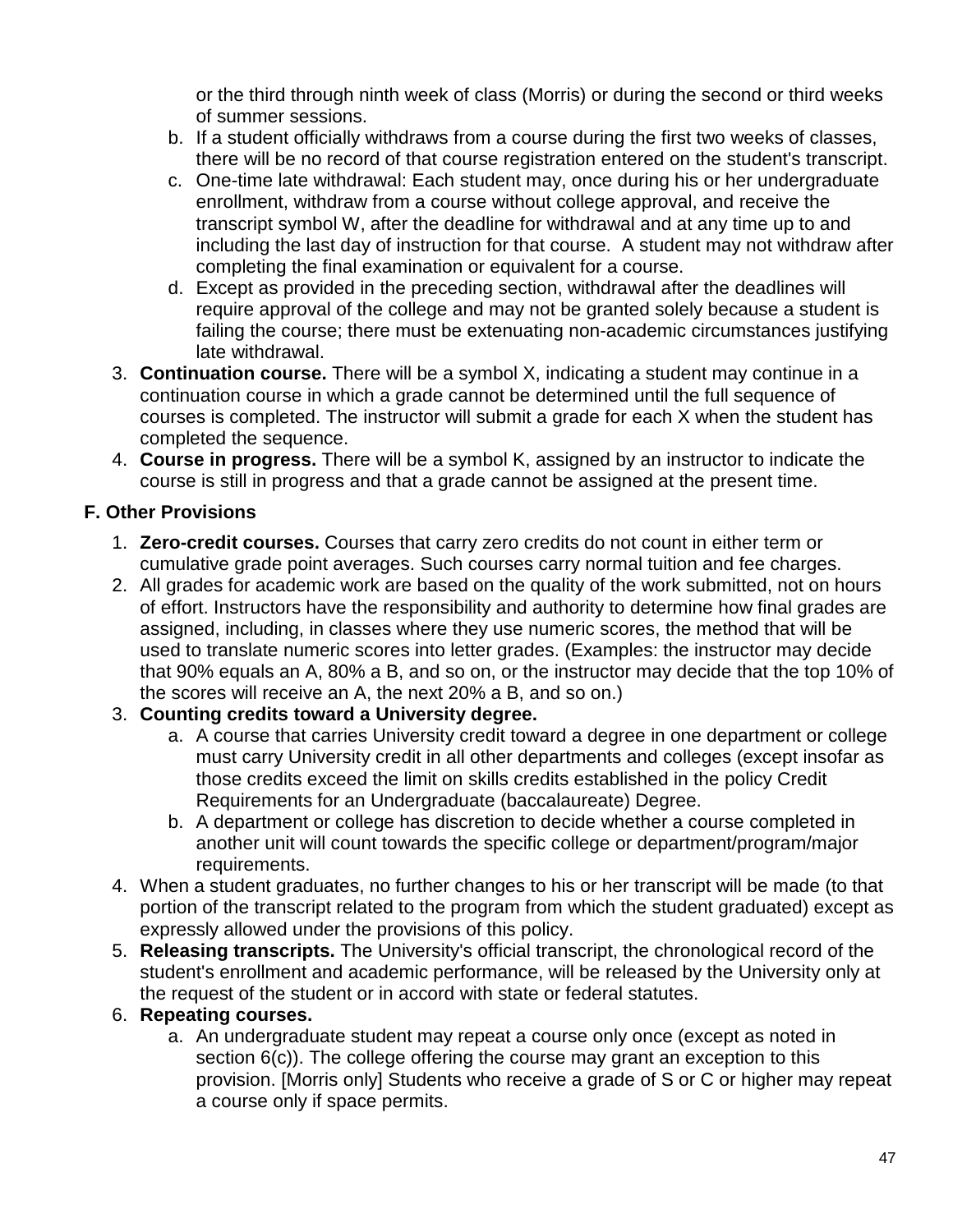- b. When a student repeats a course before receiving his/her degree, (a) both grades for the course will appear on the official transcript, (b) the course credits may not be counted more than once toward degree and program requirements, and (c) only the last enrollment for the course will count in the student's grade point average.
- c. Provisions 6 (a) and (b) of this policy will not apply to courses (1) using the same number but where students study different content each term of enrollment and (2) to courses designated as "repetition allowed."
- d. If an undergraduate student repeats a course after his/her degree has been awarded, the original course grade will not be excluded from the degree GPA nor will the new grade be included in the degree GPA.
- e. Bracketing is the practice of not including a course in the calculation of a student's GPA and not counting the course as satisfying any degree requirements, including electives, because a student has repeated a course. When a student repeats a course, all prior attempts are bracketed and only the most recent attempt counts (except as provided in 6 (c)). No department or college may bracket the courses of another department or college for any reason other than course repetition. An F may not be bracketed with an N. A University course may not be bracketed with a course taken at another institution. The Graduate School does not bracket courses.
- f. When a student enrolled in the Graduate School repeats a course, provisions 6(a) and (b) apply, but all grades for the course will be counted in the student's grade point average.
- 7. **Grade point average.** Every student will have calculated, both at the end of each grading period (quarter or semester) and cumulatively, a grade point average, which will be the ratio of grade points earned divided by the number of credits attempted with grades of A-F (including pluses and minuses). Both the term and cumulative grade point average will appear on each student's record.
- 8. **Final grade due date.** Final grades will be submitted to the Registrar no later than three business days after the last day of the final examination period.
- 9. This policy may be modified from time to time but existing transcripts will not be modified when there are changes in policy. Changes to the grading and transcript policy will be reflected on the legend on the back of the official transcript.10.
- 10.**Compiling and reporting grading data.**
	- a. Data on the mean grade point average by designator and course level, on the percentage of A's awarded by course level, and on overall collegiate grade point averages will be prepared for grades awarded each Fall Semester. Data should be reported for all undergraduate students. Cells in the tables with fewer than 10 grades should be suppressed, in order to protect the privacy of students, but the numbers should be included in the totals.
	- b. The Office of Institutional Research will produce the required tables and provide them to the chair of the Senate Committee on Educational Policy and to the Office of the Senior Vice President for Academic Affairs and Provost.
	- c. The data tables and graphs required in 10 (a) and (b) will be reported annually to the Faculty Senate. These data should also be provided to all deans and department heads and made available to faculty and students.
- 11.All undergraduate colleges and campuses will publish each term a dean's list, consisting of students who achieved a 3.666 GPA or higher and who completed a minimum of 12 credits on the A-F grading system. There will be a transcript notation for each term that a student achieves the dean's list. Students who have chosen to suppress all their public information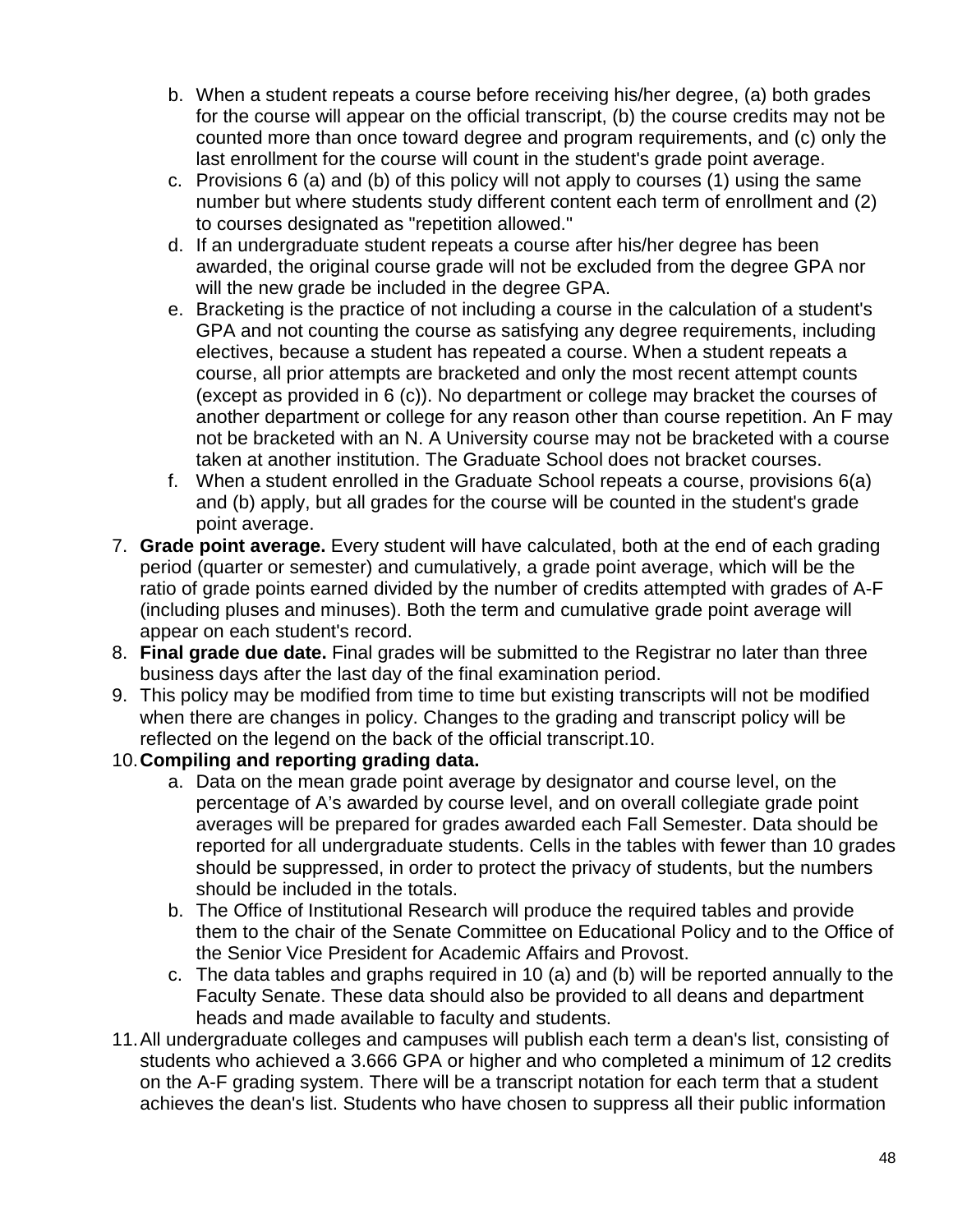(which includes academic awards and honors) will not be included on the published dean's list.

## 12.**Alternative grading systems.**

- a. Only the Senate Committee on Educational Policy will have the authority to grant to individual colleges or campuses permission to use alternative grading methods outside the provisions of this official University system, for a specified period (but no longer than five years), and only for the purpose of experimenting with a new grading system for possible system-wide adoption. Such permission may be granted if the proposal does not interfere significantly with the registration options of students from other colleges, campuses, and programs. Such alternative systems will be reported for information to the University Senate as soon as permitted and, after the specified period, will be re-evaluated, either to be discontinued, or with University Senate approval on recommendation from the Senate Committee on Educational policy, made part of the system-wide policy. Except for the provisions of this section 6, no college or program may use any grading system except for the one contained in this policy.
- b. Because alternative grading systems, once used, must be maintained by the University forever afterward (to preserve the integrity of the transcripts), the Senate Committee on Educational Policy will rarely grant permission for alternative grading systems. It will consider doing so only when (1) those who propose it can make a persuasive case that the alternative is a more accurate and effective way to measure and record student academic performance, and (2) there is strong reason to believe that the proposal will be useful to all colleges and campuses of the University (except the Law School and Medical School).

## **5.5 Health Insurance**

The University requires all students to have health care coverage to ensure they have access to medical care and can maintain good health, which is essential for academic success.

The Office of Student Health Benefits (OSHB), a unit of the [Office for Student Affairs,](http://www.osa.umn.edu/) administers health, dental and other benefits and enrollment for all eligible University students, residents, fellows, and interns. Please understand that this requirement is University-wide and not specific to the School of Public Health.

All students who are 1) admitted to a degree program\*, and 2) registered for six or more credits per semester (or three or more credits during summer term) that count towards the automatic assessment of the Student Services Fee, are required by the University of Minnesota to have health plan coverage. Students who meet both of these criteria are automatically enrolled in the [University-sponsored Student Health Benefit Plan.](http://www.shb.umn.edu/) Students may choose to [waive](http://www.shb.umn.edu/waiver/index.htm) the Universitysponsored Student Health Benefit Plan by providing proof of enrollment in an alternative Eligible Health Plan.

*\*Non-degree seeking, certificate-seeking, and distance learning students are not eligible to enroll in the University-sponsored Student Health Benefit Plan. Please contact the Office of Student Health Benefits to determine exact eligibility status.*

The University also requires all international students and their dependents to purchase the University-sponsored Student Health Benefit Plan unless they are eligible for a waiver. International scholars visiting the University for more than 31 days are also required to enroll in the University-sponsored Student Health Benefit Plan. Scholars who will be at the University for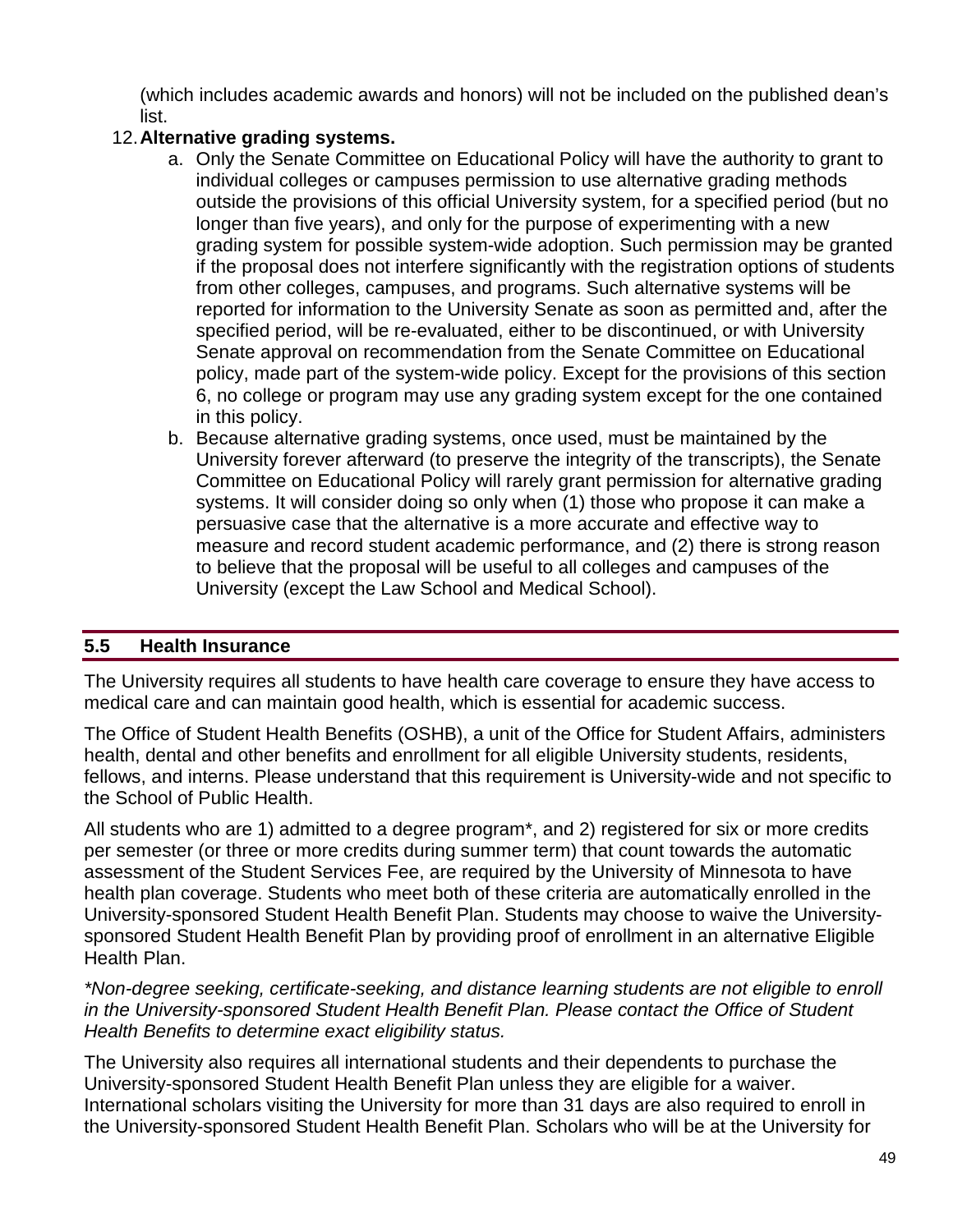31 days or less may choose not to enroll in the University-sponsored Student Health Benefit Plan, but are required to carry their own health plan coverage for the duration of their visit to the University (must meet J-1 U.S. Federal regulation requirements).

## **Benefits**

The Student Health Benefit Plan (SHBP) is a cost-effective, comprehensive health plan designed to meet the unique needs of students.

Key features of the SHBP include:

- No deductible;
- 100% coverage for routine preventive care like annual checkups and eye exams;
- Minimal out-of-pocket costs;
- Unlimited lifetime benefits; and
- Emergency travel assistance through FrontierMEDEX.

Many students find the University-sponsored plan to be a better value than alternative plans under parents, spouses, and employers, or individual health plan options.

The Office of Student Health Benefits negotiated with Blue Cross and Blue Shield of Minnesota to create the most robust student health plan possible. And because the Office of Student Health Benefits receives these features at cost—meaning with no inflated prices—the SHBP is an extremely cost-effective health plan for students. Plan details can be found online at [www.shb.umn.edu/index.htm](http://www.shb.umn.edu/index.htm)

### **Long Term Care Disability Insurance Fee**

### [www.shb.umn.edu/twincities/ahc-students/disability-insurance-plan.htm](http://www.shb.umn.edu/twincities/ahc-students/disability-insurance-plan.htm)

Academic Health Center students (which includes the School of Public Health), enrolled in a qualifying AHC program, will be automatically covered under a group Long Term Disability plan while a student. This coverage is not optional. They will see a charge of \$42.50—an average cost of \$7.08 per month—for this coverage on their student account once at the beginning of each fall and spring semester. Payment of this fee for two consecutive semesters provides year around coverage until graduation from their program.

### **Waiver**

Eligible students are automatically enrolled in the University-sponsored Student Health Benefit Plan (SHBP) unless they waive the coverage. A charge for coverage on the SHBP will appear on your student account. The coverage and charge may be waived for Fall 2015 if you complete the waiver process per established guidelines by **September 15, 2015.** Approved waivers are valid for one year.

You are eligible to waive enrollment on this plan if you have health plan coverage for the entirety of each semester. If you do not appropriately waive the SHBP by **September 15, 2015**, you will be enrolled and billed for the entire semester. Additional information and deadlines for other terms can be found on the website for the Office of Student Health Benefits

**To waive enrollment in the SHBP** please submit details of your active health plan coverage when you register for classes, by providing the following:

- 1. the name of your insurance company,
- 2. your member ID number,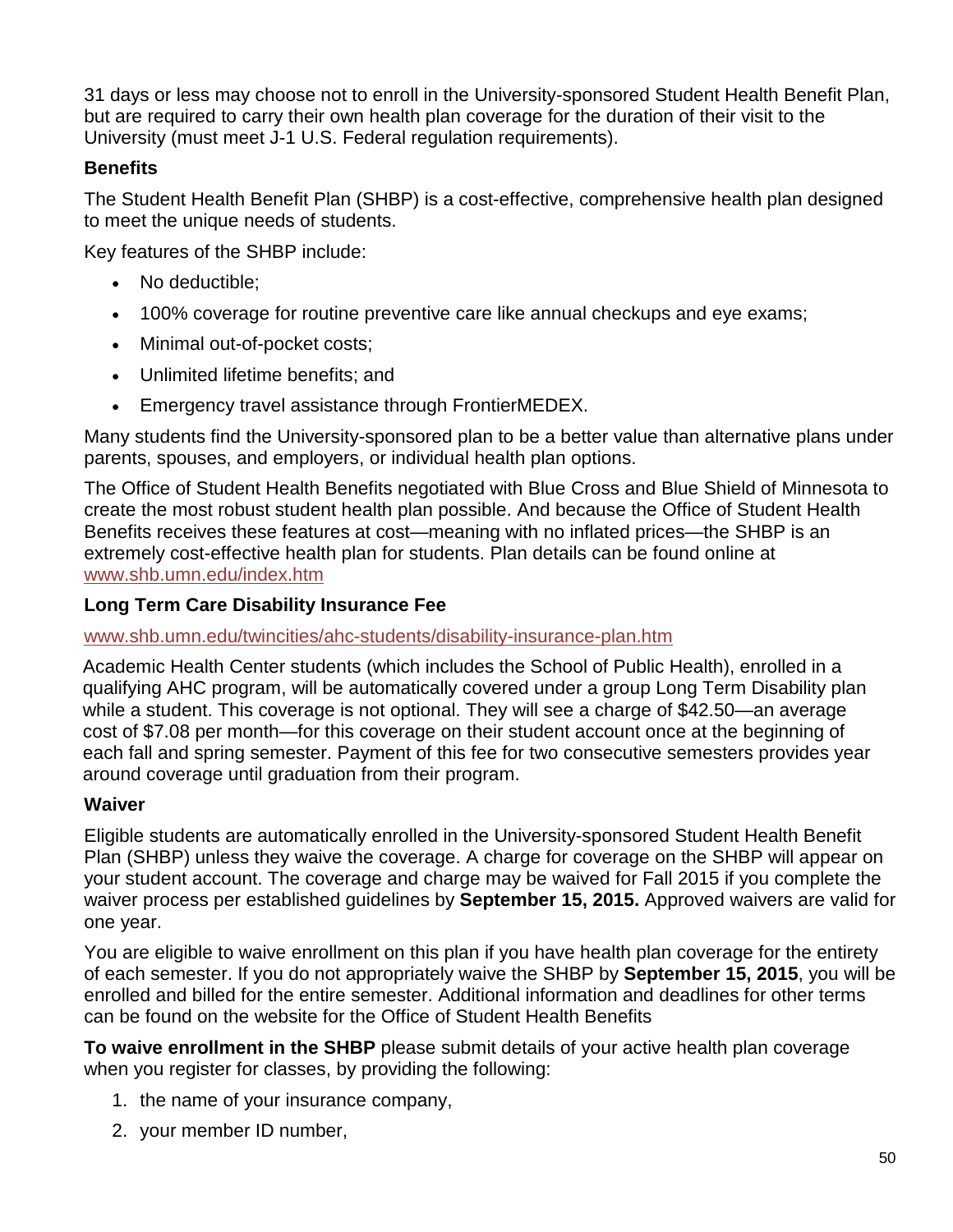- 3. your group number, and
- 4. your payer ID number.

This information can be entered provided online through the deadline in the [MyU Student Center.](http://myu.umn.edu/)

## **Questions and More Information**

Office of Student Health Benefits University of Minnesota 410 Church Street S.E., N323 Minneapolis, MN 55455 Phone: 612-624-0627 or 1-800-232-9017 Fax: 612-626-5183 or 1-800-624-9881 E-mail: [umshbo@umn.edu](mailto:umshbo@umn.edu)

### [www.shb.umn.edu/](http://www.shb.umn.edu/index.htm)

### **5.6 Leave of Absence**

### **Leave of Absence**

Graduate students who experience circumstances that prevent them from maintaining active status through continuous registration (excluding summer term), and who, through consultation with their Director of Graduate Studies (DGS), Program Director, advisor(s), and relevant offices determine that a leave of absence (LOA) is appropriate, must request a LOA from their college office using this form. Graduate students must receive approval for an official Leave of Absence.

Forms must be submitted to the School of Public Health Office of Admissions and Student Resources, A395 Mayo Memorial Building, MMC 819, 420 Delaware Street SE, Minneapolis, MN 55455.

## **5.7 Privacy**

The School of Public Health is committed to protecting the privacy of students, staff, and research participants. Students have privacy rights that assure confidentiality of their student records. Research Participants have many rights that guarantee their safety and their privacy.

Often School of Public Health students work as Teaching Assistants and Research Assistants [that may require exposure] to private information. Please be [aware] of privacy laws, complete required privacy trainings, and act with the highest honor towards all private information.

For further information, go to [privacy.ahc.umn.edu.](http://privacy.ahc.umn.edu/)

## **FERPA (Family Educational Rights and Privacy Act): Student records**

FERPA grants four specific rights to a post-secondary student:

- 1. To see the information that the institution is keeping on the student.
- 2. To seek amendment to those records and in certain cases append a statement to the record.
- 3. To consent to disclosure of his/her records.
- 4. To file a complaint with the FERPA Office in Washington.

In addition:

• U of MN Faculty and Staff have a legal responsibility, under FERPA, to protect the confidentiality of your student educational records.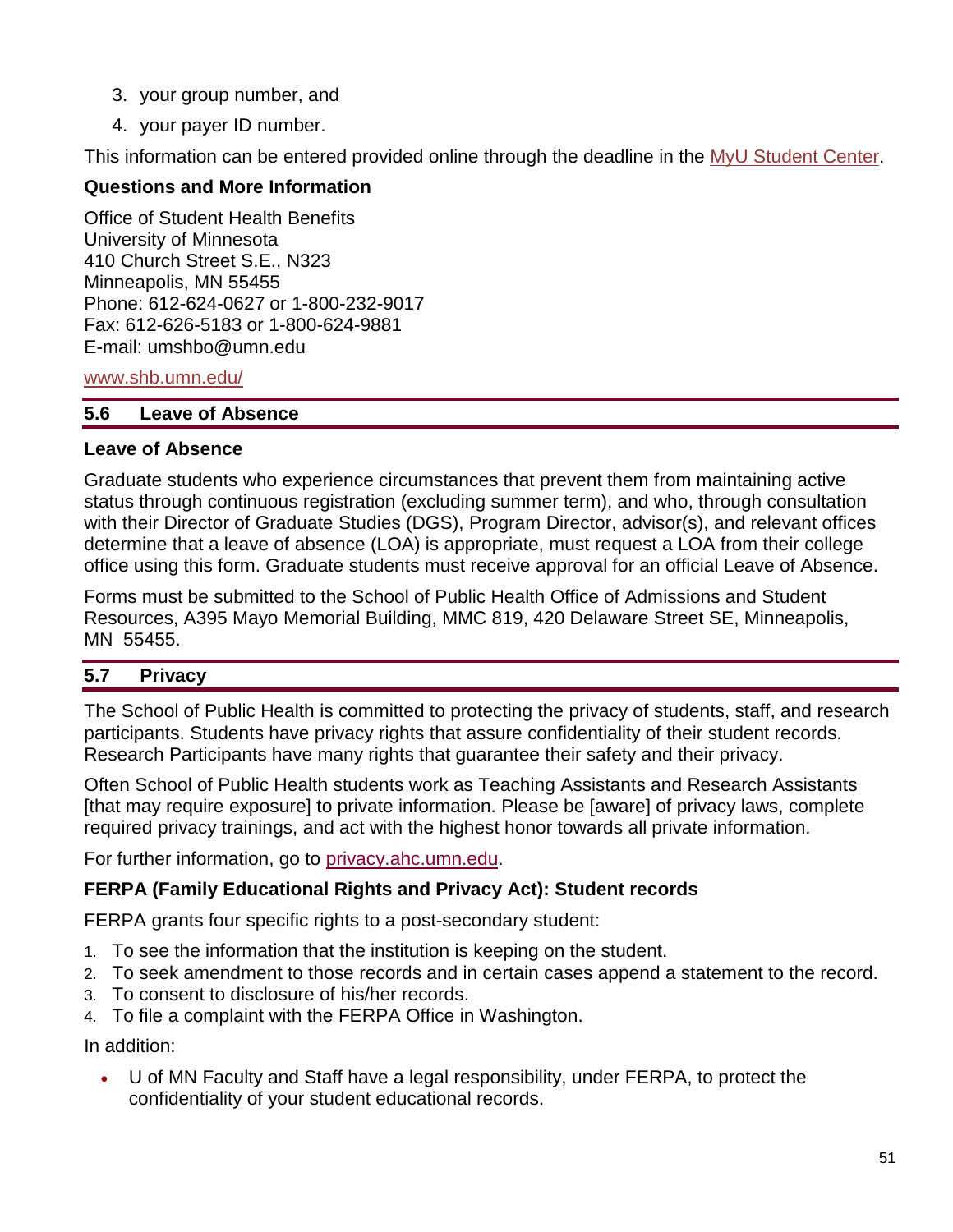- Student educational records are considered confidential and may not be released without written consent of the student.
- Student information stored in electronic format must be secure and available only to those entitled to access that information.

### **HIPAA (Health Insurance Portability and Accountability Act)**

HIPAA is a federal law related to the privacy of an individual's health care information.

All students in the Academic Health Center (AHC), including School of Public Health students, must complete the University's online HIPAA Privacy training.

Login to [www.ahc.umn.edu/privacy/training/home.html.](http://www.ahc.umn.edu/privacy/training/home.html) Assigned courses are available for completion through [ULearn.](http://www1.umn.edu/ohr/training/lms/index.html) See the [Training Instructions](http://www.privacysecurity.umn.edu/training/instructions/home.html) page for step-by-step instructions.

### **5.8 Immunizations**

According to OSHA regulations, CDC guidelines, and University of Minnesota policy, Academic Health Center (AHC) students are required to have a health clearance as a condition of enrollment.

More details and the downloadable *Student Immunization Record* form are available from Boynton Health Service at<http://www.bhs.umn.edu/index.htm> and click on immunizations.

### **5.9 Criminal Background Checks**

Students should be aware that certain facilities are required by Minnesota law to submit paperwork for a criminal background check for all personnel with direct, unsupervised client contact. Students placed in such facilities may be asked by the institution to submit paperwork, or the institution may require that they have this check facilitated by the School of Public Health or Division. The School is prepared to assist students with this process. Facilities that are covered by this law are hospitals, boarding care homes, outpatient surgical centers, nursing homes, home care agencies, residential care homes, and board/lodging establishments providing health supervision services. Client contact must be direct and unsupervised (outside the hearing or vision of a supervisor at the facility). In the unlikely event that this situation arises, students should call the School of Public Health Office of Admissions and Student Resources at 612.626.3500 or go to A395 Mayo for assistance.

### **5.10 Use of Human Subjects in Research**

Any research you conduct while a student at the University of Minnesota may be subject to review and approval by the University's Institutional Review Board (IRB) for the protection of human research subjects. This applies to projects conducted inside or outside the University. For research conducted outside of the University, students may still need IRB approval from the University even if approval has been obtained from an external agency.

The IRB is a committee of faculty, students, and community members that follows federal regulations and ethical principles in order to protect human research subjects. Learn more about the IRB here: [http://www.research.umn.edu/irb.](http://www.research.umn.edu/irb/)

The committee is most concerned with the researcher's interface with subjects rather than the background rationale for the project. Specifically, this refers to the recruitment process, the interviewer's experience and expertise, how subjects are informed about the study and expectations for their participation, and how subjects are debriefed after their participation so that subjects can make an informed decision about participation.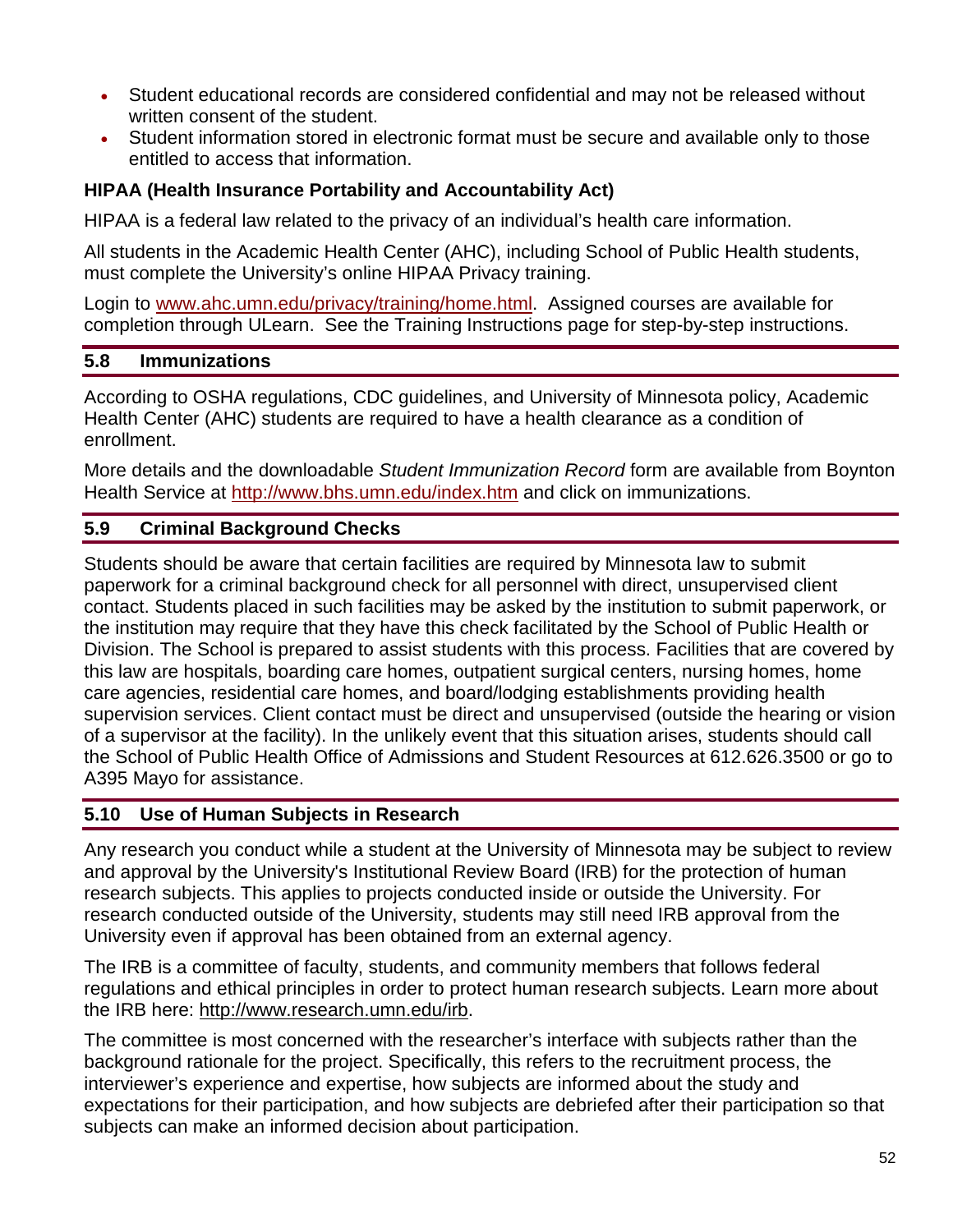If your proposed research project is subject to IRB review, you must submit an application to the IRB before you begin. **You cannot begin any regulated research until you have IRB approval**. This includes sending out recruitment flyers or emails, accessing private data, or doing any aspect of your research. You may not be permitted to use any data that was collected without prior IRB approval. The IRB does not have the authority to approve a study *after* it has begun.

The IRB approval process may take as little as one week, but **can take up to** *2 months* **or longer**. "Last minute" approvals are not possible, so it is important to plan ahead. Applications for international research, research with children, research about illegal or stigmatizing behavior, research with vulnerable populations, or research that incorporates deception often require more review time.

What research must be reviewed by the IRB?

**If you and/or your faculty advisor are even a little uncertain about whether your project needs IRB approval, email or call the IRB**. IRB staff members are trained to help you and your advisor determine if you must submit an IRB application. Contact your faculty advisor or the Executive Director of the IRB at 612-626-4851 if you do not receive a helpful response. Again, you may not be able to use any data collected if you conduct research that should have been reviewed by the IRB.

### **IRB Contact Information**

(612) 626-5654

[irb@umn.edu](mailto:irb@umn.edu)

### <http://www.research.umn.edu/irb/>

Any *research involving human subjects* must be reviewed by the IRB. This means that if you are conducting research (which is a systematic investigation designed to contribute to generalizable knowledge) with human subjects (which are living individuals about whom you collect information) your research is subject to IRB approval. In short, if your research project involves living people, you should at least contact the IRB or submit an application.

Projects that are not subject to IRB review include studies that rely on existing publicly available data, such as US Census data. If you are only doing an analysis of publicly available data (i.e., data you can download from a public website) you do not need IRB approval to use it. Technically, such work is research but does not involve living individuals from whom you collect information. On the other hand, an oral history study may not require IRB because it is not a systematic investigation designed to contribute to generalizable knowledge. However, there are many grey areas, so students proposing such work are strongly encouraged to contact the IRB to determine whether their project requires approval.

Additional guidelines for students involved in international fieldwork

If you plan to use data collected as part of your international field experience for your master's project, you are strongly encouraged to contact the IRB before your field experience begins to ensure that your project is approved in a timely manner. **You will not be allowed to take data out of the host country without IRB approval.**

How do I apply for IRB approval?

If, after contacting the IRB or speaking with your faculty advisor, your project needs to be reviewed, the next step is to browse and study the IRB website.

Before submitting your application, **you must complete online training** in the protection of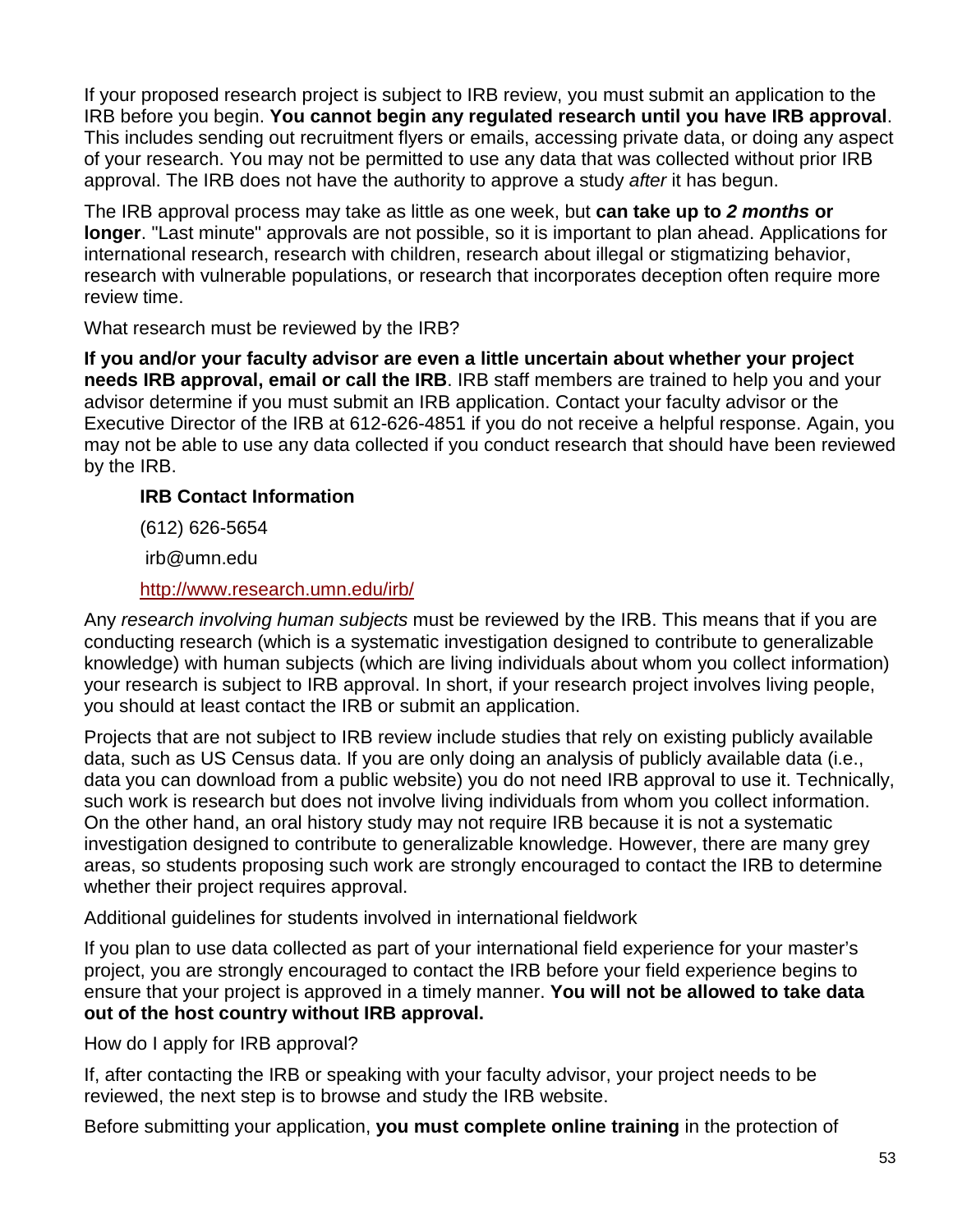human research subjects. To do this, follow the TRAINING tab on the IRB website to the CITI training. For most public health students, the CITI social science module is suggested. There is no charge for the training but it takes up to four hours to complete. You will need your UMN X.500 username and password.

Your research may be exempt from IRB review. However, only the IRB can determine this, so you must submit an **Exempt Research Application** to the IRB to have your exemption approved. There are four categories of research that are exempt from IRB review. Exempt public health research typically involves exemption #2 (e.g., low risk anonymous surveys or observation of public behavior when no personal identifiers are recorded) or #4 (e.g., use of existing anonymous data from a professor's study). For more information on these categories and copies of the appropriate Exempt Research Applications, click the IRB REVIEW PROCESS tab on the IRB website and then click on EXEMPT CATEGORIES.

If your research is subject to IRB review and is not exempt, you must fill out a regular IRB application form, which can be found on the IRB website under the FORMS tab. Most public health studies should fill out the **Social Science form**. The Medical form is typically for experimental drug studies or similar types of research. Call or write the IRB if you are unsure of which form to fill out. Also, there are several appendices on the IRB website that you may be required to include with your application. One appendix is surely needed: **Appendix J**, which is for student research. Your advisor will help you fill this out.

The IRB forms may be submitted by email to the IRB (see Contact Information, above). **Be sure to "cc" your advisor** if she/he did not actually sign the documents: the IRB accepts the "cc" as a digital signature.

### What does the IRB look for?

When reviewing your application, the IRB will look for the following things:

- 1. You have completed (CITI) training
- 2. Your advisor has completed Appendix J and is "cc'd" on the submission email or has signed the documents
- 3. Risks to subjects are minimized
- 4. Risks to subjects are reasonable in relation to anticipated benefits
- 5. Selection of subjects is equitable and fair
- 6. Informed consent is sought from each prospective participant
- 7. Adequate preparation is taken to protect the privacy and confidentiality of subjects
- 8. Adequate provisions are made for the ongoing monitoring of the subjects' welfare

### Some tips

- **Call or email the IRB if you have** *any* **questions. They are paid to help you and have seen thousands of studies, many just like yours!**
- Students should work closely with their faculty advisors when completing IRB forms.
- If you are collecting primary data, you will need a copy of the questions you intend to ask subjects, a protocol for collecting data, a consent form with all the elements (see website), and a plan to encrypt identifiable data. If you will be using participant recruitment materials (letters, advertisements, etc.), you must also include them along with your application.
- The IRB looks very closely at research involving children, prisoners, incapacitated persons, the elderly, deception, and higher risk interventions.
- If you're hoping to work with children, plan on getting informed consent from parents.
- All research entails some risk to subjects, even if merely boredom. It is best to overestimate the risks your study poses to subjects and to underestimate its benefits.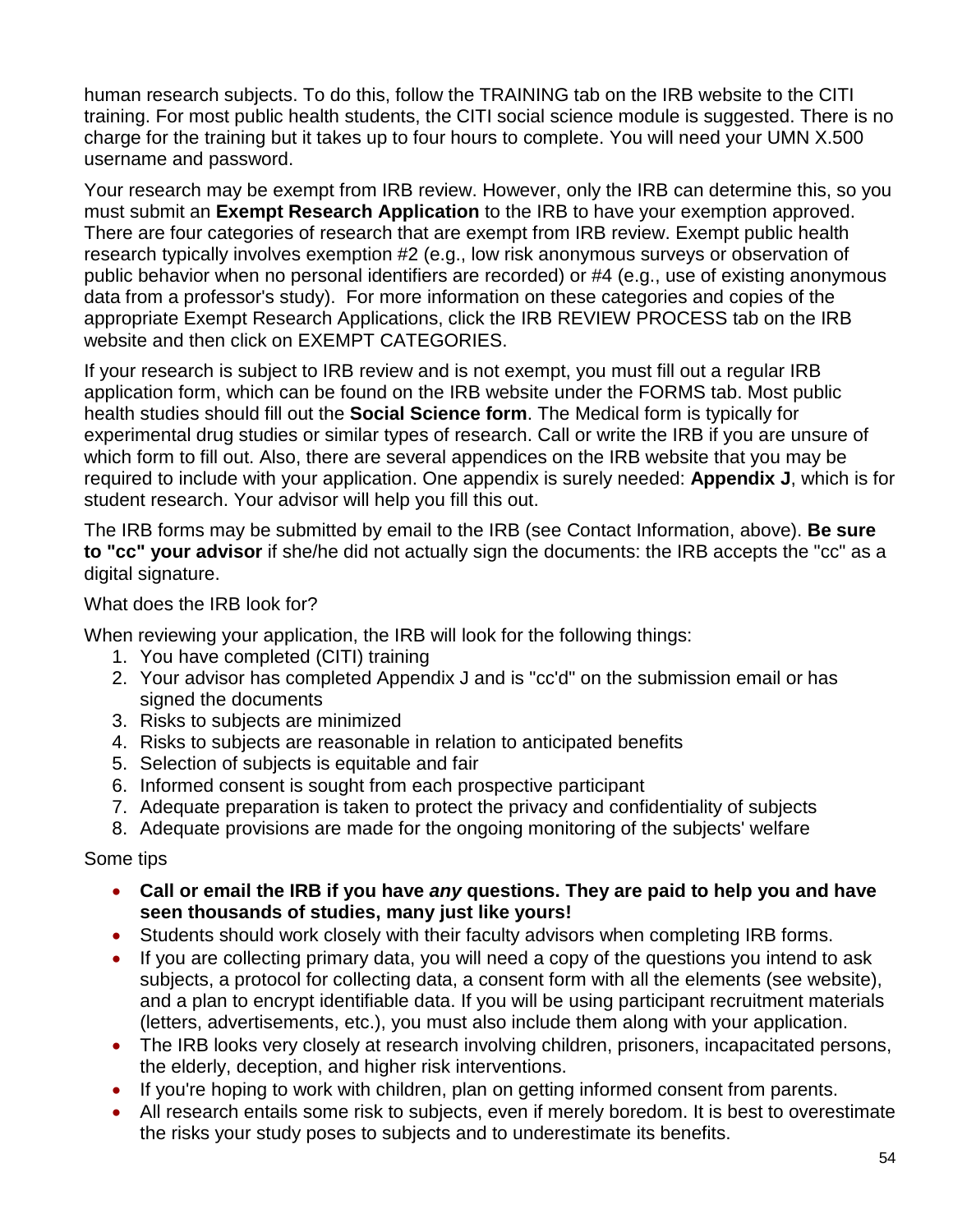- Write short, pithy answers to each question on the IRB form.
- The length of time it takes for the IRB to review and approve your application is highly correlated with the completeness and qualify of your application. Incomplete or vague answers often result in "deferrals" which can greatly lengthen the time to approval.
- This page on the IRB website offers specific guidance for student researchers: [http://www.research.umn.edu/IRB/guidance/student-researchers.html.](http://www.research.umn.edu/IRB/guidance/student-researchers.html)

### **5.11 International Student Requirements**

**Note:** International student requirements may change over time. For up-to-date information go to [www.isss.umn.edu.](http://www.isss.umn.edu/)

### **Global Gopher Online Orientation**

The Global Gopher Online Orientation is a tool to help new international students prepare for their arrival at the University by learning about certain expectations and requirements. Students are required to complete the Global Gopher Online Orientation at least one week before their Immigration Check-in (information below).

### **Immigration Check-in**

All new international students must visit the University of Minnesota International Student & Scholar Services office (ISSS) shortly after arrival in Minnesota. See [www.isss.umn.edu](http://www.isss.umn.edu/) for directions, office hours, and services. ISSS will review immigration documents, register new students for the International Student Orientation Program, and provide information on how to release registration holds. These processes are mandated by the Department of Homeland Security (DHS); formerly known as Immigration and Naturalization Service (INS).

International students are allowed to enter the U.S. only within 30 days of their program start date. Regulations and SEVIS requirements provide strict guidelines regarding this date, to coincide with the term of admission.

### **Student and Exchange Visitor Information System (SEVIS)**

SEVIS is an electronic reporting system that provides the Department of Homeland Security with information on international students and scholars in the United States who hold F, J, and M visas. This internet-based record-keeping system maintains electronic data on all international students. The system tracks entries into and departures from the U.S.

In addition to the information routinely reported on I-20 and DS-2019 forms, other information is reported, including but not limited to: academic status, employment, and residential address. For more information on SEVIS requirements, including those listed below, go to [www.isss.umn.edu.](http://www.isss.umn.edu/)

### **Academic Status**

International students must maintain full-time status. MPH students must register for at least 6 credits each semester. Under special conditions, students may apply for an exemption from the full-time status rule at the ISSS office. Students must apply for the exemption before registering for less than a full course of study.

### **Address Change**

International students MUST update their address **within 10 days** of a change of address to maintain their legal immigration status. For more information go to [www.isss.umn.edu/INSGen/address.html](http://www.isss.umn.edu/INSGen/address.html)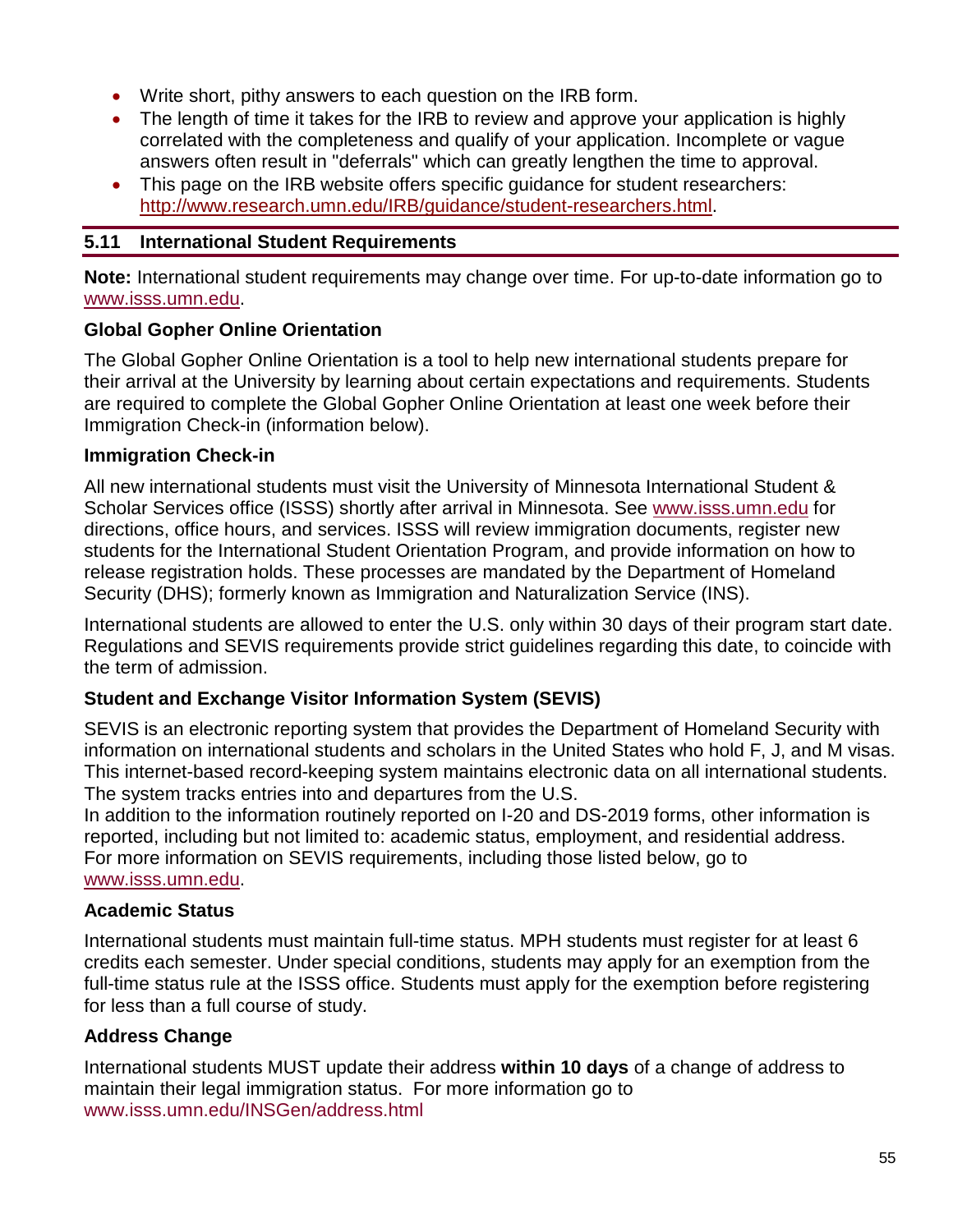### **6.1 Student Groups**

### **School of Public Health Student Senate** <https://sites.google.com/a/umn.edu/sphss/>

The Student Senate is comprised of graduate students of the University of Minnesota, School of Public Health. The Senate serves two main functions:

- The Student Senate is an official organization of the University of Minnesota, School of Public Health, representing the SPH graduate students in several university committees.
- The Student Senate also acts as the public health student association of the University of Minnesota, organizing activities and events among the graduate students in the school. They participate in volunteer activities around the Twin Cities, organize social events, and address student needs and concerns to the School and the divisions.

The SPH Student Senate welcomes input from all students from the school and invite you to join the Senate and help us serve the needs of the SPH students. Contact us at [sphss@umn.edu.](mailto:sphss@umn.edu)

The student senate officers for the 2015-2016 academic year are:

| <b>Office</b>                    | <b>Name</b>            |  |  |
|----------------------------------|------------------------|--|--|
| <b>President</b>                 | Javi Monardez          |  |  |
| <b>VP of Communications</b>      | Maria Bitanga          |  |  |
| <b>VP of Operations</b>          | Daniel (Danny) Ackert  |  |  |
| <b>VP of Student Advancement</b> | <b>Kristen Werner</b>  |  |  |
| <b>VP of Finance</b>             | Rebecca (Becky) Horton |  |  |

### Student Senate 2015-2016 Leadership Team:

| <b>Committee</b>                          | <b>Name</b>                    |  |  |
|-------------------------------------------|--------------------------------|--|--|
|                                           | Amanda Pederson                |  |  |
| <b>Social Events Committee Lead(s)</b>    | Ellen Howard (Pamoja)          |  |  |
|                                           | Jessica Leaf (Taste Diversity) |  |  |
| <b>Professional Development Committee</b> | <b>Ellen Ward</b>              |  |  |
| Lead(s)                                   | Baigalmaa Tsolmonbaatar        |  |  |
| <b>Community Outreach Committee Lead</b>  | Lauren Bade                    |  |  |
| <b>Marketing Committee Lead</b>           | Jake Tanumihardjo              |  |  |
| <b>Academic Improvement Committee</b>     | Kathryn (Katie) Verchota       |  |  |

### **Graduate and Professional Student Assembly (GAPSA)** [www.gapsa.umn.edu](http://www.gapsa.umn.edu/)

The Graduate and Professional Student Assembly serves many functions on this campus, chief among them ensuring that the University, in all of its offices, programs, schools and departments, works in the interests of excellence in the graduate and professional experience. GAPSA and its coordinate councils advocate on your behalf to make the University of Minnesota the premier institution for graduate and professional education in the nation, and try to make sure students have a smooth, supported, even fun time getting their degree.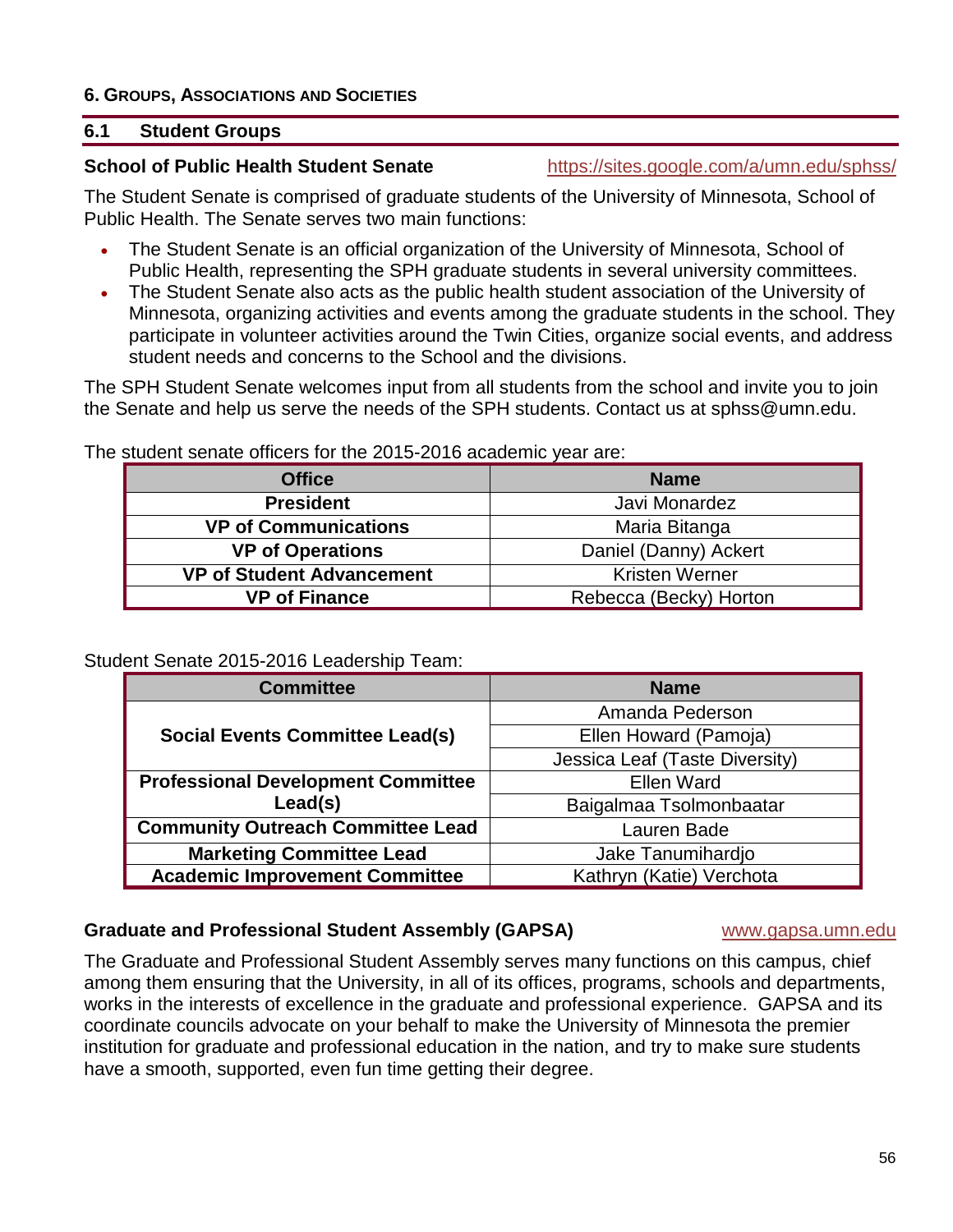# **Council of Graduate Students (COGS)** [www.cogs.umn.edu](http://www.cogs.umn.edu/)

The Council of Graduate Students (COGS) is the official student governing board of the Graduate School, representing all Graduate Students at the U of M. The U administration looks to COGS for consultation and direction on all matters pertaining to the Graduate School experience, including Graduate Assistant issues.

## **Center for Health Interdisciplinary Programs (CHIP)** [www.chip.umn.edu](http://www.chip.umn.edu/)

The Center for Health Interdisciplinary Programs or CHIP is a department of the Office of Education in the [Academic Health Center](http://www.ahc.umn.edu/) Senior Vice President's Office. The CHIP Student Center serves AHC students in the schools of dentistry, dental hygiene, health care administration, medical technology, medicine, mortuary science, nursing, occupational therapy, pharmacy, physical therapy, public health, and veterinary medicine.

CHIP exists to foster interdisciplinary relationships and teamwork between Academic Health Center students. CHIP provides educational, leadership, and service opportunities for students.

## **Minnesota International Student Association (MISA) <http://www.misa-umntc.com/>**

The Minnesota International Student Association (MISA) is a non-profit organization that aims at working in the interest of international students at the University of Minnesota. MISA represents the international community of the University of Minnesota Campus. There are about 3000 international students on this campus, whose length of stay varies from 3 months to several years. MISA plays a vibrant role in students' social lives, by being the forum for international students on the U of M campus and by organizing events throughout the year.

### **Other Groups** [www.sua.umn.edu/groups/](http://www.sua.umn.edu/groups/)

More than 400 student groups on campus are registered with the University's Student Unions and Activities Office, including academic societies, cultural centers, sports clubs, political action groups and fraternities and sororities. These organizations provide students with endless involvement opportunities and the chance to interact with others who share a similar interest.

## **6.2 Public Health Related Associations and Agencies**

### **Minnesota Public Health Association** [www.mpha.net/](http://www.mpha.net/)

Founded in 1907, the Minnesota Public Health Association (MPHA) is a statewide professional organization actively serving Minnesotans, our members, and the public health profession through its efforts and activities. MPHA is an affiliate of the American Public Health Association.

## **American Public Health Association** [www.apha.org](http://www.apha.org/)

The American Public Health Association (APHA) is the oldest and largest organization of public health professionals in the world, representing more than 50,000 members from over 50 occupations of public health.

## **Association of Schools and Programs of Public Health WEIGHT WASHT WWW.aspph.org/**

The Association of Schools and Programs of Public Health (ASPPH) is the only national organization representing the deans, faculty, and students of the accredited member schools of public health and other programs seeking accreditation as schools of public health.

## **Centers for Disease Control and Prevention** and the second [www.cdc.gov](http://www.cdc.gov/)

The Centers for Disease Control and Prevention (CDC) is recognized as the lead federal agency for protecting the health and safety of people - at home and abroad, providing credible information to enhance health decisions, and promoting health through strong partnerships. CDC serves as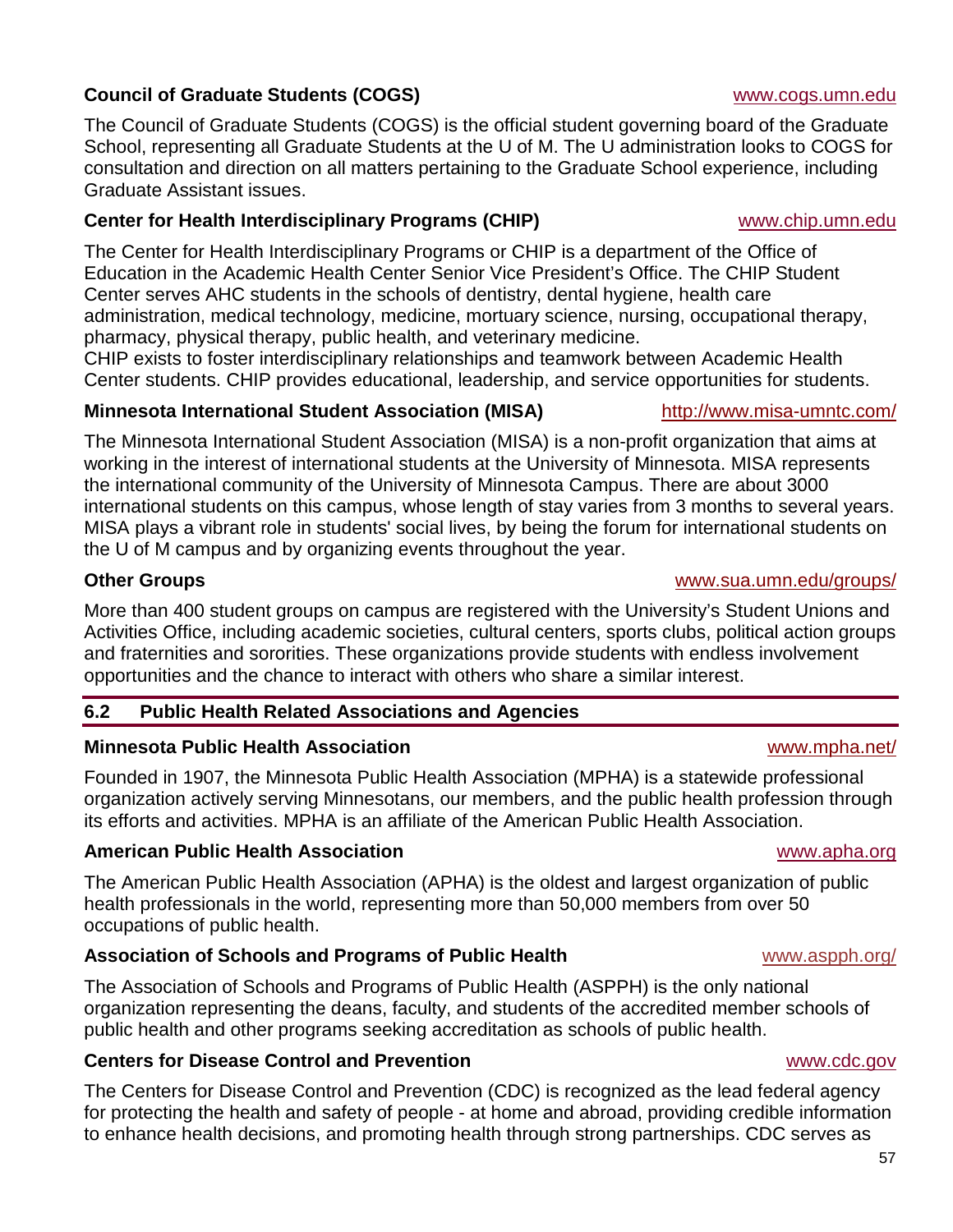the national focus for developing and applying disease prevention and control, environmental health, and health promotion and education activities designed to improve the health of the people of the United States.

### **National Institutes of Health** [www.nih.gov](http://www.nih.gov/)

Begun as a one-room Laboratory of Hygiene in 1887, the National Institutes of Health today is one of the world's foremost medical research centers, and the Federal focal point for medical research in the U.S.

### American College of Healthcare Executives **WAMER American College of Healthcare Executives**

The American College of Healthcare Executives is an international professional society of more than 30,000 healthcare executives who lead hospitals, healthcare systems and other healthcare organizations.

### **6.3 Alumni Societies**

## **School of Public Health Alumni Society www.minnesotaalumni.org**

The University of Minnesota School of Public Health Alumni Community is represented around the world. Consisting of 10,000+ alumni, the SPH Alumni Community plays a key role in the School and public health community as they continue to shape public health policy, conduct groundbreaking research, lead innovative public health solutions and contribute to the future of public health.

Since its inception in 1982, the School of Public Health Alumni Society has worked to serve alumni and students, promote excellence in programs and serve the needs of the School. As an extension of the University of Minnesota Alumni Association, the SPH Alumni Society currently has more than 1,400 members. Membership is open to all graduates, former students who have completed a minimum of 12-18 credits, faculty and administrators of the school.

The SPH Alumni Society is committed to building relationships with students tthrough various activities, including the SPH Mentor Program, partnering with SPH Student Senate, and bringing alumni to students to bridge professional opportunities.

## **MHA Alumni Association** [www.mhaalumni.umn.edu](http://www.mhaalumni.umn.edu/)

The Minnesota MHA Alumni Association was established in 1948 to facilitate ongoing support of the Healthcare Administration program and to continue fellowship among alumni. With 2200+ active alumni, the Association supports MHA students through scholarships and by providing learning opportunities, and strives to provides its alumni with education, engagement and philanthropy.

## **7. DIVISION OF HEALTH POLICY AND MANAGEMENT**

### 7.1 Introduction

Welcome! Health Policy and Management (HPM) is one of four Divisions in the School of Public Health (SPH). The Division of HPM offers five degree programs and a certificate in Public Health Informatics:

[www.sphalumni.umn.edu](http://www.sphalumni.umn.edu/)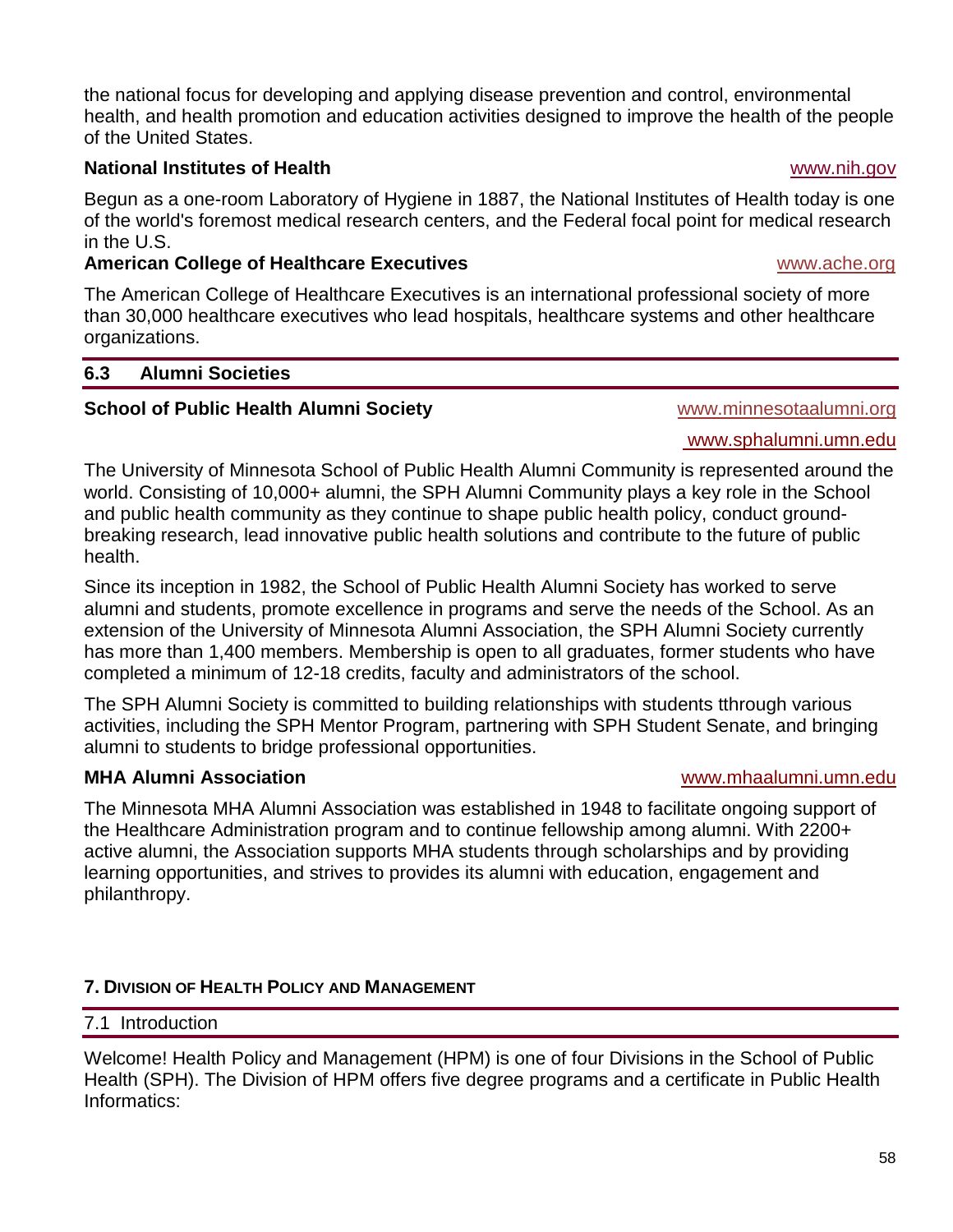**The M.P.H. degree in Public Health Administration and Policy** (PHAP) provides management training in public health administration, focusing on the public health functions of management, analysis, and policy. The program emphasizes a population-based health improvement approach to public health. There are two paths to earn this M.P.H.: The PHAP Day Program is for students who are just beginning their careers in public health; the Executive PHAP (E-PHAP) program is for students who have been in the public health field for at least three years and are looking to move into leadership roles or enhance their leadership skills. The E-PHAP program is a distance program with 17 days of on-campus instruction and may be completed in 25 months.

**The M.P.H Degree in Public Health Informatics** prepares professionals for leadership positions that bridge information technology and public health. Public health informatics concerns the organization and integration of information from multiple sources to make it available for monitoring and evaluating the health of populations and programs. A certificate is also available.

**The M.S. degree in Health Services Research, Policy and Administration** emphasizes a policy/population orientation, a research perspective, analytic methods, and broad exposure to the field. Graduates enter careers in policy analysis, and health services research positions in public and private sector organizations such as state legislatures, public health agencies, managed care organizations, large multi-specialty medical group practices, and hospital/physician organizations.

**The Ph.D. in Health Services Research, Policy and Administration** trains students for positions as researchers and teachers in top research universities, in government agencies at the state and federal level, and in the research arms of private health insurance, provider, or consulting organizations. The program is known for its rigorous training in statistical methods and for its emphasis on economic, sociological and political theory as a basis for organizing thought.

**The M.H.A Master of Healthcare Administration** degree is the traditional preparation for those who want to build their careers in the management, financing, and marketing of healthcare delivery. Students pursue coursework in the classic management disciplines and apply those concepts to the healthcare industries. M.H.A. graduates are employed in a variety of settings such as, clinics and hospitals, consulting firms, managed care and insurance companies, and medical device and pharmaceutical companies. There are two routes to the M.H.A: The Full Time M.H.A. is for students just beginning their careers and requires two years in residence on the Minneapolis campus, as well as a summer clerkship; the Executive M.H.A. is for students with at least three years' managerial or clinical leadership experience in healthcare. It requires 25 months to complete and includes both online course work and five on-campus sessions.

Policies and requirements vary by degree and program.

Students in the M.H.A and M.P.H degree programs are School of Public Health students. Degree program requirements, along with tuition rates are under the authority of the SPH.

Students in the M.S. and Ph.D. degree programs currently have dual association with the SPH and the Graduate School. M.S. and Ph.D. students are required to adhere to certain Graduate School regulations and degree milestones and pay tuition based on the Graduate School rates.

See the section in this guidebook for your specific degree program that outlines policies and procedures.

## **Student Mail**

HSRP&A and M.H.A. day program students have a mailbox or folder for mail and should check it frequently for printed mail.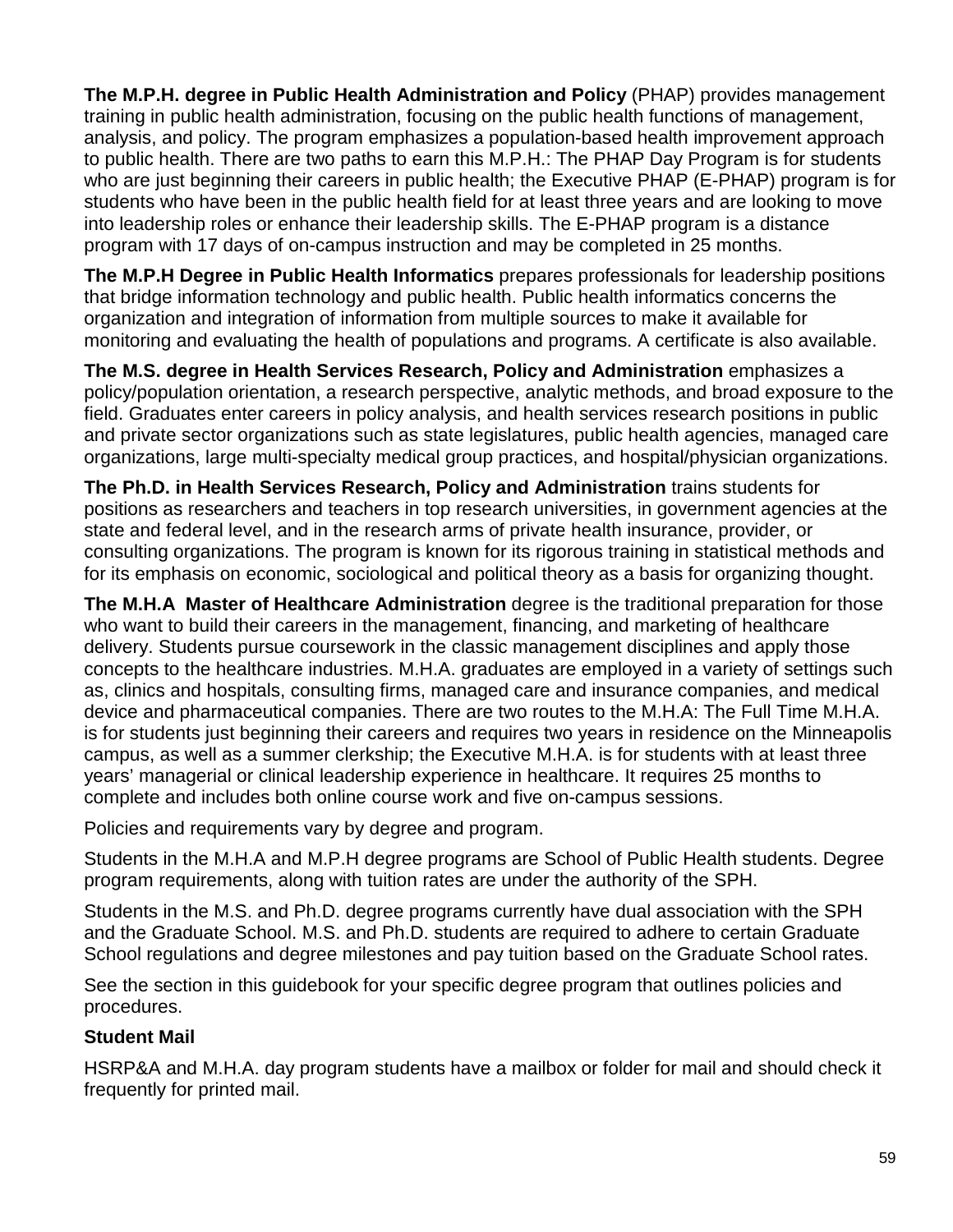- MHA day program student mailboxes are located in the HPM Educational Programs Office in Mayo D262.
- HSRP&A MS and PhD students have an individual folder for their mail. A file cabinet with the mail folders is located in the HPM student lounge, Mayo D367. This room is locked at all times. Use your U Card to gain access to the room.
- PHAP, E-PHAP, and E-MHA students will receive all communications via email.

### **HPM Student Lounge and Study Areas**

The HPM student lounge is in room D367 Mayo. A study area with computers is located in the Stauffer Room, D387 Mayo. These rooms are locked and require students to swipe their U Card to obtain access.

### **Seminar Series**

The Division of Health Policy and Management sponsors two seminar series:

- **Health Services Research Seminars (HSR)** Nationally and internationally known leaders in health services research speak on current topics. These seminars, offered two to four times each academic year, are free and open to the public. HPM will announce the speaker, topics and location prior to each seminar.
- **Work in Progress Seminars (WIP)** Work in Progress Seminars feature Division faculty, visiting colleagues, and other University faculty, students and research staff. Doctoral students also present on their dissertation research in progress, and use this forum to present job talks. These seminars provide an opportunity to discuss current work and share ideas. Seminars take place on Wednesdays, between 12:00-1:15 PM. The location, exact time, and topic will be announced prior to each seminar.

### 7.2 Joint/Dual Degree and Collaborative Programs

The Division of Health Policy and Management offers the following joint/dual degree and collaborative programs. These programs contain some coursework that is shared with the partner degree, thus permitting the student to complete two degrees in less time than if pursued separately. Students must apply for admission and acceptance to each program separately. Admissions requirements, including entrance exams, may vary by program.

- Joint Degree In Law, Health and Life Sciences
- Joint Degree in Law, Health, and the Life Sciences with a JD in Law and one of the following:
	- o MPH in Public Health Administration and Policy (PHAP)
	- o MHA in Healthcare Administration (MHA)
	- o MS in Health Services Research, Policy, and Administration (HSRP&A)
	- o PhD in Health Services Research, Policy, and Administration (HSRP&A)

### Required Entrance Exams:

- The joint degree requires separate applications to the Law School (which includes completion of the LSAT entrance exam) and the School of Public Health.
- MS and PhD programs in HSRP&A (requires the GRE entrance exam)
- MPH in PHAP: Requires either the GRE, GMAT, LSAT, DAT, or MCAT
- MHA Requires either: GRE or GMAT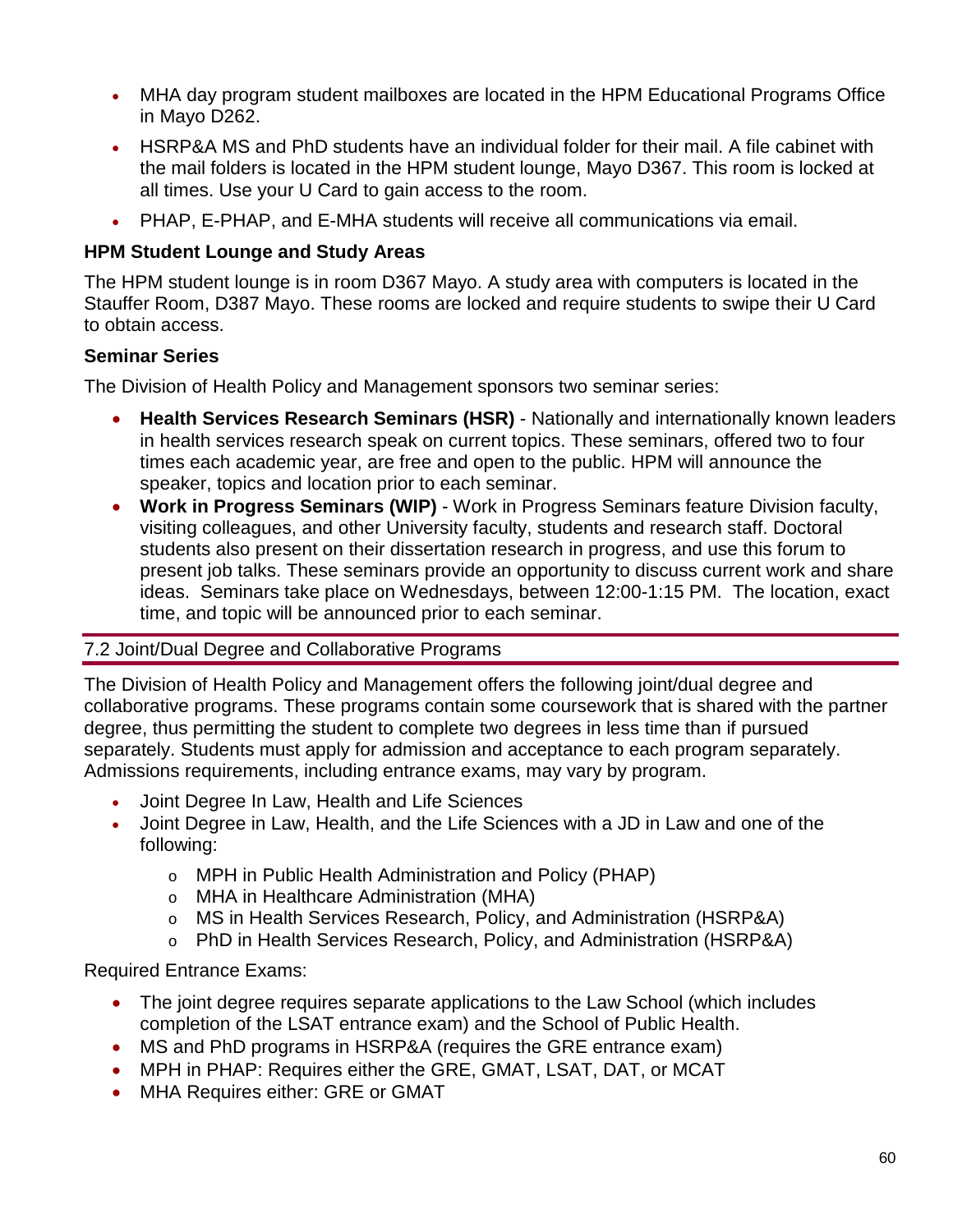This joint degree trains experts in the legal, ethical, and policy problems that affect the delivery of health services in the 21<sup>st</sup> century. Students are educated to become leaders in managed care and health policy, intellectual property issues in biotechnology, and law. The program presents an on-going speaker's series, colloquia, and other meetings to draw scholars to campus. For more information, see [www.jointdegree.umn.edu](http://www.jointdegree.umn.edu/) or contact the following major coordinators.

- PHAP (on-campus program) major coordinator, Andy Le at [lexx0122@umn.edu](mailto:lexx0122@umn.edu) .
- E-PHAP (online program) major coordinator, Mike Hahne at hahne007@ umn.edu
- MHA major coordinator, Diane McClellan at [mccle005@umn.edu](mailto:mccle005@umn.edu)
- EMHA students may contact Administrative Director, Tom Gillia[m at:](mailto:andre031@umn.edu)  $q$ illio 32@umn.edu.
- HSRP&A, MS and PhD major coordinator, Maureen Andrew at: andre031@umn.edu.

### **Medical Degree and PhD in Health Services Research, Policy and Administration**

Medical School requires the completion of the MCAT entrance exam. See the Medical School website for more information at [http://www.med.umn.edu/mdphd/.](http://www.med.umn.edu/mdphd/)

To fulfill the requirements of this joint degree, students complete their first two years of Medical School prior to entrance into the PhD program in HSRP&A. Upon completion of the PhD in HSRP&A, the student returns to Medical School to complete their coursework and residency. Students may also contact the HSRP&A major coordinator, Maureen Andrew, [andre031@umn.edu.](mailto:andre031@umn.edu)

### **Master of Healthcare Administration and Master of Business Administration**

The MHA/MBA Dual Degree Program meets both the MHA and MBA requirements. A strong curriculum integrates the skills and breadth of understanding needed for leadership both the delivery of healthcare and the medical industry.

To be considered for the MHA/MBA Dual Degree applicants must apply to both the Full-Time MHA and the Full-Time MBA Programs. Applications are available at:

- The Full-Time MHA Office, 612-624-9588, D262 Mayo
- The Full-Time MBA Office, 612-625-5555, 2-210 Carlson School of Management

For more information, students may also contact Tom Gilliam, Administrative Director, at: gilli03[2@umn.edu](mailto:reddx010@umn.edu) .

### **Doctoral Program in Occupational Health Services, Research and Policy**

This option is a collaboration between the PhD program in HSRP&A and the doctoral program in the division of Environmental and Occupational Health Sciences. The program's curriculum integrates statistics, research design, sampling, survey methodology, economics, occupational and environmental epidemiology, toxicology, exposure assessment, and policy.

Students in this collaborative program major in either doctoral program and minor in the other. For example, a student who majors in the doctoral program in HSRP&A would minor in Environmental and Occupational Health. This minor is individually tailored to the particular needs and objectives of the student. For more information, PhD students may contact the HSRP&A major coordinator, Maureen Andrew, [andre031@umn.edu.](mailto:andre031@umn.edu)

### **Collaboration with Applied Economics and the HSRP&A Doctoral Program**

The Division of Health Policy and Management is a co-sponsor of the Applied Economics Graduate Program, a unique partnership of applied economists in four units within the University of Minnesota. Students in this program major in applied economics and complete a concentration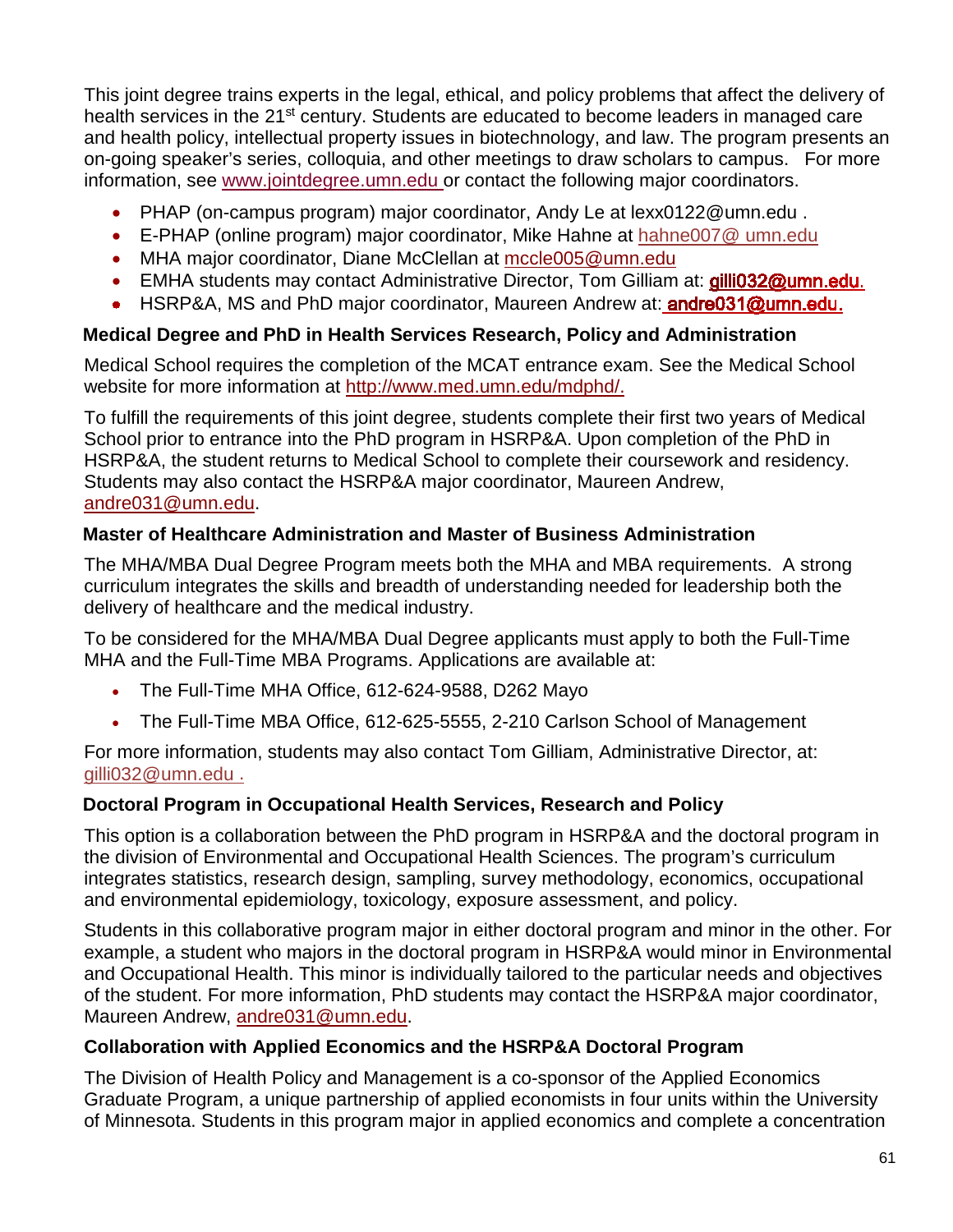in health economics in the Division of HPM. Interested students should contact the department of Applied Economics for more information at: **apecdgs@umn.edu** and see their webpage at: <http://www.apecgrad.umn.edu/>

### 7.3 HPM Student Group

### Mission

The HPM Student Research Group is a student-led professional development forum designed to improve the quality of student scholarship and build connections between projects in order to support student learning and future research. The purpose of this group is to foster community and collaboration among HPM students, while providing opportunities for faculty involvement and feedback. The group provides opportunities for participants to practice giving conference presentations and job-talks in an accessible social environment geared toward students. The HPM Student Group will sponsor skill-building workshops and provide opportunities for students to practice presenting their research and receiving peer critiques. The group also provides a forum for peer review and for sharing publication and research funding opportunities. Additionally, the group helps coordinate student welcome activities, acts a sounding board for the student graduate-faculty representative and the Director of Graduate Studies, and plans regular social and service activities.

7.4 Division Travel Funds and Policy for HPM Division Students

### **Funding for Travel**

HPM has some limited funding available for student travel that varies by program. Contact the major coordinator for your program if you have questions or want to apply for funding.

**PHAP:** Travel funds are available to attend a conference at which they will give an oral presentation or present a poster, or compete for a national fellowship. The amount of individual funding will depend on the number of students who request funds. Contact Andy Le for details at: [lexx0211@umn.edu](mailto:lexx0211@umn.edu) .

**E-PHAP:** A total of \$2000 is available for students to present work done as part of their degree at a professional conference. For more information, contact Mike Hahne at: [hahne007@umn.edu](mailto:hahne007@umn.edu) .

**MS in HSRP&A:** No travel funds are available for 2015-16.

**MHA:** Funding for a one trip while in the program. Contact Tom Gilliam for details at [gilli032@umn.edu.](mailto:gilli032@umn.edu)

**MPH in Public Health Informatics:** No travel funds for 2015-16.

**PhD in HSRP&A:** Students with an NRSA/AHRQ traineeship have \$2,000 to attend one conference during the *academic year* of the traineeship funding, and travel must be completed by June 30. NRSA/AHRQ expects students to use the travel funding to attend the annual NRSA/AHRQ Trainee Conference in June. Attendance at the NRSA/AHRQ trainee conference can be combined with the AcademyHealth Annual Research Meeting without additional permission. A written justification to attend any other conferences is required. Regardless of the conference, current trainees are not required to present a paper or poster.

For students without a current NRSA/AHRQ traineeship, the Division has funds for travel to conferences for PhD students who are not currently eligible for travel funds through an RA, traineeship, or dissertation grant. Funds are available once per academic year, on a first come,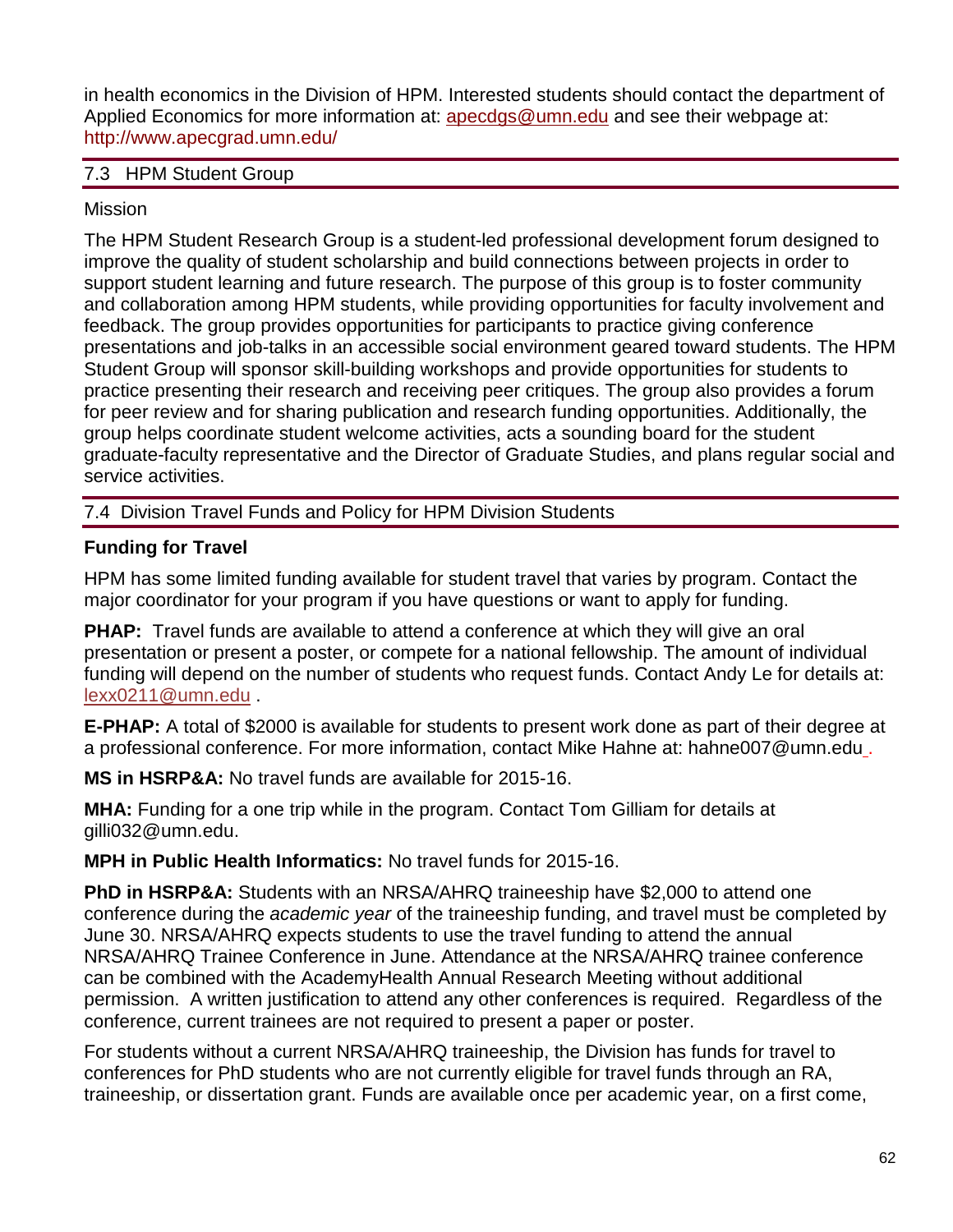first serve basis, but priority will be for first-time requests. Students are required to give either an oral presentation or poster presentation at the conference to be eligible for funding.

Students doing field work or pursuing other relevant training directly related to their dissertation may also be eligible for travel funds. Examples of field work could include the need to visit a particular organization to access a data set or conduct research on-site that cannot be accomplished at a distance. "Relevant training" can include attending an Institute or colloquium.

Students can also request funds for dissertation-related needs such as datasets, supplies, software in cases where funds are not available through other funding.

Students requesting travel or research-related funds must provide documentation to confirm the relevance of the conference, field work, training, or other activity and how it is beneficial to the student's dissertation research. Advisor signatures are required and requests cannot exceed \$2000. Contact Maureen Andrew for more information: [andre031@umn.edu.](mailto:andre031@umn.edu)

### **Policy for Travel Funding, Pre-approval and Reimbursement**

All students must obtain pre-approval from their academic program prior to making any travel arrangements. Students must obtain an Employee Expense Worksheet and complete it with estimated expenses for the travel. The Employee Expense Worksheet can be obtained from your program coordinator. (For MHA, contact Tom Gilliam, for PHAP contact Andy Le, for HSRP&A contact Maureen Andrew). Proposed expenses for travel are required to be reviewed approved by multiple people. It is best to get travel expenses pre-approved BEFORE booking any flights or hotel.

Steps for pre-approval for travel:

- Obtain an Employee Expense Worksheet from your program coordinator and fill it in with estimated expenses.
- Return completed form to your program coordinator for review.
- Once reviewed, bring form to the accounting staff person, (either Patty Homyak or Sarah Trachet), as instructed by your coordinator.

This pre-approval must include the signature of the Program Chair (or designee). Final approval of proposed travel expenditures must be signed by Assistant to the Division Head; Patty Homyak or assigned designee.

Upon return from travel, students are required to submit all original receipts and appropriate documentation for reimbursement to Patty Homyak or Sarah Trachet as instructed.

### 7.5 Plagiarism

### **The Division of Health Policy and Management Prohibition against Plagiarism**

There is a general assumption that students engaged in graduate level work understand the concept of plagiarism and the prohibitions against it. In general, it is considered unacceptable behavior to use the intellectual work of others without giving the source proper credit for the ideas. It is even less acceptable to use another person's direct words and appear to claim them as your own.

This sort of unacceptable behavior can take several forms:

1. Taking the work of others directly and claiming it as your own. This would involve directly quoting someone else's work and providing neither references to acknowledge the source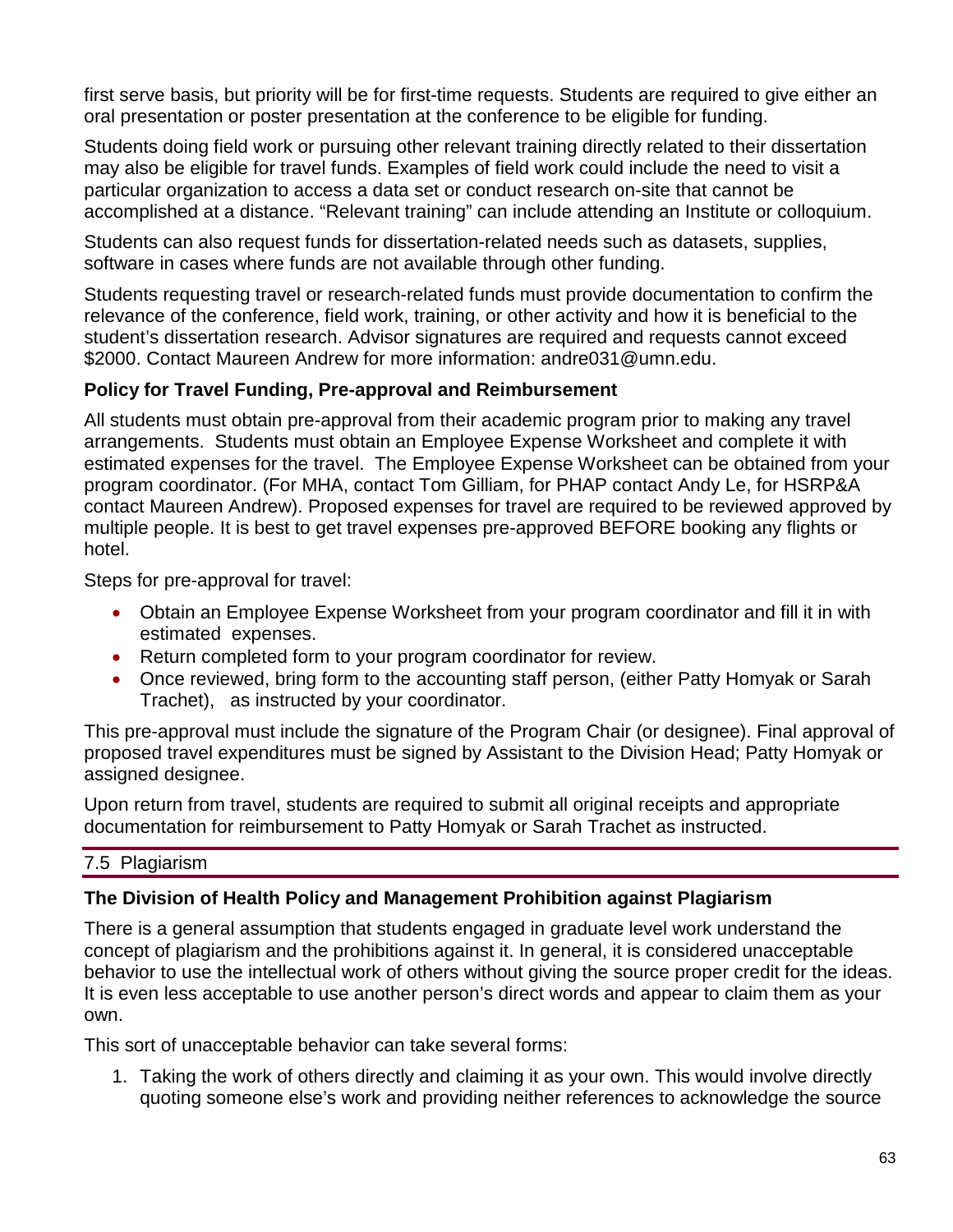nor quotation marks. This and subsequent categories include using material from non-print sources such as the web.

- 2. Taking the work of others directly and failing to show that it is a direct quote through the use of quotation marks. In this case, you might provide a reference but use someone else's words without using quotation marks.
- 3. Using someone else's ideas (although not their specific words) and failing to reference the source. This might include paraphrasing someone else's writing.
- 4. Having someone else write the work for you and claiming it as your own.

### **The University of Minnesota Student Conduct Code defines scholastic dishonesty as follows:**

**Scholastic Dishonesty:** Scholastic dishonesty means plagiarizing; cheating on assignments or examinations; engaging in unauthorized collaboration on academic work; taking, acquiring, or using test materials without faculty permission; submitting false or incomplete records of academic achievement; acting alone or in cooperation with another to falsify records or to obtain dishonestly grades, honors, awards, or professional endorsement; altering forging, or misusing a University academic record; or fabricating or falsifying data, research procedures, or data analysis.

Part of the problem with plagiarism may stem from a failure to appreciate what level of work is expected of a graduate student. It is not sufficient to simply recite the work of others, even of your professors. You are expected to know that material and then to use it to synthesize new ideas, weaving ideas together to produce a rational and coherent argument. It is permissible and encouraged to use citations, but simply reciting the work of others is not sufficient. It is never acceptable to claim the work of others as your own.

Selective use of quotations may help to bolster an argument but excessive quoting suggests a failure to master the material. Your work should reflect an understanding of the topic.

If you have questions about what constitutes plagiarism or academic dishonesty, you should talk with your faculty advisor or you might want to look at the following web site How to Recognize Plagiarism: [https://www.indiana.edu/~istd/](https://www.indiana.edu/%7Eistd/) 

## **For Additional Information:**

**University of Minnesota Center for Writing** is an excellent resource for all types of writing support, including definitions and examples of plagiarism. See: <http://writing.umn.edu/>

**Office for Student Conduct and Academic Integrity (OSCAI)** provides resources that help students identify and understand inappropriate behaviors, and resolves complaints of student conduct brought forth by faculty, instructors, and departments. This includes plagiarism, cheating, and non-scholastic inappropriate behavior. The OSCAI will investigate complaints and serve as the judicial body that will reach a resolution. The OSCAI also works with the Campus Committee on Student Behavior that conducts a hearing for cases that the OSCAI is unable to resolve. For more information see: http://oscai.umn.edu/

A copy of the University Student Conduct Code can be found in the SPH section of this Guidebook.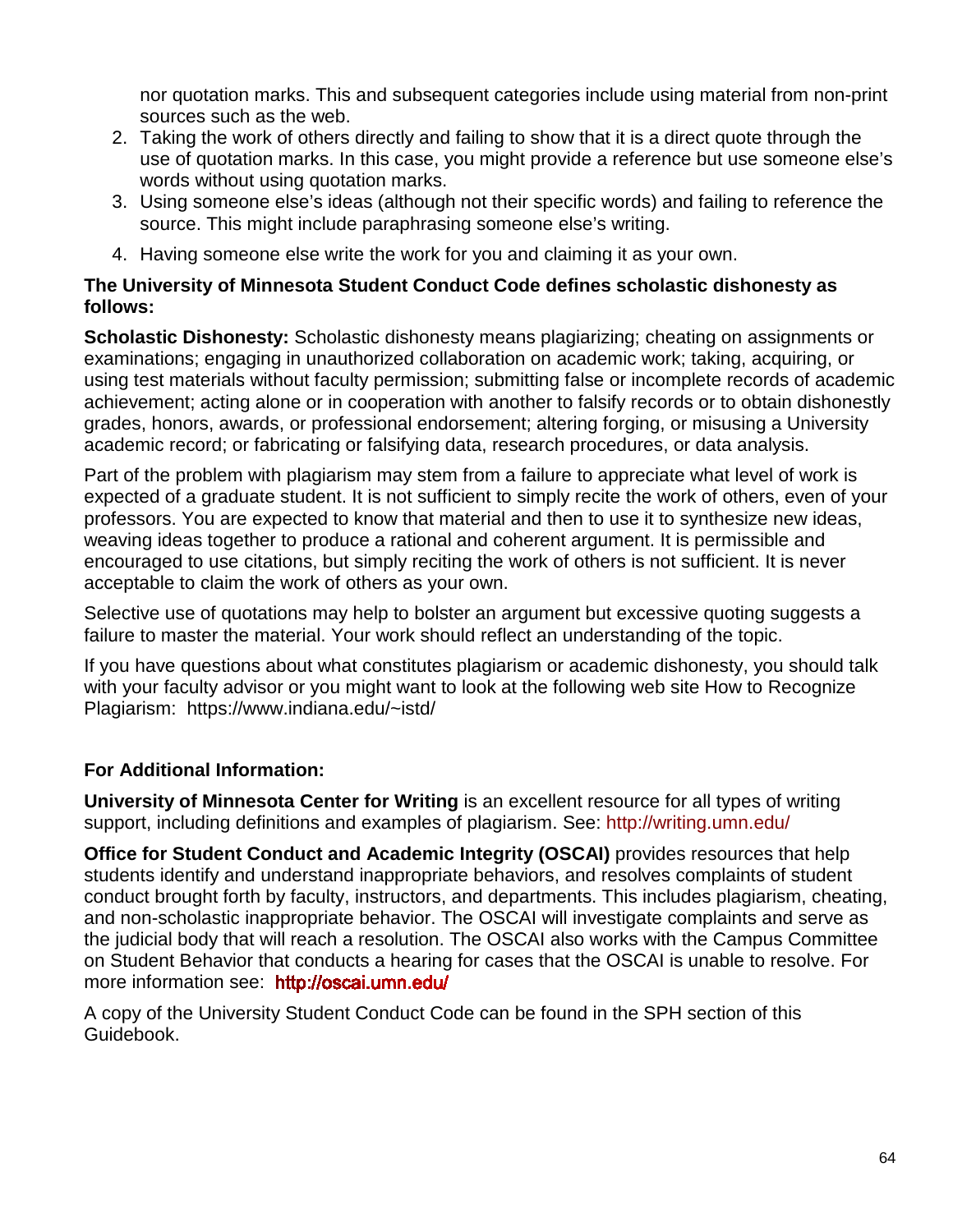### 7.6 Division Policies on Graduate Assistantship**s**

**Tuition Benefits:** The purpose of this policy is to clarify tuition reimbursement guidelines for Research Assistants, Teaching Assistants and Administrative Fellows appointed in the Division of Health Policy and Management.

In order to hold a graduate assistantship during fall or spring semester, students are required to be registered full time, for credit, (audit registration is not acceptable). A minimum of six credits of registration is required for all students except for Advanced Master's and Ph.D. candidate students who may be eligible for a special full time Status with one credit registration, course number PubH 8333 for MS students, and PubH 8444 for PhD students. To register for either PubH 8333 or PubH 8444, a permission form is required that can be found on the Graduate School website: [www.grad.umn.edu.](http://www.grad.umn.edu/) Registration during May Intersession and summer term are not required to hold an assistantship.

Typically graduate/professional students in the Division take classes during the fall and spring semesters, summer courses are not typically required by the degree programs.

Graduate students will be hired into job classifications during the fall and spring terms that include tuition benefits. Tuition reimbursement is not automatic for appointments during summer session. During the summer all graduate assistants will be hired in a non-tuition bearing job class unless they can document a specific extenuating need to take a course(s) in the summer that is required for graduation. The Principal Investigator must approve summer tuition benefits if hired on a sponsored account. If hired on an account using Division funds the program chair overseeing the student's degree program must approve the need to take the course(s) during the summer.

**Compensation:** Students hired as a TA grader will be paid an hourly salary, but are not eligible for tuition or health insurance benefits. The hourly commitment for serving as a grader is usually less than 10 hours per week.

The purpose of this policy is to define compensation guidelines for Research Assistants, Teaching Assistants and Administrative Fellows appointed in the Division of Health Policy and Management.

The floor and top of the salary range for graduate assistant compensation in the Division will be established by the University of Minnesota. The mid-level salary will be established by HPM at the beginning of each fiscal year and will be within the University's range. The following salary levels will be used for all graduate students employed as Research Assistants, Teaching Assistants and Administrative Fellows in HPM during the 2015-2016 academic year

| <b>Degree Status of Student</b>                                                             | <b>Salary Levels for 2015-16</b>                                          |
|---------------------------------------------------------------------------------------------|---------------------------------------------------------------------------|
| Baccalaureate degree                                                                        | Floor level of University range<br>(\$18.77/hr)                           |
| Master's degree                                                                             | Mid-level of HPM range (\$23.40/hr)                                       |
| PhD student without a Master's<br>degree who has completed all<br>preliminary written exams | Mid-level of HPM range (\$23.40/hr)                                       |
| Doctoral/Professional degree<br>(relevant field)                                            | Up to top of University range - at<br>Principal Investigator's discretion |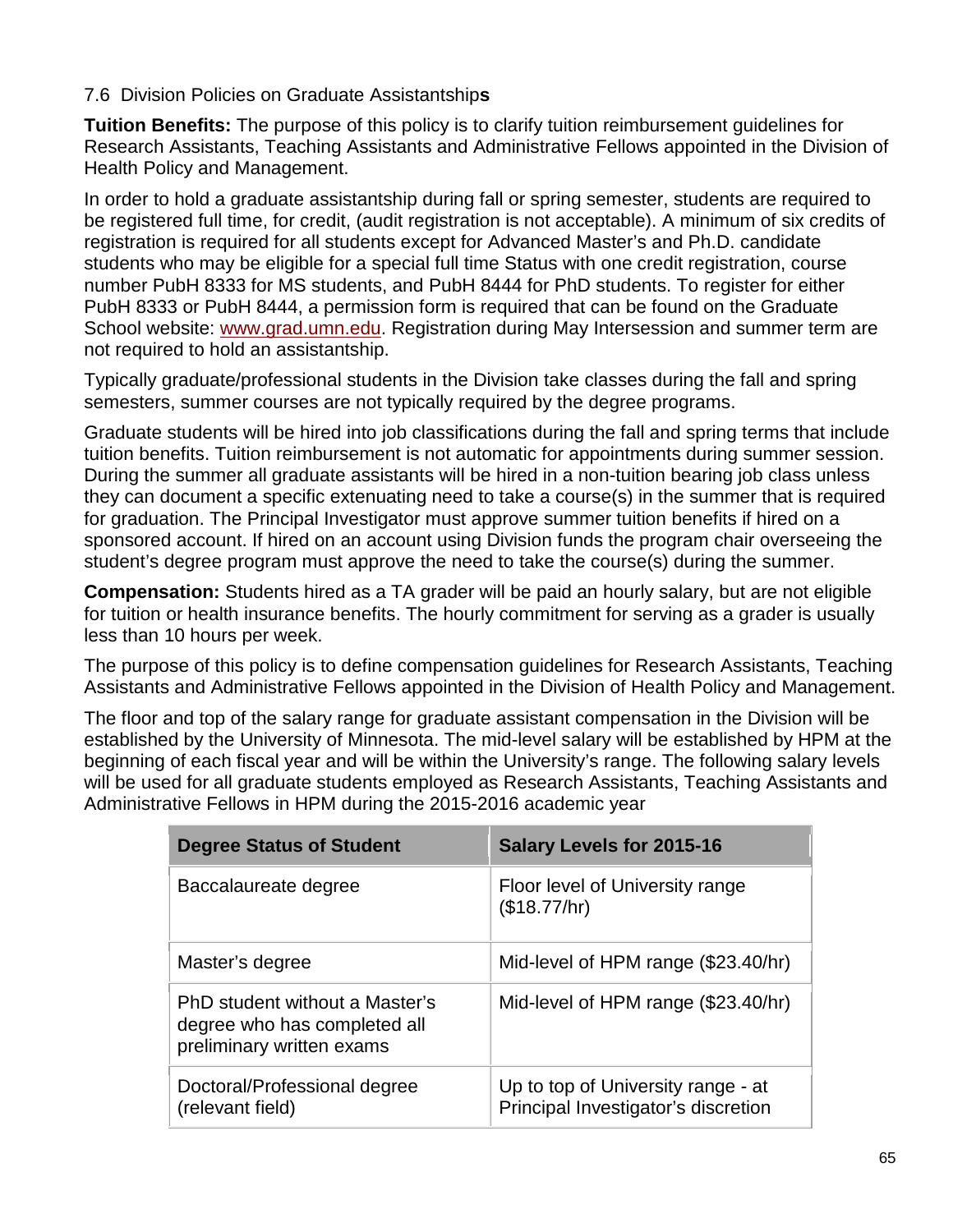Should a student earn a Master's degree or pass all of the preliminary written exams during an appointment period as a RA, TA or AF, the individual's salary will increase at the start of the next appointment period after which they become eligible for such increase.

Students with a foreign medical degree who hold an RA or TA and who have the Educational Commission for Foreign Medical Graduates (ECFMG) certificate, will be paid at the Doctoral/Professional degree level, pending PI approval. Those who do not will be paid at the Master's degree level.

All employees in these job classes will receive salary increases based on mandated changes of the University's fixed salary range for these job classifications, regardless of length of employment.

### 7.7 HPM Division Faculty and Coordinator Staff

| <b>Faculty</b>        | <b>Title</b>                                                                                 | <b>Office</b><br><b>Location</b> | <b>Phone</b> | <b>E-mail Address</b> |
|-----------------------|----------------------------------------------------------------------------------------------|----------------------------------|--------------|-----------------------|
| Jean Abraham, PhD     | <b>Associate Professor</b>                                                                   | 15-221<br><b>PWB</b>             | 625.4375     | abrah042@umn.edu      |
| Jim Begun, PhD        | Professor                                                                                    | D262 Mayo                        | 624.9319     | begun001@umn.edu      |
| Lynn Blewett, PhD     | <b>Associate Professor</b>                                                                   | 15-217<br><b>PWB</b>             | 626.4739     | blewe001@umn.edu      |
| Mary Butler, PhD      | <b>Assistant Professor</b>                                                                   | D381 Mayo                        | 624.6124     | butl0092@umn.edu      |
| Kathleen Call, PhD    | Professor                                                                                    | 15-223<br><b>PWB</b>             | 624.3922     | callx001@umn.edu      |
| Jon Christianson, PhD | Professor                                                                                    | 15-225<br><b>PWB</b>             | 625.3849     | chris001@umn.edu      |
| Bryan Dowd, PhD       | Professor                                                                                    | 15-213<br><b>PWB</b>             | 624.5468     | dowdx001@umn.edu      |
| Eva Enns, PhD         | <b>Assistant Professor</b>                                                                   | 15-228<br><b>PWB</b>             | 626.4581     | eenns@umn.edu         |
| Roger Feldman, PhD    | Professor                                                                                    | 15-210<br><b>PWB</b>             | 624.5669     | feldm002@umn.edu      |
| Judith Garrard, PhD   | Professor                                                                                    | A349 Mayo                        | 625.8772     | jgarrard@umn.edu      |
| Ezra Golberstein, PhD | <b>Assistant Professor</b>                                                                   | 15-213<br><b>PWB</b>             | 626.2572     | egolber@umn.edu       |
| Sarah Gollust, PhD    | <b>Assistant Professor</b>                                                                   | 15-230<br><b>PWB</b>             | 626-2618     | sgollust@umn.edu      |
| Leslie Grant, PhD     | Assoc. Professor<br>and Director of the<br>Center for Aging<br><b>Services</b><br>Management | D384 Mayo                        | 624-8844     | grant004@umn.edu      |
| Peter Huckfeldt, PhD  | <b>Assistant Professor</b>                                                                   | 15-226<br><b>PWB</b>             | 301.1320     | huckfeld@umn.edu      |
| Robert Kane, MD       | Professor and<br>Minnesota Chair in<br>Long-Term Care                                        | D351 Mayo                        | 624.1185     | kanex001@umn.edu      |

### **Faculty**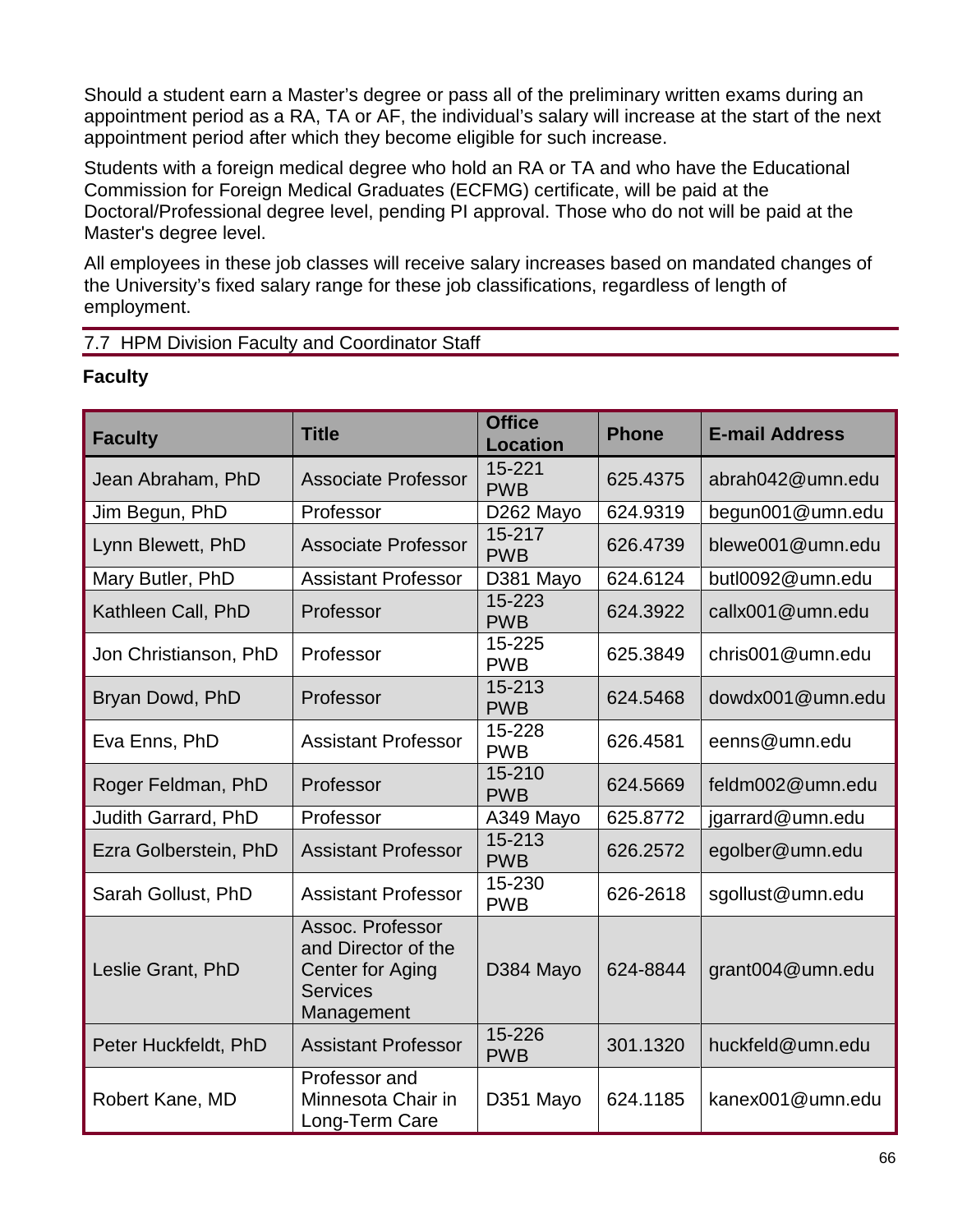|                                        | and Aging                                                     |                      |          |                  |
|----------------------------------------|---------------------------------------------------------------|----------------------|----------|------------------|
| Rosalie Kane, DSW                      | Professor                                                     | D527 Mayo            | 624.5171 | kanex002@umn.edu |
| Pinar Karaca-Mandic,<br>PhD            | <b>Assistant Professor</b>                                    | 15-226<br><b>PWB</b> | 624.8953 | pkmandic@umn.edu |
| Karen Kuntz, ScD                       | Professor, Director<br>of Graduate Studies                    | D360 Mayo            | 625.9333 | kmkuntz@umn.edu  |
| <b>Katy Backes</b><br>Kozhimannil, PhD | <b>Assistant Professor</b>                                    | D359 Mayo            | 626-3817 | kbk@umn.edu      |
| Donna McAlpine, PhD                    | Associate<br>Professor, PHAP<br><b>Program Director</b>       | 15-232<br><b>PWB</b> | 625.9919 | mcalp004@umn.edu |
| Marshall McBean, MD,<br><b>MSc</b>     | Professor                                                     | A369-1<br>Mayo       | 625.6175 | mcbea002@umn.edu |
| Jeffrey McCullough,<br>PhD             | <b>Assistant Professor</b>                                    | 15-231<br><b>PWB</b> | 625.9328 | mccu0056@umn.edu |
| Ira Moscovice, PhD                     | Professor/ Division<br>Head                                   | 15-205<br><b>PWB</b> | 624.8618 | mosco001@umn.edu |
| John Nyman, PhD                        | Professor                                                     | 15-219<br><b>PWB</b> | 626.4425 | nyman001@umn.edu |
| Sandra Potthoff, PhD                   | Assoc. Professor                                              | D262 Mayo            | 624.9019 | potth001@umn.edu |
| Sripriya Rajamani<br>MBBS, PhD, MPH    | <b>Assistant Professor</b>                                    | D-369 Mayo           | 626.5693 | sripriya@um.edu  |
| <b>Todd Rockwood, PhD</b>              | <b>Associate Professor</b>                                    | C313 Mayo            | 625.3993 | rockw001@umn.edu |
| Nathan Shippee, PhD                    | <b>Assistant Professor</b>                                    | D375 Mayo            | 624.3579 | nshippee@umn.edu |
| Tetyana Shippee, PhD                   | <b>Assistant Professor</b>                                    | D371 Mayo            | 626-3065 | tshippee@umn.edu |
| Beth Virnig, PhD                       | Associate<br>Professor, SPH<br>Associate Dean                 | A365 Mayo            | 624.4426 | virni001@umn.edu |
| Douglas Wholey, PhD,<br><b>MBA</b>     | Professor                                                     | D527 Mayo            | 626.4682 | whole001@umn.edu |
| Rebecca Wurtz, MD,<br><b>MPH</b>       | <b>Associate Professor</b><br>and Program<br>Director, E-PHAP | C-305 Mayo           | 625.1387 | rwurtz@umn.edu   |
| White, Katie, EdD                      | <b>Assistant Professor</b>                                    | D361 Mayo            | 625.9169 | kmwhite@umn.edu  |
| Daniel Zismer, PhD                     | <b>Associate Professor</b>                                    | D-362 Mayo           | 625.5148 | Zisme006@umn.edu |

# ○ **Teaching Program Staff**

| <b>Staff</b>          | Title                                       | <b>Office</b>         | <b>Phone</b> | E-mail           |
|-----------------------|---------------------------------------------|-----------------------|--------------|------------------|
| <b>Thomas Gilliam</b> | Associate Program<br><b>Director</b>        | D262 Mayo             | 625.4437     | gilli032@umn.edu |
| <b>Maureen Andrew</b> | HSRP&A (MS and<br>PhD) Major<br>Coordinator | D262 Mayo             | 624.9432     | andre031@umn.edu |
| Andy Le               | <b>PHAP Major</b>                           | D <sub>262</sub> Mayo | 625.7076     | lexx0122@umn.edu |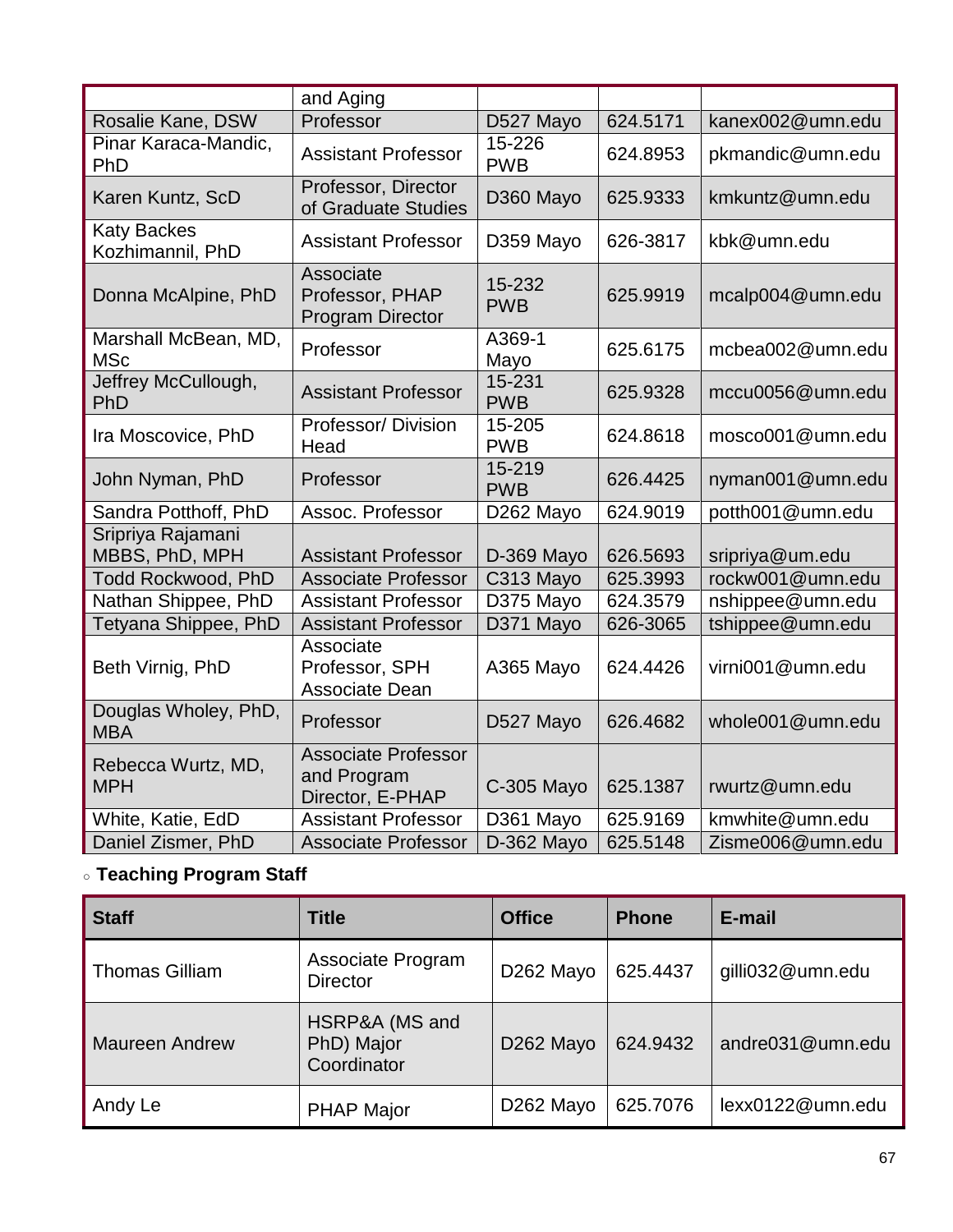|                        | Coordinator                                                        |                       |          |                  |
|------------------------|--------------------------------------------------------------------|-----------------------|----------|------------------|
| Mike Hahne             | E-PHAP Major<br>Coordinator                                        | D262 Mayo             | 624.6664 | hahne007@umn.edu |
| Diane McClellan        | <b>MHA Major</b><br>Coordinator                                    | D <sub>262</sub> Mayo | 626.7349 | mccle005@umn.edu |
| <b>Tom Gilliam</b>     | <b>E-MHA Associate</b><br><b>Program Director</b>                  | D <sub>262</sub> Mayo | 625.4437 | gilli032@umn.edu |
| Daniel Chan            | <b>Public Health</b><br><b>Informatics</b><br>Coordinator          | D527 Mayo             | 626-8871 | chan0876@umn.edu |
| Mona Rath              | Communications<br><b>Specialist</b>                                | D <sub>262</sub> Mayo | 626.7378 | $m$ rath@umn.edu |
| Rebecca Johnson        | Payroll                                                            | $C-305$<br>Mayo       | 624.9480 | johns043@umn.edu |
| <b>Teresa Robinson</b> | <b>Executive Office and</b><br>Administrative<br><b>Specialist</b> | D-262<br>Mayo         | 626.1947 | robinsot@umn.edu |

### \* All phone numbers are in area code **612**

### 7.8 HPM Division Course Descriptions

The following courses are taught by Division faculty and are part of at least one of the four teaching program's required curriculum. Students should always refer to their program curriculum for required courses, but may want to consider any of the following for course planning.

## **PubH 3801 Health Economics and Policy (3 cr)**

Economics of health care markets. Problems faced by consumers/health care services. Builds on principles of supply/demand for health, health care/insurance, and role of government. Theoretical/empirical models/applications. *This is an undergraduate course that cannot be applied toward a graduate degree.*

## **PubH 6535 Health Services Accounting (3 cr)**

How markets work, how positive economic rents (profits) are made and how strategic behavior affects profits. Four major topical areas include market micro-structure, industrial structure, uncertainty, and incentives and firm governance.

### **PubH 6541 Statistics for Health Management Decision Making (3 cr)**

Variation; frequency distribution; probability; significance tests; estimation; trends; data handling; simple operations research applications. Statistical approach to rational administrative decision making. Lectures and lab exercises.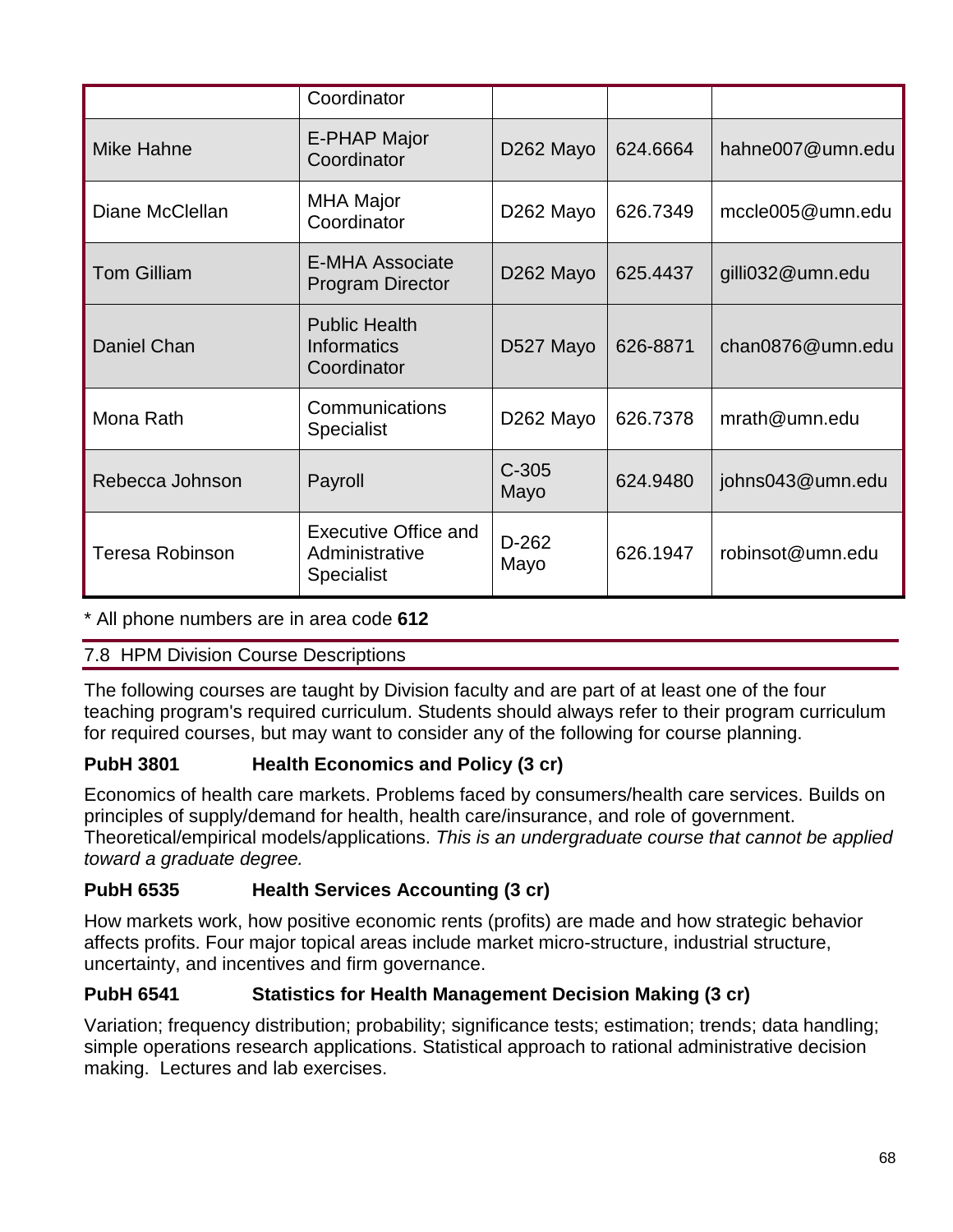## **PubH 6542 Management of Healthcare Organizations (3 cr)**

Role of the hospital in health services delivery and relationships with other elements of the healthcare system. Problems of achieving results with emphasis on governance, medical staff, and role of administrator.

## **PubH 6544 Principles of Problem Solving in Health Services Organizations (3 cr)**

Lectures, seminars, and demonstrations on problem-solving theory and technique. Management problem solving of cases. Solving a management problem within a health services organization and presenting a report.

## **PubH 6577 Advanced Problem Solving in Health Services Organizations (2 cr)**

Defining, analyzing, and solving significant senior management-level operational or health public policy problems by student groups in Twin Cities health services organizations.

## **PubH 6547 Healthcare Human Resources Management (2 cr)**

Concepts in human resources management as applied to health services organizations. Relationship between human resources management and general management, nature of work and human resources, compensation and benefits, personnel planning, recruitment and selection, training and development, employee appraisal and discipline, union-management relations.

## **PubH 6553 Health Care Management Ethics (1cr)**

Ethical issues faced by health care managers as leaders of an organization, members of a profession, and coordinators of clinical processes. Perspectives of managerial, organizational, professional, and clinical ethics.

## **PubH 6554 Healthcare Marketing and Strategy (2 cr)**

Managing the marketing function; marketing planning, strategy, and management concepts. Identifying marketing problems and opportunities; constructing evaluating and managing a marketing plan.

## **PubH 6555 Topics in Health Economics (2 cr)**

This course will introduce the student to the methods of health economics and demonstrate how these methods can be applied to managerial decision-making processes.

## **PubH 6556 Health and Health Systems (3 cr)**

Sociopolitical, economic, and moral/ethical issues confronting the U.S. public health and medical care system. Trends in service provision, human resources, financing and health services organization, and implications for the public's health.

## **PubH 6557 Health Finance I (3 cr)**

Basic principles of finance and selected insurance concepts integrated and applied to healthcare with public sector emphasis. NPV; public financing; capital and operating budgets; Medicare PPS and RBRVS; risk-adjusted capitation; healthcare reform.

## **PubH 6558 Health Finance II (3 cr)**

Principles of financial management and insurance are integrated and applied to the health field. Topics include: health care capital and operating budgets; health care payment methods, including Medicare's payment systems for hospitals and physicians, and risk-adjusted capitation payment systems; population- based health care finance and managed care; and financing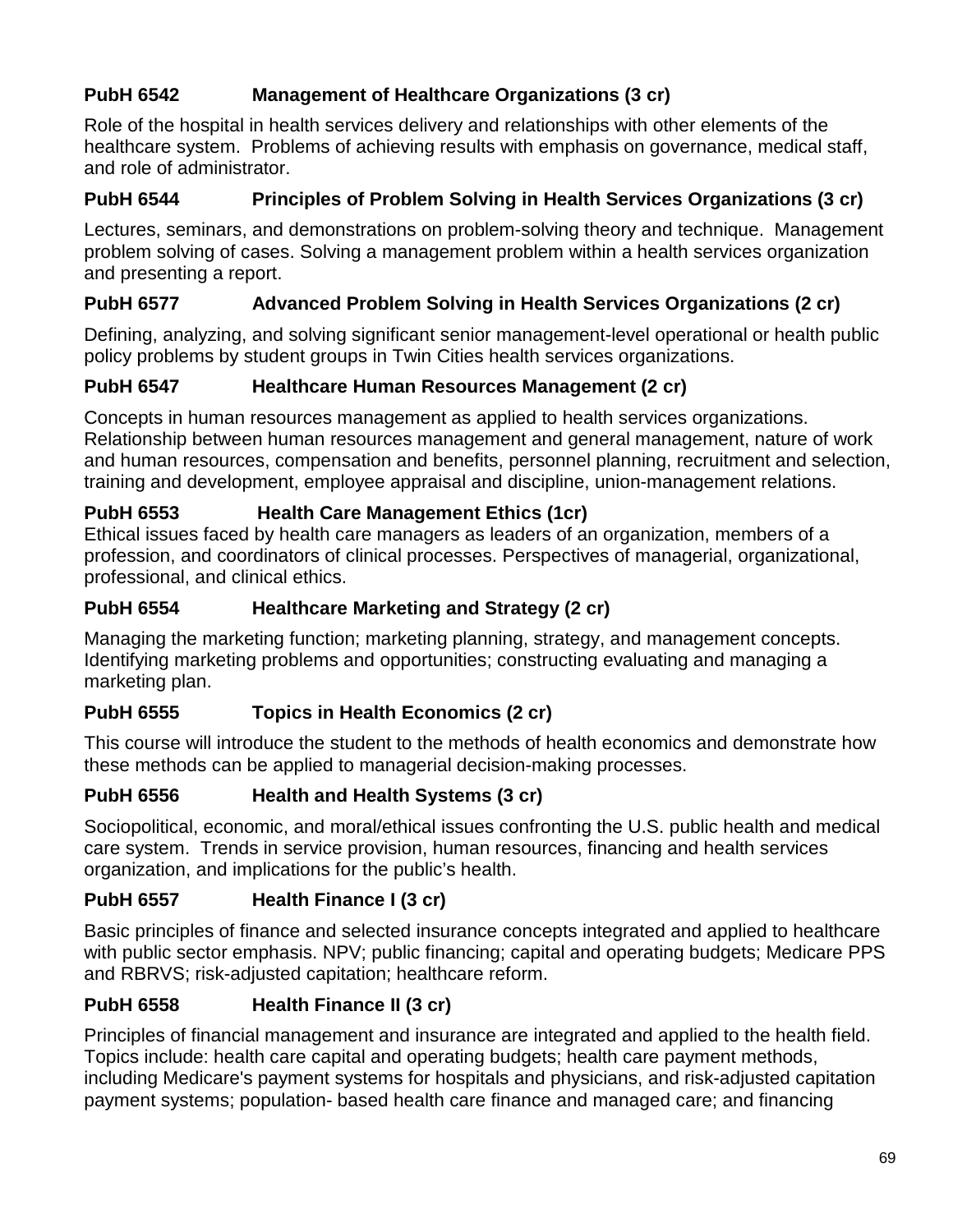aspects of public health policy. Experience with computerized spreadsheets such as EXCEL is necessary.

# **PubH 6560 Operations Research & Quality in Health Care (2 cr)**

Decision-making framework for both operating and control systems in the hospital environment. Basic modeling techniques and examples of actual hospital applications.

## **PubH 6562 Information Technology in Healthcare (2 cr)**

How to analyze organization information needs, incorporate these needs into information technology (IT) policy and planning, and implement IT policies.

## **PubH 6563 Integrated Delivery Systems (2 cr)**

This course examines the integrated models of health care delivery with an emphasis on: organizational design, governance, operations, strategy, resource development, and the role of "embedded medical practice." A practical and applied "case-based" approach will be applied.

### **PubH 6564 Private Purchasers of Health Care: Roles of Employers and Health Plan in U.S. Health Care System (2 cr)**

Development and organization of HMOs: risk-sharing, provider contracts, utilization management, quality improvement. HMO and PPO marketing and new product development; employer relations; Medicare and Medicaid contracting; budget processing; financial performance; pricing; government regulation.

## **PubH 6565 Health Care Delivery Design and Innovation (2 cr)**

Designing/creating health care delivery services/experiences. Innovation process, methodologies/tools of innovation design, strategies/processes to ensure execution.

## **PubH 6568 Interprofessional Teamwork in Health Care (2 cr)**

Leading/participating in interdisciplinary teams. Team communication, problem solving, conflict management, organizational support.

## **PubH 6571 Leading Performance Improvement (2 cr)**

Leading Performance Improvement in Health Care, is an elective course for students who intend to lead, design, or staff performance improvement programs in healthcare institutions.

## **PubH 6573 The Nature of Clinical Care (2 cr)**

Provides an understanding of clinical care for future health care professionals who are not health care professionals. The primary aim for this course is to enable administrators in health care delivery or public health to feel comfortable in discussing clinical matters with their clinical colleagues and to participate as peers in managing health care performance in hospitals, medical groups, and other settings. The course is also suitable for future health services researchers who do not have clinical backgrounds. Medical terminology, basic human anatomy, common diseases, the scope of practice for medical and surgical specialties, common medical and surgical procedures, and the culture of health care clinical professionals are covered.

### **PubH 6574 Managing Medical Practices as Components of Integrated Health Systems (2 cr)**

This course focuses on the management of medical practices that are owned and operated by integrated health systems; to design, strategy and operation of medical practices integrated with hospitals and other components of comprehensive systems of health care; the "embedded: medical practices.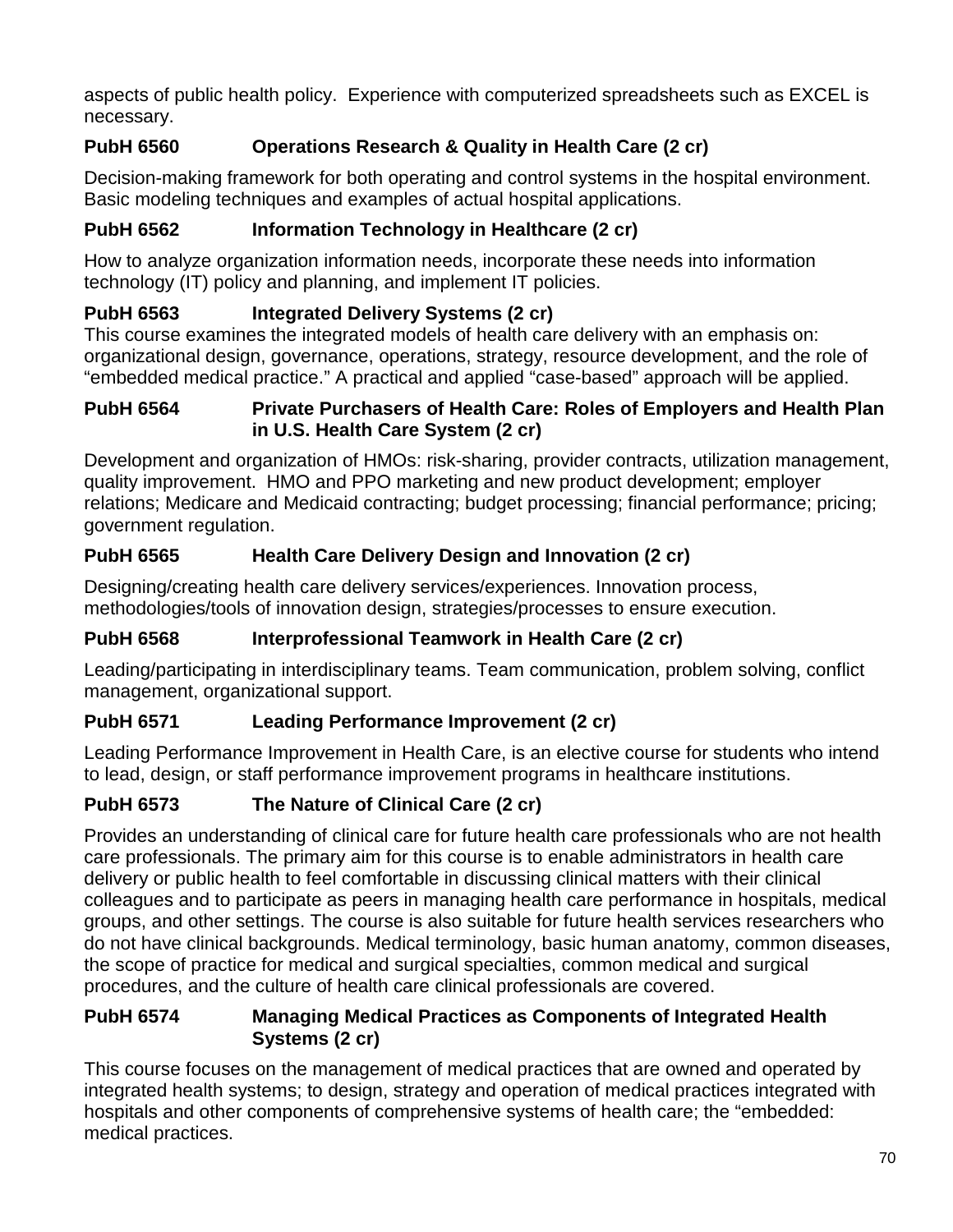# **PubH 6578 Negotiation Strategies (2 cr)**

Negotiation is the art and science of securing agreements between two or more parties who are interdependent and who are seeking to maximize their own outcomes. The central issues of this course deal with understanding the behavior of individuals, groups and organizations on the context of competitive situations.

## **PubH 6589 Medical Technology Evaluation and Market Research (2 cr)**

Provides knowledge of the skills, data and methodology required to critically evaluate new medical technologies in order to meet financial investment as well as regulatory compliance objectives, such as FDA approval. This course is designed to provide the analytic tool kit for a manager of a new medical technology to formulate the evaluation necessary for this enterprise as well as effectively disseminate results in order to get a new product to market.

## **PubH 6596 Legal Considerations in Health Services Organizations (3 cr)**

Laws affecting administration of hospitals and other healthcare organizations; administrative law, corporate and business law, labor law, civil liability, tax-related issues. Legal issues relevant to administration, decision-making, and planning process.

## **PubH 6700 Foundations of Public Health (3 cr)**

Organization of public health, predominately in the United States. Role of public health administration. Problem-solving skills necessary for effective administration.

### **PubH 6702 Integrative Leadership Seminar (3 cr)**

Offers training in leadership theory and civic engagement, stimulating students to apply their knowledge by developing ideas to resolve real-world case studies. Meets with OLPD 6402 section 001, PA 5150, and MGMT 6402 section 060

## PubH 6711 Public Health Law (2 cr)

Basic concepts of law, legislative process, and legal bases for existence/administration of public health programs. Legal aspects of current public health issues/controversies, regulatory role of government in health services system.

## **PubH 6717 Decision Analysis for Health Care (2 cr)**

Introduction to methods/range of applications of decision analysis and cost-effectiveness analysis in health care technology assessment, medical decision making, and health resource allocation.

### **PubH 6724 The Healthcare System and Public Health (3 cr)**

Overview of health care delivery, finance systems within public health context. Components of health care system: financing, role of employers/public programs, health care delivery system, managed care. Collaborative interventions between managed care, public health.

### **PubH 6727 Health Leadership and Effecting Change (2 cr)**

Applications of a broad theoretical base in planned change to solve managerial/organizational problems in health professions.

## **PubH 6729 Public Health Leadership (1cr)**

Designed for MPH students interested in enhancing ability to improve public's health by inspiring/mobilizing others. Core concepts of leadership theory/key competencies of effective public health leaders.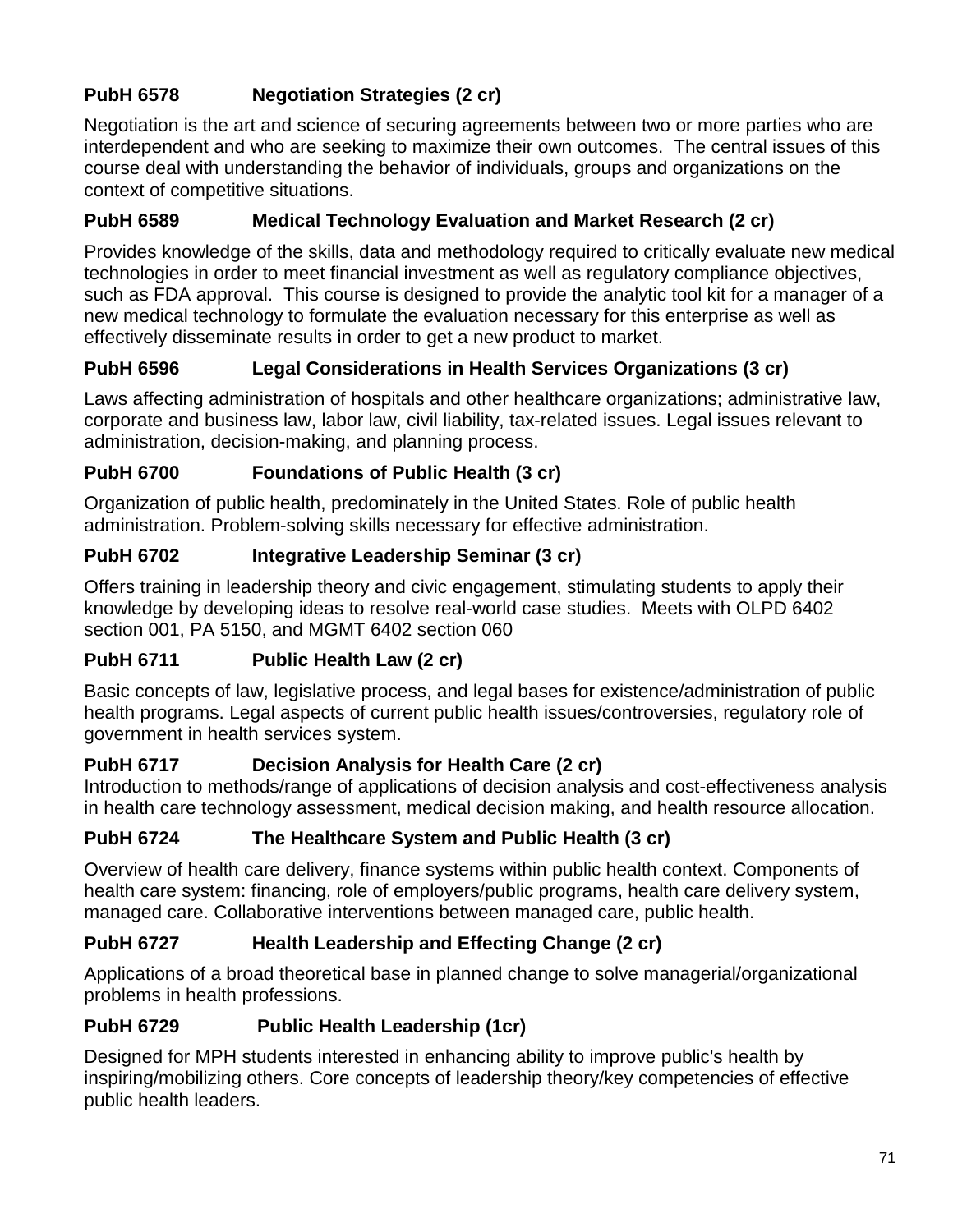## **PubH 6741 Ethics in Public Health: Professional Practice and Policy (1 cr)**

Introduction to ethical issues in public health practice/policy. Ethical analysis, recognizing/analyzing moral issues.

## **PubH 6742 Ethics in Public Health: Research and Policy (1 cr)**

Introduction to ethical issues in public health research/policy. Ethical analysis. Recognizing/analyzing moral issues.

## **PubH 6751 Principles of Management in Health Services Organizations (2 cr)**

Role of health-care services administrators, principles of management, administrative process. Lectures, case studies.

### **PubH 6755 Planning and Budgeting for Public Health (2 cr)**

The basic principles of budgeting, planning, forecasting and analyzing with a focus on nonprofit and government organizations are applied to health care administration and public health in a single course.

### **PubH 6758 Managing Public Health Systems (2 cr)**

Three essential skills are developed within the context of managing and organizing public health core functions and essential services: Problem Solving, Process Management and Quality Improvement, and Collaboration and Partnership Management.

### **PubH 6762 Health Finance Applications (2 cr)**

Top management perspective of healthcare financial management responsibility in context of strategic issues. Emphasizes balancing theory and applications. Capstone course.

### **PubH 6765 Continuous Quality Improvement: Methods and Techniques (3 cr)**

Understanding and applying statistical process control techniques to health care management and clinical problems. Provides a comprehensive overview of the history, methods, and issues in quality within the health care system.

## **PubH 6772 Health Disparities Capstone Seminar (1 cr)**

This is the capstone course for second year MPH students completing the SPH Health Disparities Interdisciplinary Concentration (HDIC).

## **PubH 6780 Topics: Public Health Administration and Policy (1-4 cr)**

New courses or topics of interest in public health administration/policy.

### **PubH 6800 Topics: Health Services Research, Policy and Administration (1-4 cr)**

New courses or topics of interest in Health Services Research, Policy and Administration.

### **PubH 6800 Using Medicare Data in Research (2 cr)**

Students will learn about the Medicare Program and the routinely collected administrative data, as well as ancillary data and surveys, that can be used to understand and improve the Program, conduct health services and public health research, and improve the health of Medicare beneficiaries.

### **PubH 6801 Health and Human Rights (2 cr)**

Explores the relationship of health and human rights in the context of public health. It examines philosophical frameworks and groundings of human rights, development of the nexus between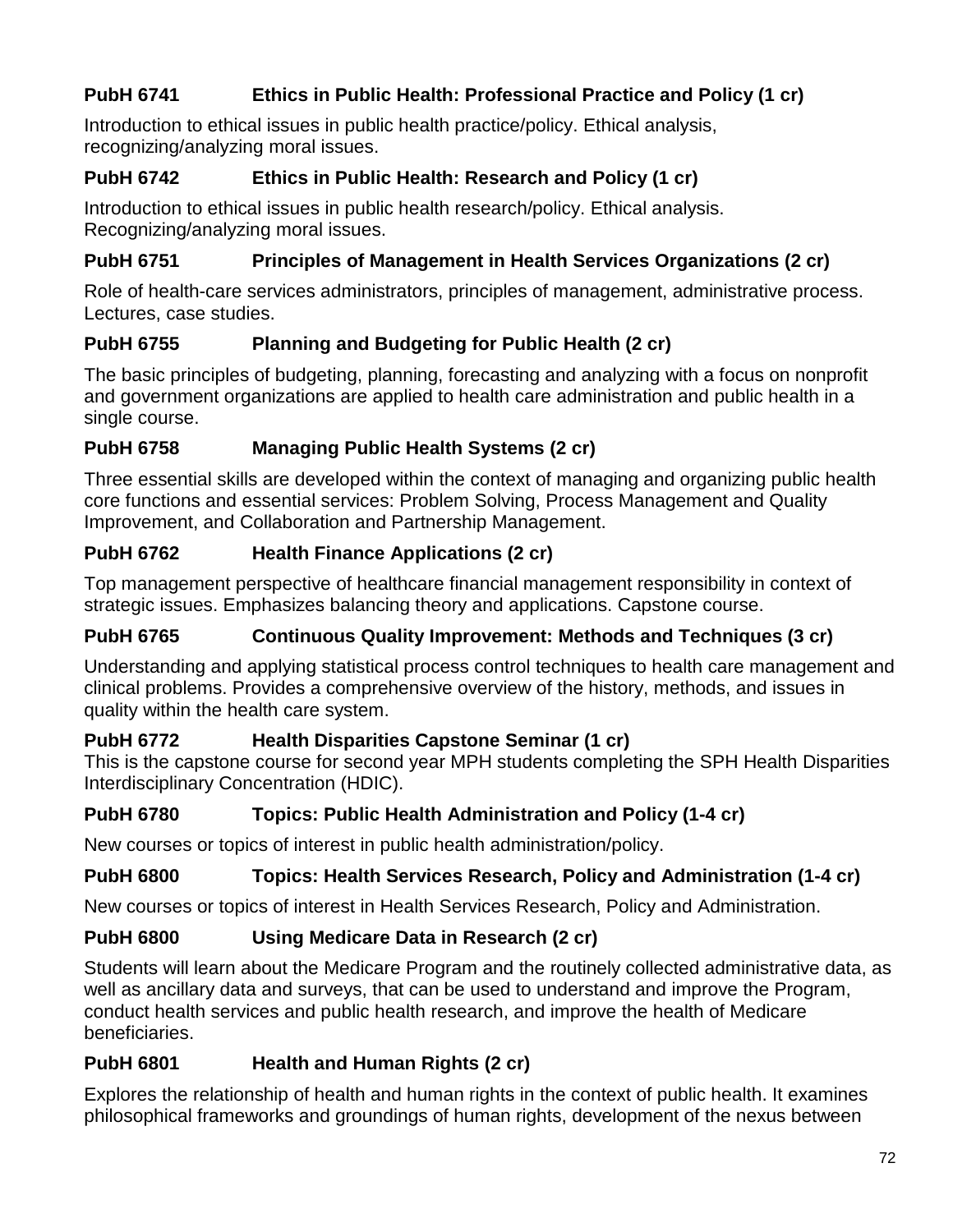health and human rights, and a variety of historical and contemporary topics at the crossroads of health and human rights.

# **PubH 6802 Managing Electronic Health Information (3 cr)**

Overview of data collection tools in health care studies. Workflow design. Scanned/faxed, webbased forms. Voice response, palmtop computers, relational databases. Managing workflow. Selecting tools to ensure data quality and low cost. Case studies.

### **PubH 6803 Conducting a Systematic Literature Review (2 cr)**

How to conduct systematic literature review. Draws on skills/experience of staff at Minnesota Evidence-based Practice Center, an AHRQ-funded program

## **PubH 6804 Community Mental Health (3 cr)**

Provides an overview of social and social-psychological processes that shape the experience of mental health and illness and the consequences of disorders for individuals, families, and communities, and examines these issues in the context of public health rather than attributes of individuals

### **PubH 6805 Introduction to Project Management for Health Professionals (2cr)**

Many public health interventions and information systems are implemented using projects and project teams. This course introduces you to the core concepts and skills for managing these projects effectively – making sure they are completed on time, within budget, and meeting performance objectives.

### **PubH 6806 Principles of Public Health Research (2 cr)**

Evaluation of public health research literature and planning for independent research projects. Formulation of research question, research design, sampling techniques, use of research concepts, and data analysis. Data collection techniques, including questionnaires, interviews, and data analysis.

### **PubH 6808 Professional Practice in Health Intelligence & Analysis (2 cr)**

Effective Professional Practice in Health Intelligence & Analytics requires both the understanding of academic material, such as research methods, statistics, epidemiology, relational data theory and health systems, and practice material including institutional rules related to funder requirement compliance (CMS, NSF, etc.) and regulatory compliance (HIPAA, FISMA), risk management related to data management, integrating and normalizing data from disparate data sources, managing very large scale projects, organizing data warehouses, and supporting collaboration with stakeholders. Course covers these professional practice issues and relates them to conducting projects in Health Intelligence & Analytics and Public Health Informatics.

### **PubH 6809 Advanced Methods in Health Decision Science (3 cr)**

Methods applicable to issues of medical decision making. Analyses of environmental/safety decisions. How to apply methods at cutting-edge of clinical decision science.

### **PubH 6810 Survey Research Methods (3 cr)**

Theory/application of survey research in data collection. Sampling, item development, instrument design/administration to conduct survey or be aware of issues related to design/implementation. Identification of sources of error in survey research.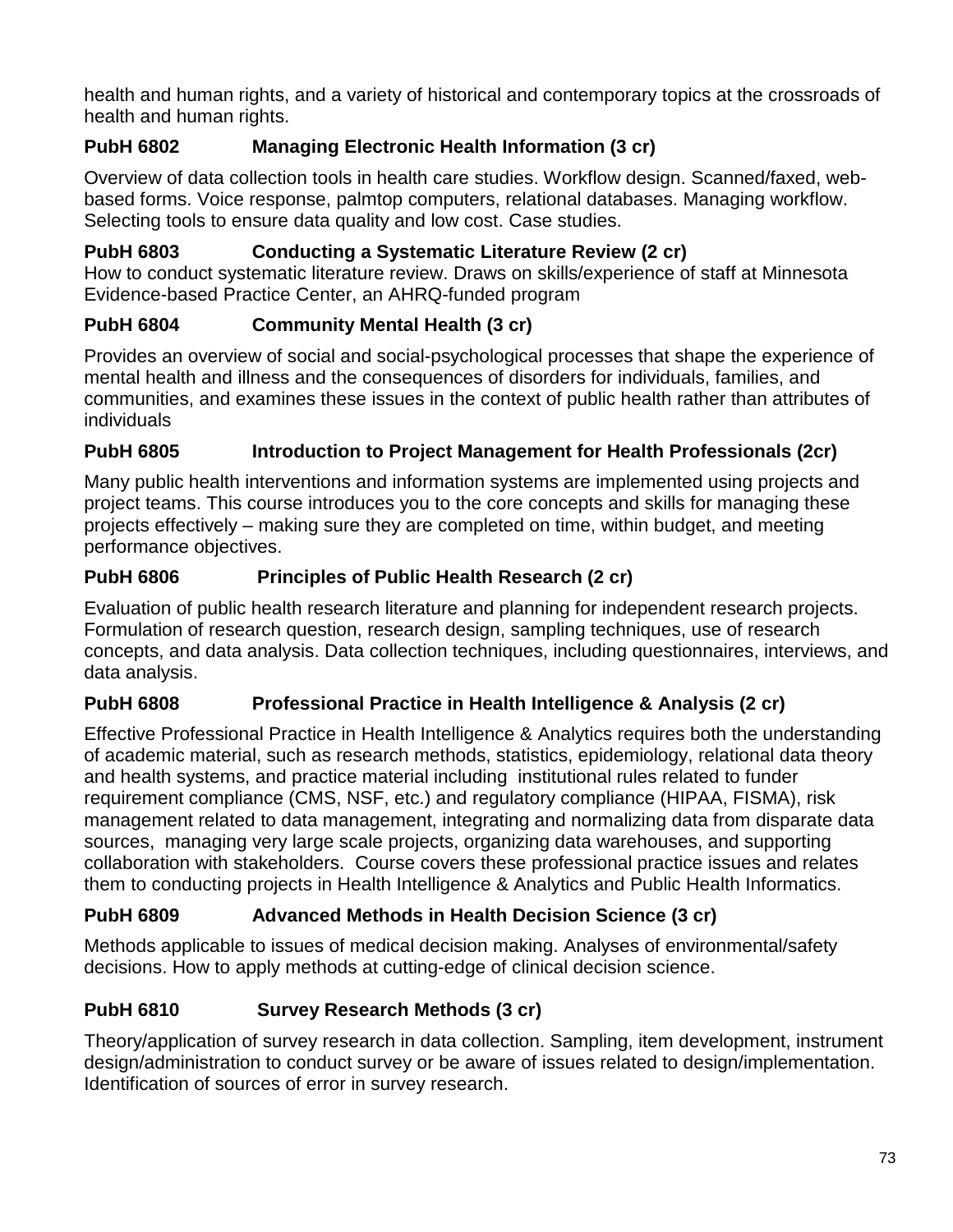## **PubH 6811 Health Disparities Research: Measures, Methods and Data (2 cr)**

Explore research methods using publicly available data sources. Course covers conceptualization of disparities, measurement and analytic choices, and debates strengths and weaknesses within topic areas to produce sound decisions in disparities research.

## **PubH 6812 Applied Projects in Health Intelligence & Analysis (1 cr)**

Course teaches how to translate academic skills such as those learned in biostatistics, research methods, data management, and substantive areas to real world Health Intelligence & Analytics tasks. Students will complete two five-week long analytic projects provided by a sponsor, such as community organization or researcher. In each of the two projects student teams complete, the team members will gain experience conducting literature reviews, organizing and describing data, estimating models, writing an executive report on their findings, and presenting the findings to their sponsor.

### **PubH 6813 Managing Electronic Health Information (2 cr)**

This course describes relational data theory, normalization, and Structured Query Language (SQL) will be used to create and query databases. Students will be introduced to the basic programming skills necessary to manage data in research projects. Programming aspects of the course will use SQL procedure in the SAS language.

### **PubH 6814 Data and Information for Population Health Management (2 cr)**

This course describes the organizational context of health information and how to use health data to manage population health. Sources and types of health information, organizational processes affecting information quality, consistency, completeness, and accuracy, methods for organizing information, and use of information will be discussed.

### **PubH 6832 Economics of the Health Care System (3 cr)**

Development of traditional issues in health economics. Production of health, demand for health capital and health care, insurance theory and markets, managed care, pricing, physician's services, production and costs in health care institutions, role of government, cost effectiveness analysis, reform.

### **PubH 6835 Health Services Policy (2 cr)**

Social, political, and economic context within which U.S. health-care system developed. Influence of these contextual elements on public policies guiding/regulating organization/delivery of health services.

### **PubH 6845 Using Demographic Data for Policy Analysis (3 cr)**

How to pose researchable policy questions, locate existing data, turn data into a usable format, understand data documentation, analyze data, communicate findings according to standards of the professional policy community. Quantitative issues.

### **PubH 6852 Program Evaluation in Health and Mental Health Settings (3 cr)**

Provides an overview of evaluation, models of evaluation, objectives of an evaluative study, sampling of subjects, methods of data collection, methodological designs, interpretation of data, preparation of final report, ethical/political considerations.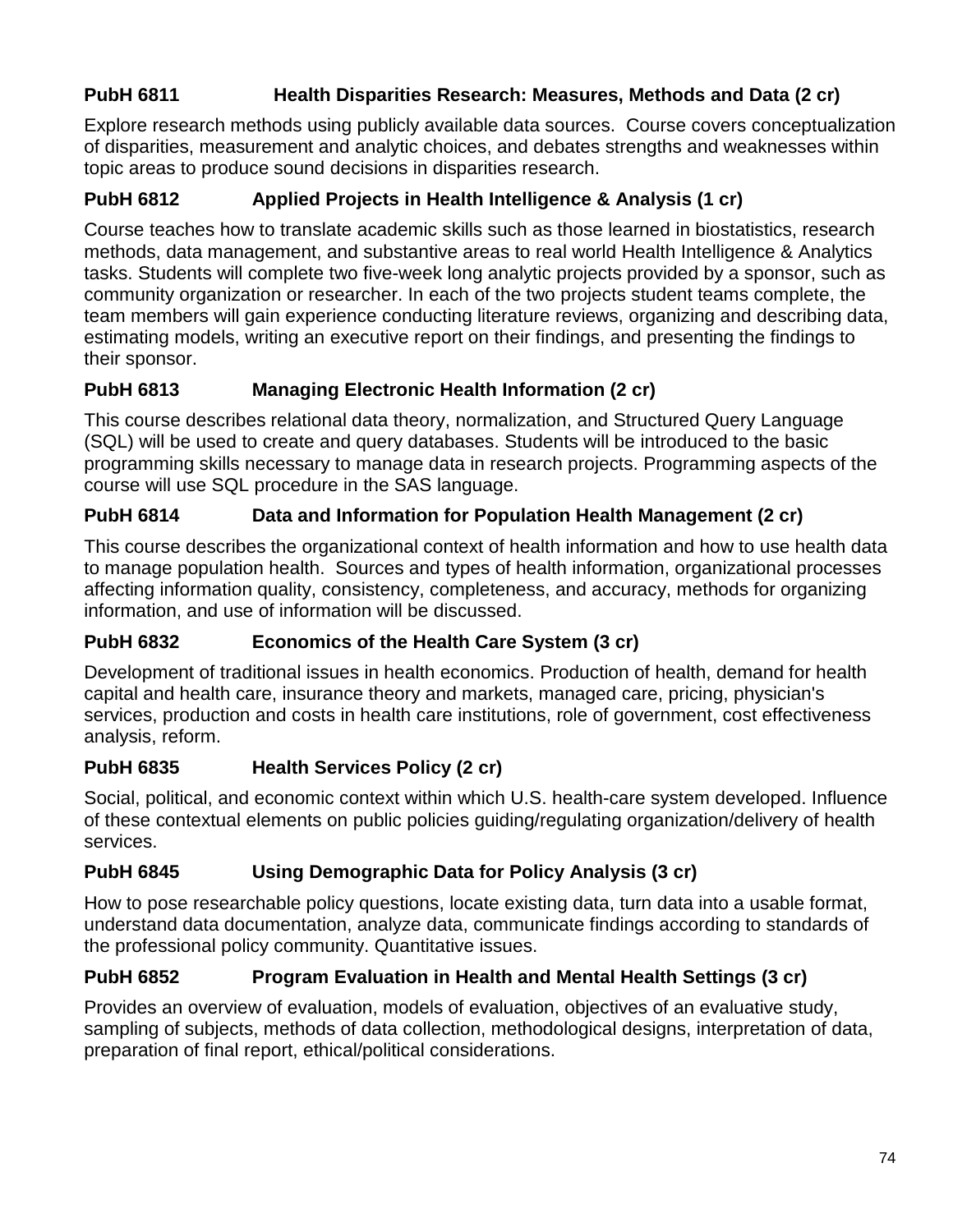# **PubH 6855 Medical Sociology (3 cr)**

Introduction to common theoretical/empirical approaches used by sociologists to study health/illness. How content reflects social inequalities in health/illness. Social processes that shape experience of health/illness.

### **PubH 6862 Cost-Effectiveness Analysis in Health Care (3 cr)**

Government regulations. New technologies. Diagnosis/treatment protocols. Strengths, limitations, appropriateness of different approaches.

### **PubH 6863 Understanding Health Care Quality (2 cr)**

Introduction to assessing/assuring quality of care. Emphasizes both process and outcomes approaches, paralleling interest in appropriateness/effectiveness of care. Issues around creating needed behavioral changes.

### **PubH 6864 Conducting Health Outcomes Research (3 cr)**

Major concepts/principles in conducting health outcomes research that evaluates medical care. Developing study designs matched to research questions. Frequently used study designs. Evaluating health outcomes. Analytical approaches.

### **PubH 6876 Public Health Systems Analysis and Development (2 cr)**

This course is designed to give you the opportunity to learn the basic knowledge and skills to design, develop, and implement public health information systems. The course will cover the systems development lifecycle, including problem definition, feasibility analysis, logical model, system architecture and implementation.

#### **PubH 6877 Public Health Systems Analysis and Development: Practicum**

Course provides a hands-on group project to practice the skills of design, development, and public health information systems. Project teams will employ site visits, interviews, surveys and other collection methods to gather system requirement specifications.

#### **PubH 6880 Introduction to Public Health Informatics (2cr)**

Information is key to effective public health administration. Surveillance systems provide information on infectious disease tracking, disease clusters, food-borne outbreaks, and injuries. Environmental monitoring systems provide information on health risks such as toxic chemicals or airborne pollutants. Registries contain information on vital statistics such as birth, death, and immunization. e-Public Health integrates information from electronic health records to use in improving population health. Introduction to Public Health Informatics describes these public health information systems and key issues in managing this information effectively, such as data standards, common functions, decision support, meaningful use, health information exchange, privacy and security.

### **PubH 7535 Health Services Accounting (3 cr)**

How markets work, how positive economic rents (profits) are made, and how strategic behavior affects profits. Four major topical areas include market micro-structure, industrial structure, uncertainty, and incentives and firm governance.

### **PubH 7536 Health Finance I (3 cr)**

Basic principles of finance and selected insurance concepts integrated and applied to healthcare with public sector emphasis. NPV; public financing; capital and operating budgets; Medicare PPS and RBRVS; risk-adjusted capitation; healthcare reform.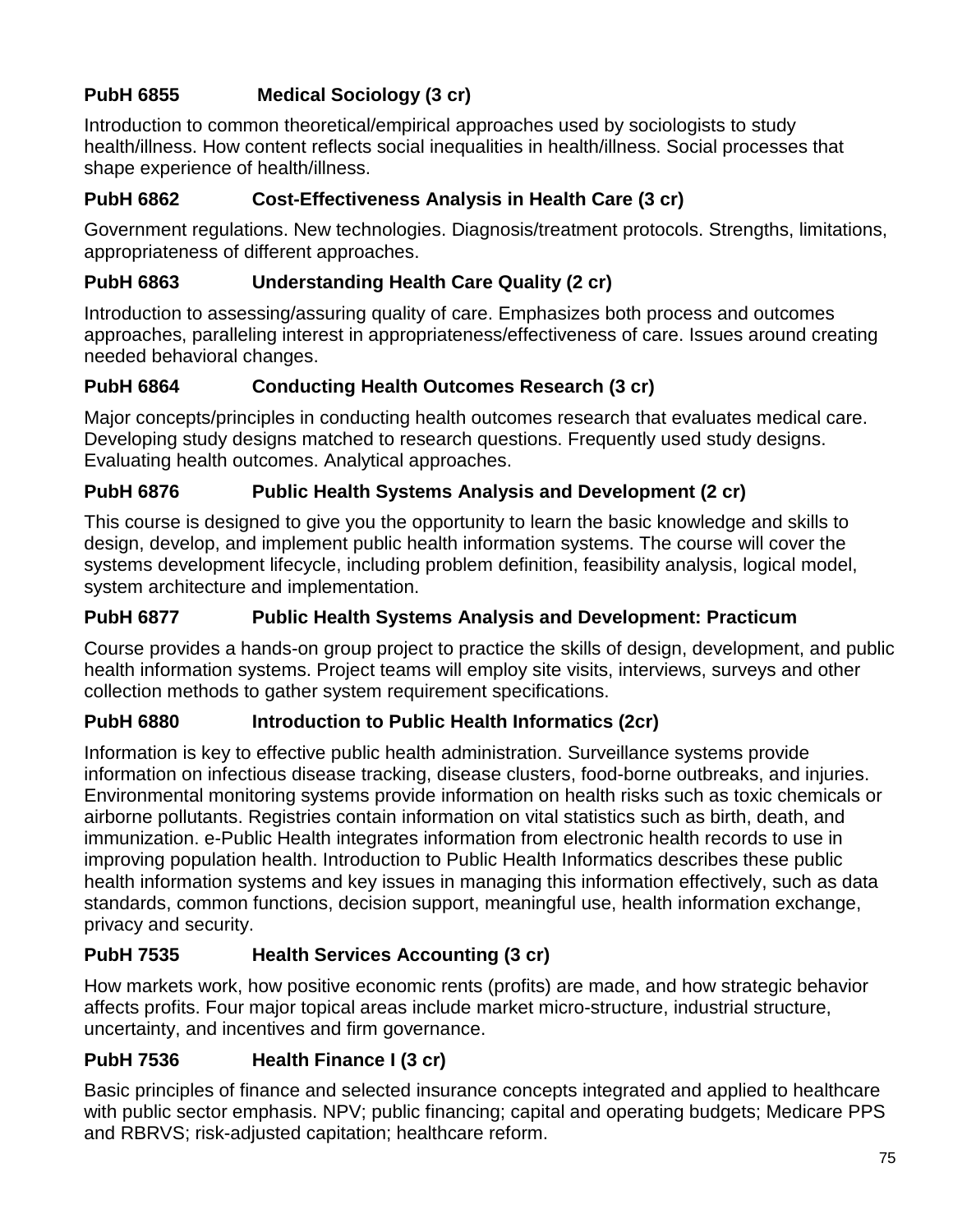# **PubH 7537 Health Finance II (3 cr)**

Principles of financial management and insurance are integrated and applied to the health field. Topics include: health care capital and operating budgets; health care payment methods, including Medicare's payment systems for hospitals and physicians, and risk-adjusted capitation payment systems; population- based health care finance and managed care; and financing aspects of public health policy. Experience with computerized spreadsheets such as EXCEL is necessary.

## **PubH 7541 Statistics for Health Management Decision Making (3 cr)**

Variation; frequency distribution; probability; significance tests; estimation; trends; data handling; simple operations research applications. Statistical approach to rational administrative decision making. Lectures and lab exercises.

## **PubH 7547 Healthcare Human Resources Management (2 cr)**

Concepts in human resources management as applied to health services organizations. Relationship between human resources management and general management, nature of work and human resources, compensation and benefits, personnel planning, recruitment and selection, training and development, employee appraisal and discipline, union-management relations.

### **PubH 7551 Principles of Management in Health Services Organizations (2 cr)**

Role of the hospital in health services delivery and relationships with other elements of the healthcare system. Problems of achieving results with emphasis on governance, medical staff, and role of administrator.

### **PubH 7553 Health Care Management Ethics (1cr)**

Ethical issues faced by health care managers as leaders of an organization, members of a profession, and coordinators of clinical processes. Perspectives of managerial, organizational, professional, and clinical ethics.

### **PubH 7555 Topics in Health Economics (2 cr)**

This course will introduce the student to the methods of health economics and demonstrate how these methods can be applied to managerial decision-making processes.

### **PubH 7556 Health and Health Systems (2 cr)**

Sociopolitical, economic, and moral/ethical issues confronting the U.S. public health and medical care system. Trends in service provision, human resources, financing and health services organization, and implications for the public's health.

### **PubH 7557 Competitive Marketing and Strategy in Healthcare (3 cr)**

Managing the marketing function; marketing planning, strategy, and management concepts. Identifying marketing problems and opportunities; constructing evaluating and managing a marketing plan.

### **PubH 7560 Operations Research & Quality in Health Care (3cr**

Decision-making framework for both operating and control systems in the hospital environment. Basic modeling techniques and examples of actual hospital applications.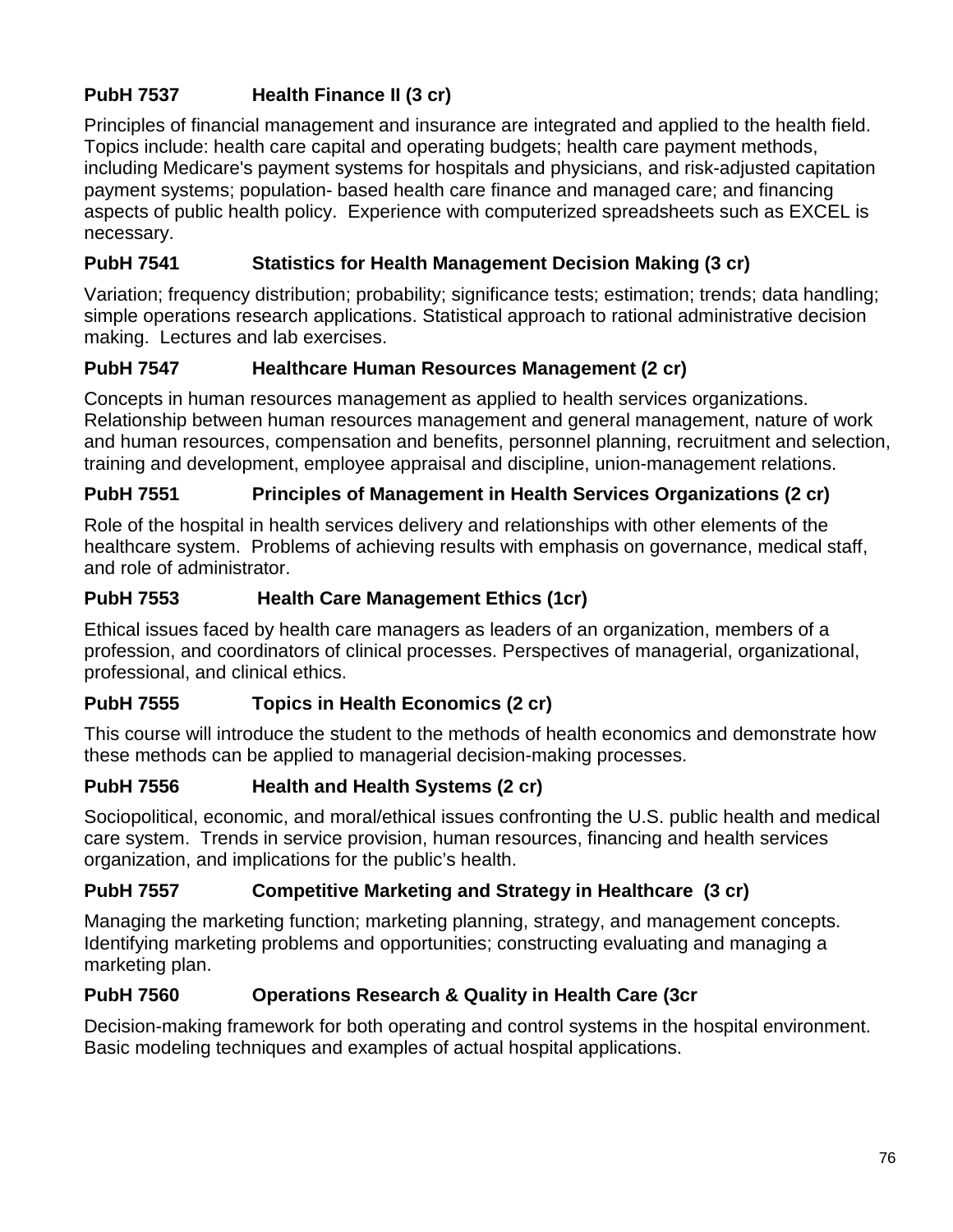## **PubH 7562 Information Technology in Healthcare (2 cr)**

How to analyze organization information needs, incorporate these needs into information technology (IT) policy and planning, and implement IT policies.

#### **PubH 7564 Private Purchasers of Health Care: Roles of Employers and Health Plan in U.S. Health Care System (2 cr)**

Development and organization of HMOs: risk-sharing, provider contracts, utilization management, quality improvement. HMO and PPO marketing and new product development; employer relations; Medicare and Medicaid contracting; budget processing; financial performance; pricing; government regulation.

### **PubH 7565 Health Care Delivery Design and Innovation (2cr)**

Designing/creating health care delivery services/experiences. Innovation process, methodologies/tools of innovation design, strategies/processes to ensure execution.

### **PubH 7566 Henry Capstone Project (2cr)**

Seminar course supporting students as they complete their capstone project.

### **PubH 7568 Interprofessional Teamwork in Health Care (2cr)**

Leading/participating in interdisciplinary teams. Team communication, problem solving, conflict management, organizational support.

### **PubH 7569 Healthcare Policy (1cr)**

Public policy environment surrounding health care and public health systems. Political context of health policy. Approaches to policy formation/analysis. Tools/strategies for influencing health policy outcomes.

### **PubH 7571 Organizational Integration in Health Cares (2 cr)**

Introduction to integrated healthcare and integrated health systems. Design, governance, operations, strategy and the models for effectively integrating and aligning physicians and other medical professionals in interprofessional teams.

### **PubH 7576 Legal Considerations in Health Services Organizations (2 cr)**

Laws affecting administration of hospitals and other healthcare organizations; administrative law, corporate and business law, labor law, civil liability, tax-related issues. Legal issues relevant to administration, decision-making, and planning process.

### **PubH 7596 MHA Clerkship (2 cr)**

Survey and solution of management problems within a local health services organization, preparation of a formal report.

### **PubH 7784 Master's Project Seminar: PHAP (1 cr)**

Students participate in exercises to improve written/verbal communication, enhance skills related to giving constructive feedback. Ways that public health administration/policy is practiced. How to integrate knowledge into individually designed master's project.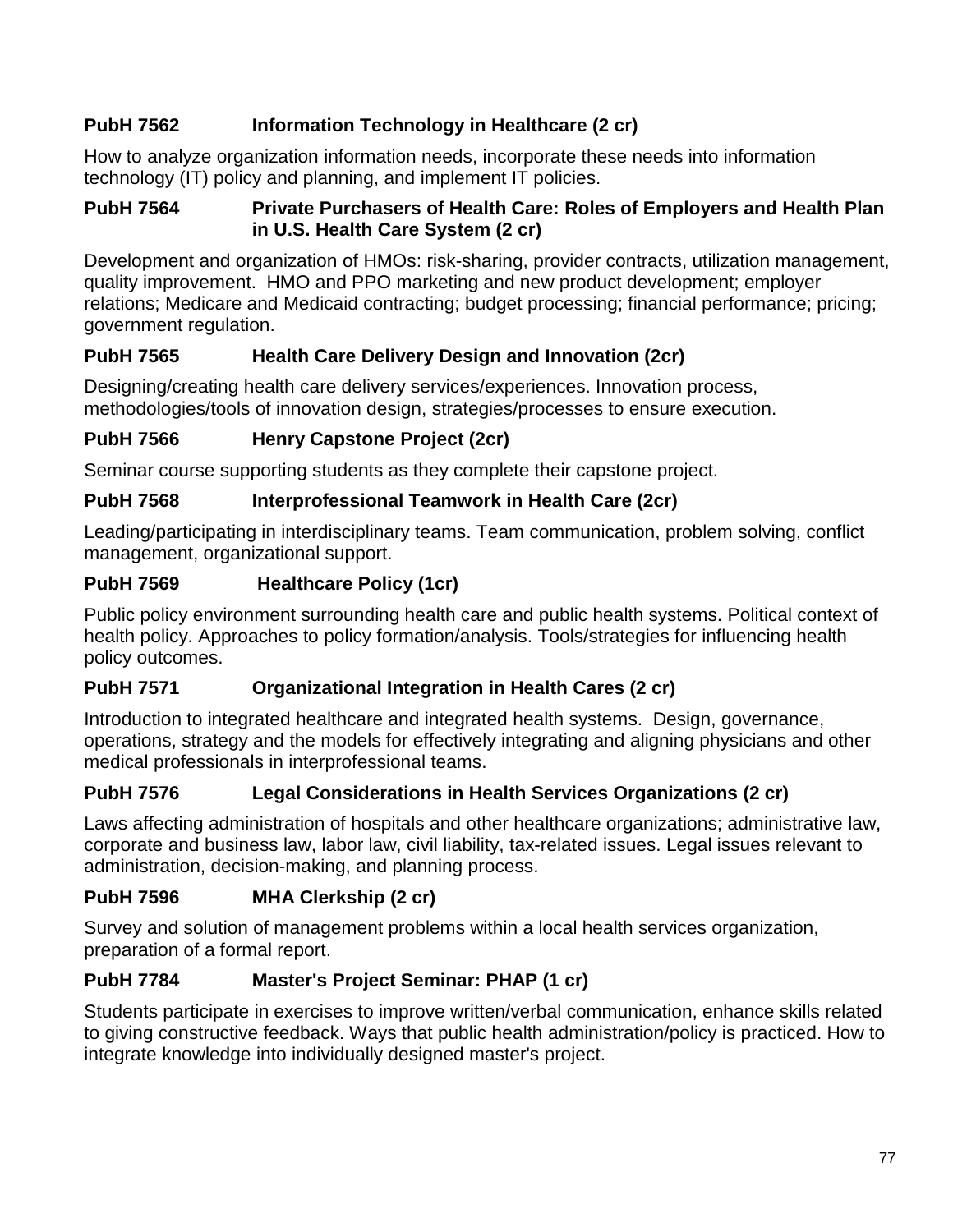## **PubH 7794 Plan B Master's Project: Public Health Administration and Policy (2 cr)**

Students work with their adviser to complete one of three types of master's projects: research project, critical literature review, or applied field project.

### **PubH 7796 Field Experience: Public Health Administration and Policy (2 cr)**

Supervised public health administration and policy field study in health or public health setting under academic/professional supervision. Emphasizes application of acquired knowledge/skills to relevant issues/problems.

#### **PubH 8801 Health Services Policy Analysis: Theory (3 cr)**

Integrated overview of U.S. health services policy. Related theoretical/empirical literature. Analysis of alternative policy-making models, political/philosophical underpinnings of those models.

### **PubH 8802 Health Services Policy Analysis: Applications (2 cr)**

Emphasizes relationships between health services research and policy, and uses case studies to examine how research influences policy and vice versa.

### **PubH 8803 Long-Term Care: Principles, Programs, and Policies (2 cr)**

Long-term care policy for functionally impaired persons, particularly the elderly. Team taught from healthcare and social services perspective; grounded in research literature on evidence of program effects. Innovative programs addressing current fragmentation of services.

#### **PubH 8804 Advanced Quantitative Methods Seminar (3 cr)**

This course teaches students to understand and competently use advanced quantitative methods in applied social science, policy, and demographic research.

#### **PubH 8805 Sociology of Health and Illness (3 cr)**

Affect of social structure on health outcomes/behaviors. Current/historical events/issues from perspective of sociological/social psychological theories. Students apply theories to a topic they identify.

#### **PubH 8810 Research Studies in Health Care (3 cr)**

Introduction to philosophy of science, conceptual modeling, experimental design, survey/sample design, issues relevant to health services research.

#### **PubH 8811 Research Methods in Health Care (3 cr)**

Research methods commonly used in analysis of health services research and health policy problems.

#### **PubH 8813 Measurement of Health-Related Social Factors (3 cr)**

How social factors such as innovativeness, compliance, religiosity, and stress are measured and tested for reliability and validity. Relationships between theory, concepts, variables, data.

#### **PubH 8820 Health Economics I (3 cr)**

Application of microeconomic theory to healthcare decisions of consumers and producers under different assumptions about market structure and behavior.

#### **PubH 8821 Health Economics II (3 cr)**

Examines application of microeconomic theory to health services research through selected reading from published and unpublished health economics literature.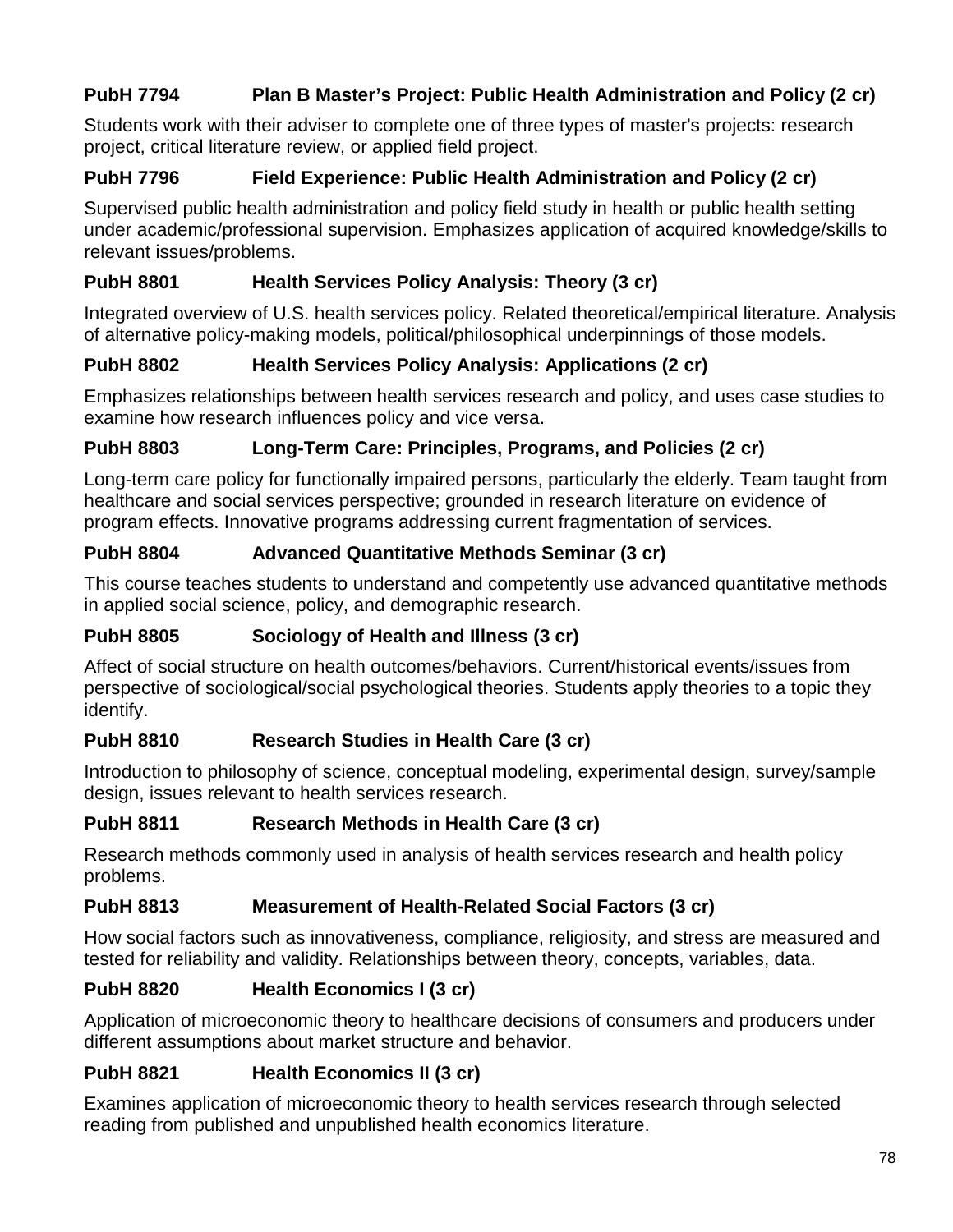## **PubH 8830 Writing for Research (2 cr)**

This is the first course in a two-course sequence for doctoral students to develop the requisite skills for writing research grants and articles.

### **PubH 8831 Writing for Research (2 cr)**

This is the second course in a two-course sequence for doctoral students to develop the requisite skills for writing research grants and articles.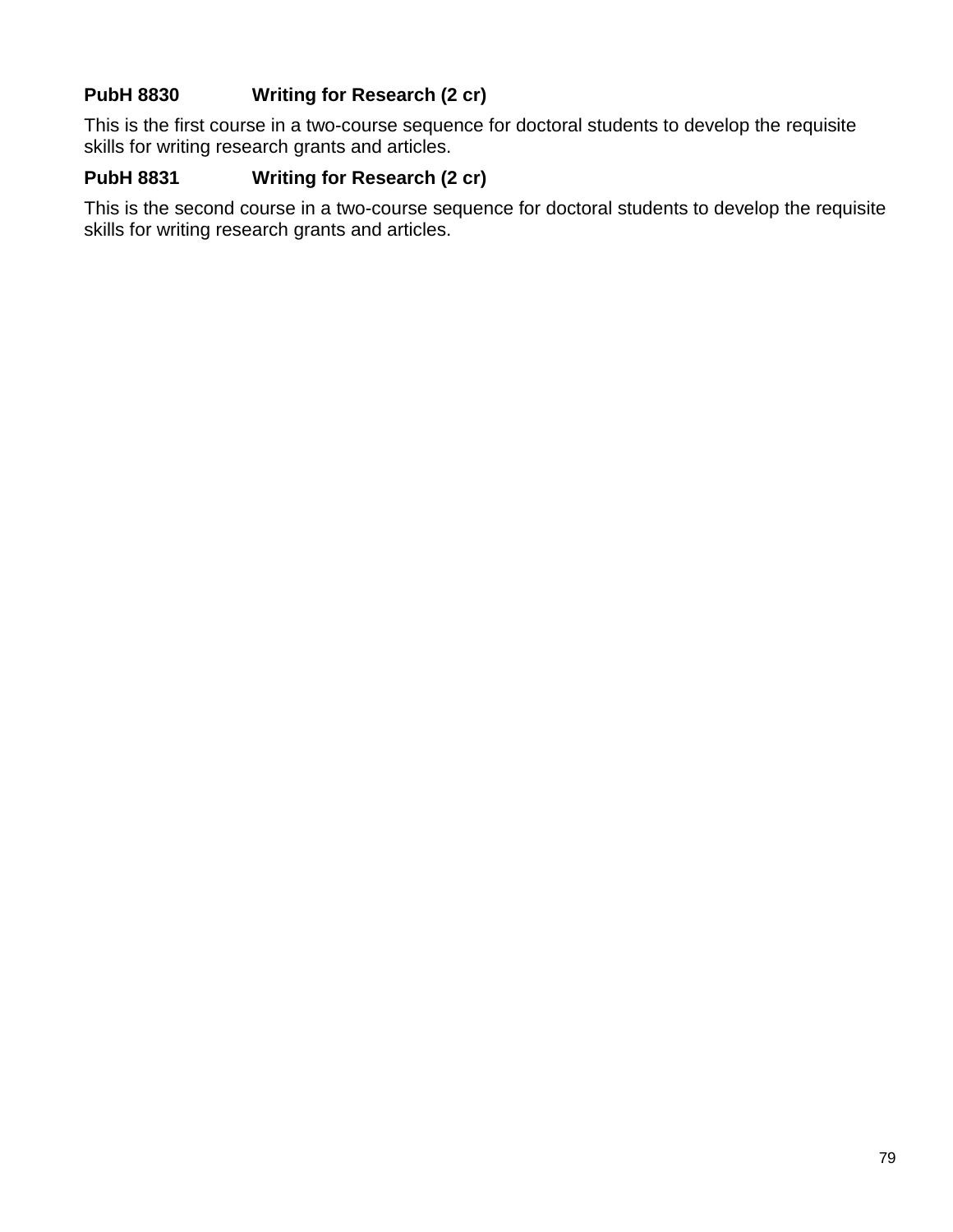#### **8. EXECUTIVE PUBLIC HEALTH ADMINISTRATION AND POLICY MPH PROGRAM**

#### **8.1 Mission**

The Executive Public Health Administration and Policy (E-PHAP) major is designed for working public health professionals with at least three years of experience. The program prepares individuals for senior leadership positions in administration, information management and analysis, and policy development and advocacy in public and population health organizations. The curriculum places a strong emphasis on public health administration, policy, and using research to solve public health problems.

#### **8.2 Educational Objectives**

The E-PHAP program has 5 educational objectives (so-called "competencies"). Graduates of the program should be "fully competent" to define or perform the objectives. Graduates of the E-PHAP program have or can…

- Theoretical and practical knowledge of the history and principles of delivery systems relevant to public health policy and administration.
- Manage and lead public health care organizations, programs, and systems.
- Apply high quality, scientifically rigorous research to address problems in public health policy and administration.
- Develop and analyze public health policy.
- Communicate effectively as a leader, manager, and advocate.

Achievement of the educational objectives is assessed through coursework evaluation, evaluation of the student during his/her field experience, evaluation of the master's project written and oral presentations, and self-assessment by each student at several points during the program.

#### **8.3 E-PHAP Graduation Requirements**

#### **Coursework and Credits**

Students must complete a total of 42 credits of required coursework: 6 core public health courses, 9 E-PHAP required courses, 2 electives, the field experience, and the master's project.

#### **Core Public Health Courses**

Students must complete the equivalent of a course in six core areas of public health – administration/management, behavioral science, biostatistics, environmental health, epidemiology, and ethics. There are 4 ways to do that:

- 1. Satisfactorily pass one of the pre-approved courses in the core area (see pre-approved course list below),
- 2. Pass an equivalency exam in the core area. The program coordinator has a schedule of equivalency exams,
- 3. Pass an advanced course in the core discipline (options listed below), *OR*
- 4. Complete a graduate level course, with a grade of B or better, at an accredited university or college that meets the competencies defined by CEPH. The Educational Policy Committee, upon petition of the student, will determine acceptance of a course for transfer.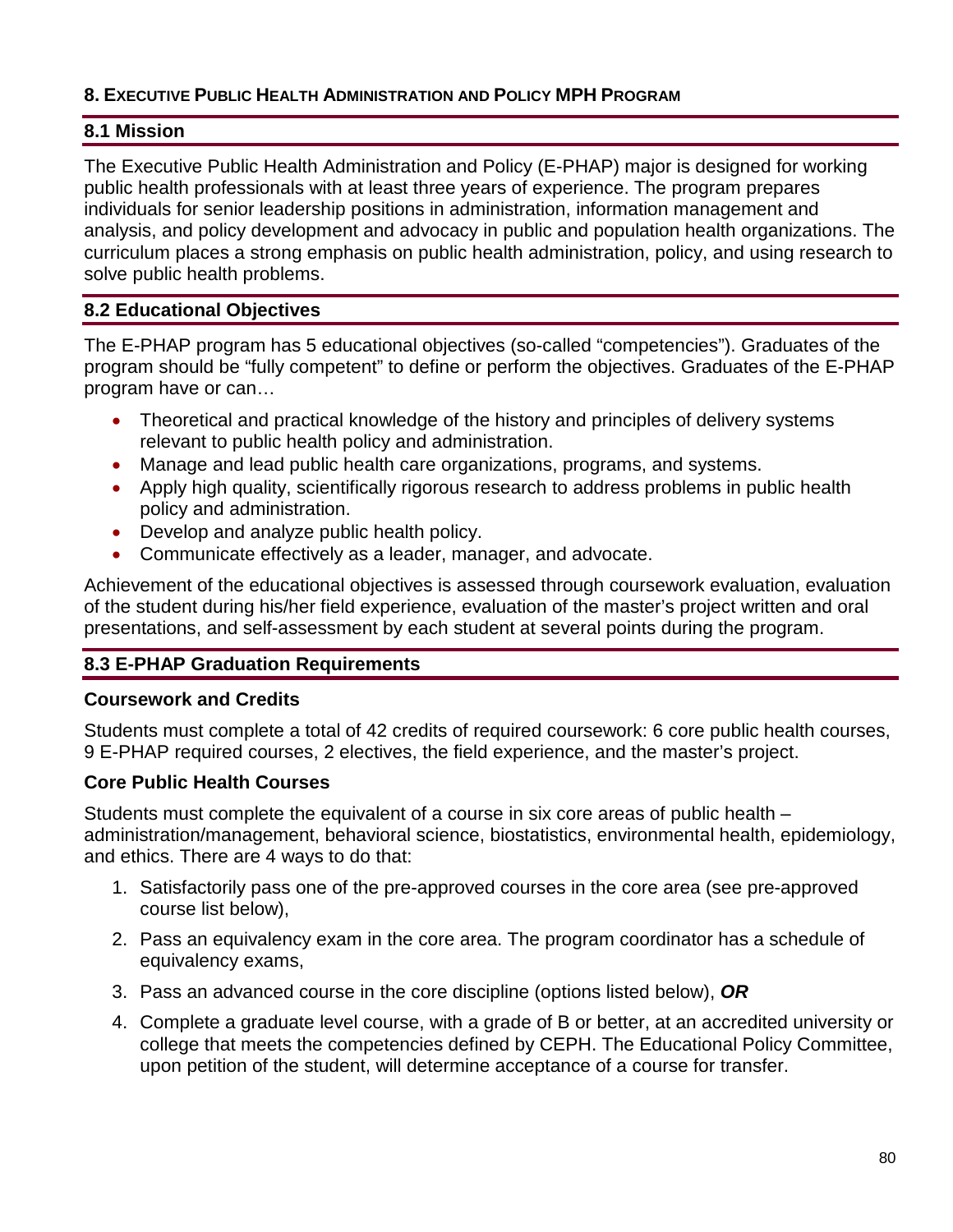### **Core MPH Courses (and advanced alternatives)**

#### **Administration/Management**

PubH 6751 Principles of Management in Health Services Organizations; 2 cr.

#### **Behavioral Science**

PubH 6020 Fundamentals of Social and Behavioral Science; 3 cr.

### **Biostatistics**

| PubH 6414        | Biostatistical Literacy; 3 cr.   |
|------------------|----------------------------------|
| or               |                                  |
| <b>PubH 6415</b> | Biostatistical Methods II; 3 cr. |
| or               |                                  |
| <b>PubH 6450</b> | Biostatistics I; 4 cr.           |
| or               |                                  |
| <b>PubH 6451</b> | Biostatistics II; 4 cr.          |

#### **Environmental Health**

| PubH 6101 | Environmental Health; 2 cr.                            |
|-----------|--------------------------------------------------------|
| or        |                                                        |
| PubH 6102 | Issues in Environmental and Occupational Health; 2 cr. |

#### **Epidemiology**

| PubH 6320 | Fundamentals of Epidemiology; 3 cr. |
|-----------|-------------------------------------|
| or        |                                     |
| PubH 6341 | Epidemiologic Methods I; 3 cr.      |

#### **Ethics**

| PubH 6741 | Ethics in Public Health: Professional Practice and Policy; 1 cr. |
|-----------|------------------------------------------------------------------|
| nr.       |                                                                  |
| PubH 6742 | Ethics in Public Health: Research and Policy; 1 cr.              |

#### **E-PHAP Required Courses**

In addition to MPH core courses, students take 4 required on-campus E-PHAP courses

- PubH 6780 Setting Priorities and Framing Public Health issues, 4 days on campus instruction; 2 cr.
- PubH 6780 Data to Drive Public Health, 4 days on campus instruction; 2 cr.
- PubH 6780 Laws, Rules, and Regulations for Public Health, 3 days on-campus instruction; 1 cr.
- PubH 6780 Health Leadership and Effecting Change, 4 days on-campus instruction; 2 cr.

and 5 required online courses…

- PubH 6700 Foundations of Public Health: 3 cr.
- PubH 6724 The Health Care System and Public Health; 3 cr.
- PubH 6835 Principles of Health Policy; 2 cr.
- PubH 6765 Continuous Quality Improvement; 3 cr.
- PubH 6755 Planning and Budgeting for Public Health; 2 cr.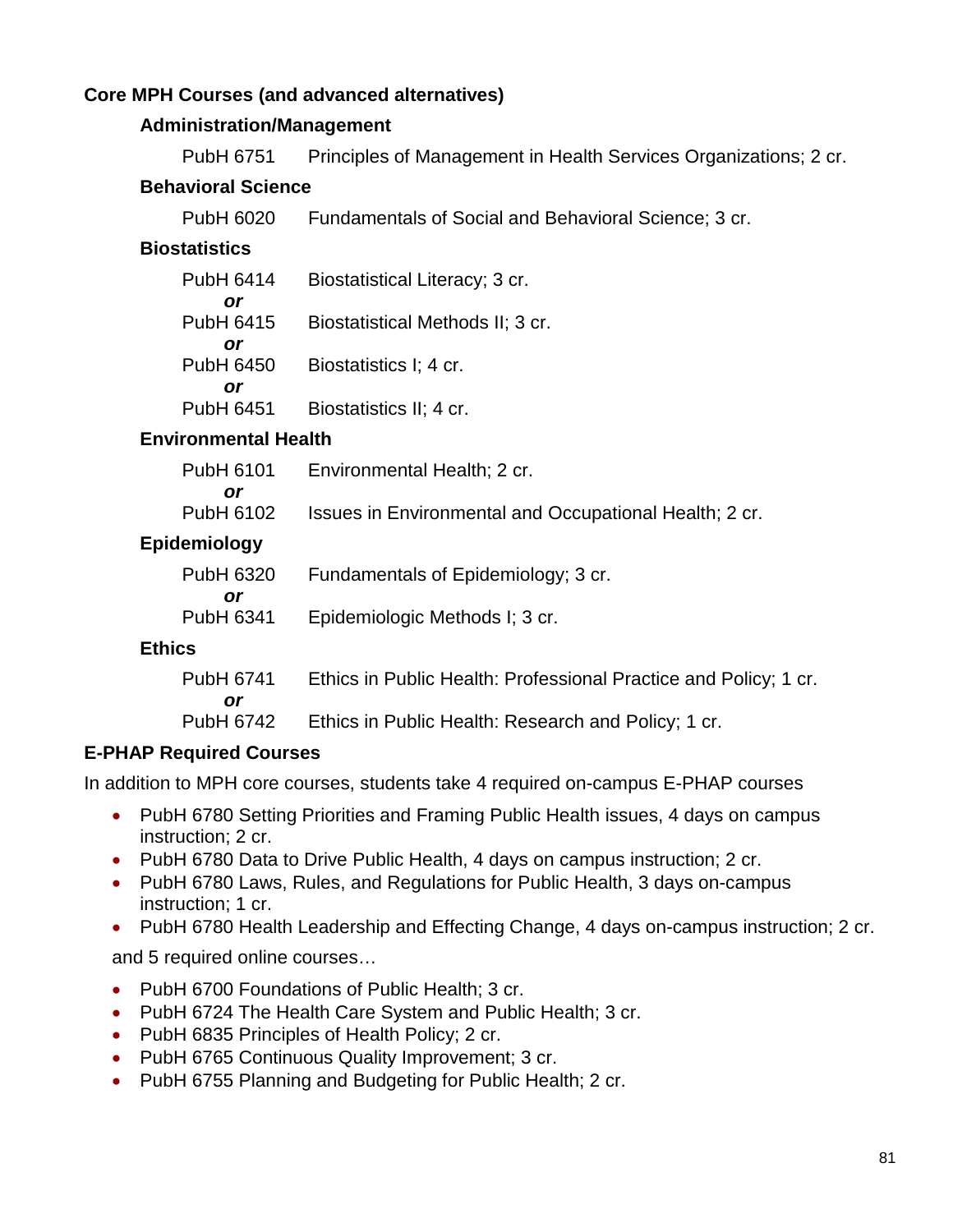### **E-PHAP Electives**

Most students take two elective courses (for a total of 4 credits). Students who waive the field experience take a total of 6 elective credits. See the separate document "E-PHAP and Electives" for options to complete the elective credits.

#### **Field Experience**

All students also complete a field experience (or receive a waiver, if they have prior public health experience). See the separate document "E-PHAP Field Experience Guide."

• PubH 7796 Field Experience; 2 cr

#### **Master's Project**

All students must complete a master's project. See the separate document "E-PHAP Master's Project Guide."

• PubH 7794 Master's Project presentation; 2 cr

### **S-N Grade Option**

Public health core and E-PHAP required core courses must be taken for a grade (A-F) unless otherwise noted. The field experience course is offered only as an S/N (satisfactory/not satisfactory) course.

#### **Transfer Credits**

A student may seek to transfer up to 40% of the total number of credits required to complete the MPH degree.

Requests to transfer credits for core MPH courses (epi, biostat, environmental health, administration/management, behavioral/social health, and ethics) need approval from the SPH administration. Requests to transfer credits for core E-PHAP courses will be reviewed by the program director.

Credits approved for transfer must be graduate or professional degree level courses taken at an accredited institution within the last 7 years. Courses older than 7 years may be allowed for individuals with prior earned advanced degrees who have been actively working in their field of study as demonstrated by their current resume. UMN SPH public health certificate students admitted to E-PHAP can use certificate credits to fulfill the public health core requirements; these credits do not count as "transfer" credits.

In order to see if previously-earned course credit can be used to satisfy the course requirements for the E-PHAP degree, the student must:

- 1. Obtain a copy of his/her transcript and a syllabus of the course at the time the student took the course (e.g., if the student took "Epidemiology 101" at the University of Washington SPH in 2010, he/she must get the 2010 syllabus, not the 2015 syllabus).
- 2. Review the documentation with the program coordinator. The coordinator will make the initial determination about whether the credit is potentially transferable. If the coordinator thinks the credit(s) may be transferable, the student completes the Academic Policy Petition available at [http://policy.umn.edu/forms/otr/otr172.pdf;](http://policy.umn.edu/forms/otr/otr172.pdf) the student should attach the transcript and the syllabus and submit to the coordinator.
- 3. The coordinator will review with the program director. Requests for transfer credits for core E-PHAP courses will be considered by the program director. Requests for transfer credits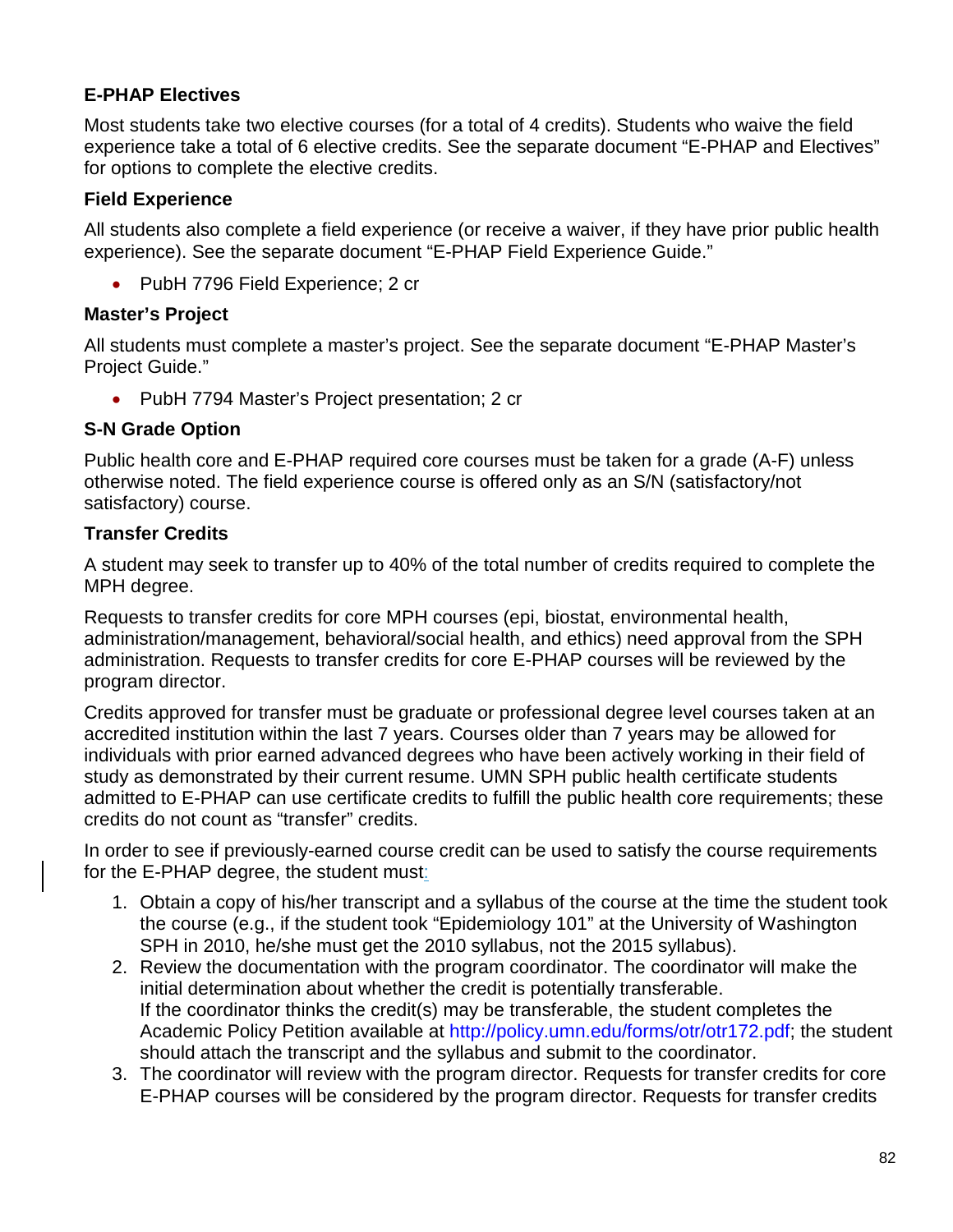for core MPH cores will be reviewed by the program director and referred to the SPH administration.

### **Incompletes**

All SPH courses (with the exception of field experience and master's project) must be completed during the academic term of registration.

If the student plans to wrap up the course within 2 weeks of when grades are due, the registrar prefers that faculty enter the grade that the student has earned up to the time of entering grades and once the student has completed all the required coursework for the course, then the faculty can change the grade. Otherwise an ["I" contract](http://sph.umn.edu/students/current/course-eval-grades/) needs to be completed.

An instructor can assign a grade of incomplete, "I," when, due to extraordinary circumstances the student was prevented from completing the work of the course on time. **The assignment of an "I" requires that a contract be initiated and completed by the student before the last day of class,** and signed by both the student and the instructor. For more information and to initiate an incomplete contract, student should go to [www.sph.umn.edu/grades.](http://www.sph.umn.edu/grades)

The contract describes the course requirements that need to be completed and the dates by which they must be completed. This form serves as a template for the required contract. **It is recommended that the contract allow a period of no longer than one year to complete the course requirements**. If the student does not complete the course requirements by the deadline(s) in the contract, then the Instructor is no longer obligated to accept make-up work. At his/her discretion, the Instructor can convert the "I" to a letter grade, including the possibility of a grade of "F".

Field experience, internship, and master's projects that are not completed by the end of the academic term will receive a grade of "K" indicating "work in progress". An incomplete contract is not required to receive a grade of "K".

A copy of an I-Contract, signed by both the Instructor and the Student, will be forwarded to the SPH Student Services Office.

### **Grade Point Average**

E-PHAP students must achieve a cumulative grade point average of no less than 3.0 (B) across their entire program to receive an MPH degree and receive no grade less than B- in the MPH core courses. Additionally, E-PHAP students must maintain a semester GPA of at least 3.0.

### **Probation/Dismissal**

At the end of each semester, the Student Services Center will identify all SPH students with a cumulative GPA of less than 3.0. These students will be placed on probation and informed that they must maintain a term GPA of 3.0 for each subsequent term and to be awarded a degree. Students must achieve letter grades for all courses (incompletes are unacceptable while on probationary status). Students on probationary status who do not receive at least a 3.0 GPA for each subsequent term will be dismissed from the program by the Associate Dean of Academic Affairs.

Students who have been dismissed from the SPH and are interested in reapplication to the School are allowed to do so 12 months after the date of dismissal. The dismissal becomes part of the reapplication and is considered in any admission decision.